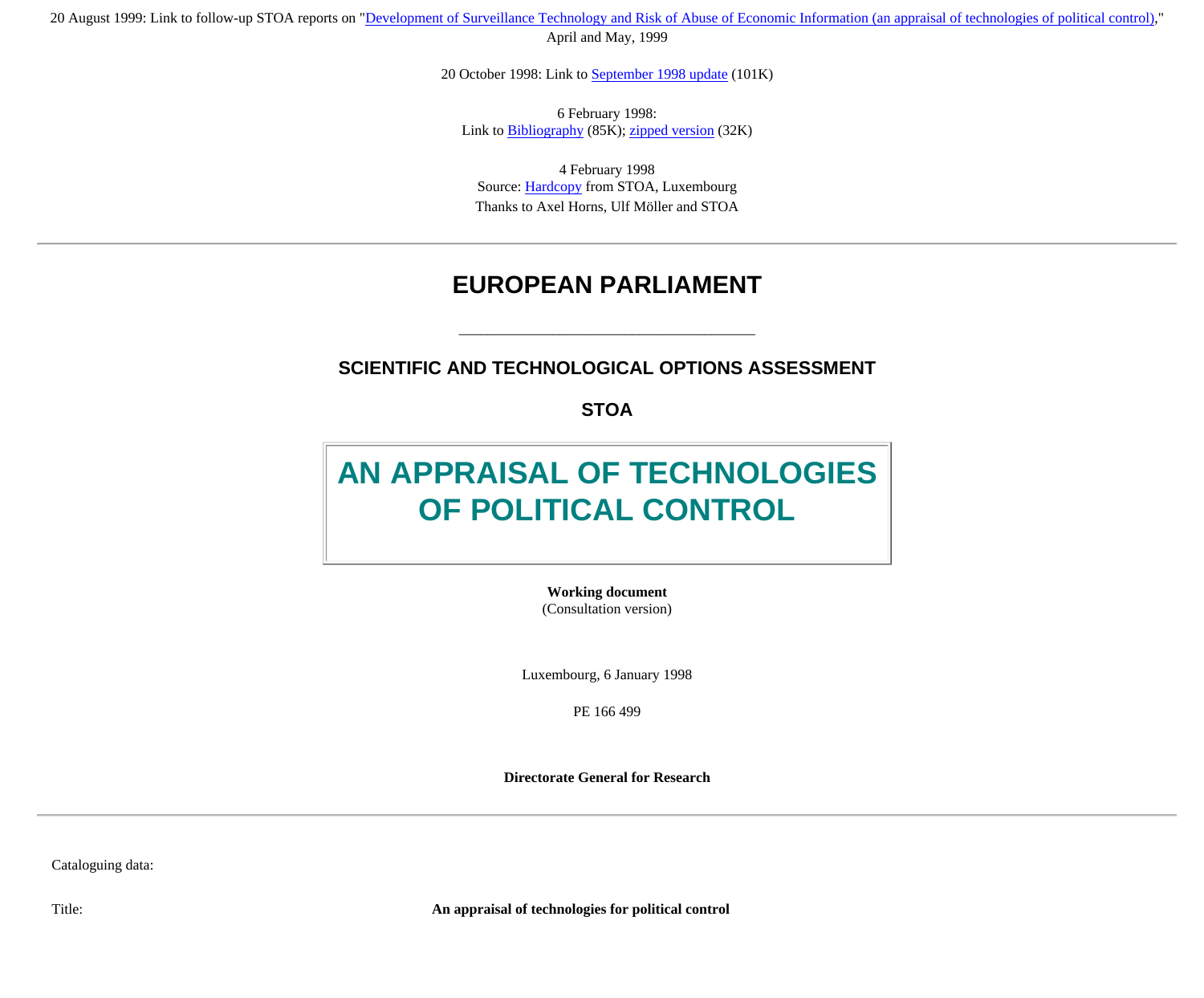| Publisher: | European Parliament<br>Directorate General for Research<br>Directorate B<br>The STOA Programme                                                                          |
|------------|-------------------------------------------------------------------------------------------------------------------------------------------------------------------------|
| Author:    | Mr. Steve Wright - Omega Foundation - Manchester                                                                                                                        |
| Editor:    | Mr. Dick Holdsworth<br>Head of STOA Unit                                                                                                                                |
| Date:      | 6 January 1998                                                                                                                                                          |
| PE Number: | PE 166 499                                                                                                                                                              |
|            | This document is a working document. The current version is being circulated for consultation. It is not an official publication of STOA or of the European Parliament. |

This document does not necessarily represent the views of the European Parliament.

# **AN APPRAISAL OF THE TECHNOLOGY OF POLITICAL CONTROL**

# **ABSTRACT**

The objectives of this report are fourfold: (i) to provide Members of the European Parliament with a guide to recent advances in the technology of political control; (ii) to identify, analyse and describe the current state of the art of the most salient developments; (iii) to present members with an account of current trends, both in Europe and Worldwide; and (iv) to develop policy recommendations covering regulatory strategies for their management and future control.

The report contains seven substantive sections which cover respectively:

(i) The role and function of the technology of political control;

(ii) Recent trends and innovations (including the implications of globalisation, militarisation of police equipment, convergence of control systems deployed worldwide and the implications of increasing technology and decision drift);

(iii) Developments in surveillance technology (including the emergence of new forms of local, national and international communications interceptions networks and the creation of human recognition and tracking devices);

(iv) Innovations in crowd control weapons (including the evolution of a 2nd. generation of so called 'less-lethal weapons' from nuclear labs in the USA).

(v) The emergence of prisoner control as a privatised industry, whilst state prisons face increasing pressure to substitute technology for staff in cost cutting exercises and the social and political implications of replacing policies of rehabilitation with strategies of human warehousing.

(v) The use of science and technology to devise new efficient mark-free interrogation and torture technologies and their proliferation from the US & Europe.

(vi) The implications of vertical and horizontal proliferation of this technology and the need for an adequate political response by the EU, to ensure it neither threatens civil liberties in Europe, nor reaches the hands of tyrants.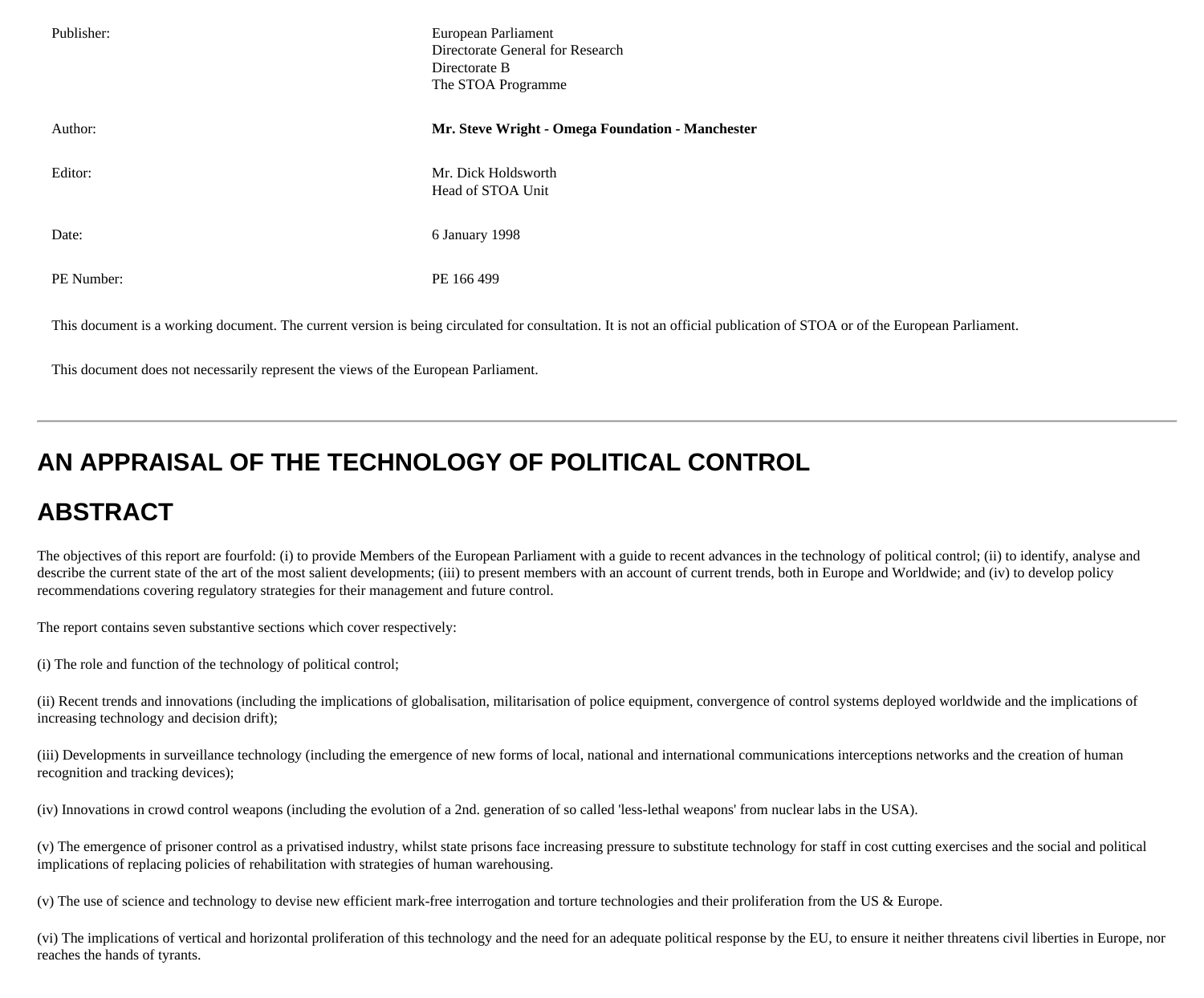The report makes a series of policy recommendations including the need for appropriate codes of practice. It ends by proposing specific areas where further research is needed to make such regulatory controls effective. The report includes a comprehensive bibliographical survey of some of the most relevant literature.

# **AN APPRAISAL OF THE TECHNOLOGY OF POLITICAL CONTROL**

# **EXECUTIVE SUMMARY**

The objectives of this report are fourfold: (i) to provide Members of the European Parliament with a guide to recent advances in the technology of political control; (ii) to identify. analyze and describe the current state of the art of the most salient developments; (iii) to present members with an account of current trends, both in Europe and Worldwide; and (iv) to develop policy recommendations covering regulatory strategies for their management and future control. The report includes a large selection of illustrations to provide Members of Parliament with a good idea of the scope of current technology together with a representative flavour of what lies on the horizon. The report contains seven substantive sections, which can be summarised as follows:

### **THE ROLE & FUNCTION OF POLITICAL CONTROL TECHNOLOGIES**

This section takes into account the multi-functionality of much of this technology and its role in yielding an extension of the scope, efficiency and growth of policing power. It identifies the continuum of control which stretches from modem law enforcement to advanced state suppression, the difference being the level of democratic accountability in the manner in which such technologies are applied.

### **RECENT TRENDS & INNOVATIONS**

Taking into account the problems of regulation and control and the potential possessed by some of these technologies to undermine international human rights legislation, the section examines recent trends and innovations. This section covers the trend towards militarisation of the police technologies and the paramilitarisation of military technologies with an overall technological and decision drift towards worldwide convergence of nearly all the technologies of political control. Specific advances in area denial, identity recognition, surveillance systems based on neural networks, discreet order vehicles, new arrest and restraint methods and the emergence of so called 'less lethal weapons' are presented. The section also looks at a darker side of technological development including the rise of more powerful restraint, torture, killing and execution technologies and the role of privatised enterprises in promoting it.

The EU is recommended to: (i) develop appropriate structures of accountability to prevent undesirable innovations emerging via processes of technological creep or decision drift; (ii) ensure that the process of adopting new systems for use in internal social and political control is transparent, open to appropriate political scrutiny and subject to democratic change should unwanted or unanticipated consequences emerge; (iii) prohibit, or subject to stringent and democratic controls, any class of technology which has been shown in the past to be excessively injurious, cruel, inhumane or indiscriminate in its effects.

### **DEVELOPMENTS IN SURVEILLANCE TECHNOLOGY**

This section addresses the rapid and virtually unchecked proliferation of surveillance devices and capacity amongst both the private and public sectors. It discusses recent innovations which allow bugging, telephone monitoring, visual surveillance during night or day over large distances and the emergence of new forms of local, national and international communications interceptions networks and the creation of human recognition and tracking devices.

The EU is recommended to subject all surveillance technologies, operations and practices to: (i) procedures ensuring democratic accountability; (ii) proper codes of practice consistent with Data protection legislation to prevent malpractice or abuse; (iii) agreed criteria on what constitutes legitimate surveillance targets, and what does not, and how such surveillance data is stored, processed and shared. These controls should be more effectively targeted at malpractice or illegal tapping by private companies and regulation further tightened to include additional safeguards against abuse as well as appropriate financial redress.

The report discusses a massive telecommunications interceptions network operating within Europe and targeting the telephone, fax and email messages of private citizens, politicians, trade unionists and companies alike. This global surveillance machinery (which is partially controlled by foreign intelligence agencies from outside of Europe) has never been subject to proper parliamentary discussion on its role and function, or the need for limits to be put on the scope and extent of its activities. This section suggests that that time has now arrived and proposes a series of measures to initiate this process of reclaiming democratic accountability over such systems. It is suggested that all telephone interceptions by Member States should be subject to consistent criteria and procedures of public accountability and codes of practice. These should equally apply to devices which automatically create profiles of telephone calls and pattern analysis and require similar legal requirements to those applied for telephone or fax interception.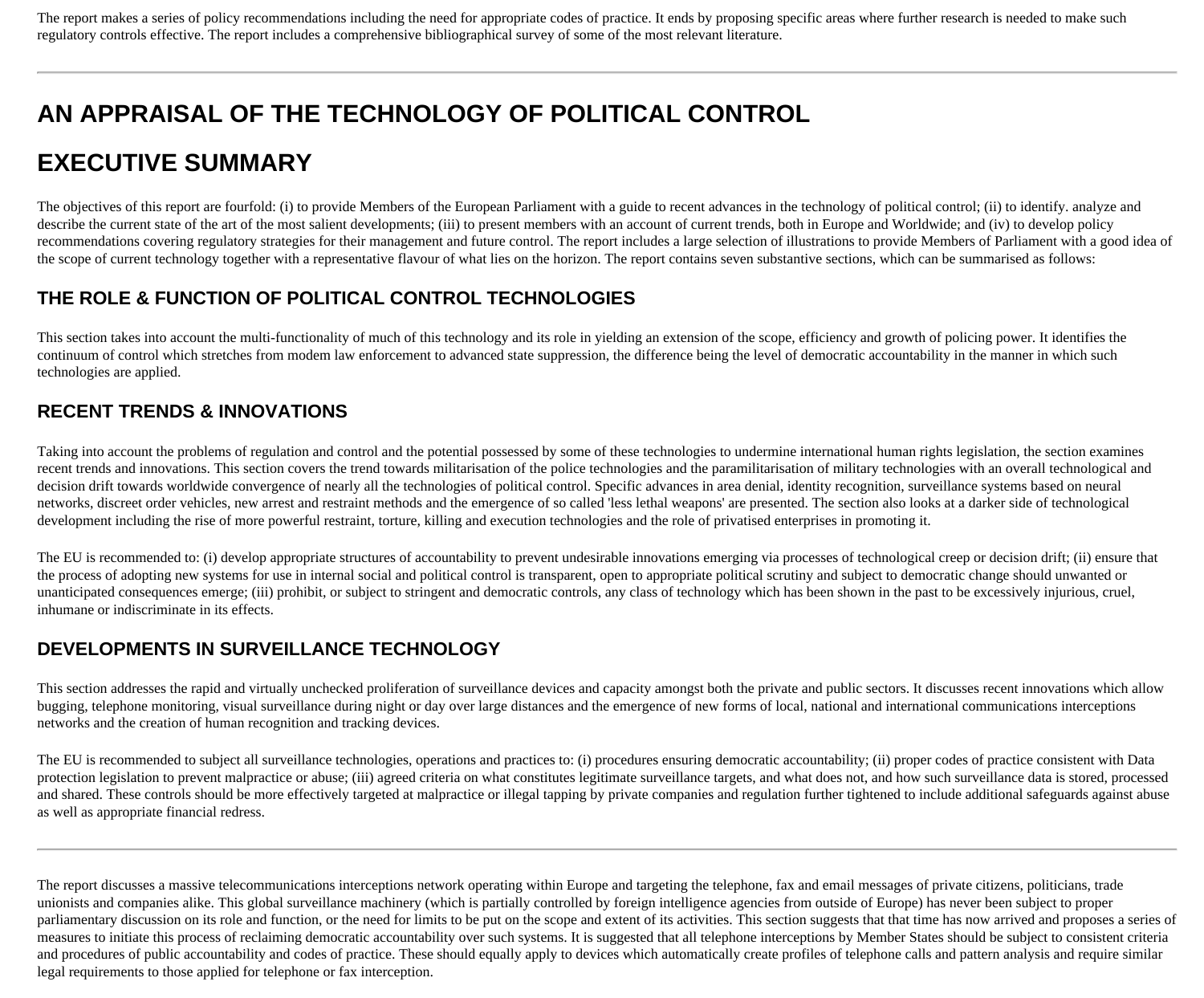It is suggested that the rapid proliferation of CCTV systems in many Member States should be subject to a common and consistent set of codes of practice to ensure that such systems are used for the purpose for which they were authorised, that there is an effective assessment and audit of their use annually and an adequate complaints system is in place to deal with any grievances by ordinary people. The report recommends that such codes of practice anticipate technical change including the digital revolution which is currently in process, and ensure that each and every such advance is subject to a formal assessment of both the expected as well as the possible unforeseen implications.

### **INNOVATIONS IN CROWD CONTROL WEAPONS**

This section addresses the evolution of new crowd control weapons, their legitimation, biomedical and political effects. It examines the specific introduction of new chemical, kinetic and electrical weapons, the level of accountability in the decision making and the political use of such technologies to disguise the level of violence being deployed by state security forces. The research used to justify the introduction of such technologies as safe is reanalysed and found to be wanting. Areas covered in more depth include CS and OC gas sprays, rubber and plastic bullets, multi-purpose riot tanks, and the facility of such technologies to exact punishment, with the possibility that they may also bring about anti-state retaliatory aggression which can further destabilise political conflict.

This section briefly analyses recent innovations in crowd control weapons (including the evolution of a 2nd. generation of so called 'less-lethal weapons' from nuclear labs in the USA) and concludes that they are dubious weapons based on dubious and secret research. The Commission should be requested to report to Parliament on the existence of formal liaison arrangements between the EU and the USA to introduce such weapons for use in streets and prisons here. The EU is also recommended to (i) establish objective common criteria for assessing the biomedical effects of all so called less lethal weapons and ensure any future authorization is based on independent research; (ii) ensure that all research used to justify the deployment of any new crowd control weapon in the EU is published in the open scientific press and subject to independent scientific scrutiny, before any authorization is given to deploy. In the meantime the Parliament is asked to reaffirm its current ban on plastic bullets and that all deployment of devices using peppergas (OC) be halted until such a time as independent European research on its risks has been undertaken and published.

### **NEW PRISON CONTROL SYSTEMS**

This section reports on the emergence of prisoner control as a privatised industry, whilst state prisons face increasing pressure to substitute technology for staff in cost cutting exercises. It expresses concern about the social and political implications of replacing policies of rehabilitation with strategies of human warehousing and recommends common criteria for licensing all public and private prisons within the EU. At minimum this should cover operators responsibilities and prisoners rights in regard to rehabilitation requirements; UN Minimum Treatment of Prisoners rules banning the use of leg irons; the regulation and use of psychotropic drugs to control prisoners; the use of riot control, prisoner transport, restraint and extraction technologies. The report recommends a ban on (i) all automatic, mass. indiscriminate prisoner punishment technologies using less lethal instruments such as chemical

irritant or baton rounds; (ii) kill fencing and lethal area denial systems; and (iii) all use of electro-shock, stun and electric restraint technology until and unless independent medical evidence can prove that it safe and will not contribute to either deaths in custody or inhumane treatment, torture or other cruel and unusual punishments.

### **INTERROGATION, TORTURE TECHNIQUES AND TECHNOLOGIES**

This section discusses the use of science and technology to devise new efficient mark-free interrogation and torture technologies and their proliferation from the US & Europe. Of particular concern is the use and abuse of electroshock devices and their proliferation. It is recommended that the commercial sale of both training in counter terror operations and any equipment which might be used in torture and execution, should be controlled by the criteria and measures outlined in the next section.

### **REGULATION OF HORIZONTAL PROLIFERATION**

The implications for civil liberties and human rights of both the vertical and horizontal proliferation of this technology are literally awesome. There is a pressing need for an adequate political response by the EU, to ensure it neither threatens civil liberties in Europe, nor reaches the hands of tyrants. The European Council agreed in Luxembourg in 1991 and in Lisbon in 1992 a set of eight Common Criteria for Arms Exports which set out conditions which should govern all decisions relating to the issue of licences for the export of arms and ammunition, one condition of which was "the respect of human rights in the country of final destination." Other conditions also relate to the overall protection of human rights. However these eight criteria are not binding on member states and there is no common interpretation on how they should be most effectively implemented. However, a code of conduct to achieve such an agreement was drawn up and endorsed by over 1000 Non-Governmental Organizations based in the European Union.

Whilst it is recognised that it is not the role of existing EU institutions to implement such measures as vetting and issuing of export licences, which are undertaken by national agencies of the EU Member States, it has been suggested by Amnesty International that the joint action procedure which was used to establish EU regulations on Export of Dual use equipment could be used to take such a code of practice further.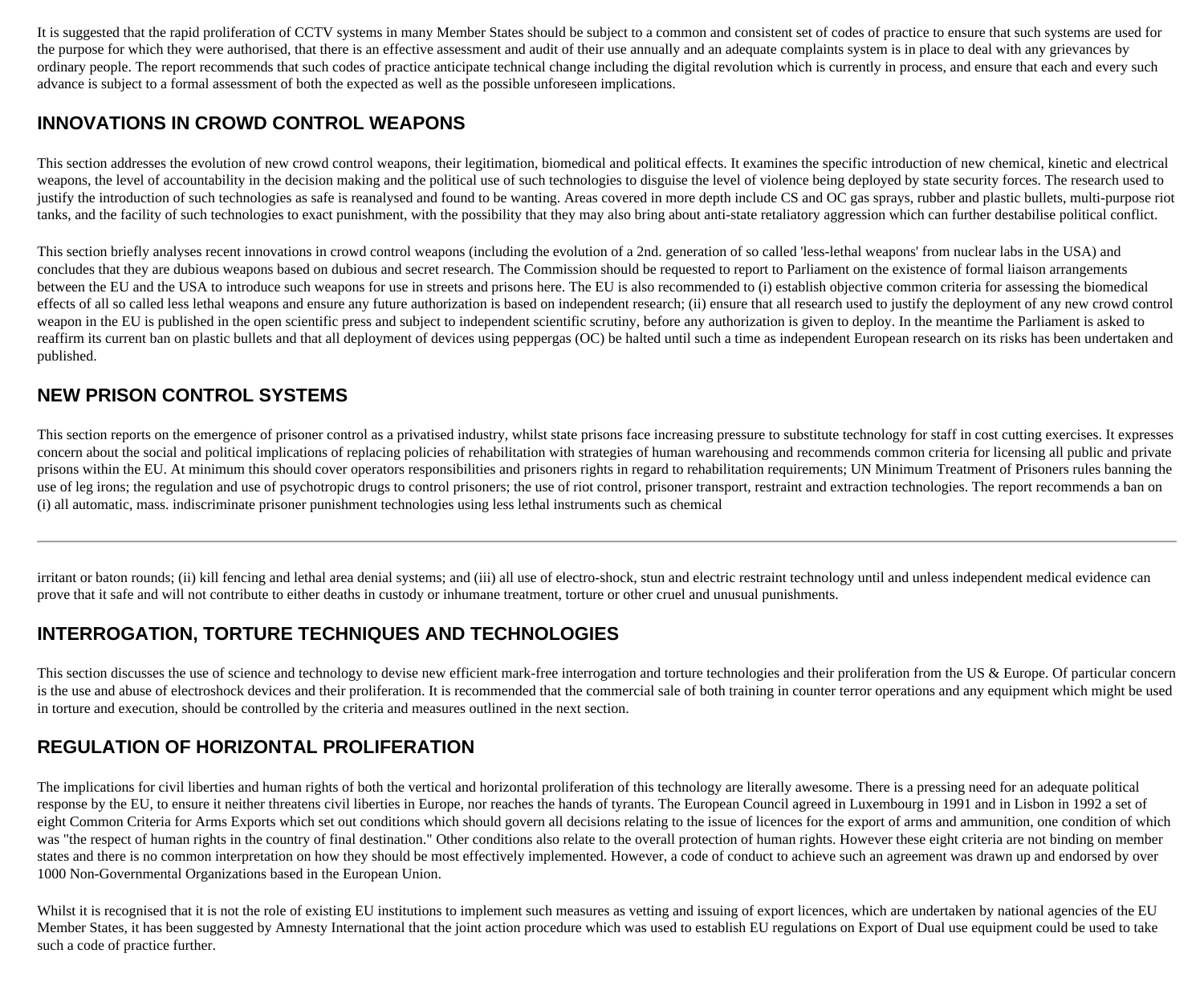Amnesty suggest that the EU Member States should use the Joint Action procedures to draw up common lists of (i) proscribed military, security and police equipment and technology, the sole or primary use of which is to contribute to human rights violations; (ii) sensitive types of military, security or police equipment and technology which has been shown in practice to be used for human rights violations; and (iii) military, security and police units and forces which have been sufficiently responsible for human rights violations and to whom sensitive goods and services should not be provided. The report makes recommendations to help facilitate this objective of denying repressive regimes access to advanced repression technologies made or supplied from Europe.

#### **FURTHER RESEARCH**

The report concludes by proposing a series of areas where new research is required including: (i) advanced area denial and less-lethal weapon systems; (ii) human identity recognition and tracking technologies; (iii) the deployment of 'dum-dum' ammunition within the EU; (iv) the constitutional issues raised by the U.S. National Security Agency's access and facility to intercept all European telecommunications; (v) the social and political implications of further privatisation of the technologies of political control and (vi) the extent to which European based companies have been complicit in supplying equipment used for torture or other human rights violations and what new independent measures might be instituted to track such transfers.

# **CONTENTS [Abstract](http://cryptome.org/stoa-atpc.htm#Abstract)** [Executive Summary](http://cryptome.org/stoa-atpc.htm#exec) [Acknowledgements](http://cryptome.org/stoa-atpc.htm#ack)  [Table of Charts and Figures](http://cryptome.org/stoa-atpc.htm#table) 1 [Introduction](http://cryptome.org/stoa-atpc.htm#1.) 1 2 [Role and Function of Political Control Technologies](http://cryptome.org/stoa-atpc.htm#2.) 3 3 [Recent Trends and Innovations](http://cryptome.org/stoa-atpc.htm#3.) 6 4 [Developments in Surveillance Technology](http://cryptome.org/stoa-atpc.htm#4.) 15 5 [Innovations in Crowd Control Weapons](http://cryptome.org/stoa-atpc.htm#5.) 22 6 [New Prison Control Systems](http://cryptome.org/stoa-atpc.htm#6.) 40 7 [Interrogation, Torture Techniques and Technologies](http://cryptome.org/stoa-atpc.htm#7.) 44 8 [Regulation of Horizontal Proliferation](http://cryptome.org/stoa-atpc.htm#8.) 53 9 [Conclusions](http://cryptome.org/stoa-atpc.htm#9.) 59

10 [Notes and References](http://cryptome.org/stoa-atpc.htm#notes) 60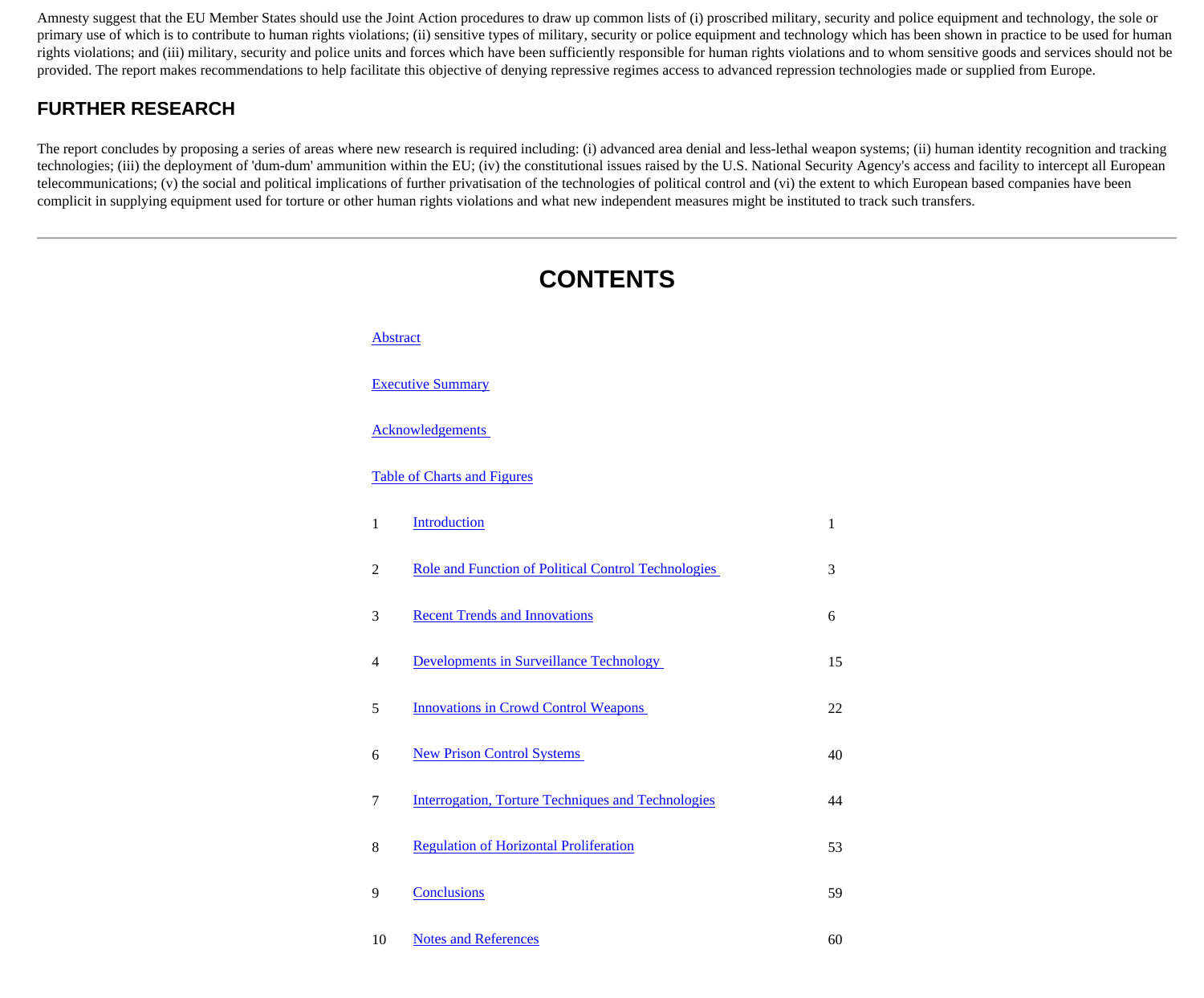Appendix 1. Military, Security & Police Fairs. *[Not provided with report]*

## **ACKNOWLEDGEMENTS**

Whilst sole responsibility for the accuracy and contents of this study rest with the authors, the Omega Foundation would like to thank the following individuals and organisations for providing information and assistance to compile this report:

Professor Jonathan Rosenhead of the London School of Economics, London, U.K; Simon Davies and David Banisar of the London and Washington branches of Privacy International; Tony Bunyan & Trevor Hemmings of Statewatch, London; John Stevenson, House of Commons, London; Julian Perry Robinson of Sussex University; Detlef Nogala of the University of Hamburg; Heiner Busch Of CILIP, Berlin; Hilary Kitchin of the Local Government Information Unit, London; The Committee For The Administration of Justice, Belfast; David Eisenberg, Center For Defense Information, Washington; Terry Allen of Covert Action Quarterly, Washington; Brian Wood of the International Secretariat of Amnesty International, London; Kate O'Malley of Amnesty International U.K. Section London; Human Rights Watch, Washington; Lora Lumpe and Steven Aftergood of the Federation of American Scientists, Washington; Brian Martin of the University of Wollongong, Australia; Cathy Rodgers of RDF Films, London; Martyn Gregory Films, London and Dr. Ray Downs, Program Manager of Technology Development, U.S. National Institute for Justice, Washington.

Thanks are due to the Press officers serving the Northern Ireland Office, the British Army and RUC Information Offices between 1976 - 1982, who provided the comprehensive statistical data required to perform the quantitative analysis outlined in section 5.

We would also like to thank David Hoffman for permission to use many of the black and white images used to illustrate the text.

### **Table of Charts**

| Chart | Title                                                                                             | Page<br>No. |
|-------|---------------------------------------------------------------------------------------------------|-------------|
| 1     | Declining Legitimacy and Repressive State Violence                                                | 5           |
| 2     | The Pattern of Revolution                                                                         | 7           |
| 3     | The Main Chemical Riot Control Agents                                                             | 12          |
| 4     | Comparative Impact Effects of Various 'Less Lethal' Kinetic Impact Weapons                        | 13          |
| 5     | US Human Engineering Laboratory Technology Assessment of Various 'Less Lethal' Kinetic Weapons    | 26          |
| 6     | Trends in Riot Weapon Use in Northern Ireland from 1969-1986                                      | 27          |
| 7     | Impact of Introduction of New Riot Weapons on the Level of Political Killings in Northern Ireland | 28          |
|       |                                                                                                   |             |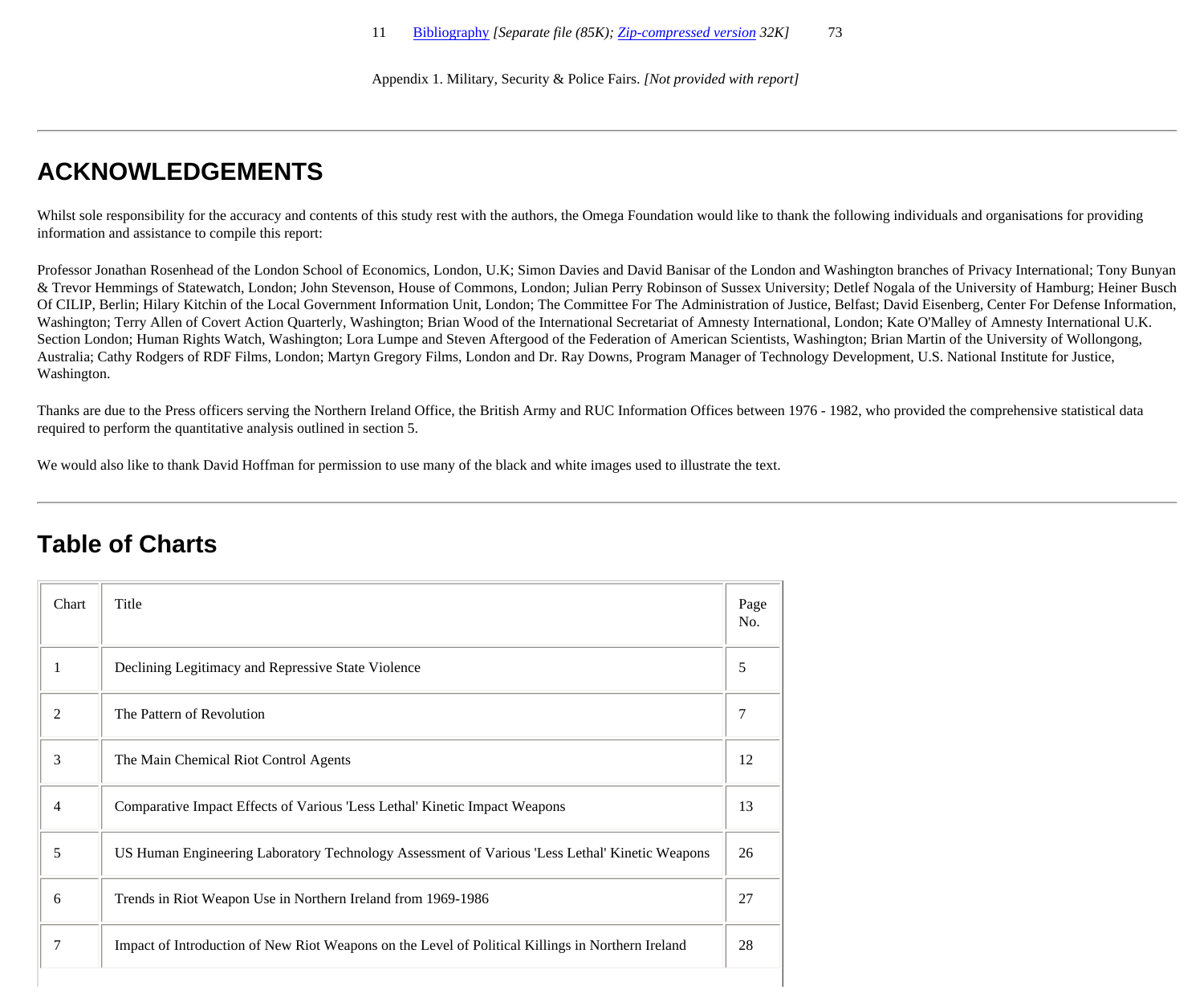| 8  | Structure of Riot Weapon Use                                                         | 29 |
|----|--------------------------------------------------------------------------------------|----|
| 9  | Multi Variant Time Series Analysis of Northern Irish Conflict 1976-1981              | 30 |
| 10 | Biderman's Chart of Coercion                                                         | 48 |
| 11 | Pre-Interrogation Treatment Used on Detainees                                        | 49 |
| 12 | Techniques used by the British Army in Northern Ireland to Mimic Sensory Deprivation | 50 |
| 13 | Police Torture Exports Licensed by the US Commerce Department 1991-1993              | 56 |

# **Table of Figures**

 $\Box$ 

*[JYA Note: Figures were not provided with the report]*

| <b>Section 3. Recent Trends and Innovations</b> |
|-------------------------------------------------|
| 1 Public Order - Tactical Options               |
| 2 Convergence of Police and Military Systems    |
| 3 Interception - Punishment                     |
| 4 Cochrane Area Denial                          |
| 5 Fingerprint Recognition Systems               |
| 6 Night Vision. From Vietnam to Belfast         |
| 7 Discreet Order Vehicles                       |
| 8 New Arrest & Restraint Methods                |
| 9 Convergence and Riot Technology               |
| 10 Insect Like Images of Riot Police            |
| 11 US Peppergas Adverts                         |
| 12 'Dum Dum' ammunition and effects             |
| 13 Wound effects of expanding ammunition        |
| 14 Frag 12. Pre-fragmented exploding ammunition |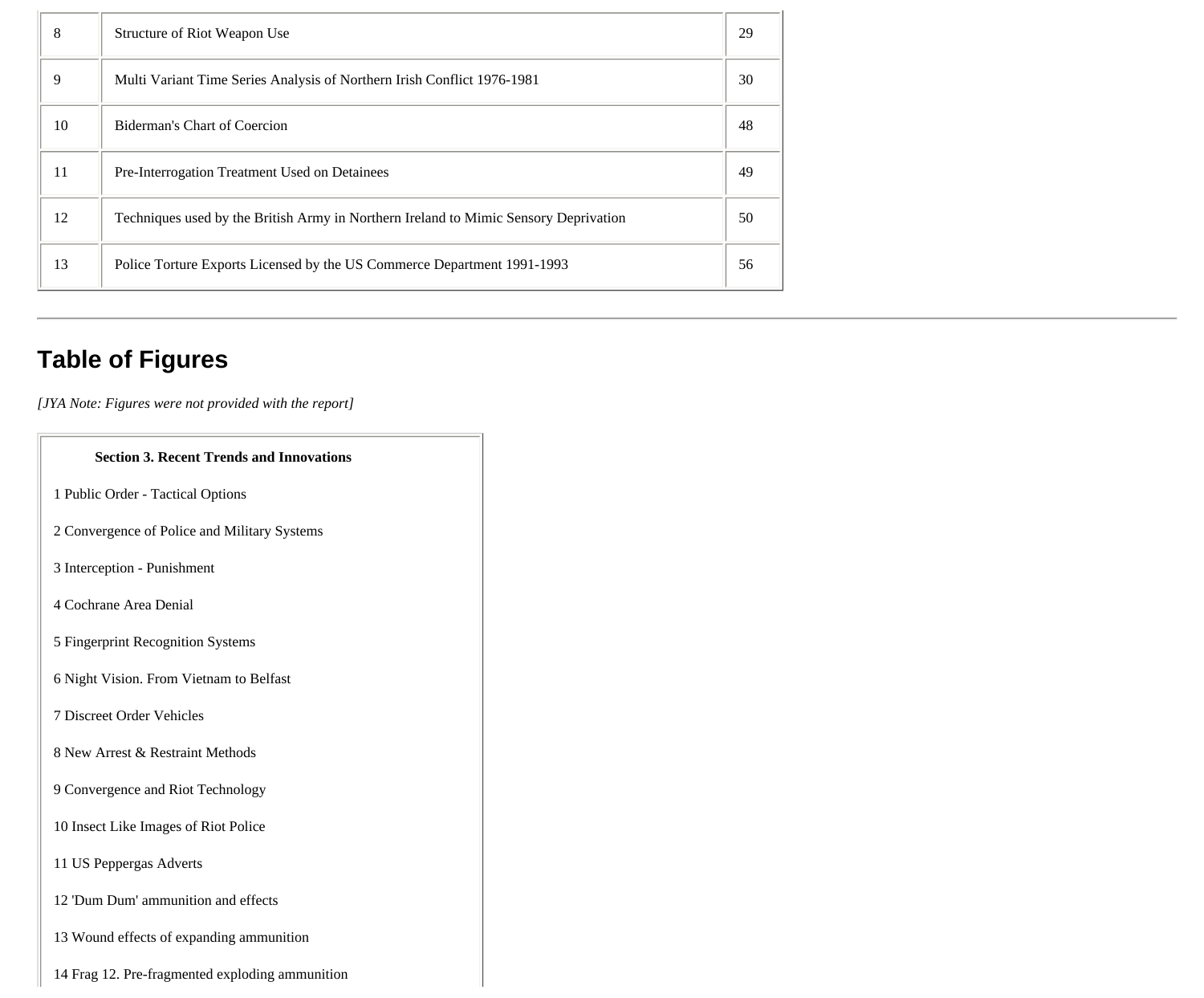|  |  |  |  |  | 15 Typical forms of execution technology |
|--|--|--|--|--|------------------------------------------|
|--|--|--|--|--|------------------------------------------|

- 16 Targetted Execution Technology
- 17 Special Force Killing

**Section 4. Developments in Surveillance Technology** 

18 Parabolic Microphone

19 JAI Stroboscopic Cameras

20 Automated Vehicle Recognition Systems

21 US Made cameras in Tiananmen Square

22 CCTV in Tibet

23 Video Capture/Video Fit

24 Taps and Bugs

25 US/UK NSA European Communication Interception Network

**Section 5. Innovations in Crowd Control Weapons** 

26 The Philosophy of Crowd Control Weapons

27 Israeli and Chinese Riot Weapons

28 Chemical Spray Backpack & Effects

### **Table of Figures (contd.)**

| <b>Section 5. Contd.</b>                                 |
|----------------------------------------------------------|
| 29 Crowd Dispersion and Capture                          |
| 30 French patients suffering severe burns from CS sprays |
| 31 Capstun OC & Manufacture                              |
| 32 British and German riot guns used in Northern Ireland |
| 33 Injector Weapons                                      |
| 34 2nd Generation Less Lethal Weapons                    |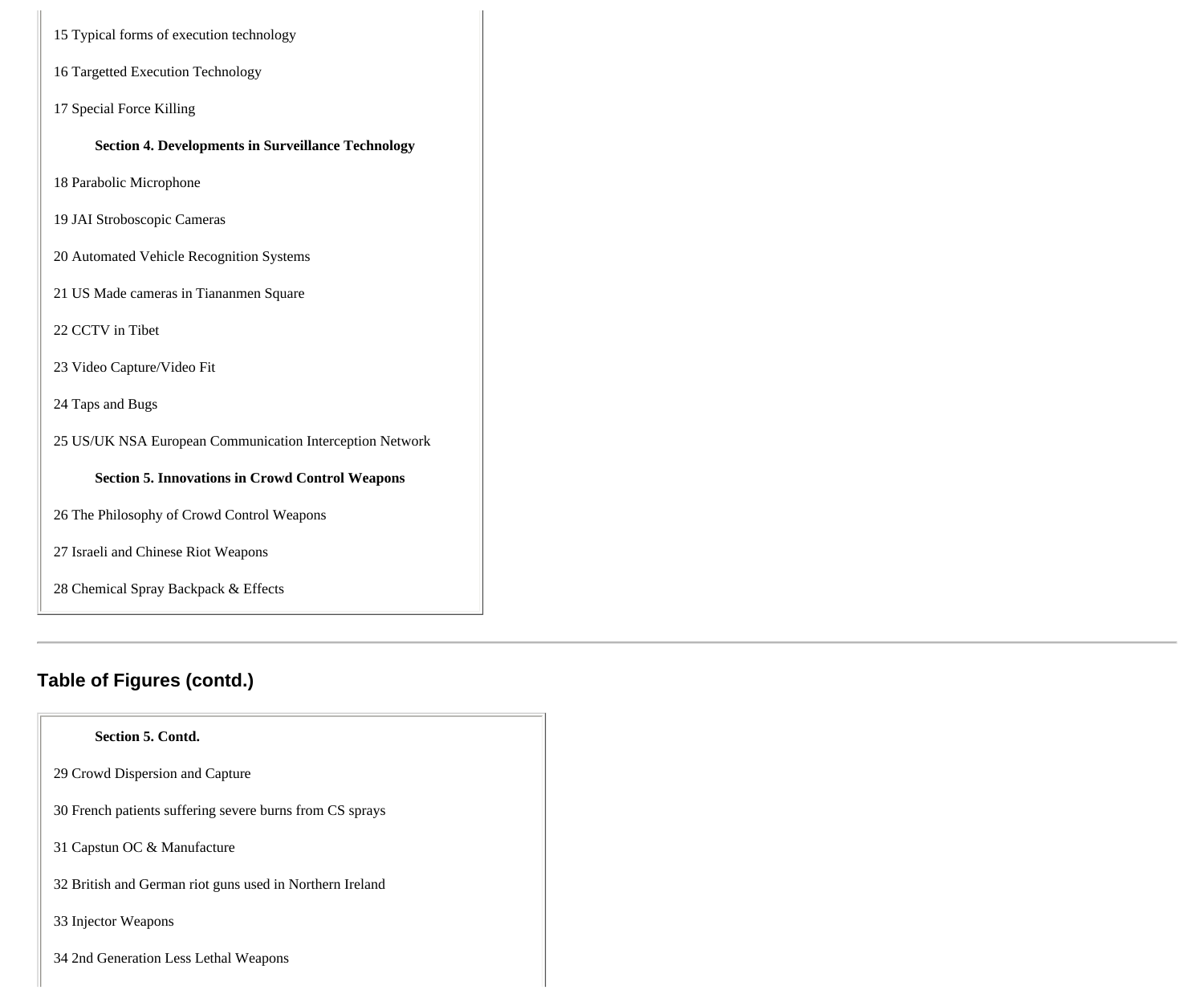35 Sticky Foam

36 Laser weapon systems

**Section 6. New Prison Control Systems** 

37 Prison Control Technology

**Section 7. Interrogation, Torture Techniques and Technology** 

38 Redress Trust Map of Torture States

39 Restraining Technology. Hiatt Leg Irons. Chinese Thumb Cuffs

40 British and Chinese Thumb Cuffs & Leg Irons

41 House of Fun

42 Hand Held Electro-shock Weapon

43 Electronic Shield

44 Taser Gun and Dart H

45 Tibetan Monk Palden Gyatso

46 Torture Techniques use in Uruguay

47 Chilean Torture Technique 1

48 Chilean Torture Technique 2

49 US Counter Insurgency Training at the School of the Americas

50 Chinese Electro-shock manufacture and quality control

51 Electro-shock weapons on display at Chinese Security Fairs

**Table of Figures (contd.)**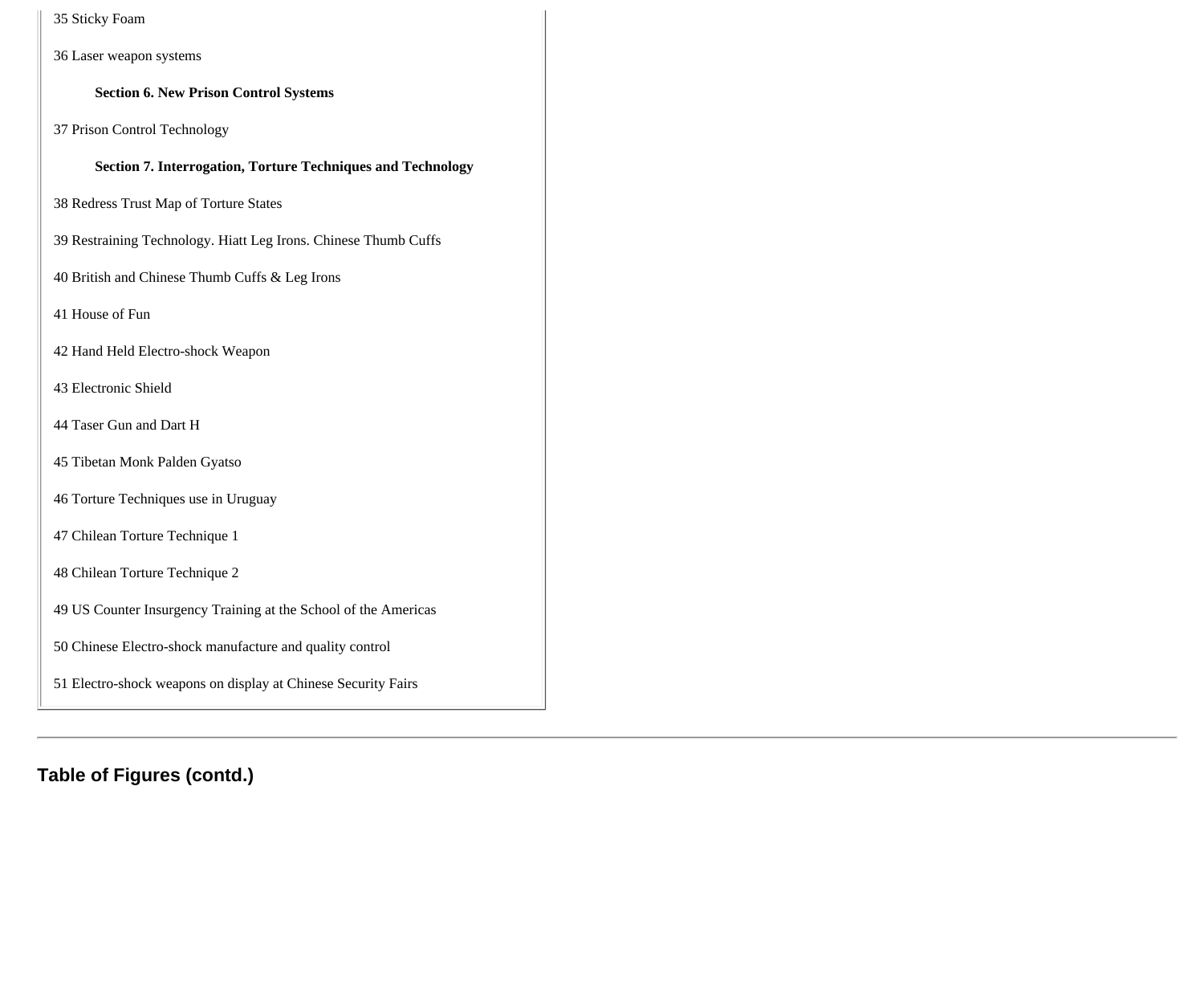#### **Section 8. Regulation of Horizontal Proliferation**

52 Arwen Riot Control Weapon on display at COPEX

53 Electro-shock weapons offered at European Security Fairs

54 Supplying the security needs of authoritarian regimes in Latin America

55 Ispra Gas Riot Packs

56 SAE Alsetex Back Pack + on display at IDEF Military Exhibition in Turkey, 1995

57 Foreign Internal Security Equipment on display at IDEF 1995 (Turkey)

# **AN APPRAISAL OF THE TECHNOLOGY OF POLITICAL CONTROL PROJECT No I/STOA/RSCH/LP/POLITCON.1**

### **1. INTRODUCTION**

The purpose of this report is to explore the most recent developments in the technology of political control and the major consequences associated with their integration into processes and strategies of policing and internal control. A brief look at the historical development of this concept is instructive.

Twenty five years ago, the British Society for Social Responsibility in Science warned that a new technology of repression was being spawned in an effort to contain the conflict in Northern Ireland. (B.S.S.R.S., 1972). In 1977, members of BSSRS took this concept further in a seminal work, the Technology of Political Control (Ackroyd et. al., 1977). BSSRS analysed the role and function of this technology in terms of a new apparatus largely created as a result of research and development undertaken as part of Britain's colonial wars, (most recently in the ongoing Northern Ireland conflict), and whose main purpose was quelling internal dissent. According to critical U.S. NGO research organisations of that period such as NARMIC & NACLA, work on this technology of political control was further enhanced by technical developments achieved by the United States' military industrial complex, largely as a result of the extended global military interests of the U.S., and its deployment of highly technocratic counter-insurgency doctrines, particularly during the Vietnam War.<sup>[1](http://cryptome.org/stoa-atpc.htm#1)</sup>

Up until that period, shrewd commentators on technology and society such as Haabermas Ellul (1964) recognised the potential risk of a specific loss of traditional freedoms and civil liberties associated with broad technological advances in the future, such as surveillance. However, BSSRS was the first group of scientists and technologists to identify and characterise a whole class of technology whose principal designated function was to achieve social and political control.

In Ackroyd et. al (1977), BSSRS. defined the technology of political control as "a new type of weaponry." "It is the product of the application of science and technology to the problem of neutralising the state's internal enemies. It is mainly directed at civilian populations, and is not intended to kill (and only rarely does). It is aimed as much at hearts and minds as at bodies." For BSSRS, "This new weaponry ranges from means of monitoring internal dissent to devices for controlling demonstrations; from new techniques of interrogation to methods of prisoner control. The intended and actual effects of these new technological aids are both broader and more complex than the more lethal weaponry they complement."

The concept of technology has many and varied interpretations. As emphasised in the interim report (Omega 1996), the definition adopted for the purposes of this work encompasses not just the 'hardware' - the tools, instruments, machines, appliances, weapons and gadgets (i.e. the apparatus of technical performance); but also the associated standard operating procedures, routines, skills, techniques (the software); and the related forms of rationalised human social organisations, arrangements, systems and networks (the liveware) of any programme of political control.<sup>[2](http://cryptome.org/stoa-atpc.htm#2)</sup> In other words, it is insufficient to describe developments in a purely technical sense, it is also necessary to consider these technologies as social and political factors.<sup>[3](http://cryptome.org/stoa-atpc.htm#3)</sup>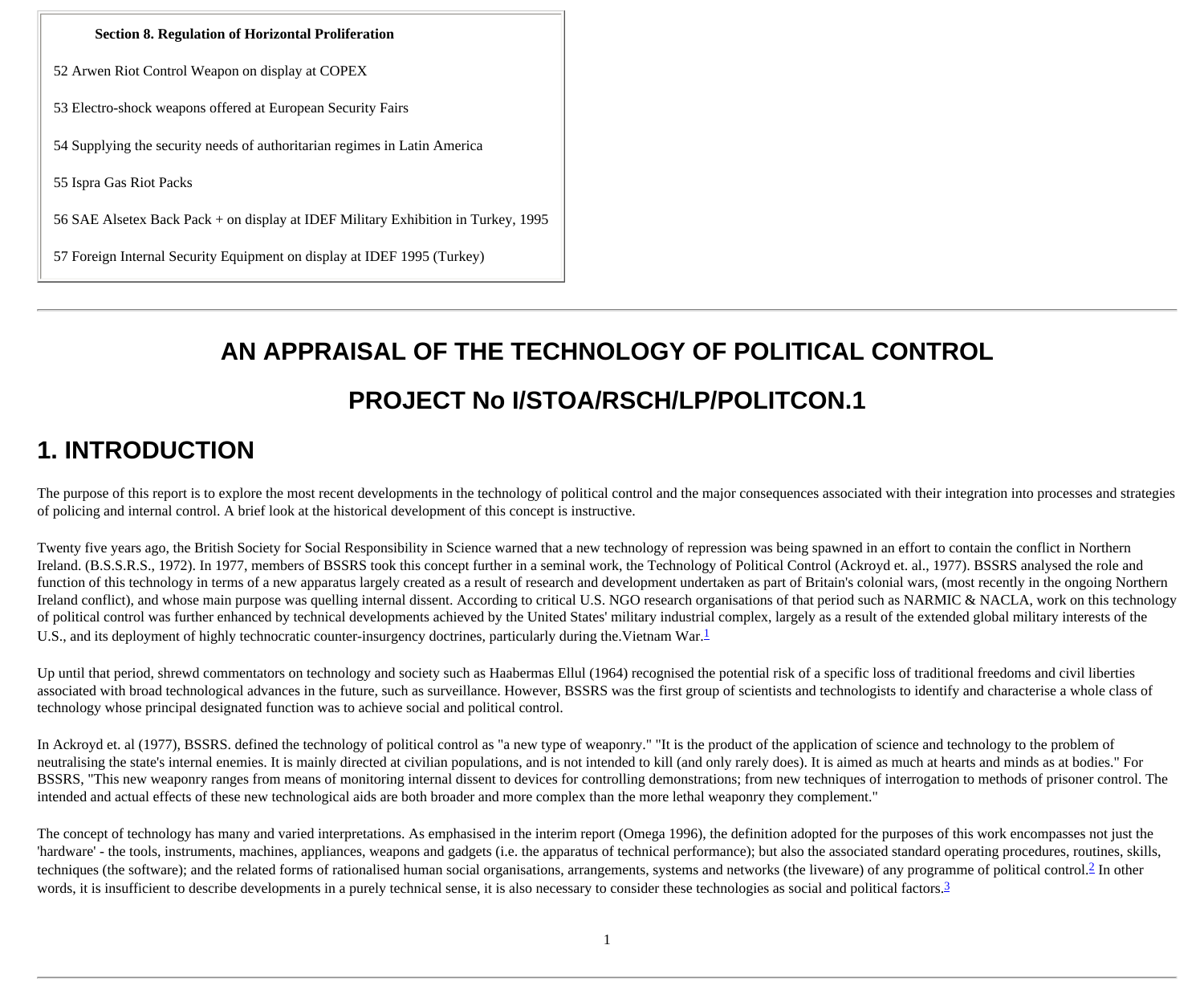When first published in 1977, 'The Technology of Political Control' anticipated that the deployment of these technologies in Northern Ireland, which acted as a laboratory for their future development, would spread to mainland Britain. For BSSRS, governments would no longer reach for the machine gun when threatened at home. It will have plastic bullets which kill only occasionally, depth interrogation which tortures without leaving physical scars. It uses electronics for telephone tapping and night surveillance; computers to build files on actual or potential dissidents. NARMIC also warned that this technology was not just reserved for low intensity conflicts overseas but would return to be used to quell dissent on the homefront.(NARMIC, 1971) Little by little this has happened.

There have been quite awesome changes in the technologies available to states for internal control since the first BSSRS publication, a quarter of a century ago. So many new technologies have been created that specialist publications have emerged to service the burgeoning market.<sup>4</sup> In the limited space available here, it is not possible to describe all the many new technologies which have been developed. However, a broad selection of illustrations have been incorporated (at the end of the report), to give MEPs a good idea of the scope of the current technology and a representative flavour of what lies on the horizon. An extensive bibliography has been provided for those Members of the European Parliament wishing to explore specific areas and implications in more depth.<sup>[5](http://cryptome.org/stoa-atpc.htm#5)</sup>

For the purposes of this report and its focus on appraising subsequent developments in the technology of political control, it is worth focussing on the same areas of Technology covered by BSSRS, which have not already been the subject of recent STOA reports. Whilst the need to examine the critical role of Northern Ireland in the evolution of some of these technologies makes the overall assessment somewhat anglo-centric, every effort has been made to show evidence of the proliferation and impact of this technology in other European countries and worldwide by naming the actual companies and corporations involved in both manufacture and supply.

Taking into account the multi-functionality of much of this technology, Section 2. of this report explores its role and function and the continuum of control which stretches from modern law enforcement to advanced state suppression. With specific reference to problems of regulation and control and the potential some of these technologies present for undermining international human rights legislation, Section 3. provides a analysis of recent trends and innovations. Section 4. explores current developments In surveillance technology, from bugs and wiretapping to new global systems of mass supervision and telecommunications surveillance already approved by the European Union. Section 5. discusses the political and biomedical implications of innovations in crowd control weapons including the prospect of a 2nd. generation of paralysing and disabling technologies currently being developed by former US nuclear weapons laboratories, together with the secret arrangements to incorporate such technologies into EU policing practices and export markets. Section 6. is devoted to the emergence of new prison control systems and the prospects of privatised multinational prison corporations transforming crime control into industry. Section 7. presents evidence of Research & Development devoted to the creation of new interrogation, torture techniques & technologies which leave few marks and the growing role of EU member states and their allies in creating export markets for supplying this equipment to tyrannical states.

The report ends with an examination of the whole question of future regulation of the vertical  $\&$  horizontal proliferation of this dual use technology, in the face of relatively weak

2

democratic controls on its manufacture, deployment and export. Some of these technologies are highly sensitive politically and without proper regulation can threaten or undermine many of the human rights enshrined in international law, such as the rights of assembly, privacy, due process, freedom of political and cultural expression and protection from torture, arbitrary arrest, cruel and inhumane punishments and extra-judicial execution. Proper oversight of developments in political control technologies is further complicated by the phenomena of 'bureaucratic capture' where senior officials control their ministers rather than the other way round Politicians both at European and sovereign state level, whom citizens of the community have presumed will be monitoring any excesses or abuse of this technology on their behalf, are sometimes systematically denied the information they require to do that job. Therefore possible areas of policy change are presented at the end of each section, which could bring much of this technology back within the reach of democratic control and accountability, as well as suggesting some further areas of future research.

# **2. THE ROLE & FUNCTION OF POLITICAL CONTROL TECHNOLOGIES**

Throughout the Nineties, many governments have spent huge sums on the research, development, procurement and deployment of new technology for their police, para-military and internal security forces.<sup>[6](http://cryptome.org/stoa-atpc.htm#6)</sup> The objective of this development work has been to increase and enhance each agency's policing capacities. A dominant assumption behind this technocratisation of the policing process, is the belief that it has created both a faster policing response time and a greater cost-effectiveness. The main aim of all this effort has been to save policing resources by either automating certain control, amplifying the rate of particular activities, or decreasing the number of officers required to perform them.<sup>[7](http://cryptome.org/stoa-atpc.htm#7)</sup>

The resultant innovations in the technology of political control have been functionally designed to yield an extension of the scope, efficiency and growth of policing power. The extent to which this process can be judged to be a legitimate one depends both on one's point of view and the level of secrecy and accountability built into the overall procurement and deployment procedures. There are essentially two opposing schools of thought.

The first school of thought identifies developments in policing technology with efficiency, cost-effectiveness and modernisation. This school believes that the police and internal security agencies require the most up to date forms of equipment to fight crime, mob-rule and terrorism. Sophisticated law enforcement is viewed as value free and state security agencies are considered to be in the best position to determine their operational requirements. (See Applegate 1969), New technologies aid the police by ensuring that messages are rapidly received and dealt with, personnel are freed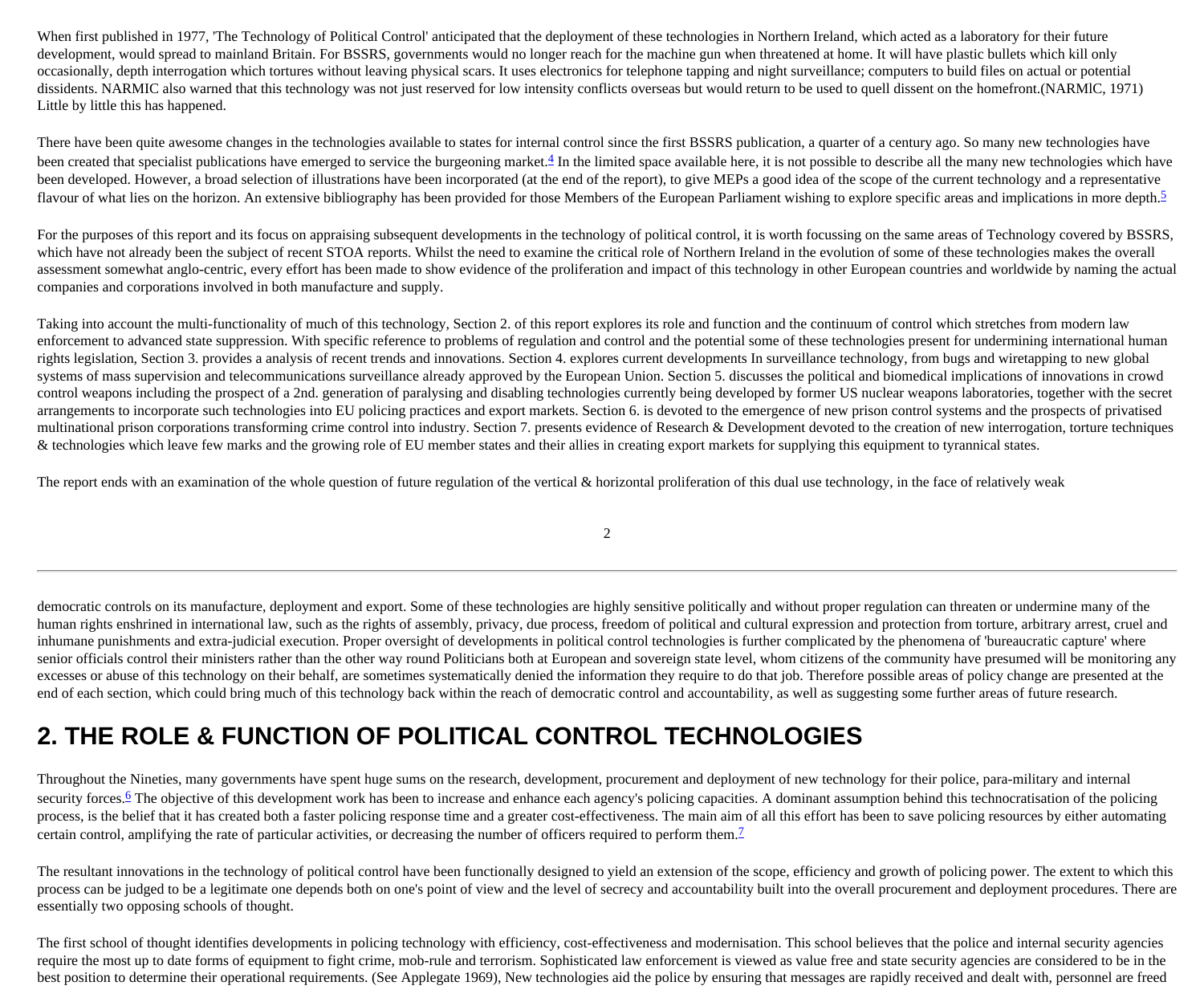for other duties and overall efficiency is enhanced. Only those with something to hide need fear the enlarged data gathering capacities of police computers. Modern riot technology is presented as a much preferred non-lethal alternative to the use of guns and the police should always be allowed to use 'minimum force when dealing with actual or potential law breakers. Existing controls and regulations governing the use of this technology are considered by adherents of this school to have been adequately designed to ensure that no misuse takes place. Advanced police technology is therefore understood in this context as an invaluable aid to upholding the freedoms cherished as inalienable rights by citizens living in Western Liberal democracies. Its export to other countries sharing the same economic and ideological views, is viewed as an opportunity to help modernise law enforcement and buttress mutual stability, law and order.

The opposing school of thought on the other hand views police technology and the associated 'policing revolution' quite differently (See Manwaring-White, 1983). They believe that innovations in political control technology has put powerful new tools at the disposal of states in need of technical fixes for their most pressing and intractable social and political problems. It is at the point where authority fails that repression begins (Hoefnagels, 1977) and at that point an illegitimate government will use more force just to keep the lid on. (See Chart.1a.) As the crisis deepens, further force is required and the role of technology in such a situation is to act as a force amplifier. Once the shaded area is reached (Chart.1b), terror becomes the only government service.

New police technologies are perceived to be one of the most important factors in attempting sub-state conflict control. Such 'control' is viewed as more apparent than real, but serves the purpose of disguising the level of coercive repression being applied. This school of thought argues that once operationally deployed, these technologies exert a profound effect on the character of policing. Whether these changes are symptom or cause of the ensuing change in policing organisations, a major premise of this school of thought is that a range of unforeseen impacts are associated with the process of integrating these technologies into a society's social, political and cultural control systems.

The full implications of such developments may take time to assess but they are often more important and far reaching than the first order intended effects. It is argued that one impact of this process is the militarisation of the police and the para-militarisation of the army as their roles, equipment and procedures begin to overlap. This phenomena is seen as having far reaching consequences on the way that future episodes of sub-state violence is handled, and influencing whether those involved are reconciled, managed, repressed, 'lost' or efficiently destroyed. Police telematics and their use of databanks (the subject of an earlier STOA report in this area) for example, facilitate prophylactic or pre-emptive policing as 'data-veillance' is harnessed to target certain strata or classes of people rather than resolve individual crimes. (E.g. the proposed introduction of the Eurodac system which will utilise biometric information to control and restrict the entry of all Asylum seekers into Europe, building in the process a new technopolitics of exclusion).<sup>[8](http://cryptome.org/stoa-atpc.htm#8)</sup> New surveillance technology can exert a powerful 'chill effect' on those who might wish to take a dissenting view and few will risk exercising their right to democratic protest if the cost is punitive riot policing with equipment which may lead to permanent injury or loss of life. As highlighted in the interim report, the human response to the deployment of such technologies may be counter-intuitive and render progressive, deployments of newer more powerful systems either obsolete or dysfunctional. This possibility is discussed in greater detail below.

Any evaluation of these opposing schools of thought needs to identify common ground since few would doubt that there are fundamental changes taking place in the types of tactics techniques and technologies available to internal security agencies for policing purposes. Yet many questions remain unanswered, unconsidered or under-researched. Why for example did such a transformation in the technology used for socio-political control dramatically change over the last twenty five years? Is there any significance in the fact that former communist regimes in the Warsaw Treaty Organisation and continuing centralised economic systems such as China, are beginning to adopt such technologies? What are the reasons behind a global convergence of the technology of political control deployed in the North and South, the East and West? What are the factors responsible for generating the adoption of such new policing technology - was it technology push or demand pull? What new tools for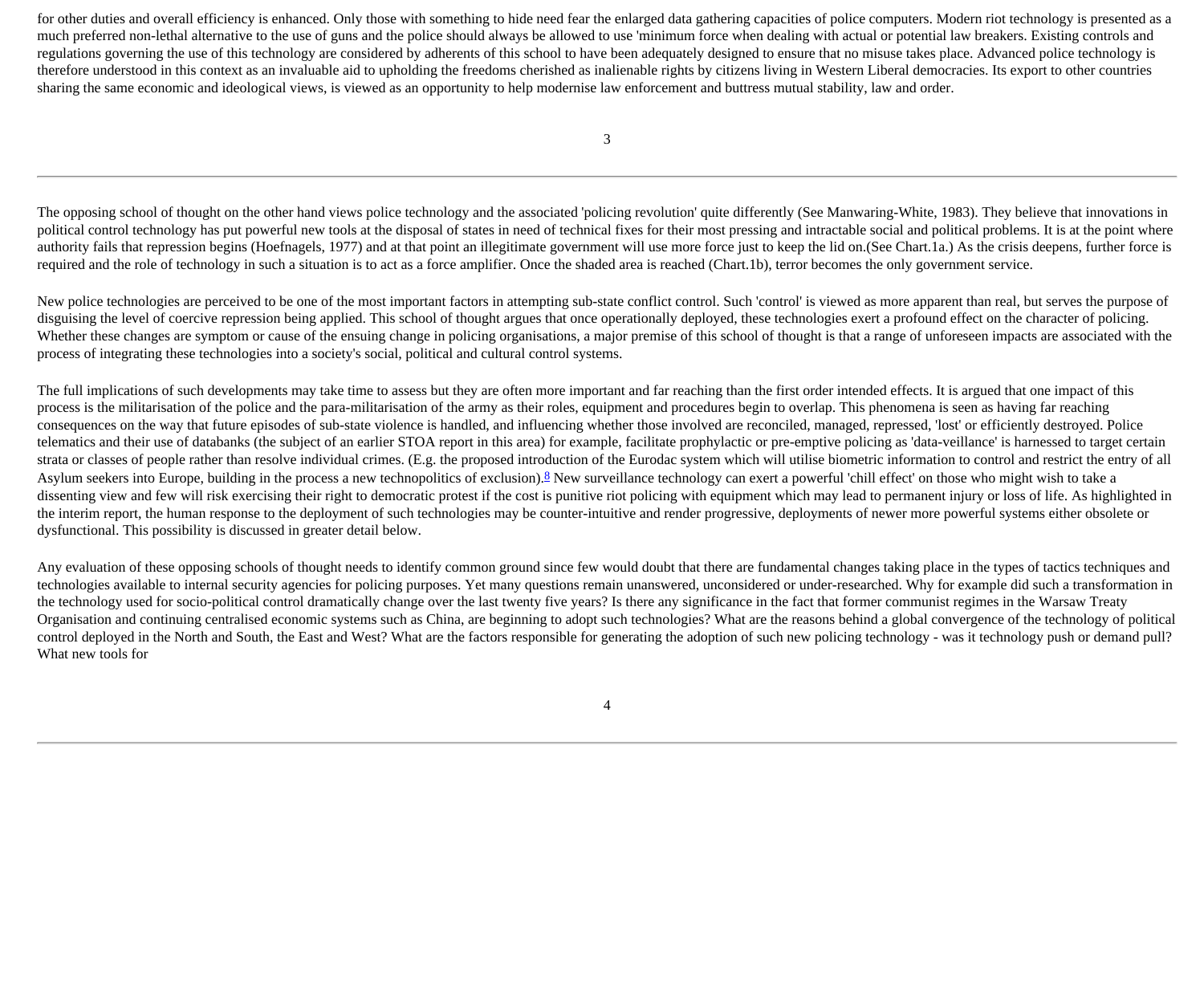**Chart 1. Declining Legitimacy & Repressive State Violence**

5

policing lie on the horizon and what are the dynamics behind the process of innovation and the need for a vast arsenal of different kinds of technology rather than just a few? Are the many ways this technology affects the policing process fully understood? Who controls the patterns of police technology procurement and what are the corporate influences?

In deciding between these schools of thought, we need to determine the extent to which future innovation is about the maintenance of existing power relationships, rather than citizen protection In other words, the extent to which their deployment ensures that only certain permitted ways of behaving are allowed to continue without interference. Since this technology provides a continuum of flexible responses or options, perhaps the overriding factor is the extent to which its development and deployment is subject to democratic control. Is the process of regulation democratically accountable or are there more hidden processes at work? Do these technologies proliferate, if so why and how and what are the most important mechanisms or processes involved?

Since all this technology represents an unequal distribution of coercive power, it is important for Members of the European Parliament to be satisfied that sufficient democratic control is exercised to ensure that such powers are not abused and that unwanted technological and decision drift is adequately checked. Whilst the Interim Report (Omega, 1996) provided a brief analysis of the role and function of specific classes of political control technology, what follows is an analysis of the state of the art in certain key areas of this technology which the authors believe warrant further scrutiny.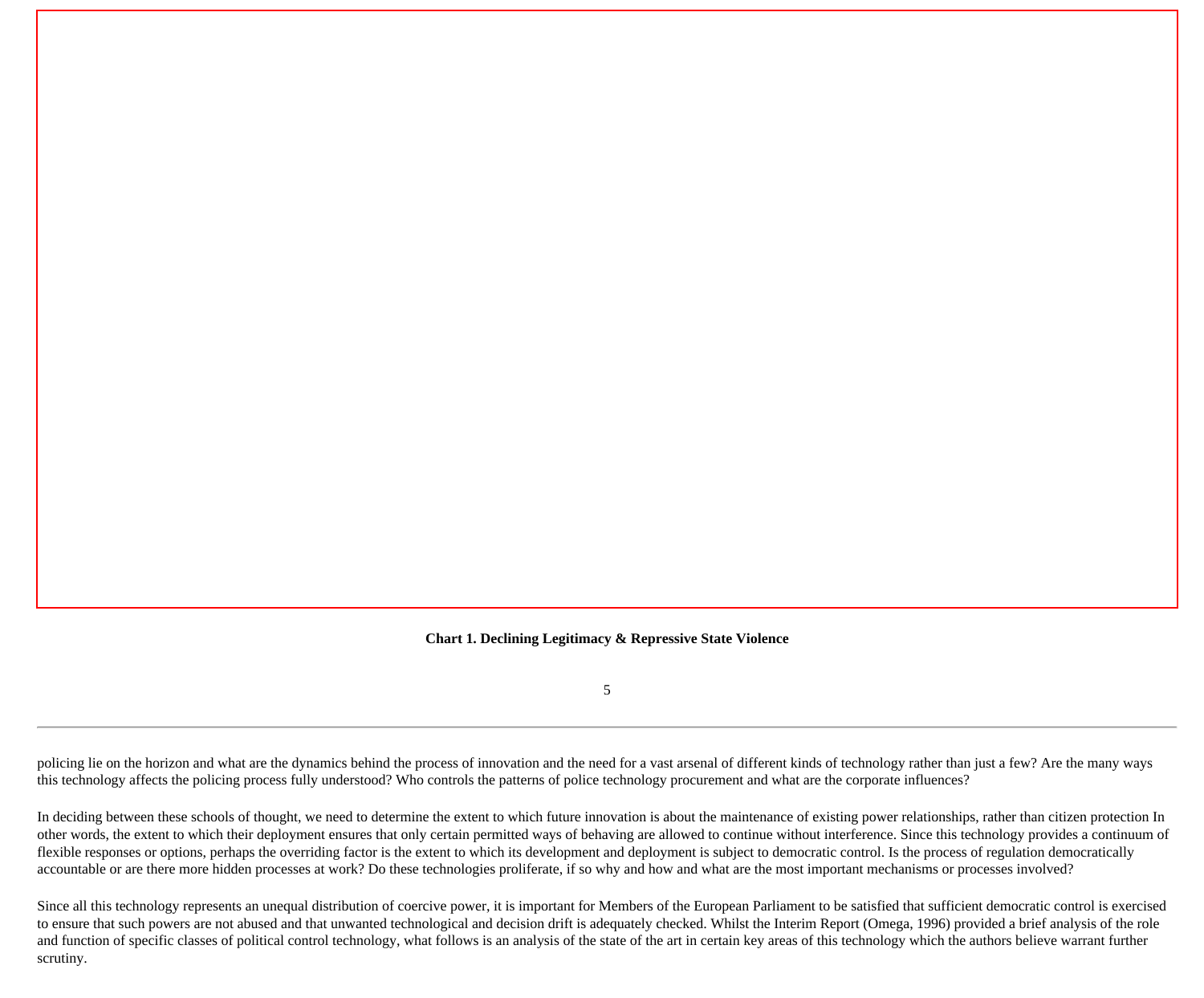# **3. RECENT TRENDS & INNOVATIONS**

Since the 'Technology of Political Control' was first written (Ackroyd et al., 1977) there has been a profusion of technological innovations for police, paramilitary, intelligence and internal security forces. Many of these are simple advances on the technologies available in the 1970's. Others such as automatic telephone tapping, voice recognition and electronic tagging were not envisaged by the original BSSRS authors since they did not think that the computing power needed for a national monitoring system was feasible. The overall drift of this technology is to increase the power and reliability of the policing process, either enhancing the individual power of police operatives, replacing personnel with less expensive machines to monitor activity or to automate certain police monitoring, detection and communication facilities completely. A massive Police Industrial Complex has been spawned to service the needs of police, paramilitary and security forces, evidenced by the number of companies now active in the market.<sup>2</sup> An overall trend is towards globalisation of these technologies and a drift to increasing proliferation, without much regard to local conditions.

One core trend has been towards a militarisation of the police and a paramilitarisation of military forces in Europe. Often this begins via special units involved in crisis policing, such as the Special Weapons and Tactics Squads such as the Grenz Schutz Gruppe in Germany; the Gendarmeries National in France; the Carabinieri in Italy; and the Special Patrol Group in the UK or the federal police paramilitary teams in the United States (FBI, DEA & BATF) that adopt the same weaponry as their military counterparts. Then a growing percentage of ordinary police are trained in public order duties and tactics which incorporate some element of firearms training. The tactical training is often a mirror image of the low intensity counter-revolutionary warfare tactics adopted by the military (See Chart 2). In Britain, where 10% of police on a revolving basis train according to a military style manual,

| ٠<br>٠      |  |
|-------------|--|
| I<br>I<br>× |  |
| ٠           |  |

| <b>Insurgent Phases</b>                                                                               |  |                                     | <b>Sequence of Insurgent Action</b>                                                                                                                                                                                                                                                                                                                                                                                                                                                                                                                            | <b>Counter Action</b> |                                                           |
|-------------------------------------------------------------------------------------------------------|--|-------------------------------------|----------------------------------------------------------------------------------------------------------------------------------------------------------------------------------------------------------------------------------------------------------------------------------------------------------------------------------------------------------------------------------------------------------------------------------------------------------------------------------------------------------------------------------------------------------------|-----------------------|-----------------------------------------------------------|
| <b>Communist Concept</b><br><b>British</b><br>(Based on Sino-<br>Interpretation<br>Japanese War 1937) |  |                                     | With Aim of Achieving Revolution                                                                                                                                                                                                                                                                                                                                                                                                                                                                                                                               | By security force     |                                                           |
|                                                                                                       |  | Preparatory                         | Activity by anti-government organisations, including political agitation and manoevering propaganda activities.<br>Formation of cells $\&$ cadres, (political, intelligence and military), and civil and industrial unrest. Infiltration into positions<br>of authority. In general covert preparations by those whose aim is to achieve a revolution. Any overt military preparations<br>take place in the remotest areas.                                                                                                                                    |                       | Civil $\&$<br>Law<br>Enforcement<br>Activity              |
| 'Passive'<br>[Organizational]                                                                         |  | Active<br>Resistance<br>[Terrorism] | Civil disobedience, disturbances, riots, strikes, lawlessness. Sabotage, particularly against communications.<br>Assassinations, coercion and terrorism on a limited scale. Use of propaganda & psychological means to discredit the<br>government.<br>Ambushes and minor insurgent activity on a limited scale. Increased terrorism, a climate of dissidence, civil and industrial<br>disobedience is engendered.                                                                                                                                             | 2.                    | Internal<br>Security<br>Operations                        |
| 'Active'<br>[Direct]<br>Action]                                                                       |  | Insurgency<br>[Guerilla<br>Warfare] | Operations involving the use of guerrilla tactics by local formed units have resulted in the guerillas gaining control over<br>parts of the country. Insurgent bases are established in relatively safe areas. Increased activity in daylight. More ambitious<br>operations by formed units with some perhaps from a neighbouring country.<br>A whole series of operations ranging up to actions between formed units with a simultaneous situation of widespread<br>guerrilla activity. Areas dominated by guerrillas may be enlarged and declared liberated. | 3.                    | Counter<br>Insurgency<br>Operations                       |
|                                                                                                       |  | Open Offensive                      | As above but having escalated to include regular land and perhaps sea and air forces of the opposing sides. The<br>revolutionary movement now assumes the form of a peoples war against the government. Large areas dominated by the<br>guerrillas.                                                                                                                                                                                                                                                                                                            | 4.                    | Almost<br>using<br>the<br>techniques<br>of Limited<br>War |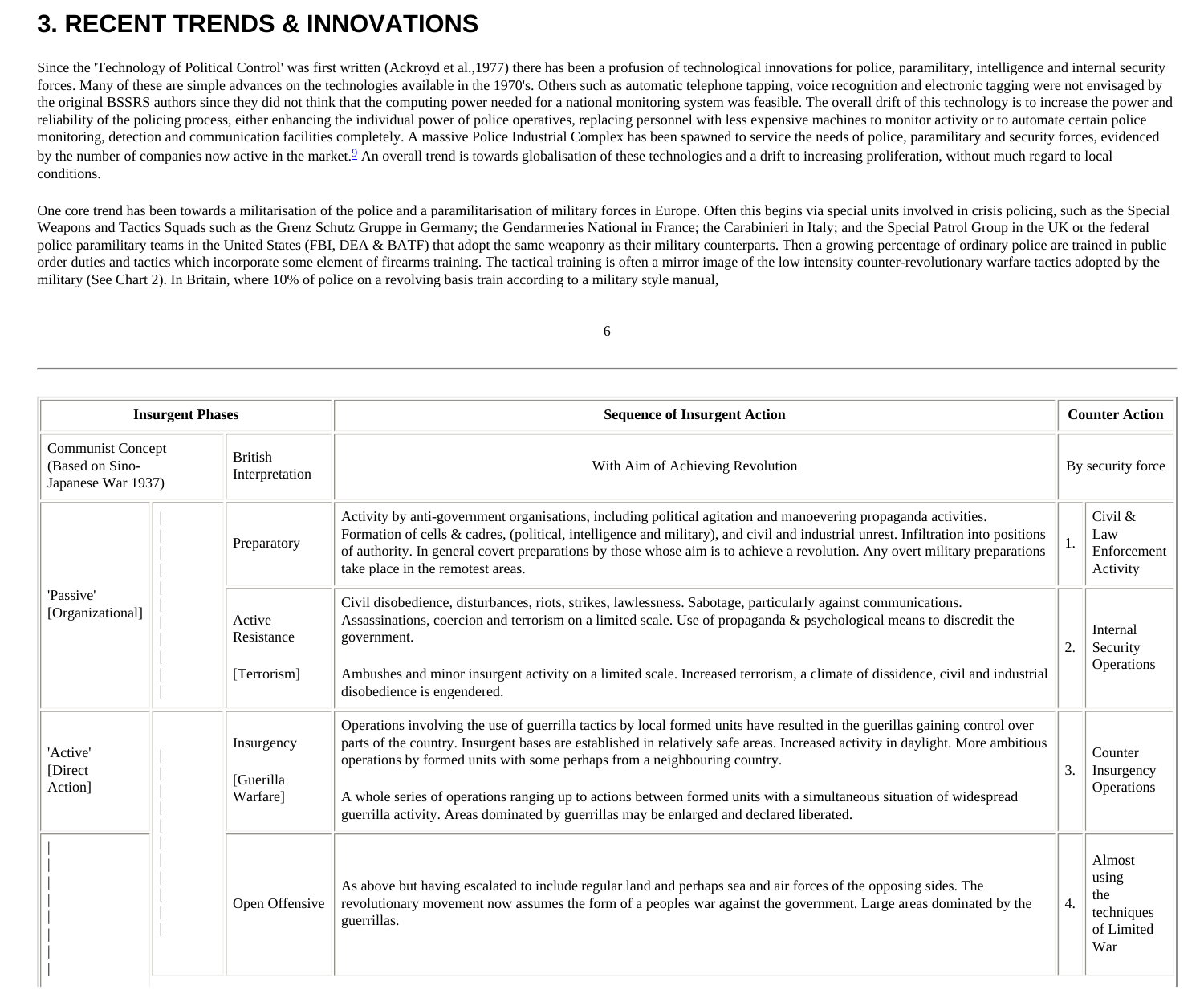|                                           | Counter<br>Offensive | Decision | Negotiations leading to a cessation of hostilities with the revolutionaries either in a position to achieve their aim without<br>further fighting or with the legal government back in control. |  |  |  |  |  |
|-------------------------------------------|----------------------|----------|-------------------------------------------------------------------------------------------------------------------------------------------------------------------------------------------------|--|--|--|--|--|
| <b>Chart 2. The Pattern of Revolution</b> |                      |          |                                                                                                                                                                                                 |  |  |  |  |  |

7

'Public Order - Tactical Options' using batons, shields and colonial style military wedges (See Fig.1*[No figures provided with report]*) (Northam, 1988). In the US, one study uncovered a pattern of former and reserve soldiers being intimately involved in police operations with almost 46% of trainees drawing expertise from "police officers with special operations in the military." (Krasker & Kapella, 1997).

In some European countries, that trend is reversed, e.g. Last year, the Swiss government (Federal Council and the Military Department) made plans to re-equip the Swiss Army Ordungsdienst with 118 million Swiss Francs of less-lethal weapons for action within the country in times of crisis. (These include 12 tanks, armoured vehicles, tear gas, rubber shot and handcuffs). The decision was made by decree preventing any discussion or intervention. Their role will be to help police large scale demonstrations or riots and to police frontiers to 'prevent streams of refugees coming into Switzerland'.<sup>10</sup> A disturbing case of police deploying riot weapons against a peaceful festival occurred last year in Zurich on 1 May, using water cannon laced with CN irritant and rubber bullets below the advised 20 metres threshold, shows the process of convergence well. $\frac{11}{12}$  $\frac{11}{12}$  $\frac{11}{12}$ 

Convergence is the process whereby the technology used by police and the military for internal security operations converges towards being more or less indistinguishable. The term also describes the trend towards a universal adoption of similar types of technologies by most states for internal security and policing. Security companies now produce weapons and communications systems for both military and the police.(Fig.2). Such systems increasingly represent the muscle and the nervous system of public order squads. For example, according to BSSRS(1985), GCHQ's telephone interception network was used to track UK miners during the 1984-5 strike, so that when miner's cars were stopped, police knew who they were and punishment or dissuasion could be targeted appropriately.(See Fig.3)

**3.1 Area Denial** replaces personnel guarding either areas or perimeters. It has involved deploying technology which can either create punishment when its limits are infringed or systems with built in intelligence which can both locate the point of infringement and activate a corrective response.<sup>12</sup> Sophisticated varieties incorporate punishment mechanisms which vary from pain induced by electroshock to kill fences and fragmentation mines. Many European companies make electrified razor coil stun fences e.g. Bollore, Cogny & Santerne in France; Birmingham Barbed Tape, Gallagher and Armbell, in UK; Reinaet Electronics in the Netherlands. Many South African companies remain in the market from the 'snake of fire' days, e.g., Edair; Grinaker; Microfence.<sup>[13](http://cryptome.org/stoa-atpc.htm#13)</sup> Nowadays, the South African Government has introduced new regulations on the maximum voltage for stun fences and new criteria for not mixing barbed wire and stun capacities - if snagged a victim can't be repelled and continues receiving current. Europe needs to adopt best practice in this regard. It would also be useful if existing research justifying company claims for sub-lethality of stun fences should be made public. These systems are not cattle fences and the same criteria cannot be used.

Neural networks with semi-intelligence are being introduced to protect sensitive control zones. Systems produced by companies, such as Productivity Systems in France and Cambridge Neurodynamics in the UK, can allow pattern recognition and an ability to learn. Neural systems will play an increasing role in sentinel duties as robot technology improves Already prototypes known as insectoids are being evolved to cheaply replace personnel on routine guard duties that require 24 hours cover and can be programmed to track the fence and carry either lethal or sub-lethal weapons (Knoth, 1994).

8

The Non-lethal Warfare programmes discussed in 5.6 below are also exploring area denial technology. For example, *Defense Week* reported (19/11/96) that Alliant Tech Systems (USA) is working on alternatives to anti-personnel land mines. One of these is a wire barrier system dispersed by the Volcano Mine System. The company received a 10 month contract in early August [1996] from the Army Armament, Research, Development and Engineering Center at Picatinny Arsenal, New Jersey. The company is still to decide what kind of wire to use for the canister-launched areadenial weapon system, but the general idea is that the Volcano system will shoot out thin wire with something like fish hooks along it in enough mass to cover a soccer-field sized area. "It's intended to snag. It's not going to kill you" said marketing manager Tom Bierman.

**3.2 Surveillance Technologies** are one of the fastest growing areas of the technology of political control and a key problem is how to deal with the torrent of information it yields The term covers a vast range of products and devices but the overall trend is towards miniaturization, more precise resolution through the adoption of digital technology and increasing automation so that the technology can be more effectively targeted. The technology also parallels political shifts in targeting so that instead of investigating crime, a reactive activity, the fastest growing trend is towards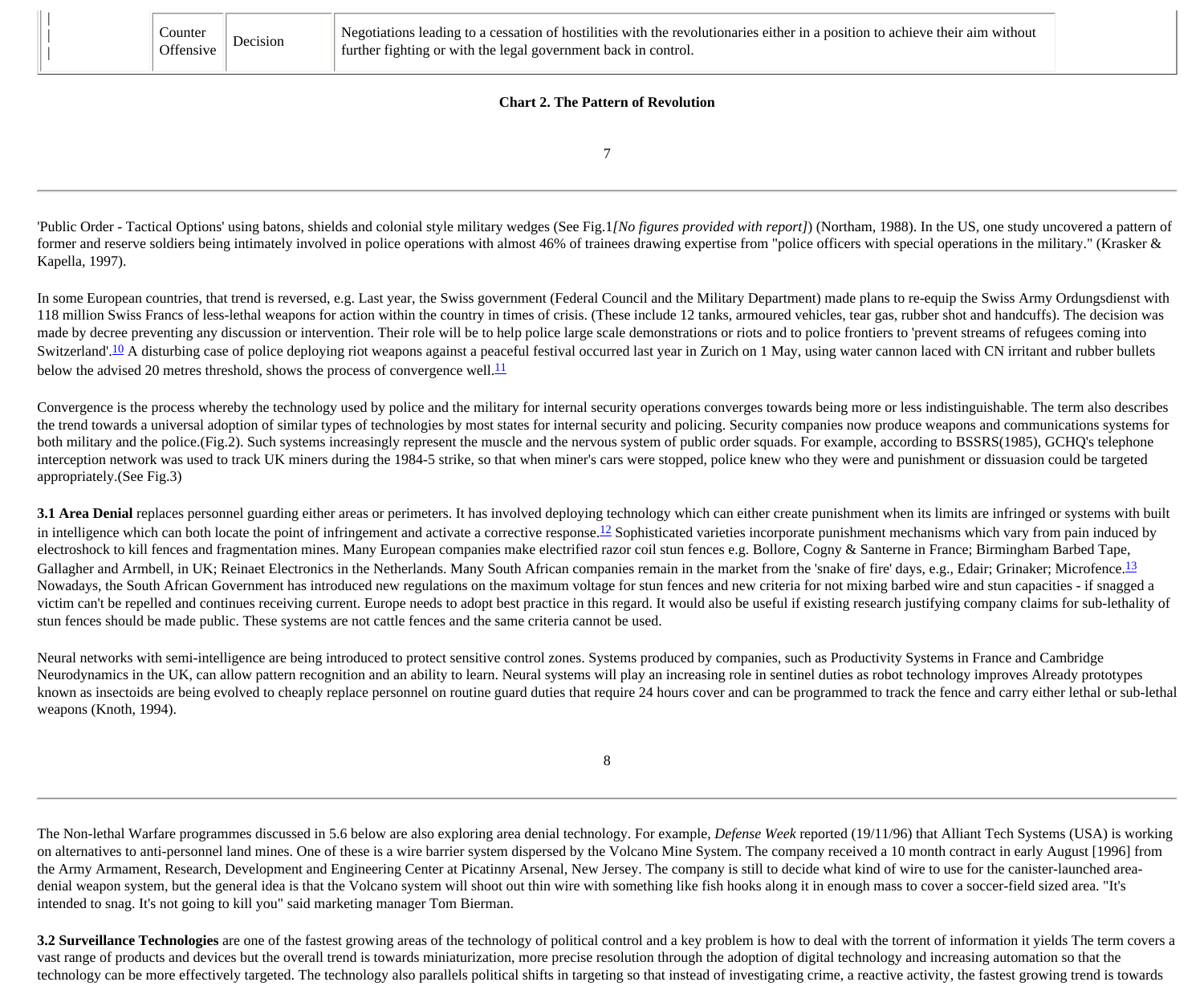tracking certain strata, social classes and races of people living in red-lined areas before any crime is committed. Such a form of proactive policing is based on military models of gathering huge amounts of low grade intelligence. With new systems such as Memex, it is possible to quickly build up a comprehensive picture of virtually anyone by gaining electronic access to all their records, cash transactions, cars held, etc. Such pre-emptive policing means the majority are ignored and policing resources are more tightly focused on certain groups. Such powerful forms of **artificial intelligence** need continuous assessment. They have an important role to play in tracking criminals. The danger is that their infrastructure is essentially a massive machinery of supervision that can be retargeted fairly quickly should the political context change.

**Automatic fingerprint** readers are now common place, and many European companies make them  $\frac{14}{3}$  $\frac{14}{3}$  $\frac{14}{3}$  (see Fig 5). But any unique attribute of anatomy or personal style can be used to create a **human identity recognition system**. For example Cellmark Diagnostics(UK) can **recognise genes**; Mastiff Security Systems(UK) can **recognise odour**, Hagen Cy-Com(UK) and Eyedentify Inc.(USA) can recognise the pattern of capillaries at the back of the retina; whilst AEA Technology (UK) are capable of **signature verification**. Over 109 companies in Europe are known to be supplying such **biometric systems**. **DNA fingerprinting** is now a reality and Britain has set up the first DNA databank, and is already carrying out mass dawn raids of over 1000 people at targeted suspects.<sup>[15](http://cryptome.org/stoa-atpc.htm#15)</sup> Plans are being drawn up by at least one political party to DNA profile the nation from birth.<sup>[16](http://cryptome.org/stoa-atpc.htm#16)</sup> The leading edge companies are racing towards developing **face recognition systems** which they see as being able to revolutionise crime customs and intruder detection as well as service access control. Whilst fully reliable systems are perhaps five years off, prototype systems have been developed in France<sup>17</sup>, Germany<sup>[18](http://cryptome.org/stoa-atpc.htm#18)</sup> the UK<sup>[19](http://cryptome.org/stoa-atpc.htm#19)</sup> and the USA<sup>20</sup>.

**Night vision technology** developed as a result of the Vietnam war has now been adapted for police usage (See Fig.6). Particularly successful are **heli-tele surveillance** versions which allow cameras to track human heat signatures in total darkness. The art of **bugging** has been made significantly easier by a rapidly advancing technology and there is a burgeoning European market.[21](http://cryptome.org/stoa-atpc.htm#21) Many systems described in Section 4 (below), do not even require physical entry into the home or office. For those who can secure access to their target room,

9

there is a plethora of devices, many pre-packaged to fit into phones, look like cigarette packets or light fittings and some, like the ever popular PK 805 and PK 250, that can be tuned into from a suitable radio. However, the next generation of covert audio bugs are remotely operated, for example the multi-room monitoring system of Lorraine Electronics called DIAL (Direct Intelligent Access Listening) allows an operator to monitor several rooms from anywhere in the world without effecting an illegal entry. Up to four concealed microphones are connected to the subscribers line and these can be remotely activated by simply making a coded telephone call to the target building. **Neural network bugs** go one step further. Built like a small cockroach, as soon as the lights go out they can crawl to the best location for surveillance.<sup>22</sup> In fact Japanese researchers have taken this idea one step further, controlling and manipulating real cockroaches by implanting microprocessors and electrodes in their bodies. The insects can be fitted with micro cameras and sensors to reach the places other bugs can't reach.[23](http://cryptome.org/stoa-atpc.htm#23) **Passive Millimeter Wave Imaging** developed by the US Millitech corporation can scan people from up to 12 feet away and see through clothing to detect concealed items such as weapons, packages and other contraband. Variations of this through-clothing human screening under development (by companies such as the US Raytheon Co.), include systems which illuminate an individual with a low-intensity electromagnetic pulse. A three side very-low X ray system for human useage, in fixed sites such as prisons, is being developed by Nicolet Imaging Systems of San Diego. **Electronic monitoring** of offenders or **'tagging'**, where the subject wears an electronic bracelet which can detect if they have relocated from their home after certain hours etc, has entered into use in the 1990's after being developed to regulate prison populations in the USA. (Schmidt, 1988). **Satellite tracking** of VIPs, vehicles, etc., is now facilitated by the once military Global-Positioning System(GPS) which is now available for commercial uses. **Vehicle recognition** technologies are discussed in Section 4 below.

**3.3 Data-veillance** - The use of telematics by the police has revolutionised policing in the last decade and created the shift towards pre-emptive policing. It is properly the focus of an earlier STOA report on the technology of political control. Some of the most recent trends are discussed in Section 4 below. A comprehensive analysis of how such equipment has led to widespread abuse of civil liberties and human rights has been published by Privacy International (1995) and includes 100 pages of all the companies involved in servicing the security requirements of the regimes mapped in Fig.38.

Using data profilers, torturing states have used these systems to compile death lists. For example, the Tadiran computer supplied to Guatemala and installed in the control center of the national palace. According to a senior Guatemalan military official, "the complex contains an archive and a computer file on journalists, students, leaders, people on the left, politicians and so on." Meetings were held in the annex to select assassination victims. A US priest who fled the country after appearing on such a death list said, "They had printout lists at the border crossings and at the airport. Once you got on that - then its like bounty hunters." $\frac{24}{24}$  Within Europe, systems, such as that produced by Harlequin, allow the automatic production of maps of who phoned whom to show friendship networks. Other companies such as Memex described above, allow entire life profiles of virtually anyone in a state having an official existence. Photographs and video material can be included in the record and typically up to 700 other databases can be hoovered at any one time, to extend the data profile in real time.<sup>[25](http://cryptome.org/stoa-atpc.htm#25)</sup> Significant changes in the capacity of new surveillance systems can be anticipated with the advent of new materials such as Buckminster Fullerene, which will lead to minaturisation of systems by several orders of magnitude.<sup>[26](http://cryptome.org/stoa-atpc.htm#26)</sup>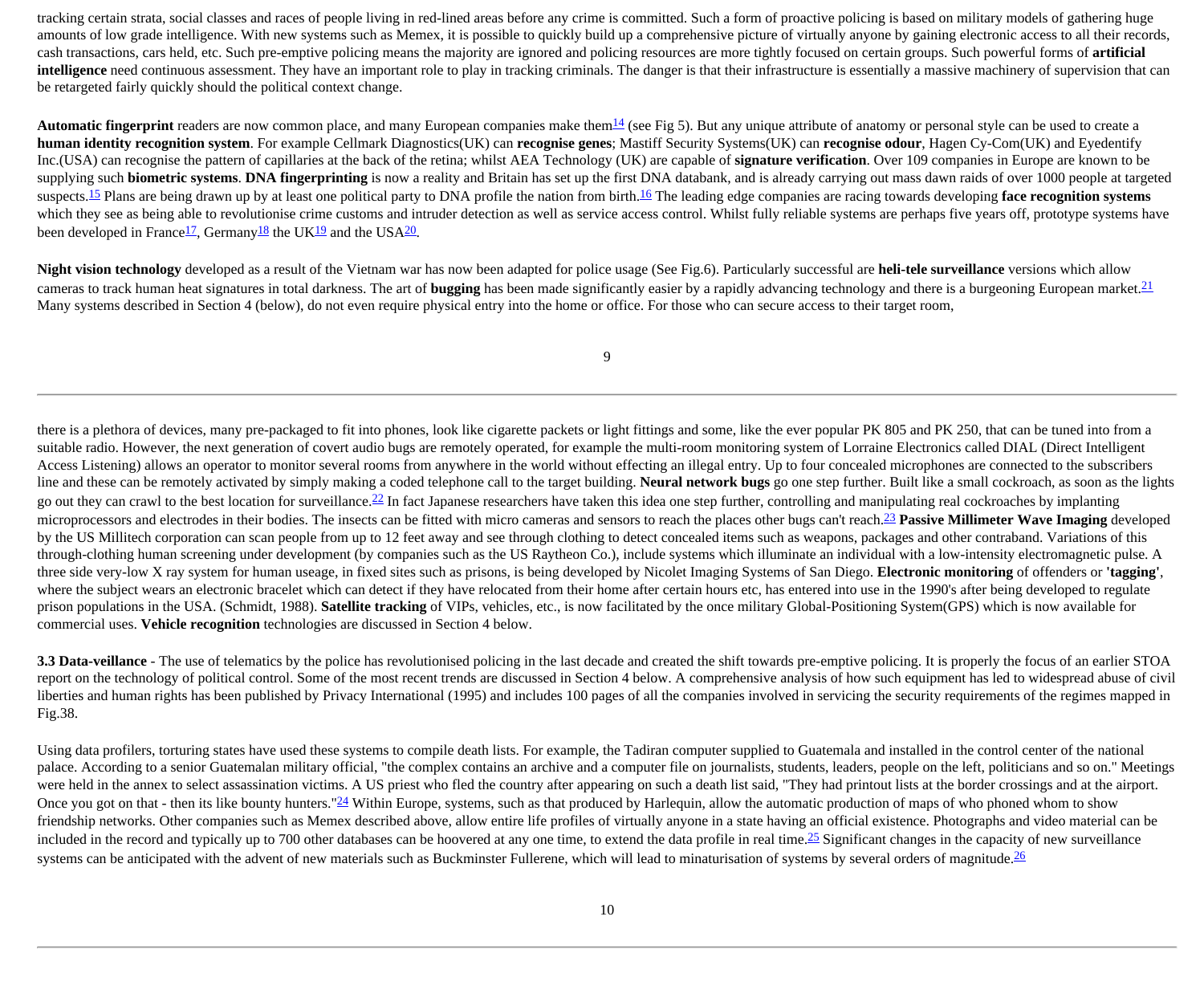**3.4-Discrete Order Vehicles** - Hundreds of companies are now manufacturing police and internal security vehicles in Europe.<sup>[27](http://cryptome.org/stoa-atpc.htm#27)</sup> The newer companies entering the market for law enforcement vehicles tend to manufacture for both military and police purposes (e.g., armoured personnel carriers, patrol, riot control, mobile prison, perimeter patrol etc.) and configured to have a 'nonaggressive design'. In real terms this means that their external appearance rather than their operational characteristics are modified to give a non-threatening appearance. Such 'discreet order vehicles' look benign - like ambulances, whilst retaining a retaliatory capacity, capable of dispersing, containing or capturing dissident groups or individuals.(See Fig.7 Savage, 1985). Some models such as the Amac vehicle and more recently the Talon incorporate repellant electrified panels as well as a weapons capacity such as water cannon. Such vehicles are frequently used to seal people into a dispersal zone where the riot squads are at work, rather than chase them out.

**3.5 Less-lethal Weapons** - For reasons explained more fully in Section 5 (below), the essential role of new crowd control weapons and tactics is to amplify the level of aggression that can be unleashed by an individual officer. Thus the same rationale lies behind the use of the new US side handle batons, the use of horse, riot shield charges using riot wedges and snatch squads and the new martial arts style arrest techniques which entered European policing training in the mid 1980's.<sup>28</sup> (see Fig 8). The biggest growth area however, has been in what used to be called 'non-lethal weapons.' The fact that some of these weapons kill, blind, scalp and permanently maim led the authorities and manufacturers to act - they came up with a new name - "less-lethal weapons" - i.e. they only sometimes kill. Again a PR objective is catered for in the names which sound as if the security forces are using relative restraint. Whether it be in Belfast or Beijing, these technologies are converging around the same design types. (See Fig 8). One of the authors of the 'Technology of Political Control' (Ackroyd, 1977) Professor Jonathan Rosenhead, believed that the emergence of such technology in China vindicated their original thesis. That is, after the Tiananmen Square massacre, the Chinese authorities needed weapons options which would not excite international criticism, particularly when some much lucrative foreign investment was entering the Tiger economies of the Pacific Rim[.29](http://cryptome.org/stoa-atpc.htm#29)

As described in Section 5 below, this area has seen prodigious innovation including a second generation of new weapon types being produced in the former nuclear weapon laboratories of the US in conjunction with big business.<sup>[30](http://cryptome.org/stoa-atpc.htm#30)</sup> The Council for Science & Society explained the phenomenon in terms of technological and decision drift (CSS, 1978). BSSRS argued that such processes were integral to any attempt to apply technical fixes - an alternative explanation is that the riot control arsenal is never complete. Much of a weapon's effect lies in creating a sense of uncertainty. <sup>[31](http://cryptome.org/stoa-atpc.htm#31)</sup> Even the insectoid appearance of riot squad members is part of the threat impact despite its ostensible purpose of personal protection.(See Fig 10).

Individually these weapons are becoming more powerful, for example each new riot agent is more powerful than the one it replaces. Thus CS is nearly 20 times more powerful than the CN it replaced; CR is more than 30 times more powerful than CN and the newest and most aggressively marketed agent OC, (See Fig.11), the most powerful of them all (Chart 3). Little notice has been taken of the professional hazard assessments of the most commonly used kinetic impact weapons deployed in Europe and USA which have consequences in the 'dangerous or severe damage region'. (See Chart 4).

| <b>Chemical Name and</b><br>Formula                                                                      | Code      | Form        | <b>Melting</b><br>Point C° | <b>Effects</b>                                                                                            | Relative<br>Power | $ICt_{50}$ (mg min/m <sup>3</sup> ) (1) |
|----------------------------------------------------------------------------------------------------------|-----------|-------------|----------------------------|-----------------------------------------------------------------------------------------------------------|-------------------|-----------------------------------------|
| 1-Chloroacetophenone<br>// $\Upsilon_{\text{C}}$ $\text{CH}_2\text{CI}$<br>$\overline{\phantom{a}}$<br>0 | <b>CN</b> | White Solid | 59                         | Burning sensation in the eyes. Blisters at very heavy concentration.<br>Salivation, nausea and headaches. |                   | 20                                      |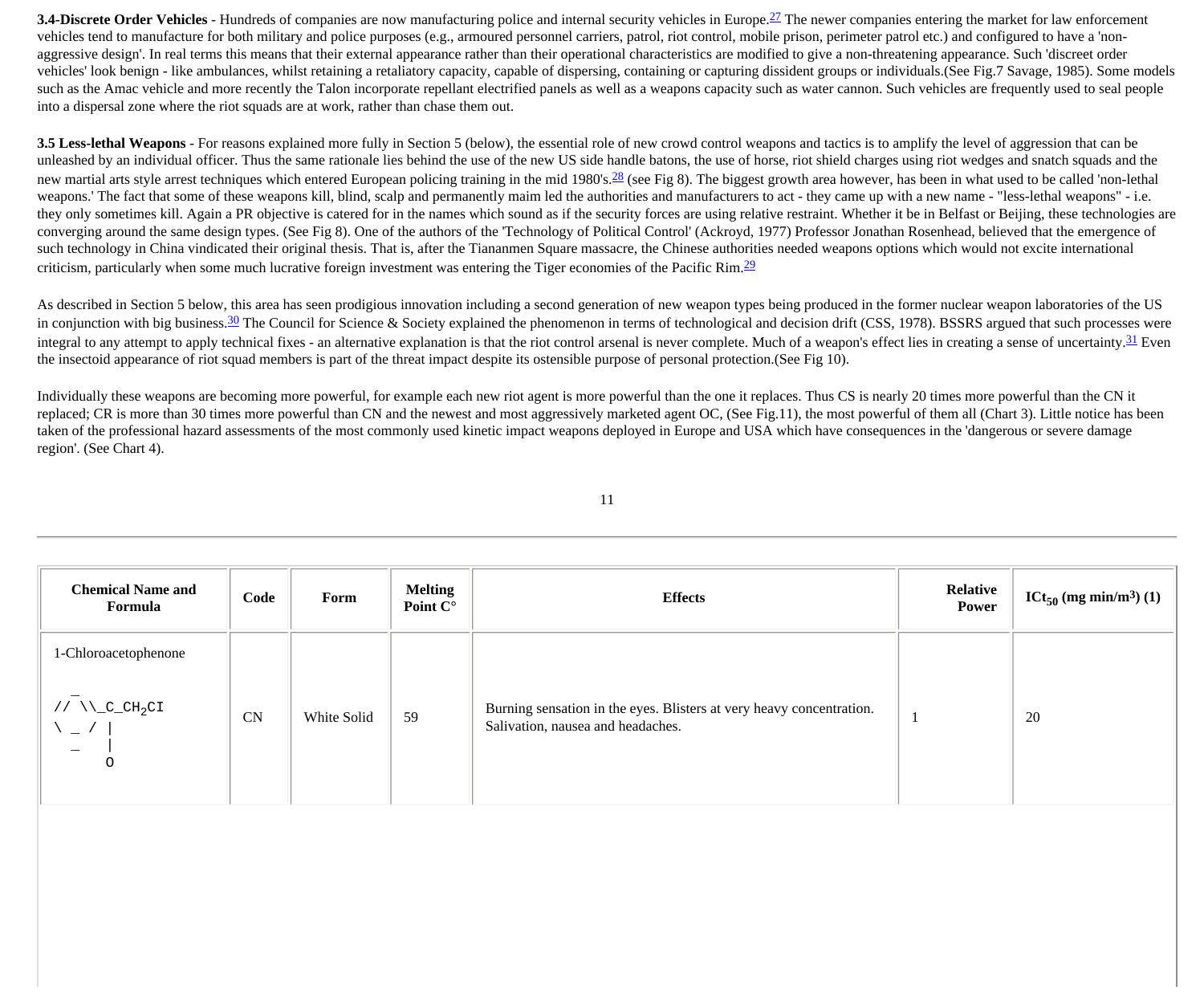| 2-Chlorobenzylidene<br>malonitrile<br>// $\Upsilon$ <sup>-CH=C(CN)</sup> 2<br>\ _ /<br>C1                 | <b>CS</b> | White Solid          | 94 | Strong lachrymation with involuntary closing of the eyes. Burning<br>sensation on moist skin, 2nd degree burns. Coughing and vomiting<br>at higher concentrations.              | 5                                            | 3.6 |  |
|-----------------------------------------------------------------------------------------------------------|-----------|----------------------|----|---------------------------------------------------------------------------------------------------------------------------------------------------------------------------------|----------------------------------------------|-----|--|
| Dibenz (b.f.)-1,4-oxazepine<br>$\sqrt{2}$<br>. /\ /\\/<br>$N = CH$                                        | CR        | Pale Yellow<br>Solid | 72 | Very intense skin pain particularly around moist areas. Involuntary<br>closing of eyes resulting in temporary blindness which may induce<br>panic or hysteria.                  | 30                                           | 0.7 |  |
| Oleoresin Capsicum                                                                                        | OC        | Colourless           | 65 | Uncontrollable coughing and gasping for breath. Eyes close<br>immediately. Loss of body motor control. Intense burning sensation<br>on skin. Leads to immediate incapacitation. | Most powerful<br>(exact figs<br>unavailable) | N/A |  |
| (1) ICt <sub>50</sub> The mean incapacitating dose. The dose that will affect 50% of the test population. |           |                      |    |                                                                                                                                                                                 |                                              |     |  |

#### **Chart 3. The Main Chemical Riot Control Agents**

| Weapons $(2)$       | <b>Manufacturer</b>   |                    | Weight of<br>Projectile | Range       | <b>Impact Energy</b> /<br>Joules $(1)$ |
|---------------------|-----------------------|--------------------|-------------------------|-------------|----------------------------------------|
| L5A3 Plastic Bullet | Royal Ordinance       | UK                 | 135g                    | $25-60m$    | 150-210                                |
| 'Cross Cartridge'   | Heckler and Koch      | Germany            | 179g                    | up to $30m$ | above 125                              |
| Flash Ball          | Verney Carron         | France             | 28g                     | 12m         | 200                                    |
| Jelly Baton         | Crown<br>Aircartridge | <b>Netherlands</b> | N/A                     | N/A         | 265                                    |
| Bean Bag            | <b>MK</b> Ballistics  | <b>USA</b>         | 40g                     | $10-30m$    | 120                                    |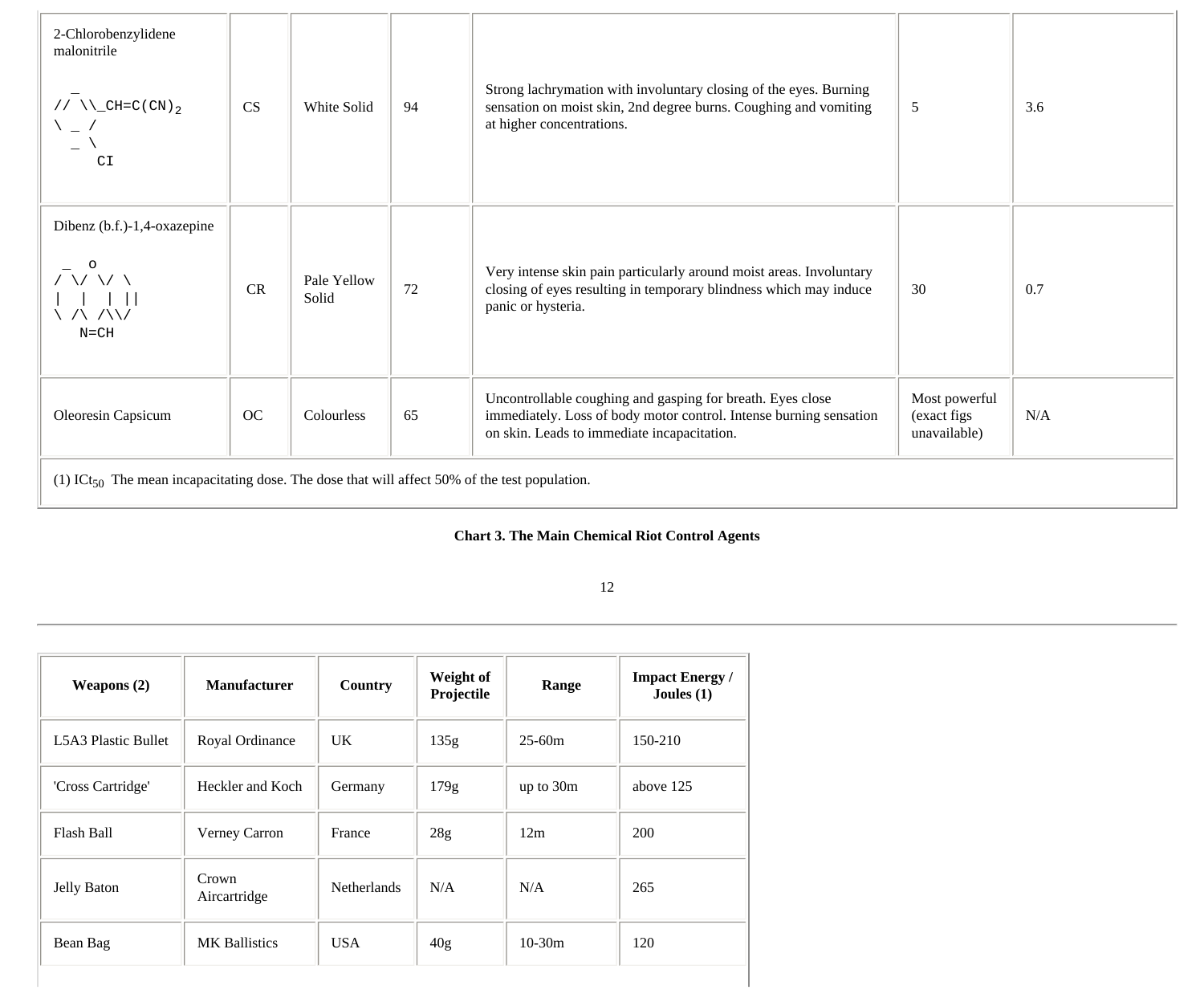| <b>Impact Energy</b>  | <b>Severity of Injury</b> |
|-----------------------|---------------------------|
| Under 20 Joules       | Safe/low                  |
| Between 40-122 Joules | Dangerous                 |
| Over 122 Joules       | Severe damage region      |

#### Notes:

(1) Testing of kinetic energy projectiles was carried out at the Aberdeen Proving Grounds in the USA in 1975 to assess their safety and the likelihood, and type, of injuries that might result from their use (see Technical Report Number 24-75: Evaluation of the Physiological Effects of a Rubber Bullet, a Baseball and a Flying Baton, Wargovich, et al., US Army Land and Warfare Laboratory, September 1975.) The results showed that for kinetic energy projectiles at different energies the level of injury was as shown above. (J. Rosenhead, New Scientist, 16/12/76, pp. 672-74)

(2) Information taken from manufacturers product data, updated to modern measurement units where required.

#### **Chart 4. Comparative Impact Effects of Various Kinetic 'Less Lethal' Weapons**

13

**3.5 Lethal Weapons** - Police Forces in Europe have acquired many of the weapons normally associated with the military i.e. hand guns, rifles and submachine guns, e.g., the Heckler & Koch MP5. Shotguns are increasingly favoured by police forces because their wide spread of shot enables a blast to hit more than one target and in the US, shotguns are standard issue for a wide range of tasks including anti-terrorist and riot control. Indeed many shotguns and holsters specially adapted for police use have appeared on the market. E.g., those by Ithaca, Mossberg, Remington, Sage International and Wilson Arms. Many of these are literally sawn off shotguns and their wider spread increases the number of likely targets. For example, the Witness shotgun has a barrel of only 12.5 inches. Specialist shotgun ammunition enables some of these weapons to smash the cylinder block off a car or literally cut a human in half. The shotgun 'bolo round' advert e.g. claims "it slices - it dices". Shotgun ammunition leaves no evidence of what weapon was used to fire it. Similarly caseless cartridges do not leave "a spent cartridge signature" and this has significant implications for associating a particular weapon with a specific crime.

In theory, police weapons should have a different level of lethality and penetration compared with those used by the military. In urban settings there is always the risk of hitting passers-by and if a round has high velocity and penetration, it will easily pass through an intended target and continue penetrating walls and go on perhaps to kill innocents beyond the observed fire zone. To obviate this problem, manufacturers are increasingly producing hollow point, expanding, or 'dum-dum' ammunition for police and special forces use.(See Fig 12). Paradoxically, the Hague Declaration (IV,3) of 1989, which prohibited the use of hollow point or dum dum ammunition, does not apply to the policing of civil conflicts. Soft nosed ammunition which mushroom in the body, cause far more serious damage than ordinary ammunition. Dum-dums would take an arm or a leg off, whereas ordinary ammunition would sail through leaving a relatively clean hole.(See Fig.13). Some these weapons like Winchester's Black Talon or the high explosive filled pre-fragmented Frag 12 (see Fig.14) cause horrific injuries and raise serious questions about due process and the right to a fair trial since without immediate medical attention, a target would be effectively an extra-judicial execution. Many companies are now producing these bullets in Europe.

**3.6 Execution technologies** - The equipment illustrated in (Fig.16) are not just museum pieces. In the USA, companies such as Leutcher Associates Inc of Massachussetts supplies and services American gas chambers, as well as designing, supplying and installing electric chairs, auto-injection systems and gallows. The Leutcher lethal injection system costs approx. \$30,000 and is the cheapest system the company sells. Their electrocution systems cost £35,000 and a gallows would cost approximately \$85,000. More and more states are opting for Leutcher's \$100,000 "execution trailer" which comes complete with a lethal injection machine, a steel holding cell for an inmate, and separate areas for witnesses, chaplain, prison workers and medical personnel.<sup>[34](http://cryptome.org/stoa-atpc.htm#34)</sup> Some companies in Europe have in the past offered to supply such devices as gallows (Michael Huffey Ltd, UK) or tender designs for the construction of 'Libyan Rehabilitation centre" complete with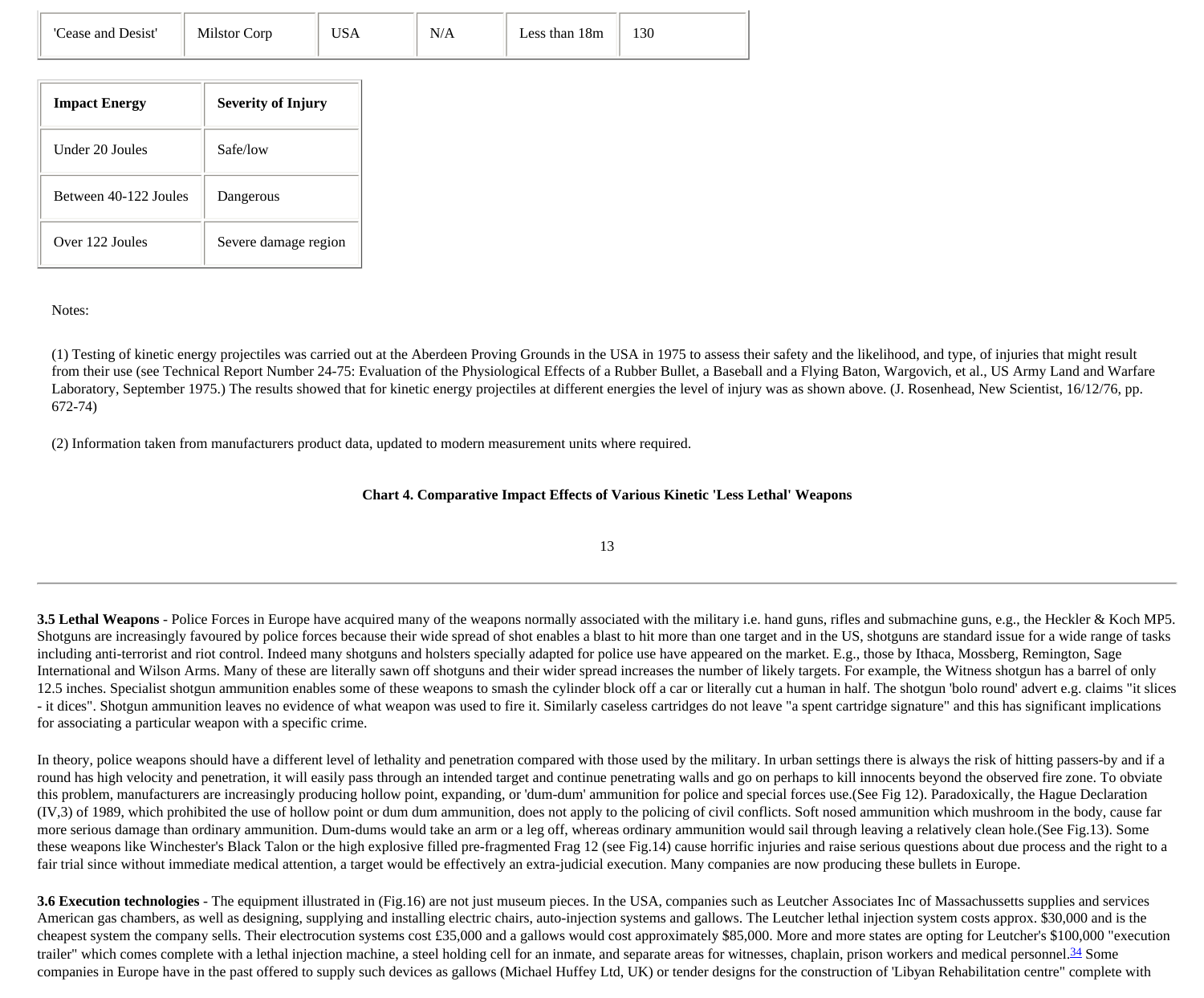stainless steel execution bays. (*Observer*, 5/84). A fuller picture is unavailable, but what is known is that European designers are tendering for Middle Eastern prison building work with all the attendant requirements to cater for Islamic shari'a laws and requisite punishments and amputations. Modern target acquisition aids such as laser sights, coupled with silenced weapons technology also make extra-judicial execution much easier (see fig. 16) or if the deed must be achieved in public, systems like 'syncrofire' (fig.16) take the guilt away from the execution squad by allowing the firemaster to achieve it by pushbutton. Special forces are of course taught how to achieve such executions (See Fig.17 and this is one of the areas of expertise transfer that needs to be brought back within democratic control. (see Section 8 below)

#### **3.1 RECOMMENDATIONS**

(1) Given the civil liberties implications associated with new technologies of political control, there is a pressing need to avoid the risks of such technologies developing faster than any regulating legislation. Therefore the EU should develop appropriate structures of accountability to prevent undesirable innovations emerging via processes of technological creep or decision drift.

(2) In principle, the process of innovation of new systems for use in internal social and political control should be transparent, open to appropriate public scrutiny and be subject to change should unwanted and unanticipated consequences emerge.

(3) Any class of technology which has been shown in the past to be excessively injurious, cruel, inhumane or indiscriminate in its effects, should be subject to stringent and democratic controls. Therefore within Europe:-

(a) No development or deployment of blinding laser weapons and ancillary devices for police and internal security purposes should be permitted;

(b) No deployment of 'sub-lethal' area denial mine systems such as the Volcano (discussed above), should be allowed for law enforcement or correctional purposes;

(c) Police personnel should not be routinely armed with 'dum-dum' bullets, use of which is banned in international armed conflicts. Further research should be commissioned by the European Parliament to clarify the legal situation particularly in relation to the suggestion that such ammunition can bypass the legal process and effect extra-judicial execution.

(d) Further measures should be developed to regulate electrified 'stun' & 'kill' fences. Dual function fences with a kill function should not be permissable as their use violates the right to life and the right to a fair trial.

# **4. DEVELOPMENTS IN SURVEILLANCE TECHNOLOGY**

Surveillance technology can be defined as devices or systems which can monitor, track and assess the movements of individuals, their property and other assets. Much of this technology is used to track the activities of dissidents, human rights activists, journalists, student leaders, minorities, trade union leaders and political opponents.

*"Subtler and more far reaching means of invading privacy have become available to the government. Discovery and invention have made it possible for the government, by means far more effective than stretching upon the rack, to obtain disclosure in court of what is whispered in the closet."*

So said US Supreme Court Justice Louis Brandeis, way back in 1928. Subsequent developments go far beyond anything which Brandeis could have dreamt of. New technologies which were originally conceived for the Defence and Intelligence sectors, have after the cold war, rapidly spread into the law enforcement and private sectors. It is one of the areas of technological advance, where outdated regulations have not kept pace with an accelerating pattern of abuses. Up until the 1960's, most surveillance was low-tech and expensive since it involved following suspects around from place to place and could use up to 6 people in teams of two working 3 eight hour shifts. All of the material and contacts gleaned had to be typed up and filed away with little prospect of rapidly cross checking. Even electronic surveillance was highly labour intensive. The East German police for example employed 500,000 secret informers, 10,000 of which were needed just to listen and transcribe citizen's phone calls.

By the 1980's, new forms of electronic surveillance were emerging many of these were directed towards automation of communications interception. This trend was fuelled in the U.S. in the 1990's by accelerated government funding at the end of the cold war, with defence and intelligence agencies being refocussed with new missions to justify their budgets, transferring their technologies to certain law enforcement applications such as anti-drug and anti-terror operations. In 1993, the US department of defence and the Justice department signed memoranda of understanding for "Operations Other Than War and Law Enforcement" to facilitate joint development and sharing of technology. According to David Banisar of Privacy International, "To counteract reductions in military contracts which began in the 1980's, computer and electronics companies are expanding into new markets - at home and abroad - with equipment originally developed for the military. Companies such as E Systems, Electronic Data Systems (founded by Ross Perot) and Texas Instruments are selling advanced computer systems and surveillance equipment to state and local governments that use them for law enforcement, border control and Welfare administration."36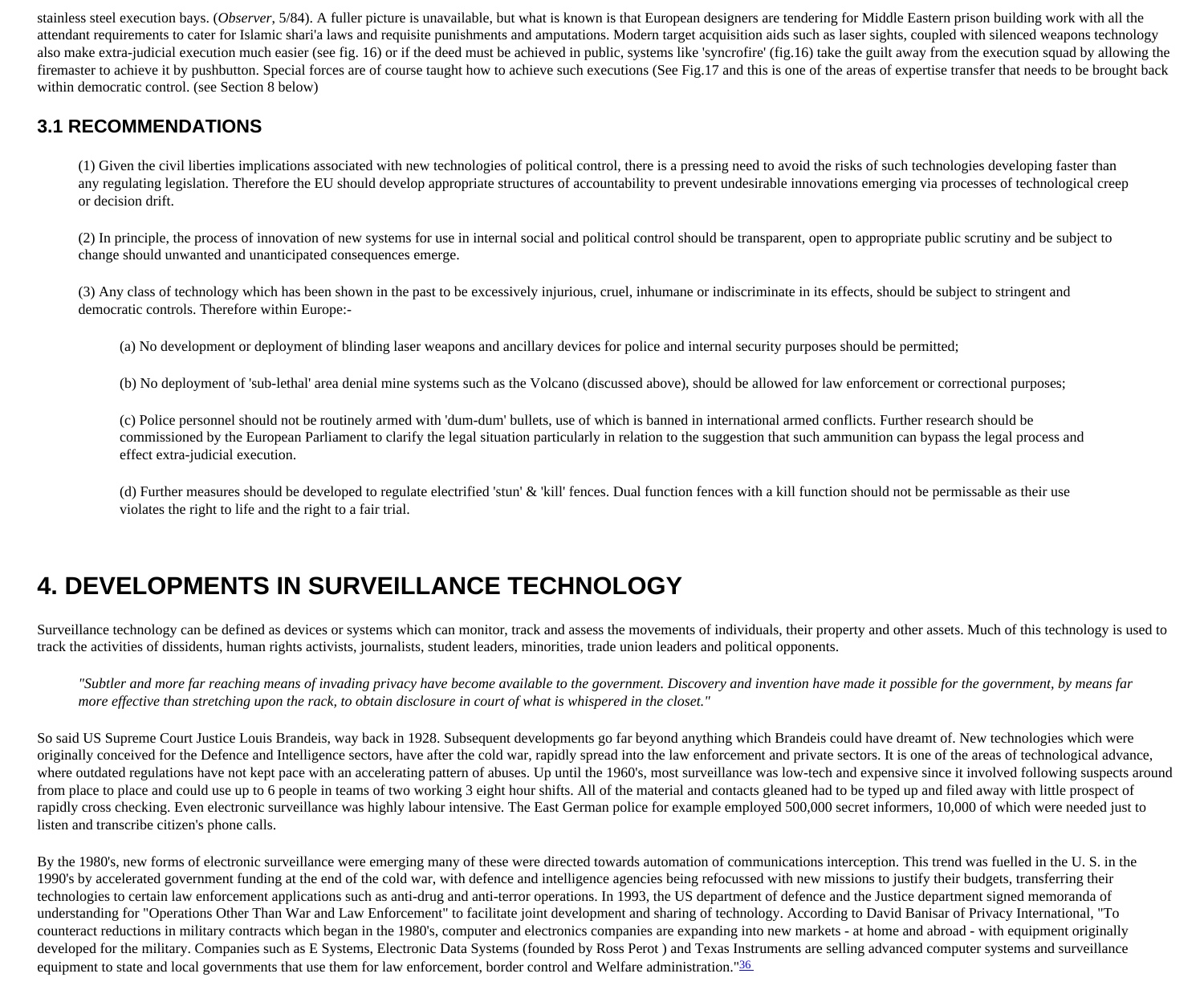According to Banisar, the simple need for increased bureaucratic efficiency - necessitated by shrinking budgets has been a powerful imperative for improved identification and monitoring of individuals. "Fingerprints, ID cards, data matching and other privacy invasive schemes were originally tried on populations with little political power, such as welfare recipients, immigrants, criminals and members of the military, and then applied up the socioeconomic ladder. One in place, the policies are difficult to remove and inevitably expand into more general use." $37$  These technologies fit roughly into three broad categories. namely surveillance, identification and networking, and are often used in conjunction as with video cameras and face recognition or biometrics and ID cards. For Banisar, "They facilitate mass and routine surveillance of large segments of the population without the need for warrants and formal investigations. What the East German secret police could only dream of is rapidly becoming a reality in the free world."<sup>[38](http://cryptome.org/stoa-atpc.htm#38)</sup>

#### **4.1 Vehicle Recognition Systems**

A huge range of surveillance technologies has evolved, including the night vision goggles discussed in 3 above; parabolic microphones to detect conversations over a kilometre away(see Fig.18); laser versions marketed by the German company PK Electronic, can pick up any conversation from a closed window in line of sight; the Danish Jai stroboscopic camera (Fig.19) which can take hundreds of pictures in a matter of seconds and individually photograph all the participants in a demonstration or March; and the automatic vehicle recognition systems which can identify a car number plate then track the car around a city using a computerised geographic information system.(Fig.20) Such systems are now

commercially available, for example, the Talon system introduced in 1994 by UK company Racal at a price of £2000 per unit. The system is trained to recognise number plates based on neural network technology developed by Cambridge Neurodynamics, and can see both night and day. Initially it has been used for traffic monitoring but its function has been adapted in recent years to cover security surveillance and has been incorporated in the "ring of steel" around London. The system can then record all the vehicles that entered or left the cordon on a particular day.<sup>[39](http://cryptome.org/stoa-atpc.htm#39)</sup>

Such surveillance systems raise significant issues of accountability particularly when transferred to authoritarian regimes. The cameras in Fig 21 in Tiananmen Square were sold as advanced traffic control systems by Siemens Plessey. Yet after the 1989 massacre of students, there followed a witch hunt when the authorities tortured and interrogated thousands in an effort to ferret out the subversives. The Scoot surveillance system with USA made Pelco camera were used to faithfully record the protests. the images were repeatedly broadcast over Chinese television offering a reward for information, with the result that nearly all the transgressors were identified. Again democratic accountability is only the criterion which distinguishes a modern traffic control system from an advanced dissident capture technology. Foreign companies are exporting traffic control systems to Lhasa in Tibet, yet Lhasa does not as yet have any traffic control problems. The problem here may be a culpable lack of imagination.(Fig.22) Several European countries are manufacturing vehicle and people tracking technologies, including France<sup>40</sup>, Germany<sup>[41](http://cryptome.org/stoa-atpc.htm#41)</sup>, The Netherlands<sup>42</sup> and the  $UK<sup>43</sup>$ .

#### **4.2 CCTV Surveillance Net Works**

In fact the art of visual surveillance has dramatically changed over recent years. of course police and intelligence officers still photograph demonstrations and individuals of interest but increasingly such images can be stored and searched. (Fig. 23) The revolution in urban surveillance will reach the next generation of control once reliable face recognition comes in. It will initially be introduced at stationary locations, like turnstiles, customs points, security gateways, etc., to enable a standard full face recognition to take place. However, in the early part of the 21st. century, facial recognition on CCTV will be a reality and those countries with CCTV infrastructures will view such technology as a natural add-on.

It is important to set clear guidelines and codes of practice for such technological innovations, well in advance of the digital revolution making new and unforeseen opportunities to collate, analyze, recognise and store such visual images. Such regulation will need to be founded on sound data protection principles and take cognizance of article 15 of the 1995 European Directive on the protection of Individuals and Processing of Personal Data.<sup>[44](http://cryptome.org/stoa-atpc.htm#44)</sup> Essentially this says that:

"Member States shall grant the right of every person not to be subject to a decision which produces legal effects concerning him or significantly affects him and which is based solely on the automatic processing of data."

The attitude to CCTV camera networks varies greatly in the European Union, from the position in Denmark where such cameras are banned by law to the position in the UK, where many hundreds of CCTV networks exist. Nevertheless, a common position on the status of such systems where they exist in relation to data protection principles should apply in general. A specific consideration is the legal status of admissibility as evidence, of digital material such

as those taken by the more advanced CCTV systems. Much of this will fall within data protection legislation if the material gathered can be searched, e.g., by car number plate or by time. Given that material from such systems can be seamlessly edited, the European Data Protection Directive legislation needs to be implemented through primary legislation which clarifies the law as it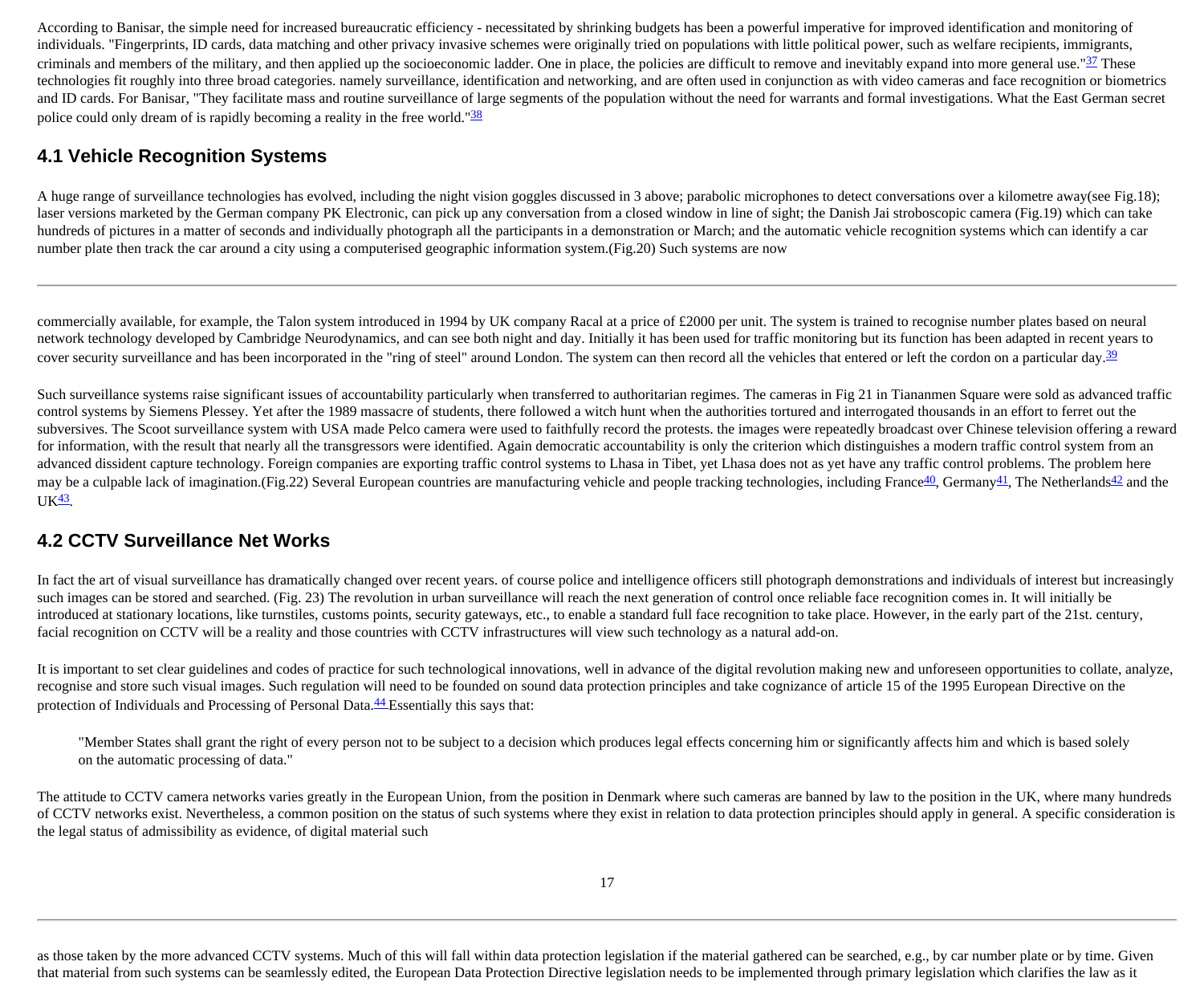applies to CCTV, to avoid confusion amongst both CCTV data controllers as well as citizens as data subjects. Primary legislation will make it possible to extend the impact of the Directive to areas of activity that do not fall within community law. Articles 3 and 13 of the Directive should not create a blanket covering the use of CCTV in every circumstance in a domestic context.

A proper code of practice should cover the use of all CCTV surveillance schemes operating in public spaces and especially in residential area. The Code of Practice should encompass:- a) a purpose statement covering the key objectives of the scheme; b) a consideration of the extent to which the scheme falls within the scope of Data Protection legislation; c) the responsibilities of the owner of the scheme and those of local partners; d) the way the scheme is to be effectively managed and installed; e) the principles of accountability; f) the availability of public information on the scheme and the principles of its operation in residential areas; g) the formal approaches to be used to assess, evaluate and audit the performance of both the scheme and the accompanying Code of Practice; h) mechanisms for dealing with complaints and any breaches of the Code including those of security; i) detailing the extent of any police contacts or use of the scheme; and j) the procedures for democratically dealing with proposals of technological change.

Given that the United Kingdom has one of the most advanced CCTV network coverage in Europe and that the issues of regulation and control have been perhaps more developed that elsewhere, it is suggested that the Civil Liberties Committee formally consider the model Code of Practice for CCTV produced by the Local Government Information Unit (LGIU, 1996) in London (A Watching Brief) at a future meeting of this committee, with a view to recommending it for adoption throughout the EU.

### **4.3 Bugging & Tapping Devices**

A wide range of bugging and tapping devices have been evolved to record conversations and to intercept telecommunications traffic. (See Fig. 24) In recent years the widespread practice of illegal and legal interception of communications and the planting of 'bugs' has been an issue in many European states. For example, Italy, France, Sweden, $45$  Belgium, $46$  Germany, $47$  Norway, $48$  the Netherlands<sup>49</sup> and the U.K.<sup>50</sup> The level and scale of some of these illegal activities is astonishing. For example, a court meeting on 30 September 1996 was told that the Presidential Palace's anti-terrorist unit was tapping six former Mitterand administration officials, including ex-cabinet chief Giles Manage. [51](http://cryptome.org/stoa-atpc.htm#51) An official panel, the independent Commission for the Control of Security Interceptions, said that 100,000 telephone lines are illegally tapped each year in France and that state agencies may be behind much of the eavesdropping. They found that curbs imposed by official bodies may have tempted them to farm out their illegal bugging to private firms. $52$ 

However, planting illegal bugs like the one shown in (Fig 24) is yesterday's technology. Modern snoopers can by specially adapted lap top computers like that shown in (Fig.24), and simply tune in to all the mobile phones active in the area by cursoring down to their number. The machine will even search for numbers 'of interest' to see if they are active. However,

18

these bugs and taps pale into insignificance next to the national and international state run interceptions networks.

#### **4.4 National & International Communications Interceptions Networks**

Modern communications systems are virtually transparent to the advanced interceptions equipment which can be used to listen in. Some systems even lend themselves to a dual role as a national interceptions network. For example the message switching system used on digital exchanges like System X in the UK supports an Integrated Services Digital Network (ISDN) Protocol. This allows digital devices, e.g. fax to share the system with existing lines. The ISDN subset is defined in their documents as "Signalling CCITT1-series interface for ISDN access. What is not widely known is that built in to the international CCITT protocol is the ability to take phones 'off hook' and listen into conversations occurring near the phone, without the user being aware that it is happening. (*SGR Newsletter*, No.4, 1993) This effectively means that a national dial up telephone tapping capacity is built into these systems from the start. (System X has been exported to Russia & China) Similarly, the digital technology required to pinpoint mobile phone users for incoming calls, means that all mobile phone users in a country when activated, are mini-tracking devices, giving their owners whereabouts at any time and stored in the company's computer for up to two years. Coupled with System X technology, this is a custom built mobile track, tail and tap system par excellence.(*Sunday Telegraph*, 2.2.97).

Within Europe, all email, telephone and fax communications are routinely intercepted by the United States National Security Agency, transferring all target information from the European mainland via the strategic hub of London then by Satellite to Fort Meade in Maryland via the crucial hub at Menwith Hill in the North York Moors of the UK. The system was first uncovered in the 1970's by a group of researchers in the UK (Campbell, 1981). The researchers used open sources but were subsequently arrested under Britain's Official Secrets legislation. The 'ABC' trial that followed was a critical turning point in researcher's understanding both of the technology of political control and how it might be challenged by research on open sources.(See Aubrey, 1981 & Hooper 1987) Other work on what is now known as Signals intelligence was undertaken by researchers such as James Bamford, which uncovered a billion dollar world wide interceptions network, which he nicknamed 'Puzzle Palace'. A recent work by Nicky Hager, *Secret Power*, (Hager,1996) provides the most comprehensive details to date of a project known as [ECHELON](http://jya.com/echelon.htm). Hager interviewed more than 50 people concerned with intelligence to document a global surveillance system that stretches around the world to form a targeting system on all of the key Intelsat satellites used to convey most of the world's satellite phone calls, internet, email, faxes and telexes. These sites are based at Sugar Grove and Yakima, in the USA, at Waihopai in New Zealand, at Geraldton in Australia, Hong Kong, and Morwenstow in the UK.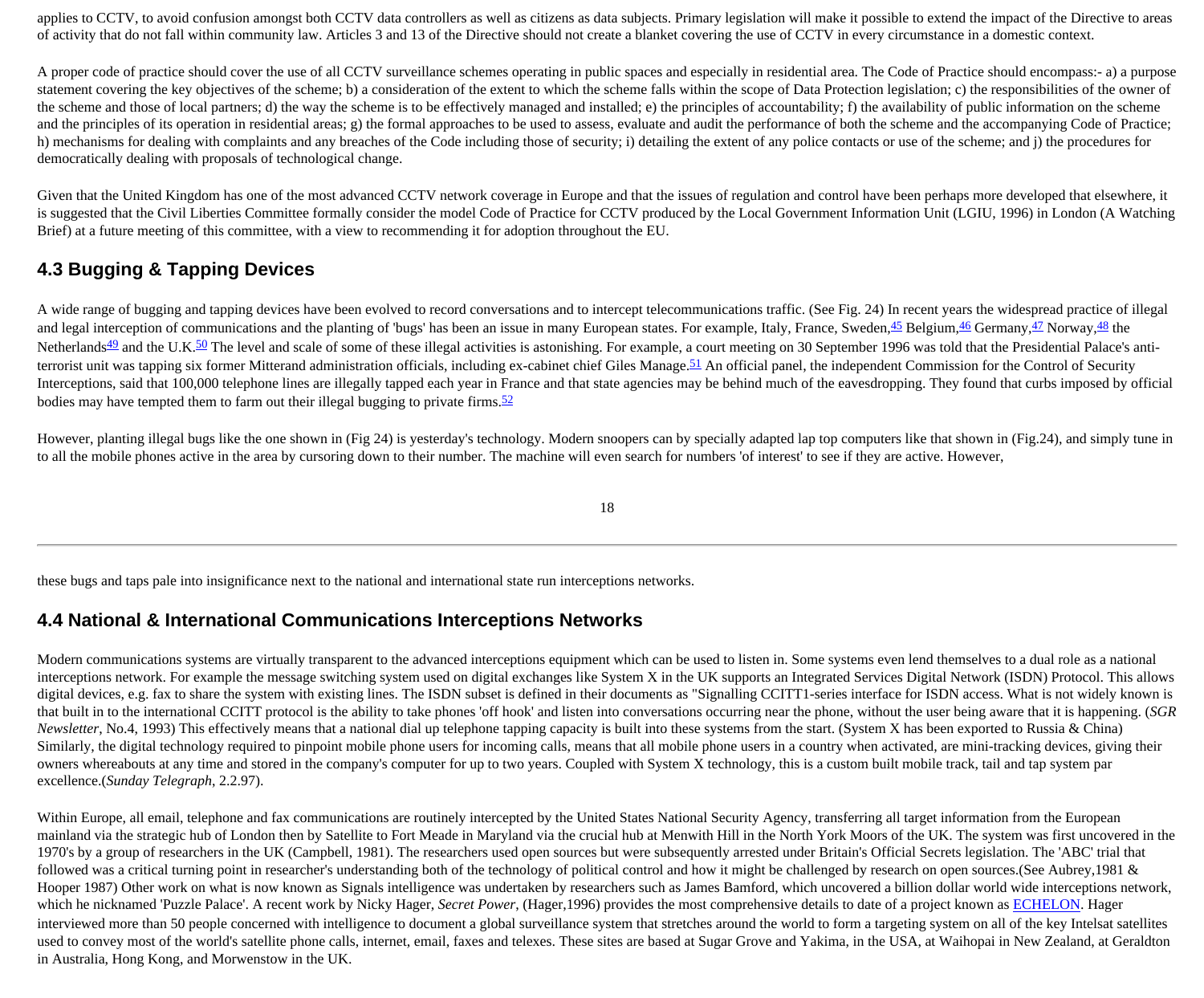The ECHELON system forms part of the UKUSA system but unlike many of the electronic spy systems developed during the cold war, ECHELON is designed for primarily non-military targets: governments, organisations and businesses in virtually every country. The ECHELON system works by indiscriminately intercepting very large quantities of communications and then siphoning out what is valuable using artificial intelligence aids like Memex. to find key words. Five nations share the results with the US as the senior partner under the UKUSA agreement of 1948, Britain, Canada, New Zealand and Australia are very much acting as subordinate information servicers.

Each of the five centres supply "dictionaries" to the other four of keywords, phrases, people and places to "tag" and the tagged intercept is forwarded straight to the requesting country. Whilst there is much information gathered about potential terrorists, there is a lot of economic intelligence, notably intensive monitoring of all the countries participating in the GATT negotiations. But Hager found that by far the main priorities of this system continued to be military and political intelligence applicable to their wider interests. Hager quotes from a highly placed intelligence operatives" who spoke to the *Observer* in London. "We feel we can no longer remain silent regarding that which we regard to be gross malpractice and negligence within the establishment in which we operate." They gave as examples. GCHQ interception of three charities, including Amnesty International and Christian Aid. "At any time GCHQ is able to home in on their communications for a routine target request," the GCHQ source said. In the case of phone taps the procedure is known as Mantis. With telexes its called Mayfly. By keying in a code relating to third world aid, the source was able to demonstrate telex "fixes" on the three organisations. With no system of accountability, it is difficult to discover what criteria determine who is not a target.

In February, The UK based research publication Statewatch reported that the EU had secretly agreed to set up an international telephone tapping network via a secret network of committees established under the "third pillar" of the Mastricht Treaty covering co-operation on law and order. Key points of the plan are outlined in a memorandum of understanding, signed by EU states in 1995.(ENFOPOL 112 10037/95 25.10.95) which remains classified. According to a *Guardian* report (25.2.97) it reflects concern among European Intelligence agencies that modern technology will prevent them from tapping private communications. "EU countries it says, should agree on "international interception standards set at a level that would ensure encoding or scrambled words can be broken down by government agencies." Official reports say that the EU governments agreed to co-operate closely with the FBI in Washington. Yet earlier minutes of these meetings suggest that the original initiative came from Washington. According to Statewatch, network and service providers in the EU will be obliged to install "tappable" systems and to place under surveillance any person or group when served with an interception order. These plans have never been referred to any European government for scrutiny, nor one suspects to the Civil Liberties Committee of the European Parliament, despite the clear civil liberties issues raised by such an unaccountable system. We are told that the USA, Australia, Canada, Norway and Hong Kong are ready to sign up.All these bar Norway are parties to the ECHELON system and it is impossible to determine if there are not other agendas at work here. Nothing is said about finance of this system but a report produced by the German government estimates that the mobile phone part of the package alone will cost 4 billion D-marks.

Statewatch concludes that "It is the interface of the ECHELON system and its potential development on phone calls combined with the standardisation of "tappable communications centres and equipment being sponsored by the EU and the USA which presents a truly global threat over which there are no legal or democratic controls."(Press release 25.2.97)

Clearly, there needs to be a wide ranging debate on the significance of these proposals before further any further political or financial commitments are made. The following recommendations have that objective in mind.

20

### **4. RECOMMENDATIONS**

(i) All surveillance technologies, operations and practices should be subject to procedures to ensure democratic accountability and there should be proper codes of practice to ensure redress if malpractice or abuse takes place. Explicit criteria should be agreed for deciding who should be targeted for surveillance and who should not, how such data is stored, processed and shared. Such criteria and associated codes of practice should be made publicly available.

(ii) All requisite codes of practice should ensure that new surveillance technologies are brought within the appropriate data protection legislation.

(iii) Given that data from most digital monitoring systems can be seamlessly edited, new guidance should be provided on what constitutes admissible evidence. This concern is particularly relevant to automatic identification systems which will need to take cognizance of the provisions of Article 15, of the 1995 European Directive on the Protection of Individuals and Processing of Personal Data.

(iv) Regulations should be developed covering the provision of electronic bugging and tapping devices to private citizens and companies, so that their sale is governed by legal permission rather than self regulation.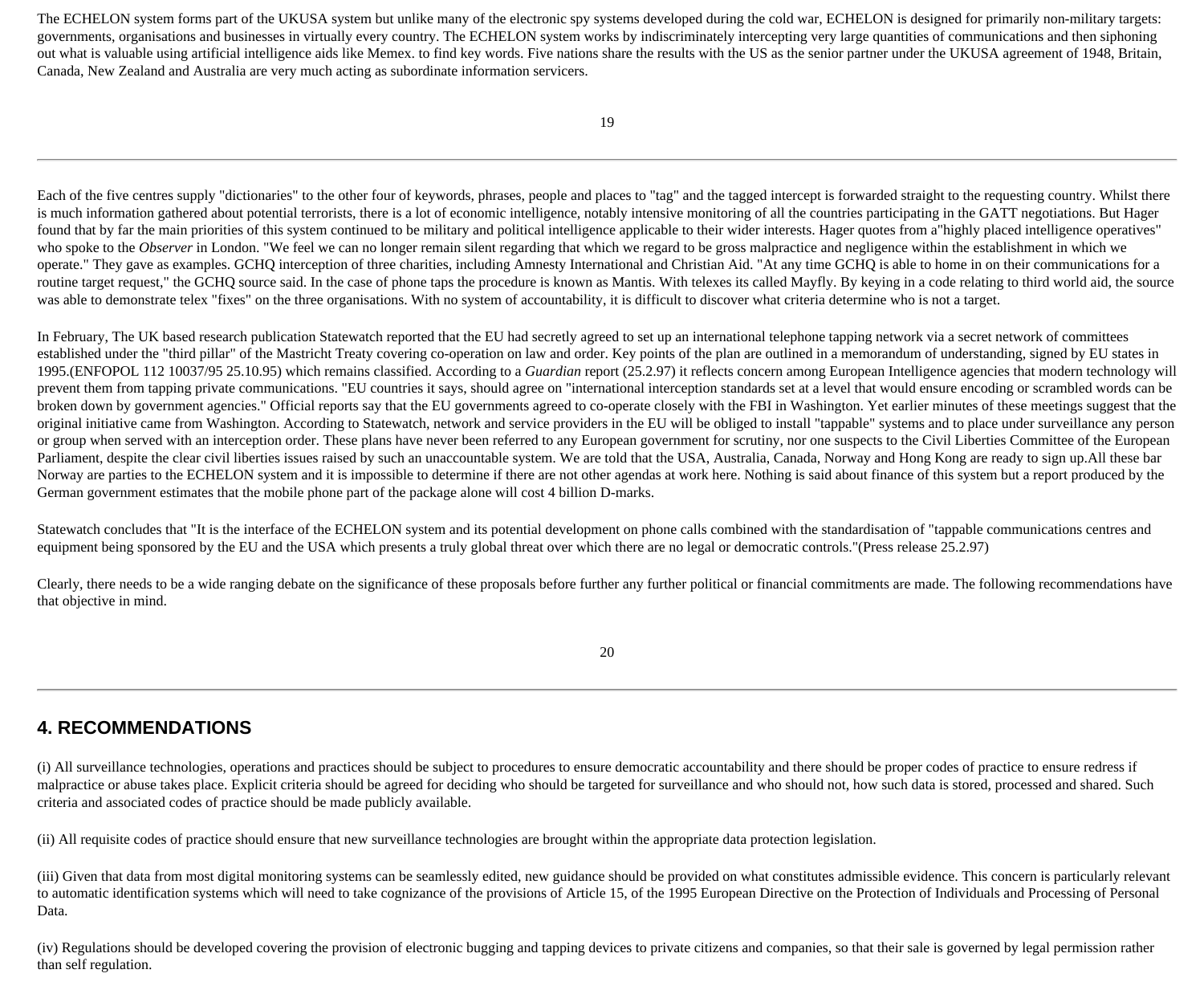(v) Use of telephone interception by Member states should be subject to procedures of public accountability referred to in (i) above. Before any telephone interception takes place a warrant should be obtained in a manner prescribed by the relevant parliament. In most cases, law enforcement agencies will not be permitted to self-authorise interception except in the most unusual of circumstances which should be reported back to the authorising authority at the earliest opportunity.

(vi) Annual statistics on interception should be reported to each member states' parliament. These statistics should provide comprehensive details of the actual number of communication devices intercepted and data should be not be aggregated. (This is to avoid the statistics only identifying the number of warrants, issued whereas organisations under surveillance may have many hundreds of members, all of whose phones may be subject to interception).

(vii) Technologies facilitating the automatic profiling and pattern analysis of telephone calls to establish friendship and contact networks should be subject to the same legal requirements as those for telephone interception and reported to the relevant member state parliament.

(viii) The European Parliament should reject proposals from the United States for making private messages via the global communications network (Internet) accessible to US Intelligence Agencies. Nor should the Parliament agree to new expensive encryption controls without a wide ranging debate within the EU on the implications of such measures. These encompass the civil and human rights of European citizens and the commercial rights of companies to operate within the law, without unwarranted surveillance by intelligence agencies operating in conjunction with multinational competitors.

(ix) The Committee should commission a more detailed report on the constitutional issues raised by the National Security Agency (NSA) facility to intercept all European telecommunications and the impact this supervisory capacity has on a) any existing

21

constitutional safeguards protecting individuals or organisations from invasion of privacy such as those extant for example in Germany, b) the political, cultural and economic autonomy of European member states. This report should also cover the social and political implications of the EU/FBI proposals made to operate a global telecommunications surveillance network as discussed above. This report should also analyze the financial and constitutional implications of the proposals and provide an update of the work undertaken so far and the status of political approval.

(x) Relevant committees of the European Parliament considering proposals for technologies which have civil liberties implications for example the Telecommunications Committee in regard to surveillance, should be required to forward all relevant policy proposals and reports to the Civil Liberties Committee for their observations in advance of any political or financial decisions on deployment being taken.

(xi) All CCTV surveillance schemes operating in public spaces and especially in residential areas should be governed by a comprehensive Code of Practice which encompasses:- a) a purpose statement covering the key objectives of the scheme; b) a consideration of the extent to which the scheme falls within the scope of Data Protection legislation; c) the responsibilities of the owner of the scheme and those of local partners; d) the way the scheme is to be effectively managed and installed; e) the principles of accountability; f) the availability of public information on the scheme and the principles of its operation in residential areas; g) the formal approaches to be used to assess, evaluate and audit the performance of both the scheme and the accompanying Code of Practice; h) mechanisms for dealing with complaints and any breaches of the Code including those of security; i) detailing the extent of any police contacts or use of the scheme; and j) the procedures for democratically dealing with proposals of technological change. It is suggested that the Civil Liberties Committee formally consider adopting the model Code of Practice for CCTV, produced by the Local Government Information Unit (LGIU) in London (A Watching Brief, 1996).

# **5. INNOVATIONS IN CROWD CONTROL WEAPONS**

The original development of riot weapons goes back to Paris before the first World War, where the police began chemical crowd control using bombs filled with ethyl bromoacetate, an early form of teargas. The British colonies proved to be the forcing ground for the wide range of chemical and kinetic impact weapons which followed. The irritant CS for example was first used in Cyprus in 1956, and between 1960 and 1965, CN and CS were used on 124 occasions in the colonies. (Ackroyd et al, 1977).The growing demands of counter-insurgency and urban warfare generated a first generation of new riot weapons serviced by a growing police industrial complex.

Thus plastic and rubber bullets were products of British colonial experience in Hong Kong where the flying wooden teak baton round became the template for future kinetic weapons. The concept was one of a flying truncheon which could disperse a crowd without using small arms. They were however regarded as too dangerous for use on white people, so in 1969, Porton Down came up with a 'safer' version for use in Northern Ireland in 1970. Just as plastic bullets were considered far too dangerous for use in mainland Britain until 1985 when they proliferated throughout the UK's police forces,so were wooden baton rounds regarded as too dangerous for the residents of Northern Ireland but not Hong Kong. Now plastic bullets have been deployed in virtually every continent from the USA to Argentina, from South Africa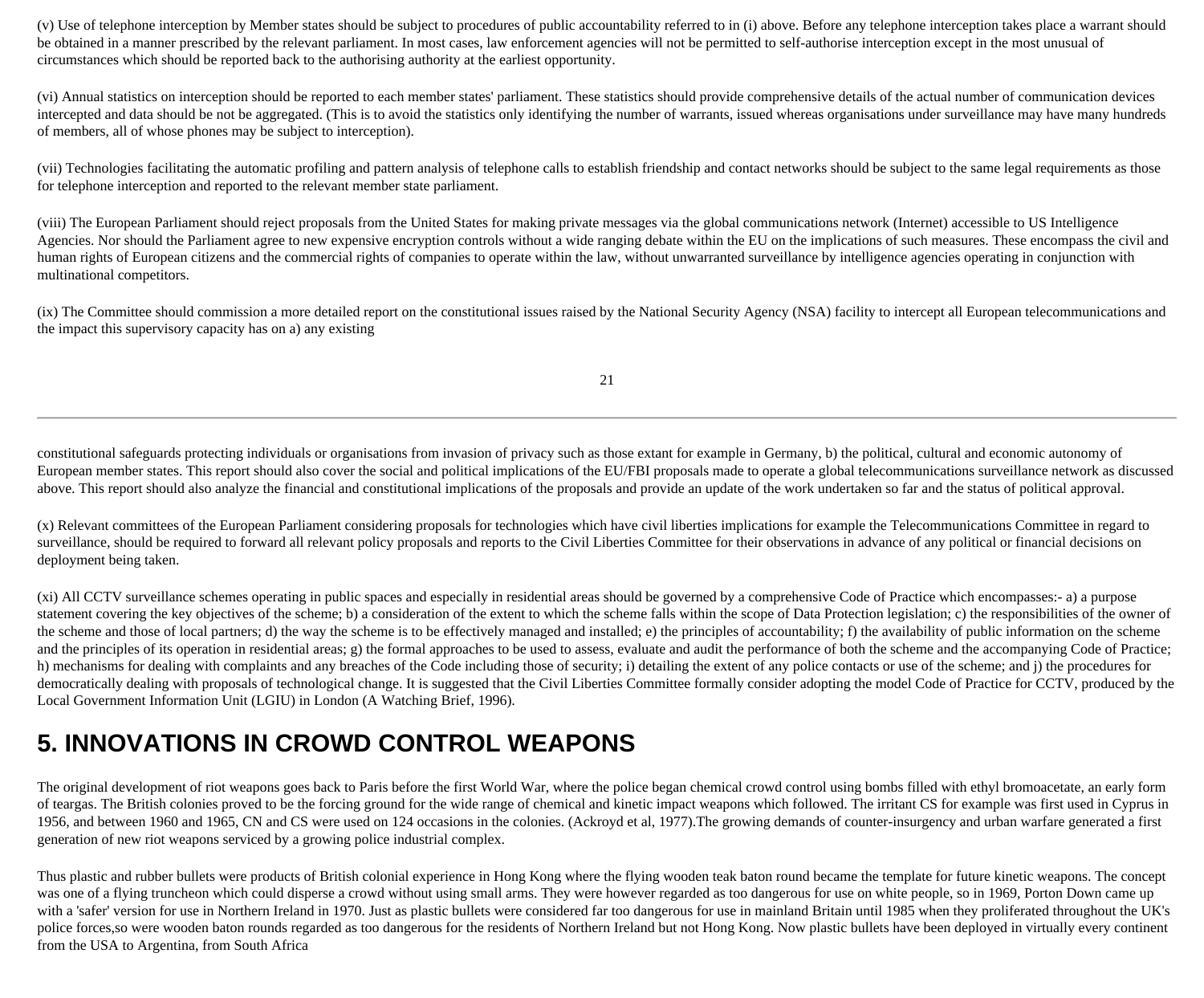to Israel and China. Obviously, the shift in whether or not a riot weapon was appropriate or safe had nothing to do with differences in physiology. Wooden and plastic baton rounds created injuries which did not take account of generation or race. A predominant concern appears to have been what can be portrayed as politically safe in a particular context.

The seductive notion of soft and gentle knockout weapons is recent but not new. It has its roots back in the 1970's when so called 'non-lethal' weapons formed the holy grail of riot weapon Research & Development. During that decade, then Congressman James Scheur outlined a new philosophy of crowd control weapons.(see Fig.26). He saw such developments resulting from 'spinoffs from medical, military, aerospace and industrial research' and expressed the view that: 'We are now in the process of developing devices and products capable of controlling violent individuals and entire mobs without injury.<sup>'[53](http://cryptome.org/stoa-atpc.htm#53)</sup> The veracity of this assessment is briefly examined below, particularly the assertion that control is achieved without harm.

Some idea of the range and variety of riot control weapons under consideration at that time can be gleaned from the 1972 US National Science Foundation's Report on Non-lethal Weapons. (NSF, 1972). Altogether it listed 34 different weapons, including chemical and kinetic weapons; electrified water jets; combined stroboscopic light and pulsed sound weapons; infrasound weapons; dartguns which fire drug-filled flight stabilized syringes; stench parts which give off an obnoxious odour; the taser which fires two small electrical contacts discharging 50,000 volts into the target; and instant banana peel which makes roads so slippery, they are impassable.

Many of these weapons were then only partly developed or had problems of public acceptability: others have since achieved operational status. They include: incapacitation weapons such as the electronic riot shields and electro-shock batons (discussed in Sections 6, 7, & 8 below); Bulk chemical irritant distributor systems, (delivered by watercannon such as the UK made Tactica or the many back pack sprays like those made by the Israeli company Ispra (Fig.27 or the German Heckler 8 Koch (Fig. 28); New forms of irritant such as OC (or peppergas); kinetic impact weapons like the German & UK plastic bullet guns (shown in Fig. 32) or the South African hydraulically fired, TFM Slingshot rubber bullet machine; biomedical weapons, such as the compressed air fired drug syringe now commercially available both in the US & China (shown in Fig. 33).

The range of weapons currently deployed for crowd control is vast indeed and defies any attempts to be comprehensive. In Britain, since the first use of CS gas, rubber bullets and water cannon at the beginning of the Northern Irish Conflict in 1969, there has been a globalisation of such public order technologies. To our knowledge some 856 companies across 47 countries have been or are currently active in the manufacture and supply of such weapons. This proliferation has been fuelled by private companies wishing to tap lucrative security markets, a process which has led to both vertical and horizontal proliferation of this technology. (See Appendix 1 *[not provided with report]*) For example, one company, Civil Defence Supply, who provide nearly all UK police forces with sidehandled batons, boast of an international riot training programme, having trained the entire Mexican Police Granaderos with armadillo linked riot shields, CS and baton firing guns like the Arwen and what they call the complete 'Early Resolution System', for its elite forces.

To understand why this arsenal of crowd control weapons has been developed, it is vital

23

to understand the thinking which underlies their construction. An important task in assessing new crowd control technologies is to examine the criteria used to evaluate just what is an 'acceptable' police weapon, and to whom. In the discussion below, an attempt is made to clarify why the theory of 'non-lethal' weapons used for 'minimum force' policing, does not match the reality of paramilitarised riot squad approaches to 'peacekeeping'. Governments themselves have been using Technology Assessment to evaluate the relative effectiveness of such weapons. For example, since 1963, there has been an exchange of information on public order weapons between the US, Canada, Britain & Australia, allowing Porton Down to share technical evaluation of proposed non-lethal hardware, with US military scientists. Virtually all the most recent US government projects on this weaponry have been classified as "special access" (see 5.6 below) but the early work is quite revealing. Military scientists working at the US Army Human Engineering Laboratory in the early 1970's elaborated a systematic set of procedures to evaluate the desirable and undesirable effects of particular weapons. (See Chart 5a), covering a comparative assessment of both the medical and physiological consequences of each weapon type, together with an evaluation of public acceptability.(See Chart 5b).<sup>[54](http://cryptome.org/stoa-atpc.htm#54)</sup>

#### **5.1 Cost-Effective Crowd Control Weapons**

The simplistic theory which underlies the use of riot weapons assumes that a 'minimum force' strategy of area denial or dispersal can actually contain deep seated conflicts. The problem with this approach is that real peace can never be simply defined as an absence of anyone remaining in the conflict zones. 'Minimum force' is an elastic concept, particularly when the force deploying it no longer enjoys widespread legitimacy.

A dominant assumption behind the acquisition of new police weapons, is the belief that they will create both a faster policing response time and a greater cost-effectiveness. Again, a key aim has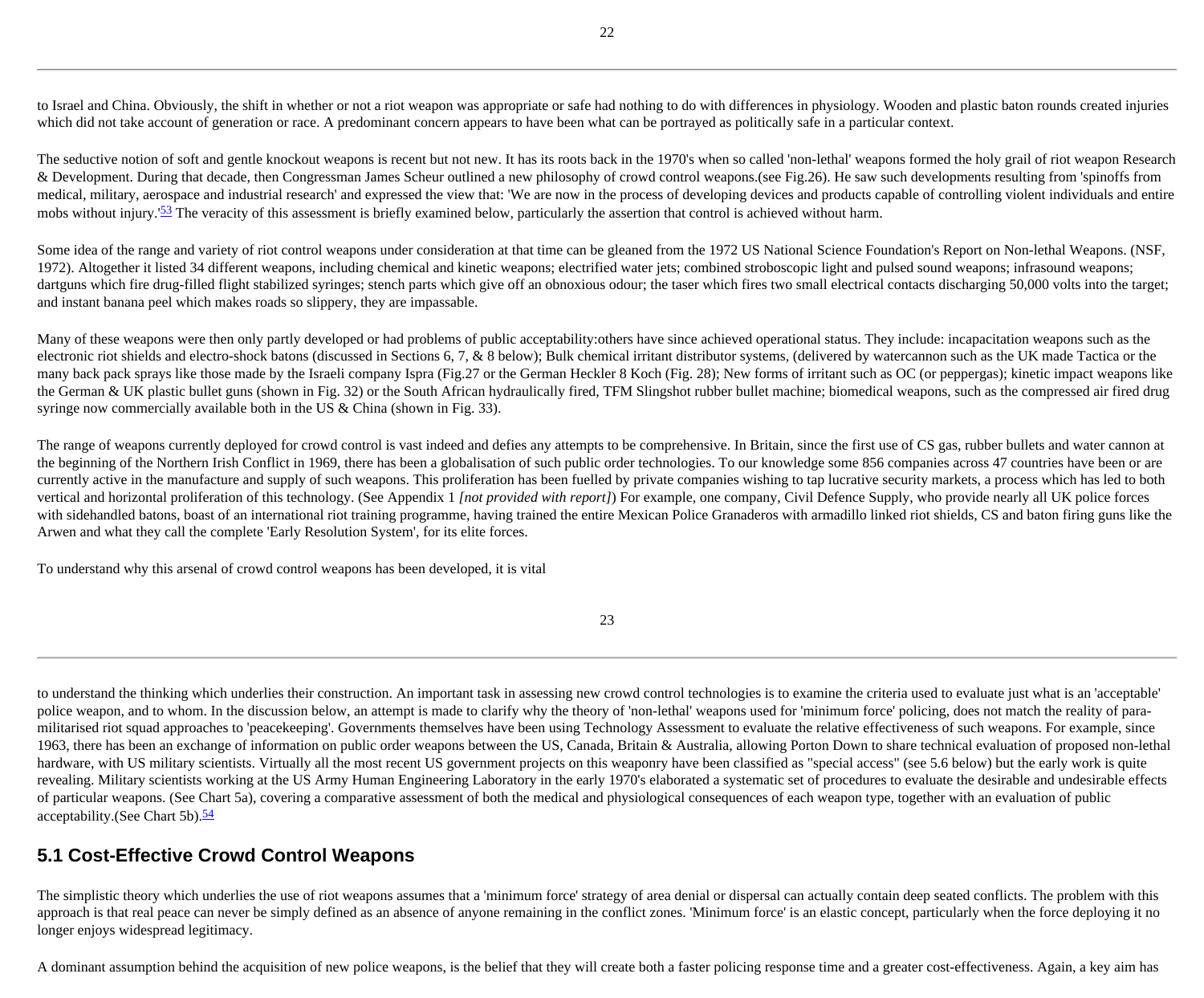been to save policing resources by either automating certain control functions, amplifying the rate of particular control activities, or decreasing the number of officers required to perform them. Consequently, nearly all the weapons discussed in this report, have been functionally designed to yield an extension of the scope, efficiency and growth of policing power. New riot weapons enable police, paramilitary and state security forces to distribute more coercion to a greater number of people. Therefore they allow a fewer number of officers to threaten a larger number of people in a crowd and over a distance. Hence, riot weapons allow fewer officers to break up a disturbance than when using unarmed personnel, or a larger gathering to be tackled than could otherwise be taken on. The basis of this cost-effectiveness criterion has been neatly summed up by the then Brigadier, Sir Frank Kitson:

*"For example, three or four times as many troops might be required, if they were only allowed persuasion, as would be needed if they were allowed to use batons and gas; and three or four times as many troops might be needed if they were restricted to using batons and gas, as would be required if they were allowed to use small arms." (Kitson, 1971,p. 90).* 

However, although in the short term, it may seem that these weapons can contain overtly violent conflict, their use in the longer term may feed or exacerbate the processes responsible for its development. A study undertaken at the Richardson Institute at the University of Lancaster, described evidence of such processes at work in Northern Ireland. (Wright, 1987)<sup>[55](http://cryptome.org/stoa-atpc.htm#55)</sup> The study found that less-lethal weapons used in the context of a phased deployment of counter-insurgency strategies, could lead to more force being used. In the beginning this was

24

evidenced by the deployment of higher numbers of riot weapons, then the substitution of each new less-lethal weapon by a more severe type. The initial use of water canon thus gave way to the use of CS gas. This was augmented by rubber bullets which were then replaced by the harder hitting PVC variety, (See Chart 6) and in greater quantities. Further empirical work suggested that because these riot systems were being deployed in the context of a phased set of counter-insurgency tactics, the resistance they bred led to a successive deployment of each subsequent and more violent phase of the low intensity conflict programme. In effect they bred the dissent they were designed to 'fix". (Wright, 1981 ) Graphing the deployment of less-lethal weapons against the crude indicator of political killings in Northern Ireland revealed a pattern which appeared to corroborate this finding. As each new weapon deployment was associated with an upsurge in the death count (See Chart 7). Over longer time periods, another study detected predictable levels of weapon utilization. (Wright, 1981)

For example, fairly constant levels of munitions were used as if the supply itself was the greatest determinant of usage. (See Chart 8). A new form of multivariant time series analysis was evolved to describe the effect of deployments of these weapons and tactics. (Wright, 1987). What emerged was a complex set of causal influences which locked the participants into their own violent behaviour. During the period when this conflict broke down, variables indicating violent behaviour of the various participants, were most influenced by their own previous behaviour. (See Chart 9) Paradoxically, whilst these weapons were meant to provide a new series of flexible responses, their ultimate effect was to programme their targets into traditional anti-state activities and procedures. In other words, their most invidious characteristic may be to undermine non-violence as a means of public protest. (Wright, 1992) The real physical effects of these weapons described below, may go some way to explaining their dysfunctional impact on conflict behaviour.

### **5.2 Harmless Weapons? - The Scientific Evidence**

Statements made by military scientists and police chiefs about "non-lethal" weapons and "minimum force", have led the public to believe that crowd control weapons were designed for humanitarian reasons and are in fact harmless. Such sentiments have been echoed by many governments and reinforced by reports from laboratories and the manufacturers actually creating the technology of political control.

If safety was the prime consideration, we might expect the research on such weapons to be especially thorough prior to their authorization. Since most future developments are still essentially modifications of existing chemical or kinetic impact weapons, it is worth reexamining the historical research which has permitted and legitimised this research in respect to the European state which has used these weapons the most, i.e. the United Kingdom.

### **5.3 Harmless Kinetic Impact Weapons?**

In January 1977, the then Secretary of State For defence, was asked about the research on the likely death and injury rates from rubber and plastic bullets carried out prior to their introduction. The reply referred to a report produced by four surgeons working at the Victoria Hospital in Belfast in 1972, (two years **after** rubber bullets had been used in Northern Ireland), and said that comparable information for plastic bullets was not available.<sup>[56](http://cryptome.org/stoa-atpc.htm#56)</sup>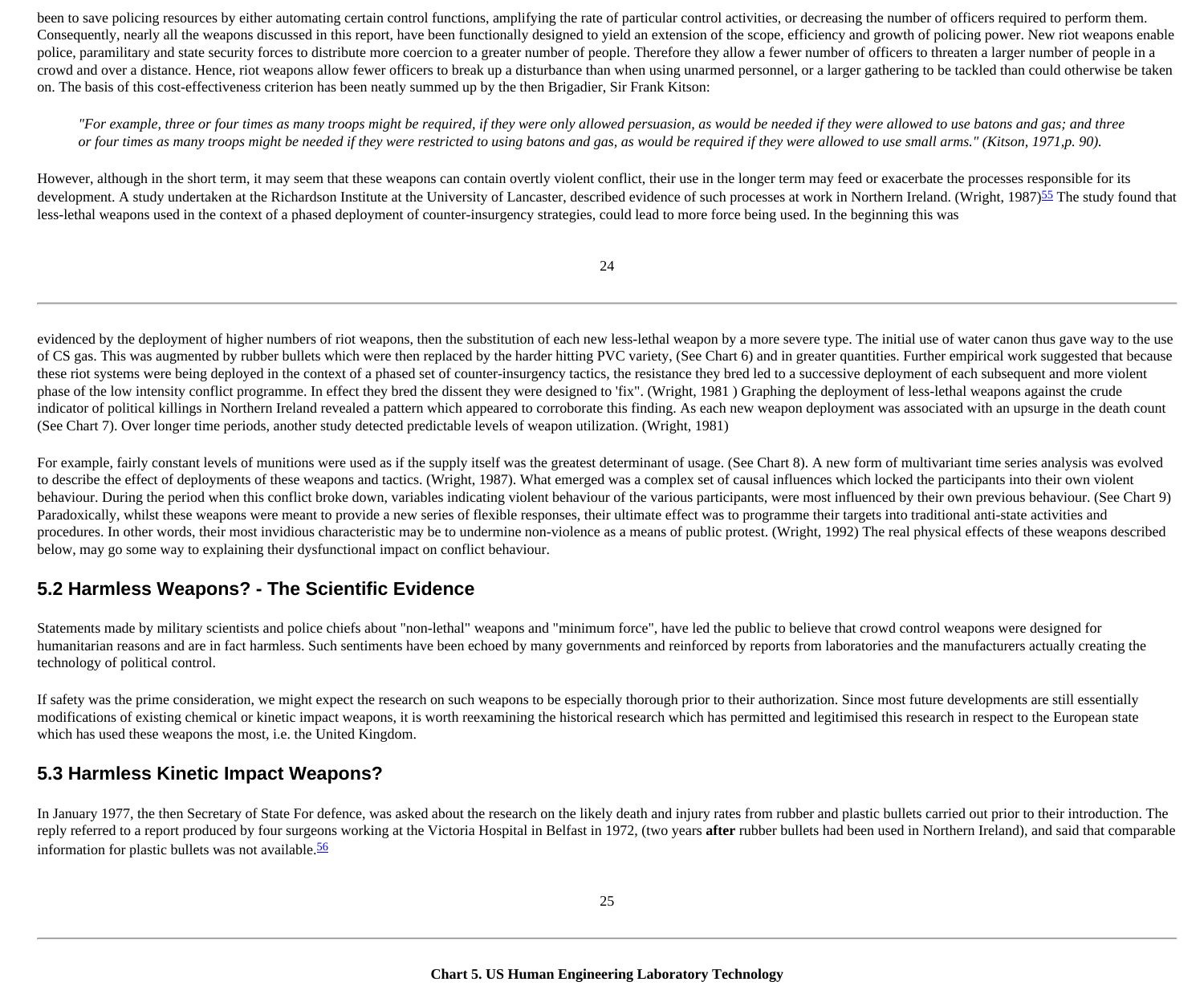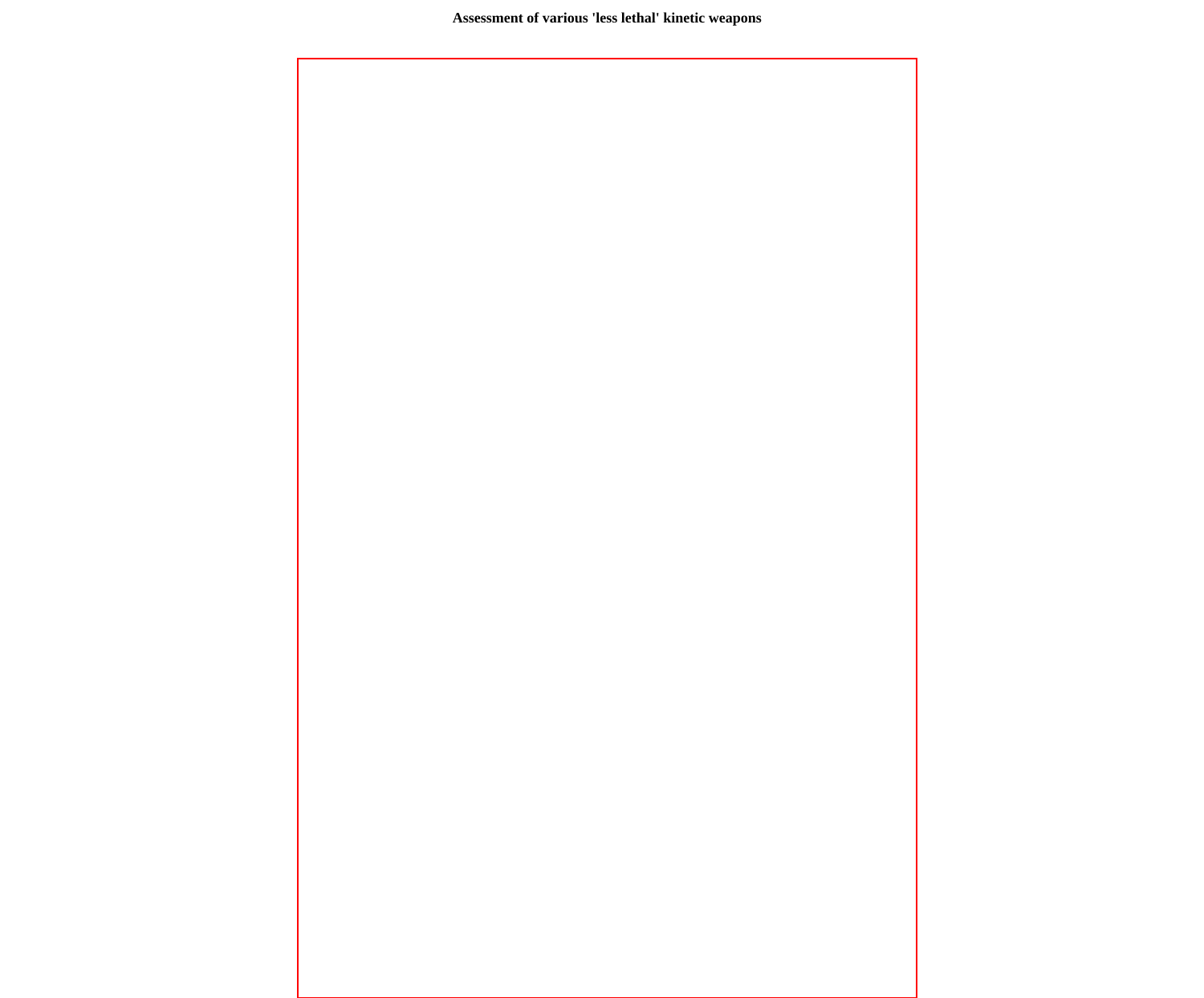**Chart 6. Trends in Riot Weapon use in Northern Ireland from 1969 - 1986**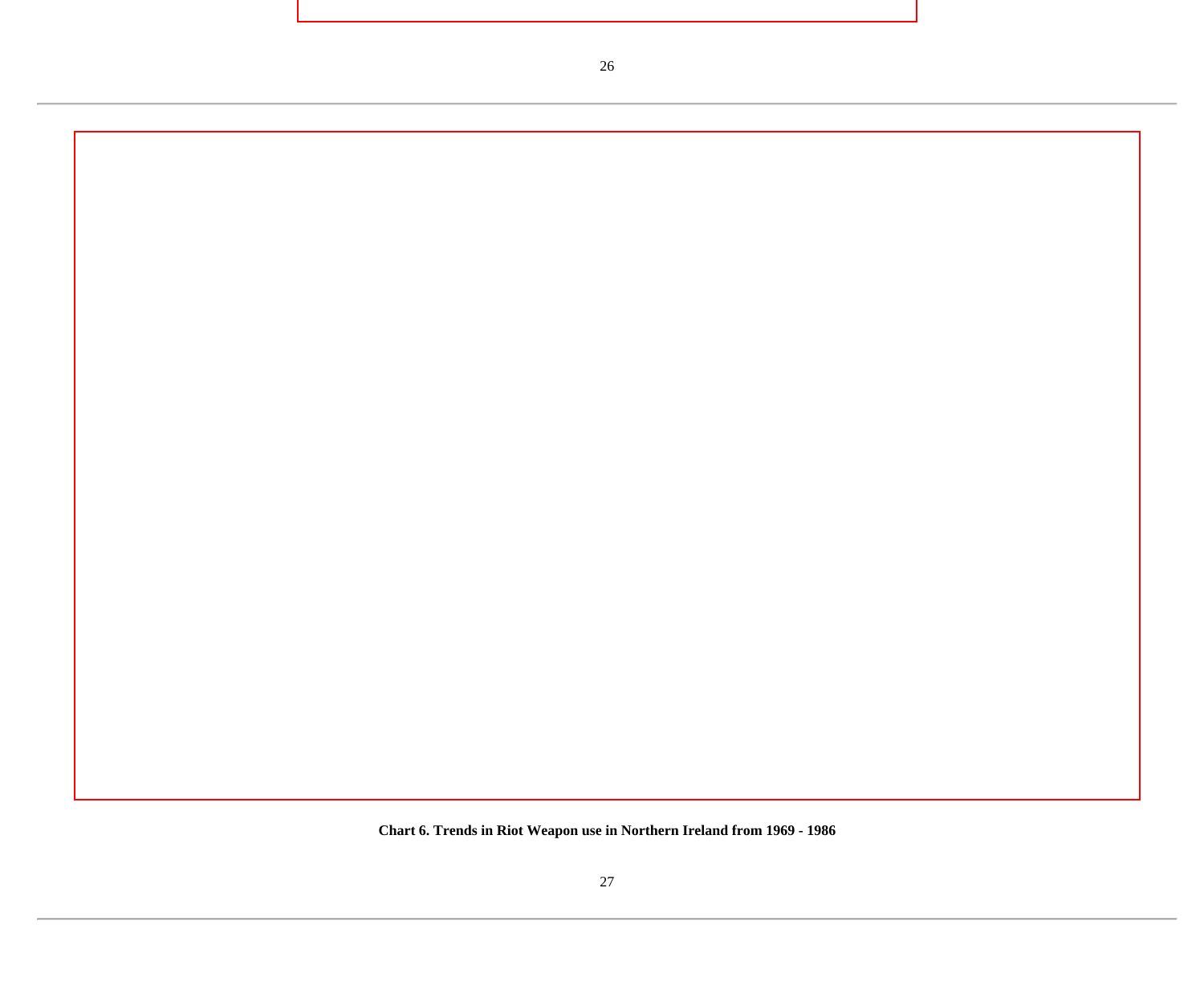

**Chart 7. Impact of introduction of new riot weapons on the level of political killings in Northern Ireland**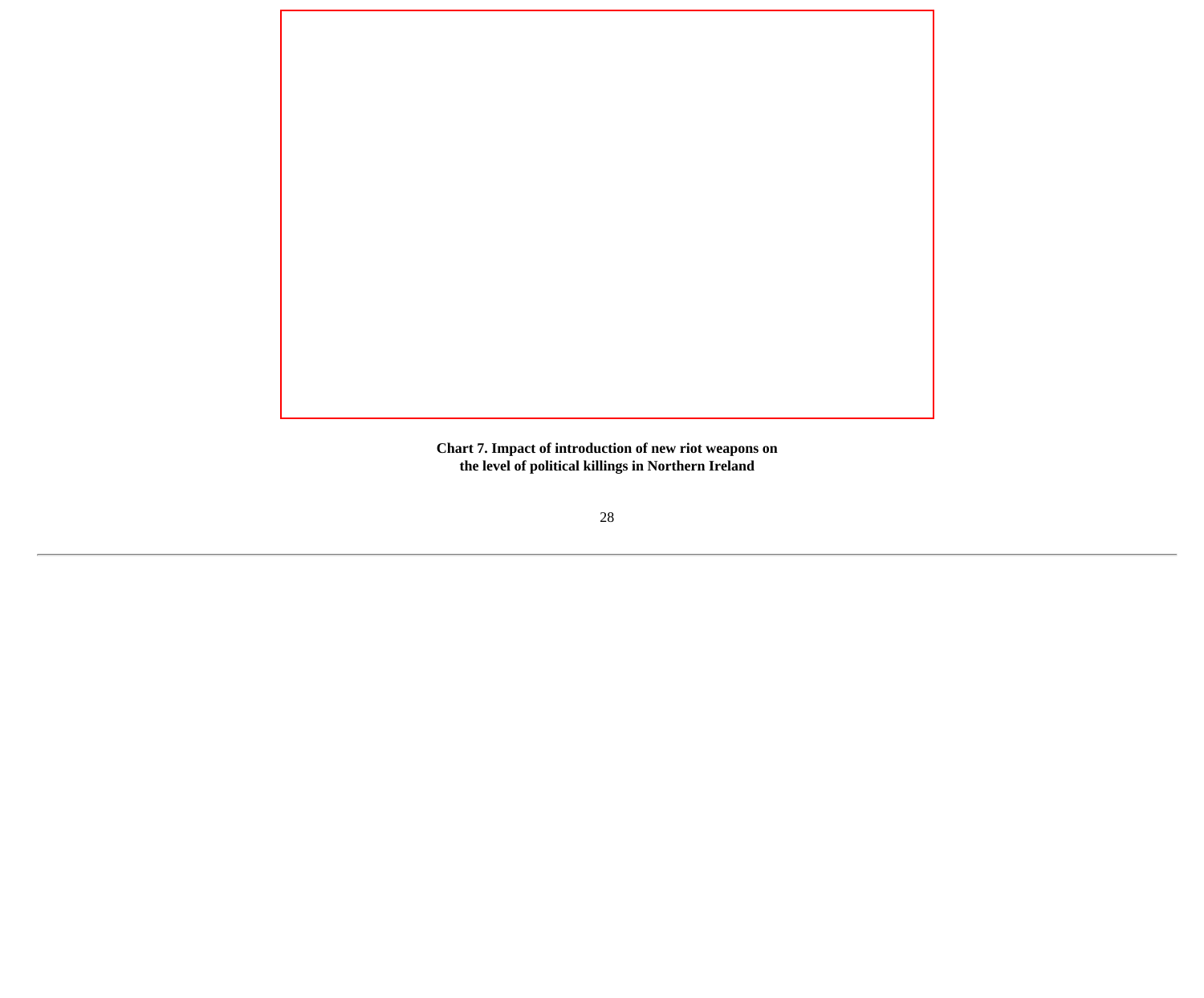**Chart 8. Structure of riot weapon use**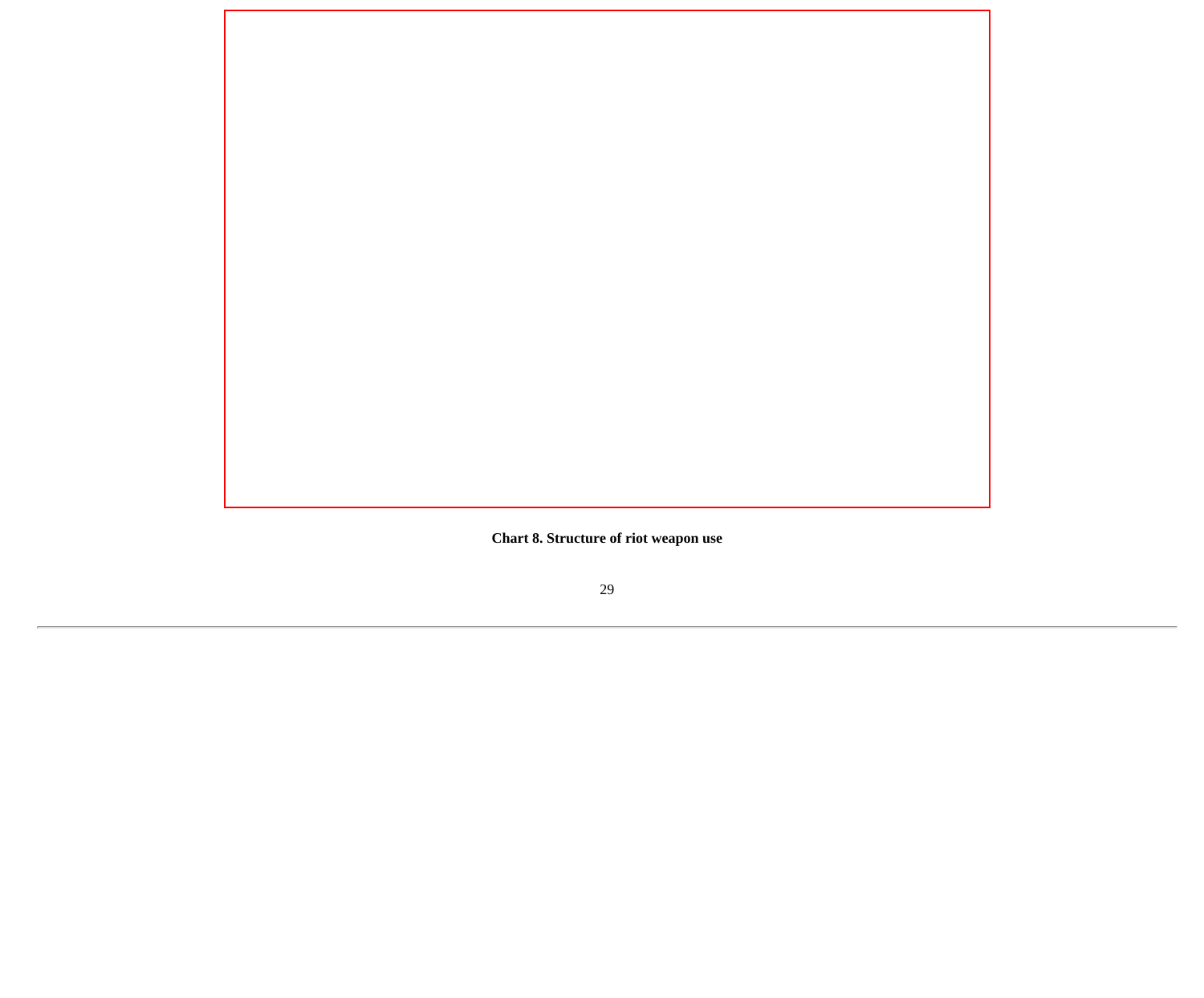

30

The Belfast surgeons report makes stark reading.(Millar et al, 1972). It informs us that of 90 patients who sought hospital treatment after being hit by rubber bullets, 41 needed in patient treatment. Their injuries included three fractured skulls, 32 fractures of the facial bones (nose,jaw, cheek etc.), eight ruptured eye globes (all resulting in blindness), three cases of severe brain damage, seven cases of lung injury, and one case of damage to liver, spleen and intestine. The overall role call included one death, two people blinded in both eyes, five with severe loss of vision in one eye and four with sever disfigurement of the face. The surgeons also found evidence of rubber bullets being fired at much closer ranges than those for which they were designed. Rubber bullets were not meant to be fired at distances of less than 25 metres but the surgeons found that half of those brought into hospital had been shot at less than 15 metres and one third at less than 5 metres. Part of the problem is that such area dispersal weapons are meant to create a dispersal zone. If anyone is unfortunate enough to be in such a zone, there may not be much choice in avoiding being targeted by such weapons, since part of their threat is the fear of becoming a random victim.

In the 1970's, military researchers in the US undertook their own research on kinetic weapons. They concluded that rubber bullets had an extremely high probability of undesirable effects in any scenario for their possible operational use. The US Army research undertaken on live animals, found that impact weapons with energy levels of above 90 ft. lbs., caused injuries, "in the severe damage region."(Thein, et al, 1974; Wargovitch, et al, 1975). A member of BSSRS, Jonathan Rosenhead, was able to use the comparative kinetic energy/damage figures in the US literature, to establish that given their muzzle velocity (about 293 ft. lbs.), for most if not all of its range, the rubber bullet is in the severe damage region. (Rosenhead, 1976).

It is worth noting that for the purposes of this present study, sample kinetic riot weapons from the USA, the UK, Germany, and the Netherlands were assessed using the original US military criteria on impact effects. It was found that all these weapons were in either the dangerous or severe damage region categories. (See Chart 4)

Plastic bullets totally replaced rubber bullets in Northern Ireland by 1975. Although authoritative sources such as *Jane's Infantry Weapons* (1976), asserted that rubber bullets were withdrawn because the disability and serious injury rates 'were not considered acceptable', the official explanation was simply the plastic baton round's greater accuracy.<sup>57</sup> Rosenhead argued that given the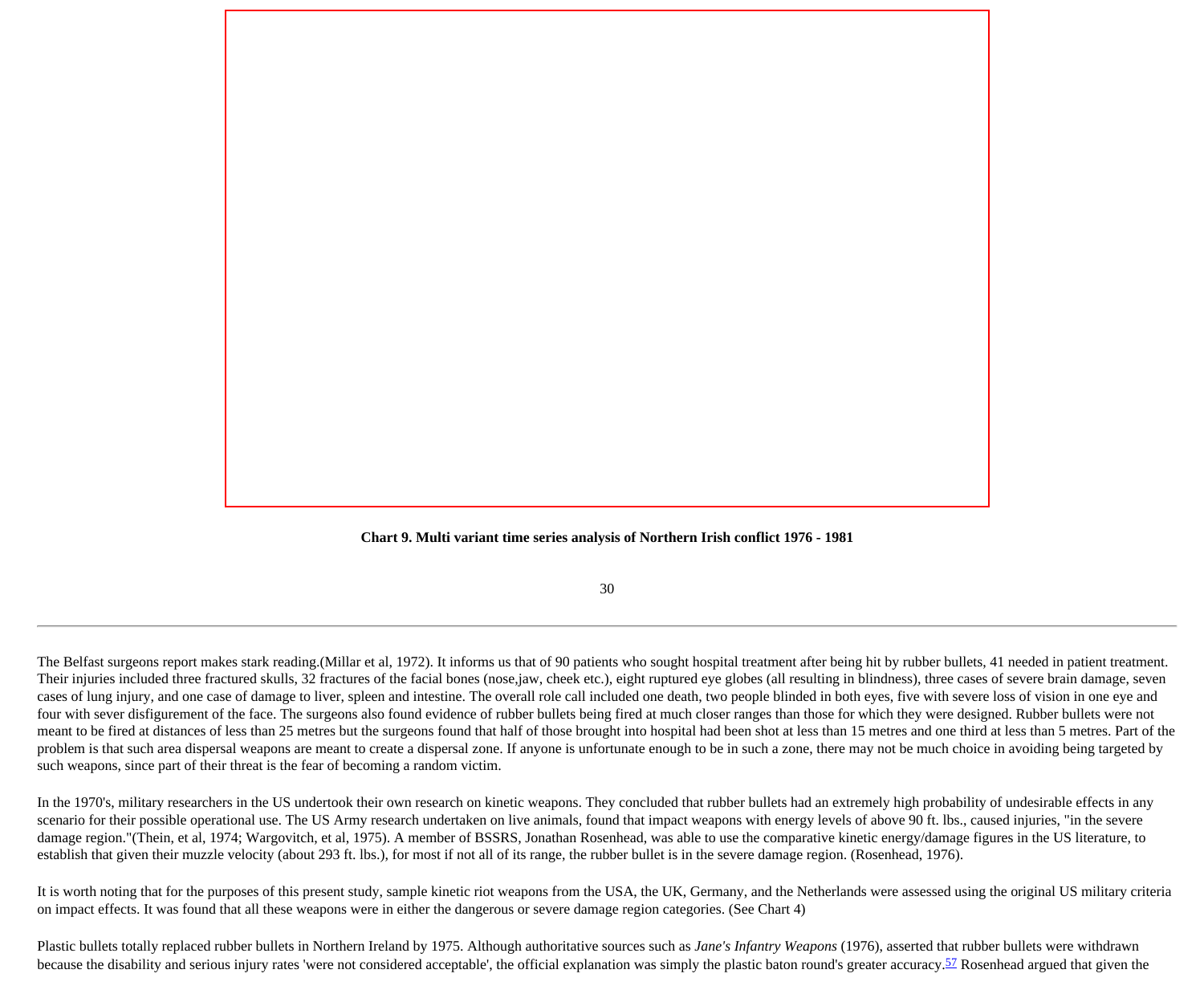even higher muzzle velocity of the plastic bullet, it was even more dangerous, especially at close range.

His analysis has been amply born out by the history of injuries and deaths caused by plastic bullets in Northern Ireland. A survey undertaken by Mr Laurance Rocke, (Senior Registrar at the Royal Victoria Hospital in Belfast), reported in the *Lancet* during 1983, that plastic bullets are even more deadly than the rubber bullets they replaced.(Rocke, 1983). They cause more severe injuries to the skull and brain and therefore more deaths. Despite the security forces rule that baton rounds must be aimed below the waist, 31 of the 99 plastic bullet victims covered in the Rocke survey suffered head injuries, He attributed the difference in the respective injuries and deaths for rubber and plastic bullets to their corresponding ballistic characteristics. Plastic bullets caused serious injuries less often than rubber bullets because the latter was less stable in flight and tended to hit a victim sideways. Plastic bullets resulted in more fractured skulls, lacerated scalps and deaths.

More worrying are the human faces behind these statistics. Between May 1973 and August

31

1984, 12 people were killed by plastic bullets. Inquests have found that six of the twelve fatalities were not involved in any civil disturbances when they were shot and seven of the twelve victims were children aged under 15.[58](http://cryptome.org/stoa-atpc.htm#58)

During August 1981, an international commission of enquiry, sponsored by the Association of Legal Justice, travelled to Belfast to investigate the use of plastic bullets. One of its members was senior British research scientist, Dr. Tim Shallice, who wrote in the *New Statesman*, "The conclusion seemed inescapable to members of the commission: the Northern Ireland authorities were knowingly allowing widespread, indiscriminate and illegal use of a weapon whose lethal potential was well known" (Shallice, 1981).

Since then it has been very much business as usual. Just last summer in Northern Ireland, the RUC used the now British owned Heckler and Koch anti-riot weapon to fire thousands of plastic bullets. Whilst an immediate inquiry was called, few reports emerged of the way that innocent residents out for a night socialising were corralled by Landrovers and fired upon as all escape exits were sealed off.

Evidence Gathered by the Committee for the Administration of Justice in Northern Ireland (CAJ), suggests a serious flouting of official guidelines for the RUC use of plastic bullets, when over 6002 plastic bullets were fired in just one weekend (July, 1996). CAJ recorded instances of the RUC firing indiscriminately when no disturbances were going on (including people being injured by plastic bullets as they were coming out of a disco); young people being shot by plastic bullets as they left a fast food restaurant; CAJ observers and journalists shot at by plastic bullets; people who were clearly attempting to leave areas of disturbance were also targeted. Victims of the conflict seeking medical attention at Altnagelvin Hospital were subject to a baton charge by riot police who had entered the casualty area dressed in full riot gear with dogs. Witness statements were gathered which suggested that many people refused to seek treatment from injuries they sustained from baton rounds for fear of arrest. (CAJ, 1996)

In such circumstances, the indiscriminate deployment of plastic bullets removes people's rights of assembly and may remove their rights to freedom of movement and in some situations their right to life. The provisions of the UN Code of Conduct for Law Enforcement Officers in regard to the principle of proportionality appear to have been breached last summer by the RUC, (as well as their duty not to use excessive force if it is possible to use non-violent means before resorting to force and firearms). We can think of no reason to challenge the European Parliament's decision of May, 1982 which called for a ban on the use of plastic bullets within the EU, and recommend that the European Parliament reaffirm their call for a total ban on this weapon.

#### **5.4 Harmless Chemical Irritant Weapons?**

We know that over 300 companies are currently manufacturing and marketing chemical incapacitants to military, security, prison and police forces around the world and a vast range of equipment is available, including cartridges, grenades, backpack sprays and hand held aerosols. Yet the safety of the commonly used riot control agents is also questionable. In high doses they can kill, a reality harshly brought home by deaths of children in South Africa during the apartheid years. Even in lower doses, there are a range of very unpleasant side effects including bronchitis, asthma, lung and eye damage, contact dermatitis and prolonged diarrhoea. An examination of the actual research undertaken on CS prior to its authorization

for use in the Derry riots of 1969 reveal some gross omissions and assumptions. The claim that CS did not harm people with breathing ailments rested on a study of two bronchitic rabbits; possible effects on the unborn child were tested by the response on fertilised chicken eggs when injected with  $CS$ .<sup>59</sup> Inadequate evidence had been gathered on its effects on those suffering from heart complaints and experiments to determine whether or not CS was carcinogenic, were not completed until two years after it had been intensively used in Northern Ireland.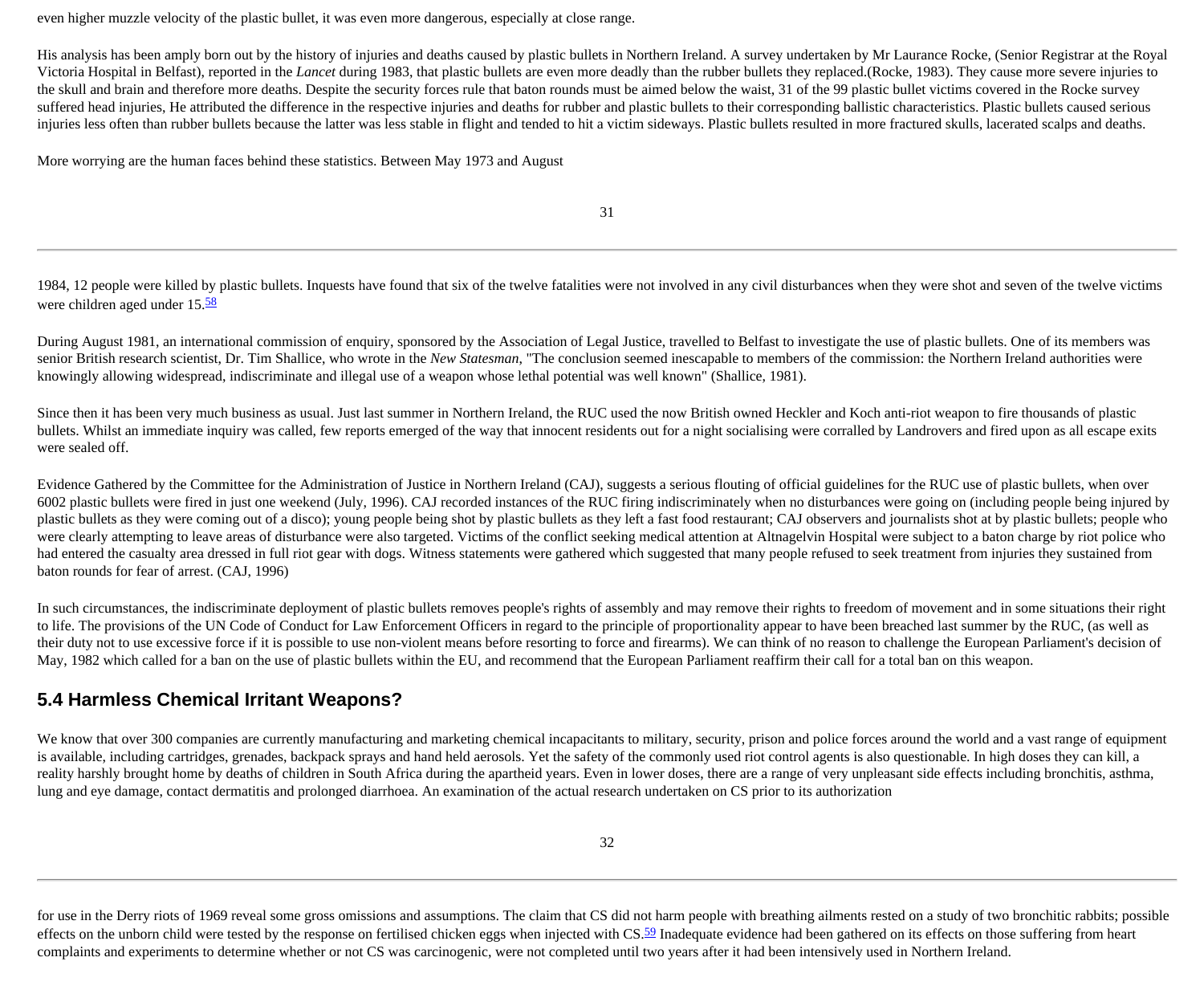After the 1969 Derry riots, a committee of inquiry was set up, (the Himsworth Committee) to look at the medical and toxicological effects of CS. Although it drew heavily on existing Porton studies, the Himsworth Committee accepted that under certain circumstances CS can kill and that it can also produce highly unpleasant but non-fatal injuries to the lungs. Himsworth made the sensible recommendation that in future, riot agents should be regarded more akin to drugs than weapons and the authorities should publish the results of safety tests, in the scientific press, in full, prior to any authorization. (HMSO, Cmnd 4775, 1971). This is such a clear and reasonable precautionary stance, that we recommend that the European Parliament adopt it as the baseline criterion for all the chemical irritants which might ever be deployed in the EU.

Alas, for the amount of attention the UK government paid to this recommendation, we have only to look at the circumstances surrounding the introduction for use throughout the UK in certain special circumstances, of CR in 1973. CR is an incapacitant which causes temporary blindness. According to one Porton report, it feels like being thrown blindfolded into a bed of stinging nettles. (See Fig. 28)<sup>60</sup> In 1977 the Secretary of State for Defence was challenged to withdraw authorization for CR until the Himsworth recommendations were complied with. The Minister refused, claiming this was already the case and went on to quote a string of articles all except one of which was published after 1973. None of these articles addressed the issue of carcinogenicity, an important consideration for chemicals that are intended for direct spraying on the skin. If research on these new weapons was not fully completed before they were used then the idea that they were deployed because of safety considerations must be rejected. Less-lethal weapons of this type are also presented as more acceptable alternatives to guns. But these weapons augment rather than replace the more lethal weapons in police arsenals. Euphemistic labels such as watercannon, teargas and rubber bullets are used to create the impression that these weapons represent soft and gentle forms of control, CS is never referred to by the authorities as vomit gas, in spite of its capacity to cause violent retching.

A further danger of stronger incapacitating chemicals sprayed directly on to crowds is the impact it can have on changing police practices. In the 1960's crowd dispersion was seen as the key requirement so that the a provision of escape routes was part of the training packages used. With the advent of new paralysing systems, crowd capture becomes a possibility as foam barriers to seal off all escape routes become a precursor for mass arrest. This tactic was deployed against German anti-nuclear protestors in Wackendorf, over ten years ago, when 7,000 police were used to ring a crowd of 1000 activists.<sup>61</sup> (See Fig 29). On this occasion chemical foam was used in area denial rather than capture so the example is illustrative. However, with the back pack sprayers now being produced, much fewer personnel could achieve the same tactic. This is part of the problem on the horizon.

33

#### **5.5 Harmless Irritant Gas Sprays?**

The introduction of hand held gas irritant sprays into Europe into countries such as Germany, France and most recently, the UK, has yielded an offensive as well as a defensive capacity. Again1 in the UK we might have assumed they would be governed by existing UK policy on the introduction of new chemical weapons for domestic control.

Until the nineties, despite intensive research, only four chemical agents were primarily used for such purposes, namely CN, CS, CR and most recently (Peppergas) OC. This is because there are real difficulties in marrying an agent with low toxicity and high effectiveness. CN and CS (developed by Porton Down in the fifties) are in fact war gases and hundreds of deaths are attributed to their use in the Vietnam conflict where they were used to flush out Vietcong in tunnels. $62$ 

Porton scientists have always been quite realistic about the possible dangers of new chemical weapons for public order control. "As with other foreign chemicals to which man may be exposed, no matter how detailed, extensive and carefully effected are the pre-clinical toxicity investigations and observations in controlled human exposures, there can be no complete guarantee from such studies that there is absolute safety in use for a given chemical."<sup>63</sup> Such caution about weapons designed to be sprayed directly in the face is well founded. Their use in riot control is based on an assumption that the level of irritant will be dispersed because they will be deployed in wide open spaces. There are special dangers associated with using chemical aerosols in tight confines where dangerous concentrations can build up. As another scientist has commented, "Politician and scientist alike must accept the inescapable conclusion that any substance capable of producing an intolerable irritation at low concentrations must also produce a concomitantly high toxicity. In other words, the existence of ideal riot agents of sufficient safety not to impair the health of rioters or accidently exposed innocents is merely notional."<sup>64</sup>

As we have seen, there is evidence that CS can cause permanent but non-lethal lung damage at comparatively low doses [65,](http://cryptome.org/stoa-atpc.htm#65) as well as second degree burns with blistering and severe dermatitis. 66 In situations where high exposure to CS has occurred, heart failure, hepatocellur damage and death have been reported (HMSO, 1971). Some evidence also exists that people subject to repeated doses of CS develop tolerance, further increasing their level of exposure.<sup>67</sup> One study has concluded that a single exposure to high level of respiratory irritants similar to CS have led to the development of 'reactive airways disease syndrome' in some individuals, characterised by prolonged cough and shortness of breath.<sup>[68](http://cryptome.org/stoa-atpc.htm#68)</sup> New restraint tactics used alongside gas sprays are a potential recipe for fatalities.

It is revealing that when tests on French made (SAE Alsetex) CS spray took place in the UK, a Metropolitan police inspector suffered burns to his eyes during tests in Northampton - thought to be due to the propellant.<sup>69</sup> It also emerged that Dr Jill Tan, the Home Office scientist who gave these devices the all clear, suffered blisters to her face when sprayed with the CS product during tests. Self-Defence expert Inspector Pete Boatman who was training the instructors when the accident happened has now been banned from training officers outside his region because his Chief Constable is worried about being sued by people injured by the incapacitant.<sup>[70](http://cryptome.org/stoa-atpc.htm#70)</sup> Throughout the CS trials in the UK, which began on March 1, 1996, the public were constantly reassured about the safety of this product based on French studies, studies undertaken in the USA and military research conducted at Porton Down. A UK Channel 4 Dispatches programme revealed serious flaws in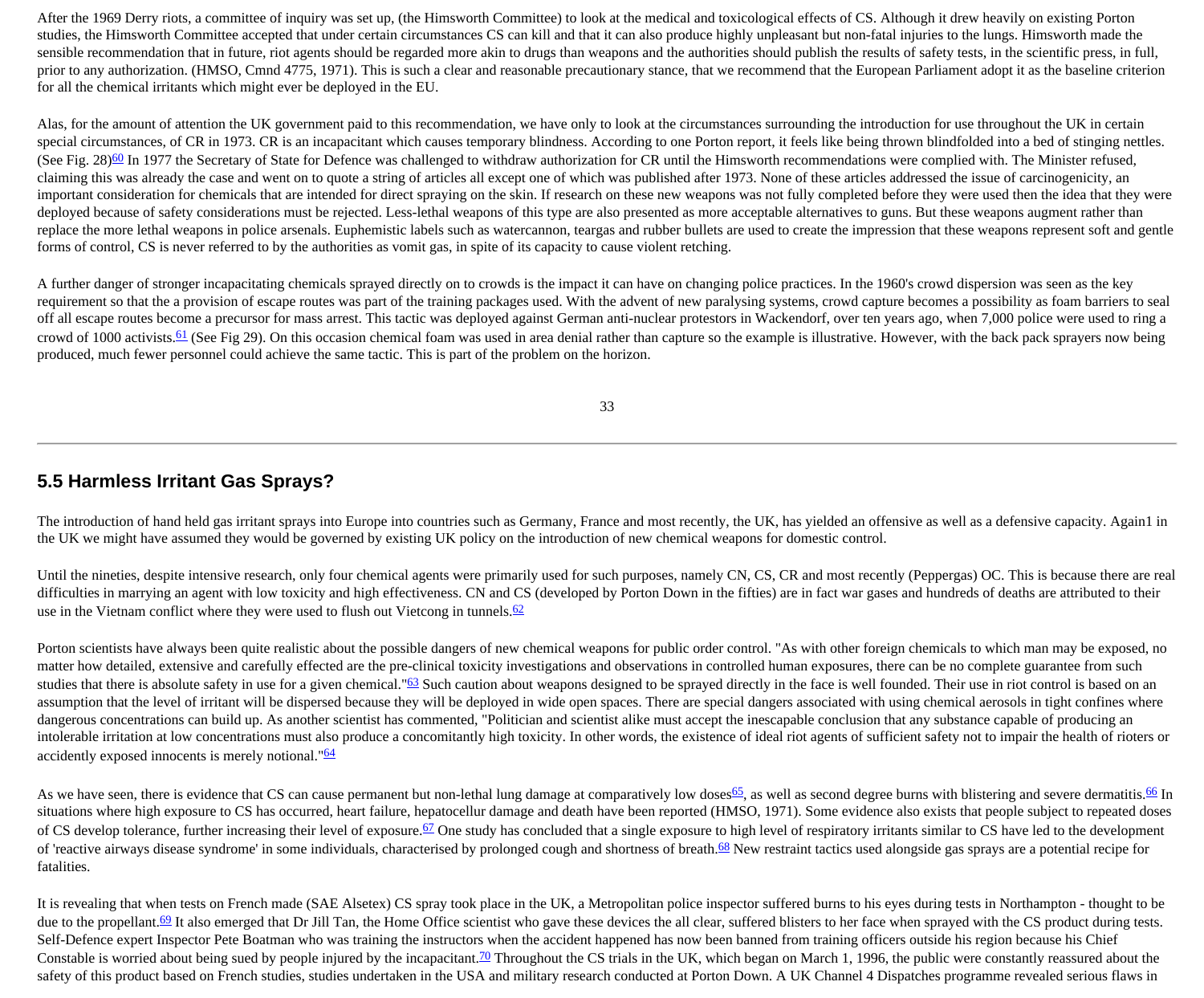34

1996). The French gendarmerie keep no statistics or records of CS use to suggest it is safe. Indeed Professor Jean Claud Roujeau of the Hospital Henri Mondor in Paris can quote much evidence to the contrary. "I have to disagree because we have seen, in the last few years, several cases of patients suffering from severe skin reactions to these spray. These reactions look like acute burns, they are very spectacular and sometimes need hospitalisation for several days, and can reach 10-20 per cent of the body surface area of the patient. (See Fig. 30) It is generally agreed that above 20 per cent there is a risk of death, so I think it is impossible to consider these products as generally safe and harmless." (Liberty, opp cit)

The British Government also cited work by the US National Toxicology Programme (NTP) in Boston, but one of the world's leading toxicologists Professor Howard Hu said, "The NTP was purely designed to assess whether CS can cause cancer in laboratory animals. It was not designed to see whether CS could cause pulmonary (breathing) problems of a non carcinogenic nature, or skin problems and it really says nothing about the potential of CS to cause health problems in vulnerable people." Professor Hu also said that CS may actually cause asthma. "One of the conditions that CS may cause is commonly referred to as RADS, a variant of asthma caused by a very high, brief intense exposure to an irritant like CS". He also said that CS may be linked to chromosomal mutation - damage to the body's DNA itself.

In fact, the French made spray was given a specification in the UK which demanded that it be a 5% solution and release 5 centileters of fluid per burst which compares with U.S. versions which contain a 1% solution and release a 1% burst. In other words the French Sprays adopted by the UK were 25 times as strong as those used in the United States. It is perhaps somewhat revealing that the UK Government gave the go ahead for deployment of these sprays before the trials were complete and before all the relevant research was published in the scientific press.

In fact the safety concerns outlined above, are even more pressing in regard to this newly introduced disabling chemical, Oleoresin Capsicum (OC), or 'peppergas'. OC is a new irritant based on extracts from Chile pepper. As a plant toxin it is banned for use in war by the 1972 Biological Weapons convention but not for internal security use.

Porton Down began researching analogues of capsicum after it was used as a military harassing agent in World War I in the form of acylated vanillylamide and its more potent homologues such as VAN as a possible replacement for the riot agent CN. However, the agent was predominantly used in the seventies for Porton funded studies in the neurophysiology of pain such as those conducted in 1975 by Foster and Ramage at Manchester University's Medical School.<sup>71</sup> However, it was in the USA that companies transformed this irritant into a commercial product which is now widely used by both police, corrections departments and private citizens.

The effects of peppergas are far more severe, including temporary blindness which last from 15-30 minutes, a burning sensation of the skin which last from 45 to 60 minutes, upper body spasms which force a person to bend forward and uncontrollable coughing making it difficult to breathe or speak for between 3 to 15 minutes.

For those with asthma, taking other drugs, or subject to restraining techniques which restrict the breathing passages, there is a risk of death. The Los Angeles Times has reported at least 61 deaths associated with police use of pepper spray since 1990 in the USA, $\frac{72}{2}$  and the American Civil Liberties Union (ACLU) documented 27 deaths in custody of people

35

sprayed with peppergas in California alone, since 1993.<sup>[73](http://cryptome.org/stoa-atpc.htm#72)</sup>

Whilst peppergas has been widely adopted in the US and Canada so far it has not seen widespread usage in Europe. Nevertheless, several European companies such as France,  $\frac{74}{15}$  $\frac{74}{15}$  $\frac{74}{15}$  Germany,  $\frac{75}{15}$  $\frac{75}{15}$  $\frac{75}{15}$ Spain<sup>[76](http://cryptome.org/stoa-atpc.htm#76)</sup> and the UK<sup>77</sup> are known to be either marketing their own brand or importing OC sprays and backpacks from the USA. However, the US Army concluded in a 1993 Aberdeen Proving Ground study that pepper spray could cause "Mutagenic effects, carcinogenic effects, sensitization, cardiovascular and pulmonary toxicity, neurotoxicity, as well as possible human fatalities .There is a risk in using this product on a large and varied population" (Salem, 1993) However, the pepper spray got the go ahead despite the reservations of the US military scientists after FBI tests gave it the all clear.

It has subsequently been revealed that the head of the FBI's Less-Than lethal Weapons Programme, Special Agent Thomas WW Ward, took a \$57,000 bribe from a peppergas manufacturer to give the Zarc product Capstun, the all clear. British researchers highlighted the conflict of scientific evidence to the South California branch of ACLU who then took vigourous action to have the agent withdrawn. Berkley's Police Commission voted for a 60 day moratorium on Peppergas.<sup>[78](http://cryptome.org/stoa-atpc.htm#78)</sup> ACLU is now looking at the legal implications and has asked the FBI to immediately retract and rescind all research documentation. Allan Parachini, Public Affairs Director of ACLU has said "The Ward Scandal in some ways exceeds the Rodney King beatings in terms of its potential impact on law enforcement, since FBI research helped convince police departments across the country that pepper spray was a safe and effective way to subdue suspects." In fact the breach of trust is much more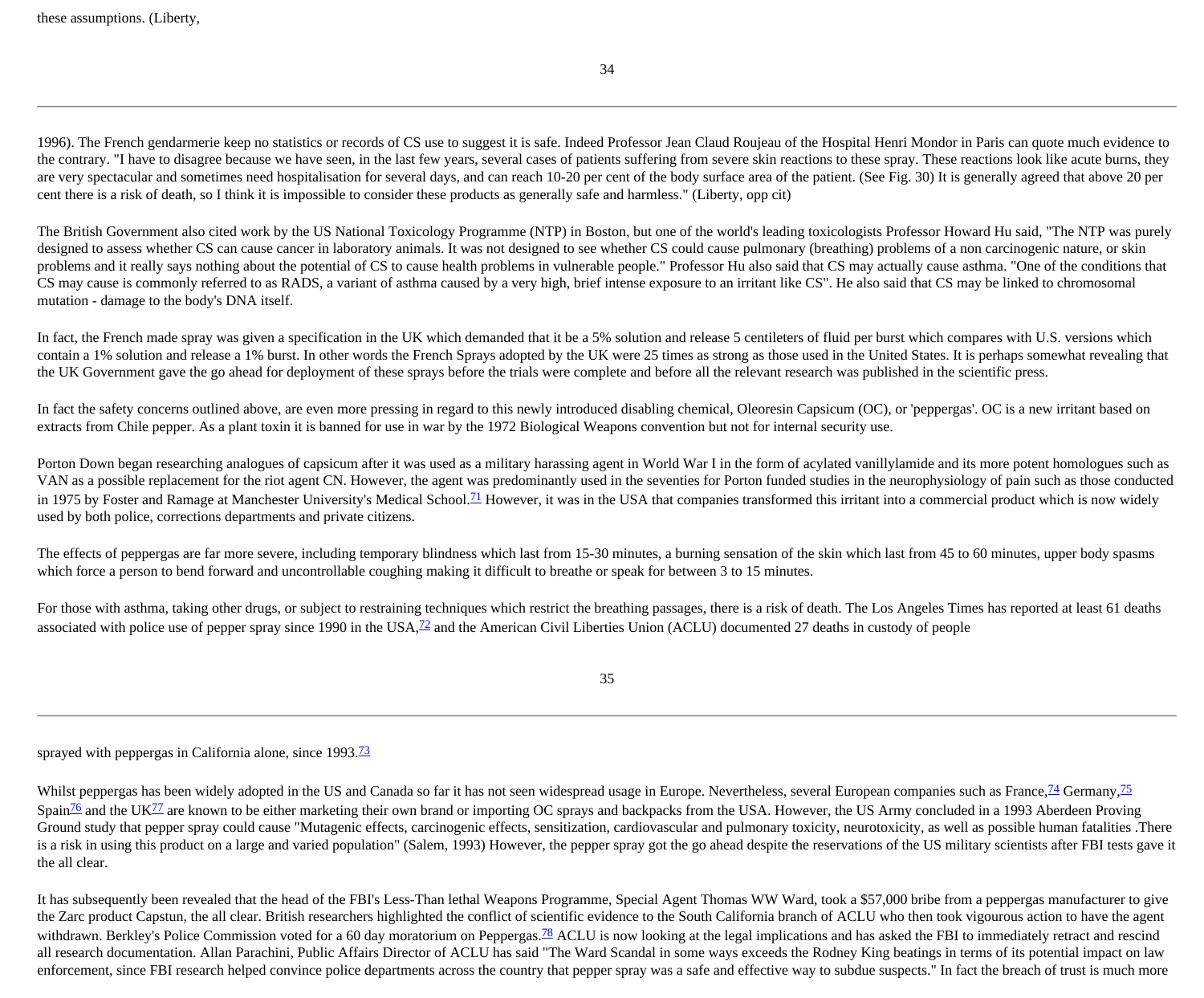serious since many other countries as disparate as Australia and India have subsequently adopted peppergas on the back of US research.

Not surprisingly, recent company marketing has focused on providing training and certification to insulate officers from lawsuits associated with deaths in custody cases. The effects of OC are so severe that companies such as Bioshield & Foxguard have started to market decontamination wipes to meet peppergas "post application requirements which in turn reduces the potential for litigation".

In the face of such findings, any European Member State who permits the deployment of the OC irritant, may well find themselves facing legal action in the future, if fatalities or other unusual impacts emerge. It is recommended that the European Parliament errs on the side of caution and calls for a moratorium on the acquisition, sale and deployment of Oleoresin Capsicum irritant sprays, until independent research is undertaken on its safety and published in full in the scientific press for peer review.

#### **5.6 Second Generation Incapacitation Weapons**

In the Nineties, the revolution in so called 'non-lethal weapons' was given fresh impetus by new US programmes to fight internal conflicts - ostensibly without casualties. The US Government was driven towards finding a universal panacea because of a series of embarrassing and widely publicised debacles including the Rodney King beating, the Waco siege and their unfortunate experiences in Somalia, where they failed in crowd control operations with only lethal technology. The new policy was avidly pushed in the States by the likes of Col. John Alexander (who made his name as part of the Phoenix Assassination programmes during the Vietnam war) and science fiction writers such as Alvin Toffler (Toffler, 1994) and Janet and Chris Morris, (Morris & Morris, 1990, 1994) and picked up by the

36

DoD and Justice Department.

Thus a second generation of kinetic, chemical, optico-acoustic, microwave, disabling and paralysing technologies is on the horizon, to join the existing arsenal of weapons designed for public order control. Much of the initial new work has been undertaken in US nuclear laboratories such as Oak Ridge, Lawrence Livermore and Los Alamos. Many cynics see the work as a rice bowl initiative with scientists looking for new weapons projects to justify their future careers as the cold war made their old skill redundant. Already they have come up with a pandora's box of new technologies. These include:

\* Ultra-sound generators, which cause disorientation, vomiting and involuntary defecation, disturbing the ear system which controls balance and inducing nausea. The system which uses two speakers can target individuals in a crowd.

\* Visual stimulus and illusion techniques such as high intensity strobes which pulse in the critical epileptic fit-inducing flashing frequency and holograms used to project active camouflage.

\* Reduced energy kinetic weapons. Variants on the bean bag philosophy which ostensibly will result in no damage ( similar claims were once made about plastic bullets). (See Fig. 32)

\* New disabling, calmative, sleep inducing agents mixed with DMSO which enables the agent to quickly cross the skin barrier and an extensive range of pain causing, paralysing and foul-smelling area-denial chemicals. Some of these are chemically engineered variants of the heroin molecule. They work extremely rapidly, one touch and disablement follows. Yet one person's tranquillization may be another's lethal dose. (See Fig. 33)

\* Microwave and acoustic disabling systems. (see Fig. 34)

\* Human capture nets which can be laced with chemical irritant or electrified to pack an extra disabling punch. (See Fig. 34)

\* Lick 'em and stick 'em technology such as the Sandia National Laboratory's foam gun which expands to between 35-50 times its original volume. Its extremely sticky, gluing together any target's feet and hands to the pavement. (See Fig. 35)

\* Aqueous barrier foam which can be laced with pepper spray.

\* Blinding laser weapons and Isotrophic radiator shells which use superheated gaseous plasma to produce a dazzling burst of laser like light. (See Fig. 36)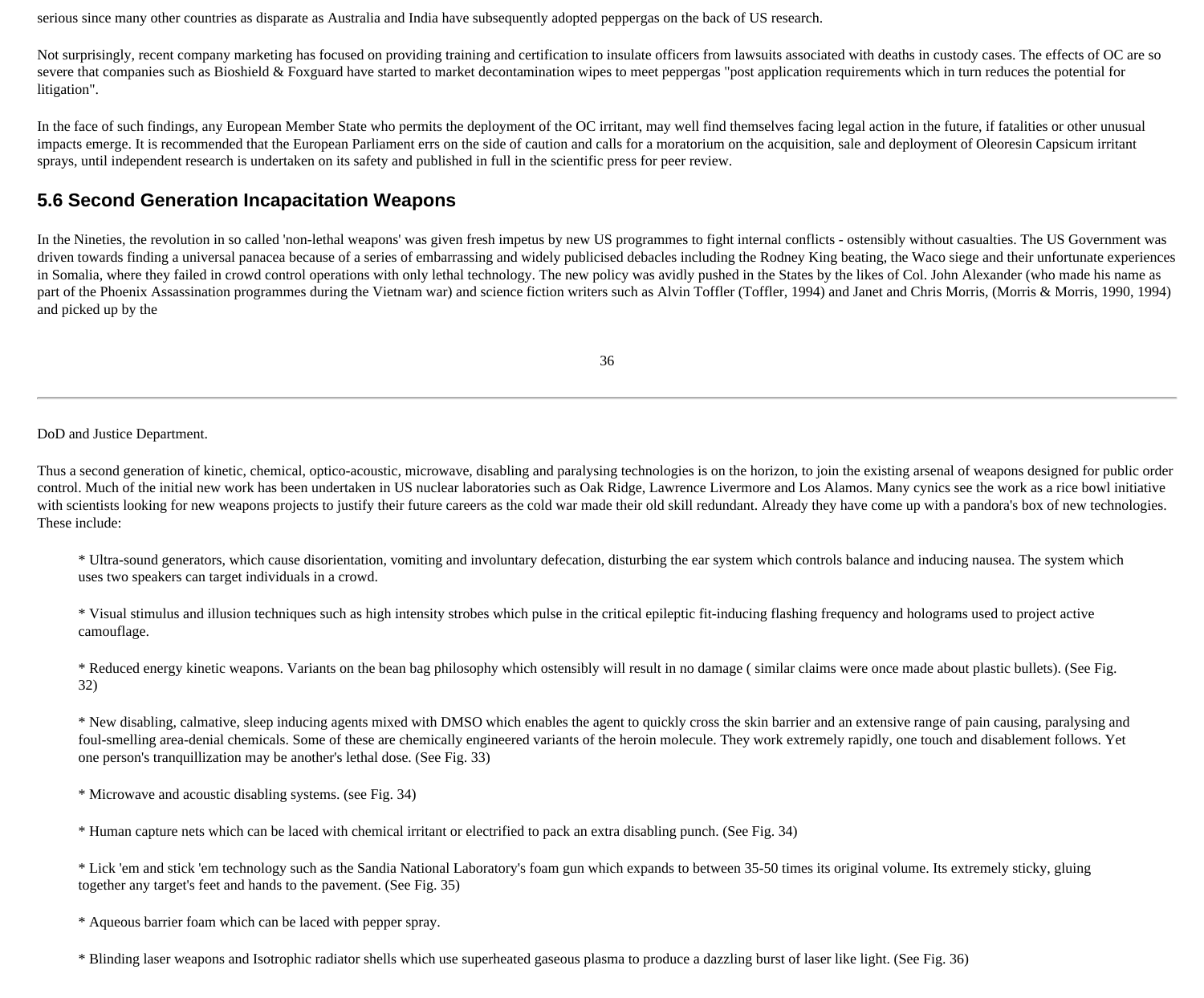\* Thermal guns which incapacitate through a wall by raising body temperature to 107 degrees.

\* Magnetosphere gun which delivers what feels like a blow to the head.

We are no longer at a theoretical stage with these weapons. US companies are already piloting new systems, lobbying hard and where possible, laying down potentially lucrative patents. For example, last year *New Scientist* reported that the American Technology Corporation (ATC) of Poway California has used what it calls acoustical heterodyning technology to target individuals in a crowd with infra-sound to pinpoint an individual 200-300

metres away. The system can also project sonic holograms which can conjure audio messages out of thin air so just one person hears.<sup>[79](http://cryptome.org/stoa-atpc.htm#79)</sup> Meanwhile, *Jane's* reported that the US Army Research Laboratory has produced a variable velocity rifle for lethal or non lethal use a new twist to flexible response.<sup>80</sup> Other companies are promoting robots for use in riot and prison control.

The National Institute of Justice in the US is now actively soliciting new ideas for such weapons from corporate bodies,  $81$  and corporate US has responded with bodies like SPIE (The International Society For Optical Engineering), which have enthusiastically responded with a special conference on 'Enabling Technologies for Law Enforcement and Security' at the Hynes Convention centre in Boston, Nov 19-21, 1996. The panel on less than lethal technologies has experts talking on subjects such as: The non-lethal laser baton; design of a variable velocity gun system for law enforcement applications; sticky shocker; definition of lethality thresholds for KE less-lethal projectiles; violence reduction and assailant control with laser sighted police pistols; directed energy technologies: weaponisation and barrier applications; pepper spray projectile for countering hostage and barricade situations; aqueous foam as a less than lethal technology for prison applications etc. A formal Pentagon policy on the use of non-lethal weapons was prepared last year in response to Congressional instructions to initiate a joint acquisitions programme. Whilst there are practical problems regarding whether it is preferable to leave an enemy or a citizen dead rather than permanently maimed, and whether or not hallucinogenic or other psychotropic 'calmative' agents fall foul of the Chemical Weapons Convention, the spending call was for \$15 million annually over the next three years, to fund new and existing projects.<sup>[82](http://cryptome.org/stoa-atpc.htm#82)</sup>

Critics of such projects suggest that non-lethal war is a contradiction in terms. Many of the so called non-lethal weapons are in reality are far from non-lethal. They can and have killed, maimed, blinded and scalped innocent bystanders. There is a real danger that they will make conflicts more lethal by enraging crowds and by paralysing people making them more vulnerable to other operations by the military and security forces. In that sense these weapons could be considered pre-lethal and actually lead to higher casualty rates. (See above) In fact the US proponents of these weapons are under no illusions. Their focus is 'not to replace lethal munitions but to augment existing and future capabilities which will provide a spectrum of force response options.'<sup>[83](http://cryptome.org/stoa-atpc.htm#83)</sup> The area most commentators have not addressed is the extent that such weapons will help the military create new roles for themselves as part of internal policing operations.

Most of the debate has been about their role in war. We know from the proceedings of the Non Lethal Defence II conference, (organised by The American Defence Preparedness Association held in March last year), that the that the Joint Program Office of Special Technology Countermeasures (JPO-STC) have developed a multi-service co-ordination strategy that incorporates both the HQ Allied Forces of Southern Europe and the 'Doctrine & Training HQ' of the United Kingdom.<sup>[84](http://cryptome.org/stoa-atpc.htm#84)</sup> Other formal liaison links between the USA non-lethal research community and Member States are anticipated but little public information has emerged.

The work done so far has led to dubious weapons based on dubious research, strongly influenced by commercial rather than humanitarian considerations. There is a pressing need for a wide ranging debate in the European Parliament of the humanitarian and civil liberties implications of allowing these weapons on to European soil to become part of the technology of political control in the EU. Much of the work that has been undertaken in secret, but part of the bibliography of the present report covers a representative sample of the available literature. What is required is a much more detailed assessment of these weapons than space

38

permits here and it is recommended that a new study be commissioned to achieve this work. In the meantime, it would be useful to ask for the European Commission to report on existing liaison arrangements between Member States and the US on Non-lethal weapons and the nature and extent of any joint activities.

#### **5.6 RECOMMENDATIONS**

(i). Informed by principle 3 of the United Nations Basic Principles on The Use of Force & Firearms (which states that: " the development and deployment of non-lethal incapacitating weapons should be carefully evaluated in order to minimise the risk of endangering uninvolved persons, and the use of such weapons should be carefully controlled.") and principle 4 (which require governments to take steps to ensure that arbitrary or abusive use of force is not used by law enforcement officers, and that force is used "only if other means remain ineffective"), the committee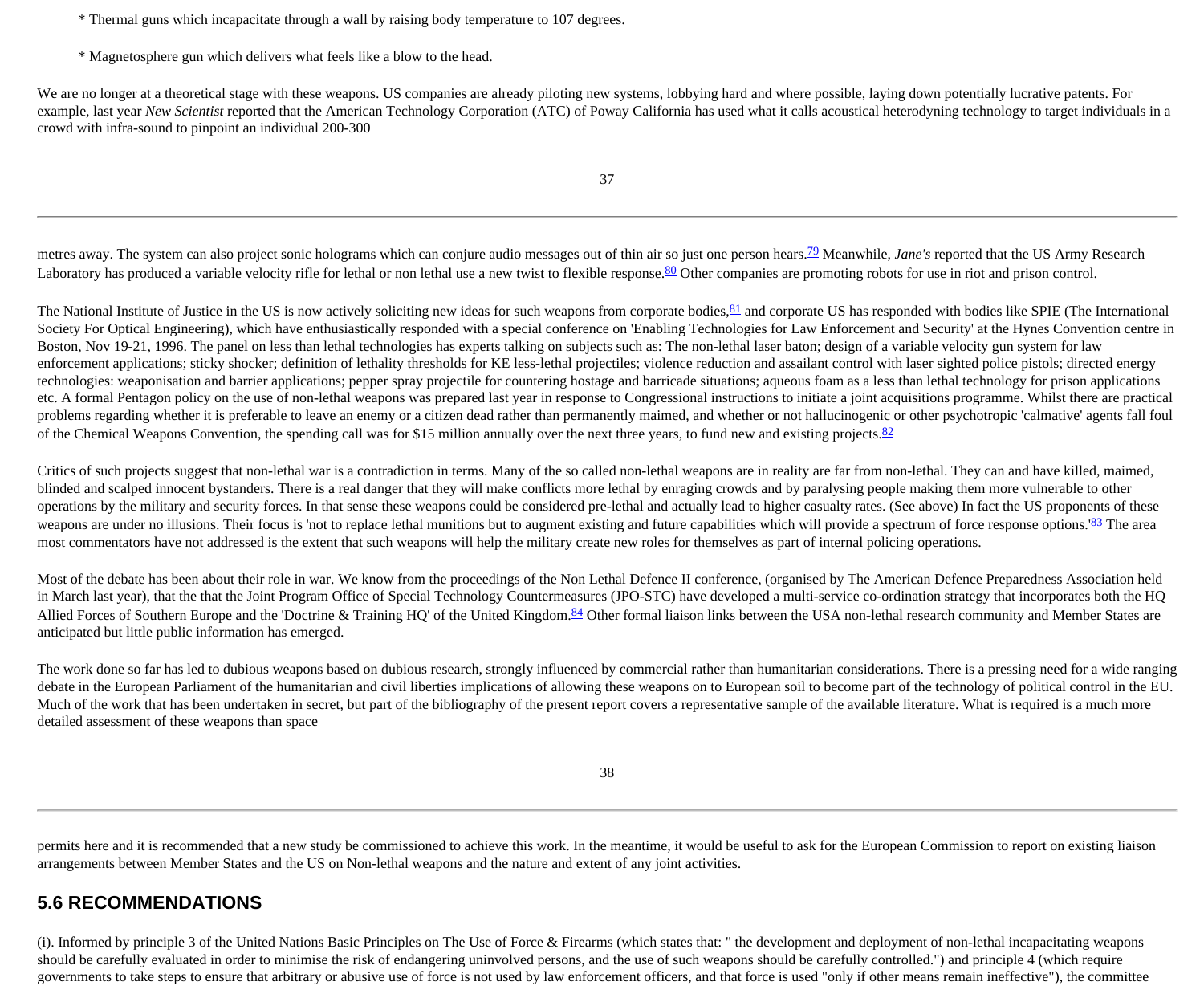should consider asking the European Parliament to reaffirm its demand of May 1982, for a ban on the use of plastic bullets.

(ii). In the light of last summer's events at Drumcree in Northern Ireland, the Committee is advised to seek confirmation from the Commission that: Member States are fully aware of their responsibilities under Principles 3 and 4 of the United Nations Basic Principles on the Use of Force & Firearms by Law Enforcement Officials and to ask for clarification of exactly what steps individual Member States are taking to ensure that these are fully met as the power of "less-lethal weapons" changes and whether consistent standards apply.

(iii). The European Parliament should be asked to establish objective criteria for assessing the biomedical effects of so called non-lethal weapons that are independent from existing commercial or governmental research undertaken to-date. It is also recommended that further research is commissioned on the range and types of technologies which have been developed by the US non-lethal doctrine so far, together with an assessment of their anticipated and unforeseen social and political implications.

(iv). The Commission should be requested to report on the existing liaison arrangements for the second generation of non-lethal weapons to enter European Union from the USA and call for an independent report on their alleged safety as well as their intended and unforeseen social and political effects. During the interim period, deployment by the police, the military or paramilitary special forces, of US made or licensed chemical irritant, kinetic, acoustic, laser, electromagnetic frequency, capture, entanglement, injector or electrical disabling and paralysing weapons, should be prohibited within Europe.

(v). The European Parliament should: (a) Note the biased research on Peppergas (OC) undertaken by corrupt FBI officials and the continuing use of FBI safety assurances in other countries on the basis of this flawed research; (b) Call for a ban on Peppergas (OC) deployment or usage within EU Member States, until new independent research on OC is undertaken.

(vi). That all research on chemical irritants should be published in open scientific journals before authorization for any usage is permitted and that the safety criteria for such chemicals should be treated as if they were drugs rather than riot control agents.

(vii). Research on the alleged safety of existing crowd control weapons and of all future innovations in crowd control weapons should be placed in the public domain prior to any decision towards deployment.

39

### **6. NEW PRISON CONTROL SYSTEMS**

Some of the equipment described above, such as the surveillance, area denial, surveillance and crowd control technologies, also finds a ready use inside permanent prisons and houses of correction. Other devices such as the area denial, perimeter fencing systems such as portable coils of razor wire, prison transport vehicles with mini cage cells, and tagging equipment are used to create temporary holding centres.

Permanent prisons are however, literally custom built control environments, where every act and thing, including the architecture, the behaviour of the prison officers and daily routines, are functionally organised with that purpose in mind. Therefore many of the technologies discussed above are built in to the prison structure and integral to policing systems used to contain their inmates. For example, area denial technology, intruder detection equipment and surveillance devices are instrumental in hermetically sealing high security prisons. Everything from electronically operated prison gates and cell doors, to razor wire and video surveillance on the perimeter walls, serve this end.

If disturbances develop within a prison, the riot technologies and tactics outlined above, are also available for use by prison officers. The trend has been to train specialized MUFTI (Minimum Force Tactical Intervention ) squads for this purpose. Outside Europe, irritant gas has been used not only to crush revolt but also to punish political detainees, [85](http://cryptome.org/stoa-atpc.htm#85) or to eject reticent prisoners from their cells before execution.<sup>86</sup> Anyone deemed to be a trouble maker may become the potential target for further containment, the type and variety of which, depend to a large extent on the prevailing norms and political climate. Thus physical restraint equipment covers a range from straitjackets and body-belts at one end of the spectrum to thumbcuffs and leg shackles at the other. Recently, the International Observatory on Prisons criticized Spain's so called Register of Special Treatment Prisoners held in solitary confinement for prolonged periods and said this could be infringing the European Convention against Torture.<sup>[87](http://cryptome.org/stoa-atpc.htm#87)</sup>

Other approaches include special stripped and padded cells, segregated units which have been used Inverness in Scotland to form a cage within a cage; $88$  isolation units like the now abandoned system used at Wakefied Jail;<sup>80</sup> the Tote Trakt cells used to imprison the Bader Meinhof gang in Germany, which were designed to mimic sensory deprivation; or entire blocks of segregated isolation cells like the 750 Security Housing Units and 3,000 maximum security cells run by the California House of Corrections department at the punitive warehousing prison at Pelican Bay.<sup>[90](http://cryptome.org/stoa-atpc.htm#90)</sup> The Pelican Bay complex is a good example of where a lack of proper accountability can bring widespread systematic abuse, even if the prison is one of the most modern. In 1995, Judge Thelton E. Henderson said the prison was one of the most abusive and that prison officers not only ignored the abuses but "also followed a management strategy that permitted the use of excessive force for the purpose of management and deterrence." The Judge informed the Federal District Court of guards who assaulted prisoners in cells with batons, high voltage taser guns, chained them up for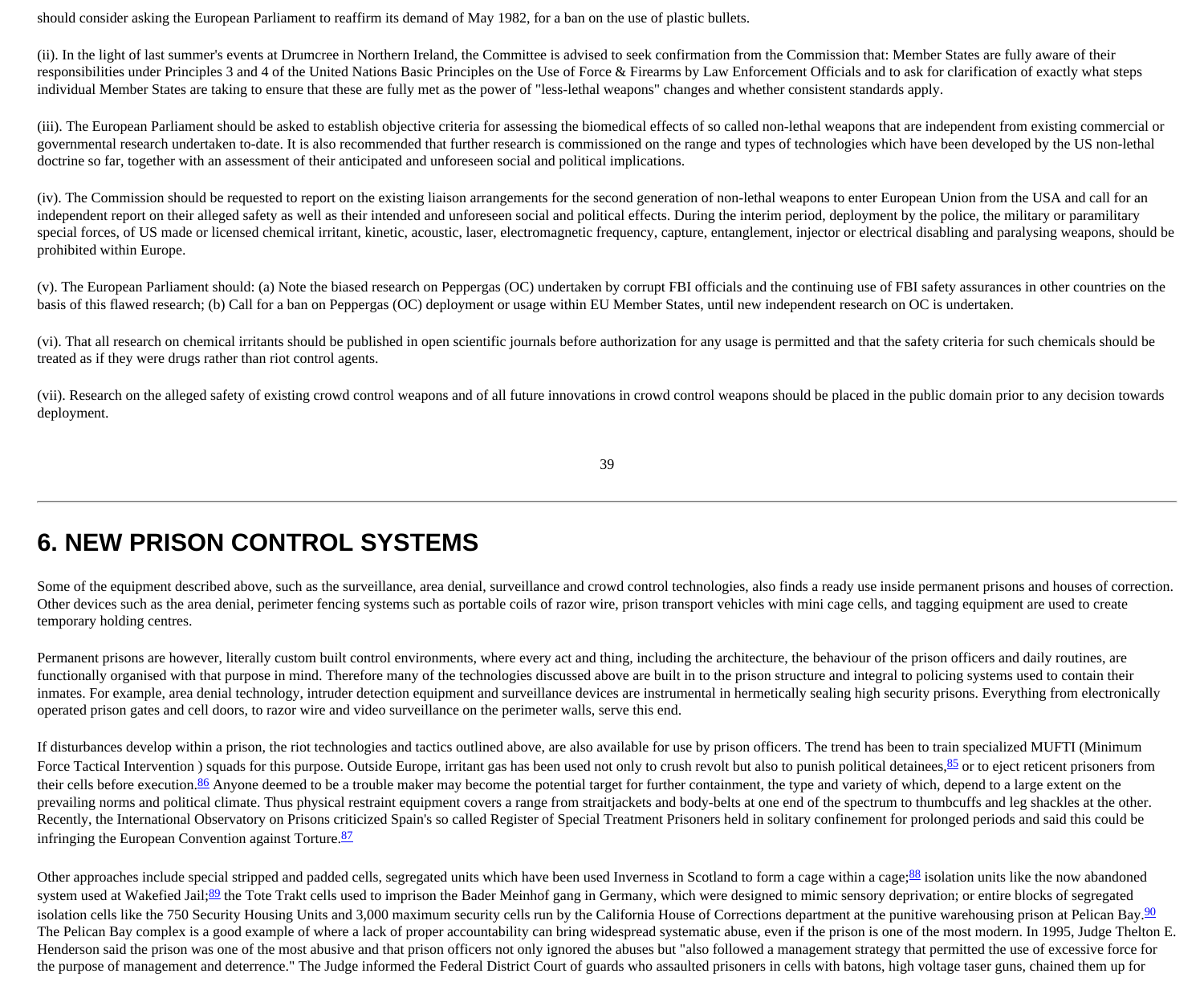hours in "fetal restraints" with their wrists bound to their ankles for 22 hours a day.  $91$ 

Apart from mechanical restraint, prison authorities also have access to pharmacological approaches for immobilising inmates, colloquially known as 'the liquid cosh.' These vary from psychotropic drugs such as anti-depressants, sedatives and tranquilliser to powerful hypnotics. Drugs like largactil or Seranace offer the chemical equivalent of a strait jacket and their usage is becoming increasingly controversial as prison populations rise and larger numbers on inmates are 'treated'. In the United States, the trend for punishment to become therapy reaches its apotheosis with 'behaviour modification' which uses Pavlovian reward and

40

punishment routines to recondition behaviour. Drugs like anectine, (a curare derivative), which produce either fear or pain, are used in aversion therapy. In prisons, the possibilities of testing new social control drugs are extensive, whilst actual controls are few. Houses of correction form the new laboratories for developing the next generation of drugs for social reprogramming, whilst the pharmacology laboratories of both the universities and the military provide scores of new psychoactive drugs each year.<sup>[92](http://cryptome.org/stoa-atpc.htm#92)</sup>

Way back in the 1970's, J.A. Meyer of the US Defence Department suggested a countrywide network of transceivers for monitoring all prisoners on parole, via an irremovable transponder.<sup>93</sup> The idea was that parolees movements could be continuously checked and the system would facilitate certain areas or hours to be out of bounds, whilst having the economic advantage of cutting down on the costs of clothing and feeding the prisoner. If prisoners go missing, the police can automatically home in on their last position. The system came into operation use in America in the mid 1980's when some private prisons started to operate a transponder based parole system. <sup>94</sup> The system has now spread into Canada and Europe where it is known as electronic tagging. Whilst the logic of tagging is difficult to resist, critics have argued that whilst tagging carries the promise of being an effective alternative to prison, a look at the criminological literature, this assertion is questionable.(MacMahon, 1996). The clientele appears not to be offenders who would have been imprisoned but rather low risk offenders who are most likely to be released into the community anyway. Because of this, the system is not cheaper since the authorities gain the added expense of supplying monitoring devices to offenders who would have been released anyway. Electronic tagging is however beneficial to the companies who sell such systems. Tagging also has a profitable role inside prisons in the U.S. and in some prisons, notably, DeKalb County Jail near Atlanta, all prisoners are bar coded. (Christie, 1993, p. 96)

Critics such as Lilly & Knepper (1992, 186-7) argue that in examining the international aspects of crime control as industry, more attention is needed to the changing activities of the companies which used to provide supplies to the military. At the end of the cold war, "with defence contractors reporting declines in sales, the search for new markets is pushing corporate decision making, it should be no surprise to see increased corporate activity in criminal justice." Where such companies previously profited from wars with foreign enemies, they are increasingly turning their energy to the new opportunities afforded by crime control as industry.(Christie, 1994). Increasingly in the U.S, we witness the trend toward private prisons and the critical issue here is can the privatisation of prison control create a rehabilitation process if its dominant raison d'etre is profit from control systems and hence cost cutting.

Many European countries are now experiencing a rapid process of privatisation of prisons by corporate conglomerations, predominantly from the USA. Many of the prisons run by these organisations in the US have cultures and control techniques which are alien to European traditions. Such a process of privatisation can lead to a bridgehead for importing U.S. corrections mentality, methods and technologies into Europe and there is a pressing need to ensure a consensus on what constitutes acceptable practice. There is a further danger that such privatisation will lead to cost cutting practices of human warehousing, rather than the more long term beneficial practice of prisoner rehabilitation.

In some European countries, particularly Britain, where changes in penal policy are leading to a rapid rise in prison population without additional resources being applied to the sector, the imperative is to cut costs either through using technology or by privatising prisons.<sup>95</sup> Already, the UK Prison Service has compiled a shopping list of computer based options with existing CCTV surveillance systems being complemented by geophones, identity

41

recognition technology and forward looking infra-red systems which can spot weapons and drugs.<sup>[96](http://cryptome.org/stoa-atpc.htm#96)</sup> Alongside such proactive technologies, UK prisons will face increasing pressure to tool up for trouble. Much this weaponry including the contract for between £950,000 and £2,500,000 of side handled batons, kubotans, riot shields etc. made by the Prison Service in March 1995, are likely to be originally manufactured in the United States.<sup>97</sup>

The U.S.A adopts a far more militarised prison regime than anywhere in Europe outside of Northern Ireland. A massive prison industrial complex has mushroomed to maintain the strict control regimes that typify American Houses of Correction. The future prospect is of that alien technology coming here, with very little in the way of public or parliamentary debate. A few examples of US prison technologies and proliferation illustrate the dangers.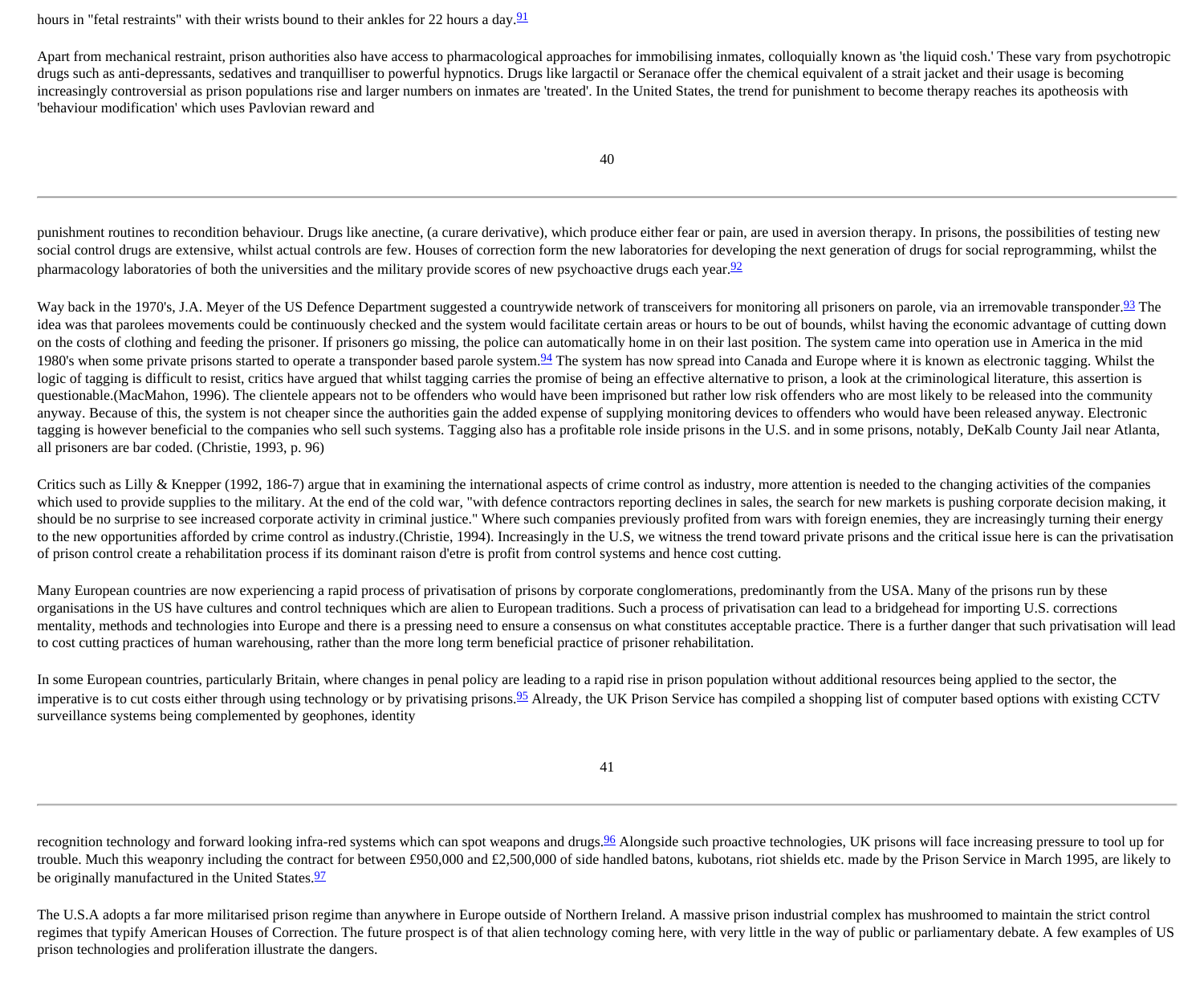Many US prisons now use peppergas. The Department of Justice and every Federal Court that has looked at its use in correctional facilities has found abuses. For example at the privately run West Tennessee Detention Facility, prison guards pumped peppergas into two dormitories seized by inmates.<sup>98</sup> In late 1994, the Department of Justice Civil Rights Division, investigated a County Jail in Syracuse, New York, and reported "an unacceptably high and improper use of pepperspray . . . Nearly every inmate told of excessive and improper use . . . particularly when inmates are not resistant and after the inmate has been restrained and presents no danger." One suicidal inmate in Syracuse was restrained with three cans of pepperspray and died shortly afterwards of positional asphyxia. $99$  In the US, Federal Laboratories are already marketing a remote control systems (TG Guard), which can automatically dispense peppergas through specific zones in a prison complex from a remote firing location. $\frac{100}{100}$  (See Fig. 37).

Many prisons in the U.S, use Nova electronic 50,000 volt extraction shields, electronic stun prods and most recently the REACT remote controlled stunbelts. In 1994, the US Federal Bureau of Prisons decided to use remote-controlled stunbelts on prisoners considered dangerous to prevent them from escaping during transportation and court appearances. By May 1996, the Wisconsin Department of Corrections said that no longer will inmates be chained together "but will be restrained by the use of stunbelts and individual restraints." Stun Tech of Cleveland Ohio has said that it wants to see its stunbelts introduced into the chain gang programs of Alabama, Florida and Louisiana. In fact by 1996, it was reported that the US Marshals service and over 100 county agencies have obtained such belts as well as 16 state correctional agencies including Alaska, California, Colorado, Delaware, Florida, Georgia, Kansas, Ohio and Washington (Amnesty International, 1997).

Stun Tech literature claims that its high pulse stunbelt can be activated from 300 feet. After a warning noise, the Remote Electronically Activated Control Technology (REACT) belt inflicts a 50,000 volt shock for 8 seconds. This high pulsed current enters the prisoners left kidney region then enters the body of the victim along for example blood channels and nerve pathways. Each pulse results in a rapid body shock extending to the whole of the brain and central nervous system. The makers promote the belt "for total psychological supremacy . . . of potentially troublesome prisoners." Stunned prisoners lose control of the bladders and bowels. "After all, if you were wearing the contraption around your waist that by the mere push of a button in someone's hand, could make you defecate or urinate yourself, what would you do from the psychological standpoint?"<sup>[101](http://cryptome.org/stoa-atpc.htm#101)</sup> Amnesty International wants Washington to ban the belts because they can be used to torture, and calls them, "cruel, inhuman and degrading." Some officials say the belts can save money because fewer guards would be needed. But human rights activists and some jailers oppose them as the most degrading new measure in an increasingly barbaric field." (Kilborn,1997) Already, some European countries are in the process of evaluating stunbelt systems for use here. (Marks, 1996)

42

The U.S. Federal Bureau of Prisons is responsible for a prison population of some 101,000 inmates experiencing according to their Chief of Security, Jim Mahan, a 25% overcrowding effect within the 81 feral prisons across the U.S.A. An additional 17 new facilities are under construction and 10 others will be privatised. As a result of rising tensions within US jails and the need to respond, the Federal Bureau of Prisons has become a formal part of the new research programme on less-lethal weapons. Disturbance control squads are specialised units used in US jails to quell riots and Mahan identified future needs in term of (a) aqueous foams; (b) containment nets; (c) anti-traction devices; (d) aesthetic darts/pellets; (e) chemical area dispensers; (f) noise weapons such as acoustic generators; (g) infra-ultrasound; (h) low energy lasers; (i) optical munitions in addition to the kinetic energy, chemical and electrical weapons they now deploy.<sup>[102](http://cryptome.org/stoa-atpc.htm#102)</sup>

Without proper licensing and a clear consensus on what is expected from private prisons in Europe, multinational private prison conglomerations could act as a bridgehead for similar sorts of technology to enter the European crime control industry. Proper limits need to be set when a licence is granted with a comprehensive account taken of that company's past track record in terms of civil liberties, rehabilitation and crisis management rather than just cost per prisoner held.

### **6. RECOMMENDATIONS**

The Committee should ask the Commission to:

(i). Ensure that the UN Minimum treatment of prisoners rules banning the use of leg irons on prisoners are implemented in all EU correctional facilities.

(ii). Implement a ban on the introduction of inbuilt gassing systems inside European gaols on the basis of the manufacturers warnings of the dangers of using chemical riot control agents in enclosed spaces. Restrictions should also be made on the use of chemical irritants from whatever source in correctional facilities wherever research has shown that a concentration of that irritant could either kill or be associated with permanent damage to health.

(iii). Ensure that all private prison operations within the European Union should be subject to a common and consistent licensing regime by the host member. No licence should be granted where proven human rights violations by that contractor have been made elsewhere. Any failure to secure a licence in one European state should debar that private prison contractor from bidding for other European contracts (pending evidence of adequate human rights training and appropriate improvements in standard operating procedures and controls by that corporation or company).

(iv). Seek agreement between all Member States to ensure that:

(a) All riot control, prisoner transport and extraction technology which is in use or proposed for use in all prisons, (whether state or privately run), should be subject to prior approval by the competent member authorities on the basis of independent research;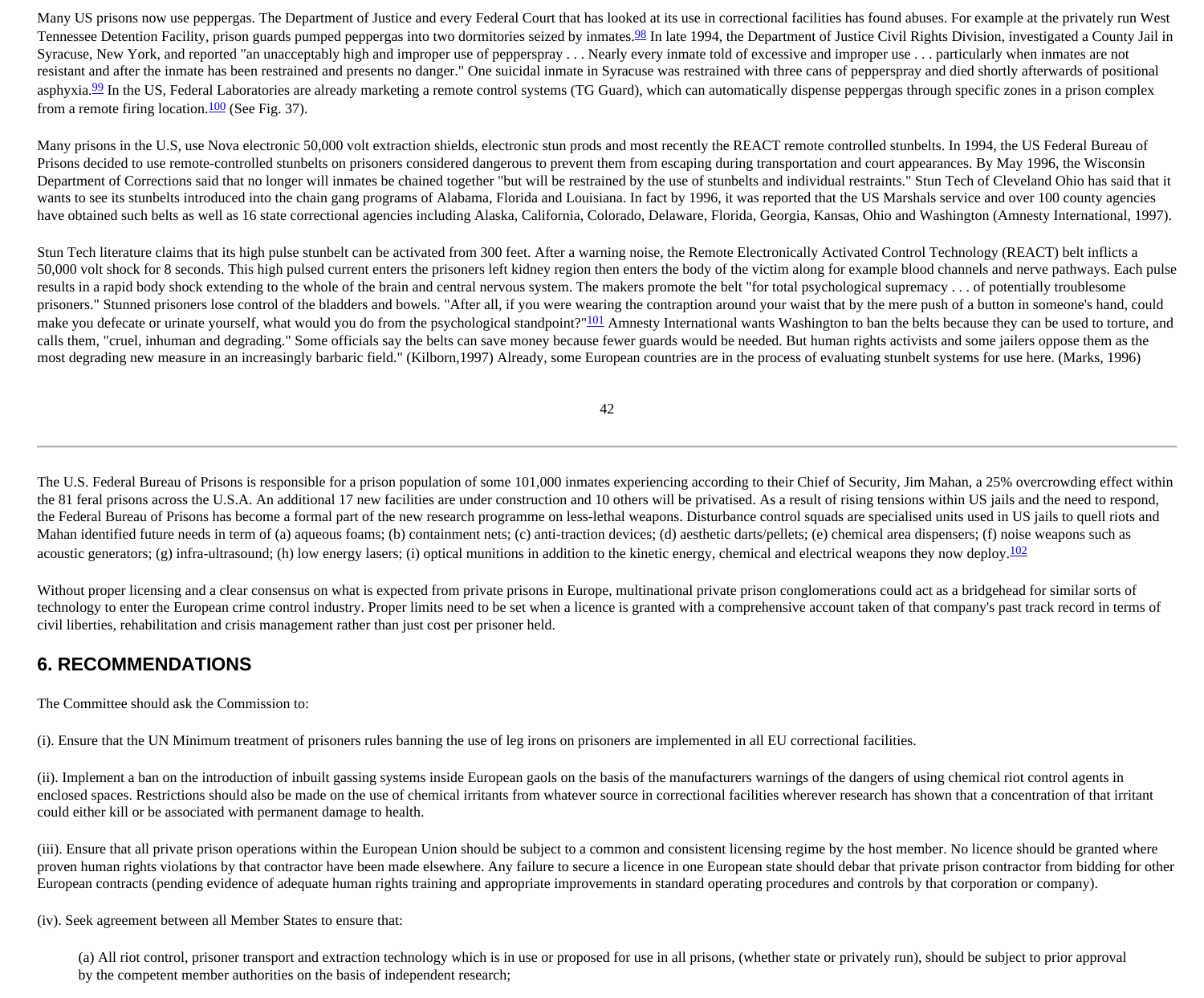(b) Automated systems of indiscriminate punishment such as built in baton round firing mechanisms. should be prohibited.

(c). The use of electroshock restraining devices or other remote control punishment devices including shock- shields should be immediately suspended in any private or public prison in the European Union, until and unless independent medical evidence

can clearly demonstrate that their use will not contribute to deaths in custody, torture or other cruel, inhuman or degrading treatment or punishment.

(v) The European Parliament should be requested to establish a rigorous independent and impartial inquiry into the use of stun belts, stunguns and shields, and all other types and variants of electroshock weapons in Member States, to assess their medical and other effects in terms of international human rights standards regulating the treatment of prisoners and the use of force; the inquiry should examine all known cases of deaths or injury resulting from the use of these instruments, and the results of the inquiry should be published without delay

(vi). Prohibit the use of kill fencing and lethal area denial systems in any prison whether private or public, within the European Union.

### **7. INTERROGATION, TORTURE TECHNIQUES & TECHNOLOGIES**

Millennia of research and development have been expended in devising ever more cruel and inhumane means of extracting obedience and information from reluctant victims or achieving excruciatingly painful and long-drawn-out deaths for those who would question or challenge the prevalent status quo. What has changed in more recent times is (i) the increasing requirement for speed in breaking down prisoners' resistance; (ii) the adoption of sophisticated methods based on a scientific approach and (iii) a need for invisible torture which leaves no or few marks which might be used by organisations like Amnesty International to label a particular government, a torturing state.<sup>[103](http://cryptome.org/stoa-atpc.htm#103)</sup> According to Amnesty, there is also an increasing trend for torture and ill treatment to directed at common criminal suspects and social 'underdogs' such as immigrants and members of racial minorities (Forrest, 1996). Today, the phenomena of torture has grown to a worldwide epidemic. A report by the Redress Trust in 1995, found that 151 countries were involved in torture, inhuman or degrading treatment (Fig. 38), despite the fact that 106 states have ratified, acceded to or signed the Convention Against Torture.<sup>104</sup>

The advent of modern torture technique can be traced back to the Russian NKVD, which used sensory deprivation and multiple levels of brutality to induce stress before 'conveyor'style questioning by relays of interrogators for days on end, thereby industrialising state terror. These approaches had the dual requirement of extracting information and breaking down personality in order to elicit public confessions as the era of the 'show trial' opened up.<sup>105</sup> There is a continuum between such coerced confessions and torture.<sup>106</sup>

These techniques can themselves be regarded as part of an evolving technology which can be further researched and developed before being transferred elsewhere. Again, like all the technology of political control, torture technology has three components, hardware, software and liveware (the human elements), which are all woven together to form manipulative programmes of socio-political control. The hardware can include both modern and medieval prisoner restraining, disabling and repressive technologies, for example leg shackles, thumbcuffs, and suspension equipment, which despite being prohibited by Rule 33 of the United Nations Standard Minimum Rules For the Treatment of Prisoners(United Nations, 1955),  $\frac{107}{2}$  are still being manufactured(Fig. 39 & Fig. 40); $\frac{108}{2}$  it also encompasses blunt trauma-inducing drugs (e.g. Aminazin, apomorphine, curare, suxamethonium, haloperidol, insulin, sulfazin, triftazin, tizertsin, sanapax, etaperazin, phrenolong, trisedil, mazjeptil, seduksin and motiden-depo (Plate and Darvi, 1981). After World War II, the USA, for example, undertook considerable research on the use of drugs for obtaining intelligence from interrogees independent from their volition, for example, project Chatter.<sup>[109](http://cryptome.org/stoa-atpc.htm#109)</sup> This research was expanded during the Korean War and included laboratory experiments on animals and

44

humans using Anabasis aphylla, scoplamin and mescaline in order to determine their speech inducing qualities. Overseas experiments were conducted as part of the project."<sup>110</sup> The CIA later expanded this work in what became known as Projects Bluebird and Artichoke. A whole series of projects were then initiated under Projects MKDELTA and MKULTRA which were concerned with "the research and development of chemical, biological and radiological materials capable for employment in clandestine operations to control human behaviour."<sup>111</sup> Much of the CIA work on behaviour modification was later adapted towards less-lethal disabling chemicals.<sup>112</sup> More recently, Spain has been accused of using vagrants to test the use of anaesthetic drugs to make it easier for the security forces to kidnap guerillas of the Basque separatist organisation ETA.<sup>[113](http://cryptome.org/stoa-atpc.htm#113)</sup>

### **7.1 Torture Hardware**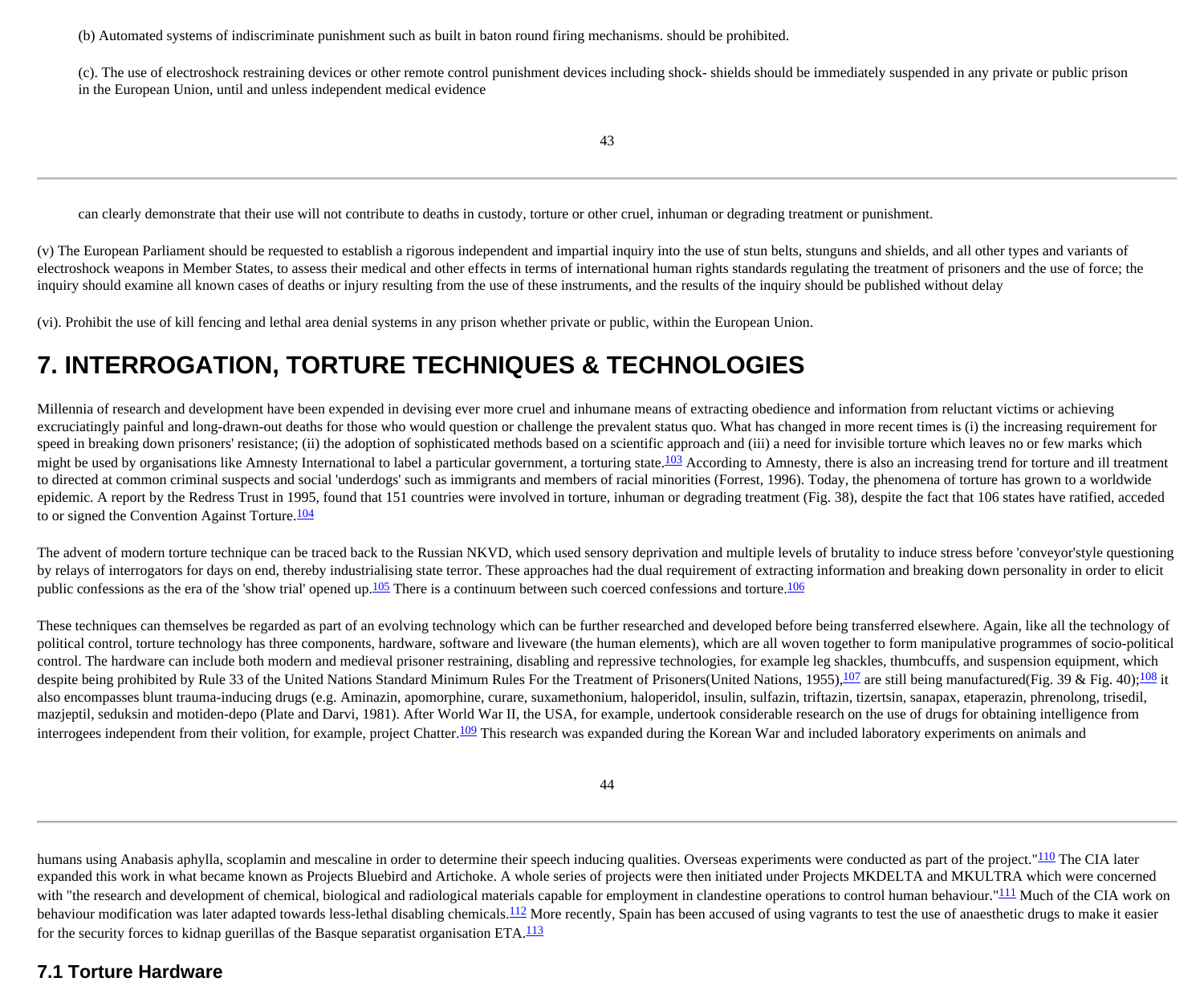Other torture hardware includes electroshock weapons, electrically heated hot tables, whips, iron-chain filled rubber hoses, cat-o'-nine-tails, clubs, canes, specially designed torture devices and interrogation rooms using white noise (Fig. 41) (Sweeney 1991a and 1991b) and stroboscopic UV light (*New Scientist*, 1973). Much of this equipment is home made but some of the newer technologies are purpose built and may be used by successive law enforcement agencies after one torturing regime is replaced by another. For example, the 'Apollo machine' which was devised by SAVAK, the Shah's secret police in Iran (it delivered an electric shock to sensitive parts of the body, while a steel helmet covered prisoners' heads to amplify their screams), was also used by the succeeding regime's religious police. (Mather,1982)

Helen Bamber, Director of the British Medical Foundation for the Treatment of the Victims of Torture, has described electroshock batons at 'the most universal modern tool of the torturers'. (Gregory, 1995) Recent surveys of torture victims have confirmed that after systematic beating, electroshock is one of the most common factors (London, 1993); (Rasmussen, 1990). If one looks at the country reports of Amnesty International, electroshock torture is the Esperanto of the most repressive states. Many examples of its use have been reported including Austria, <sup>114</sup> Greece (Council of Europe, 1994); China (Amnesty International 1992b), Ballantyne, 1992, 1995); and Saudi Arabia (Amnesty International, 1994). Amnesty International has just published a survey of fifty countries where electric shock torture and ill treatment has been recorded since 1990.<sup>[115](http://cryptome.org/stoa-atpc.htm#115)</sup>

According to the manufacturers, the new pulsed variants of electroshock weapon were developed in the 1980's on the basis of biomedical research. They come in several variants including hand held prods and batons, (Fig. 42) electrified riot shields (Fig. 43) and electrified dart systems like the Taser (Fig. 44.). Electroshock weapons work on the induction coil principle. They are battery powered devices which step up the voltage several thousand fold to produce a high voltage low amperage shock that affects the victim's muscle control. As well as severe pain and a temporary paralysis, such weapons also achieve a psychological effect because of the dancing display of crackling blue lightning which traverses the electrodes of both shields and prods.

An independent survey by the UK Forensic Science Service (FSS) (commissioned by the British Home Office), examined the possible hazardous effects of a range of different electroshock devices on the human body (Robinson, et al., 1990). The FSS study reported that receiving a typical discharge from an electroshock prod up to half a second startles and repels the victim; one to two seconds and the victim loses the ability to stand up; three to five seconds and loss of skeletal muscle control is total and immobilization occurs. The effect can last for between five and fifteen minutes. The FSS study also reported that modern pulsed electroshock weapons are more powerful than the old fashioned cattle prods by nearly two

45

orders of magnitude.

Portable electrified riot shields have been manufactured since the mid-1980's for prisoner capture and control. They comprise a transparent polycarbonate plate through which metal strips are interlaced. A button activated induction coil in the handle sends 40,000 - 100,000 volts arcing across the metal strips, accompanied by intermittent indigo flashing sparks and an intimidating crackle as the air between the electrodes is ionized. They work by charging up and then instantly discharging a capacitor, to produce a chain of high impulse shocks. A sales video shows how the victim can be instantaneously thrown to the ground on impact, completely incapacitated.

Manufacturers' claims that these products are "safe" are open to interpretation. Deaths have been reported from both Tasers<sup>[116](http://cryptome.org/stoa-atpc.htm#116)</sup> and from shock shields.<sup>117</sup> One of the key experts used by manufacturers of electroshock weapons to justify claims of the generic safety of these devices has refuted such an interpretation.<sup>[118](http://cryptome.org/stoa-atpc.htm#118)</sup> There is also the need to take into account the political context in which many of these weapons are used since push button torture may be just one methodology applied as part of an entire spectrum of abuse.

#### **7.2 Torture Software**

Apart from such hardware, there are also numerous standard operating procedures which form the 'software' component of torture. Examples of training supplied to authoritarian regimes include the low intensity conflict training used to capture, stress and 'soften up' dissidents (Watson 1980), advisory support and technical assistance, including teaching of scientific methods of 'deep interrogation' procedures and the more brutal forms of human destruction.

Research and development in modern torture techniques and technologies has focused upon methods which cause suffering and intimidation without leaving much in the way of embarrassing longterm visible evidence of brutality. However, researchers in torture rehabilitation are gradually evolving more sophisticated methods for detecting and verifying the use of torture (Karlsmark, et al., 1988; Rasmussen and Skylv, 1993).

A vast range of torture techniques have been evolved.<sup>[119](http://cryptome.org/stoa-atpc.htm#119)</sup> The names of these techniques signify how systematized this behaviour has become. Some torturing states evolve their own lexicon of systematized abuse. For example, in China there are dian ji (electrical assault), gui bian (down on knees whipping), jieju (chains and fetters), shouzhikao (finger cuffs), zhiliaio (rod fetters), menbanliao (shackleboard) (Figs. 39, 40, & 45.) and so on, (Human Rights Watch, 1992; Amnesty International, 1992b).<sup>120</sup> A similar set of routinized torture techniques emerged in Latin America in the 1970's. (Figs. 46, 47 & 48).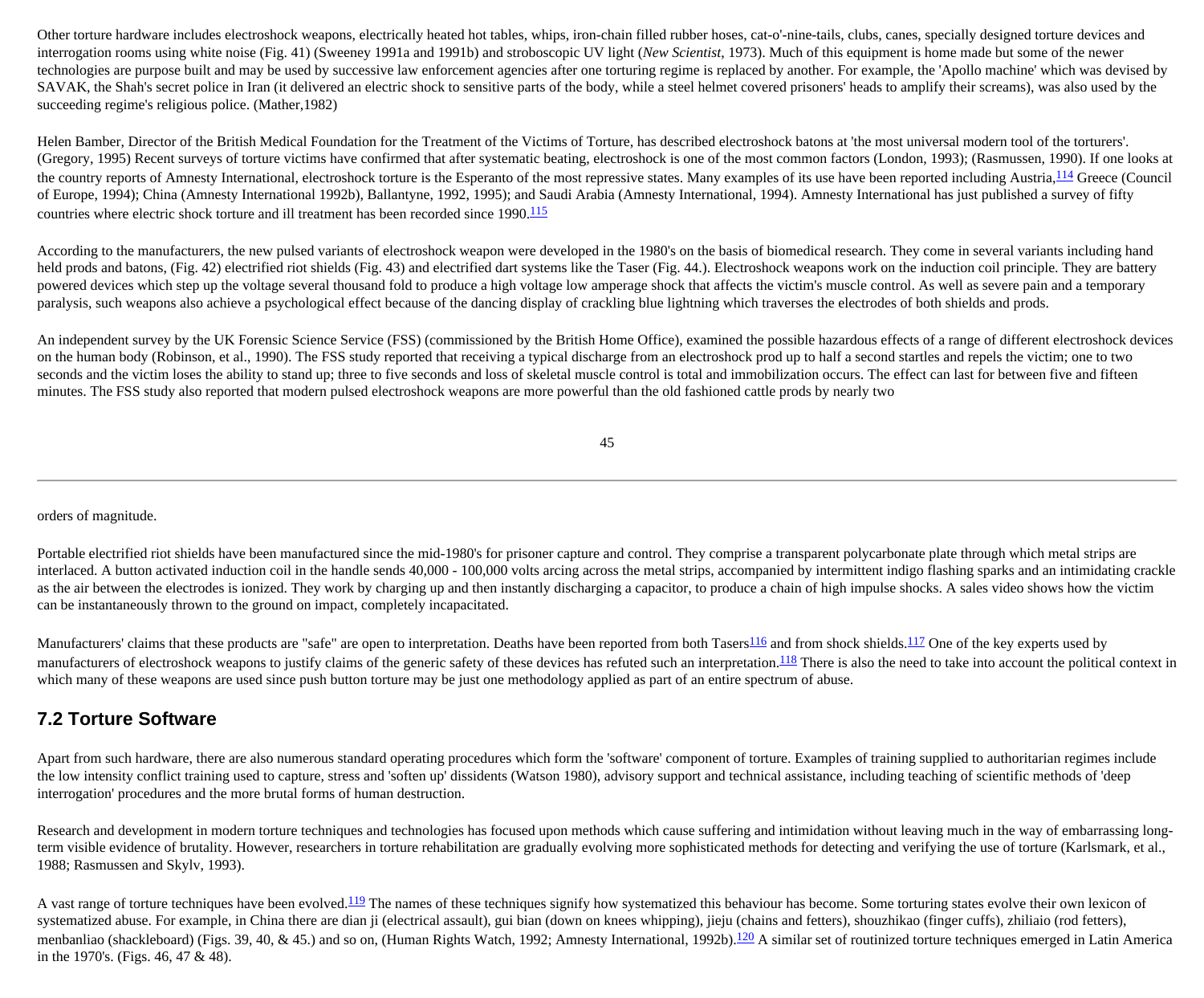The flow of modern repressive 'technique' includes expertise in courses on low intensity conflict management in operations deemed to be 'counter terror' or operations other than war. Some of these approaches are formally coded.<sup>[121](http://cryptome.org/stoa-atpc.htm#120)</sup> In January 1997, for example, a CIA 'Human Resource Exploitation Training Manual' was released in response to a FOIA request and detailed torture methods against suspected subversives during the 1980's refuting claims by the agency that no such methods were taught there.<sup>[122](http://cryptome.org/stoa-atpc.htm#122)</sup>

Intense interrogation methodologies border on torture, particularly when they incorporate scientific approaches based on psycho-pharmacology or sensory deprivation, or involve levels of physical terror and softening-up processes of intimidation which sap the will of the prisoner to resist. What has evolved from this quest for ever more powerful techniques to break the

human spirit is a classical form of operant conditioning designed to teach the target psyche debilitation, dependence and dread (Biderman & Zimmer, 1965). (See Chart 10). Just occasionally, hard evidence of such research comes to light (Anon, 1993). In the case of Northern Ireland, BSSRS member Tim Shallice was probably the first to identify a scientific methodology at work in the preinterrogation treatments (See Chart 11) used on detainees in the first wave of internment introduced into Northern Ireland in 1971. Shallice identified the real nature of the special treatment dished out to a selected few - associating it with sensory deprivation techniques (Shallice, 1973) (See Chart 12), and an experiment where those targeted were "guinea pigs" according to McGuffin (1974).

In Northern Ireland, the findings of pioneer sensory isolation pioneers such as Hebb, 1958; Smith & Lensky, 1959, Lilly, 1955 and Zubek and Solomon, et al. 1959, were modified by the British Army to create a new process of coercive and debilitating torture which left no marks.<sup>123</sup> Hebb found that after leaving such experiments, volunteers were disorientated and very suggestible to propaganda. We can conclude that in the far more disturbing conditions of arrest, the anxiety created by these techniques would confuse the victims' thought processes so much that they would fall easy prey to the bad man-good man act. The works of Lilly, Smith and Lensky showed that among the after-effects of sensory deprivation experiences were loss of identification, feelings of unreality and disorientation. Fear and panic were found to be common in anyone remaining in an environment of perceptual deprivation for more than two hours. As was apparent from the psychological research, anything over 24 hours 'at the wall' would be sufficient to induce psychotic breakdown. It has now been established that the long term effects of such experiences are traumatic neuroses comparable to shell shock or in modern parlance, it rapidly induced post traumatic stress syndrome.<sup>[124](http://cryptome.org/stoa-atpc.htm#124)</sup>

We know that such approaches are designed to intimidate the wider population rather than just to extract specific information from any one individual; they are heuristic and can be taught to others (See McHardy, 1976 and the *Times*, 1980). The parallels of the British techniques with those of the CIA Human Resource Training Manual discussed above are striking. The CIA manual discusses using intense fear, deep exhaustion, solitary confinement, unbearable anxiety, standing to attention for long periods of time, sleep and food deprivation, stripping suspects naked and keeping them blindfolded in windowless, dark interrogation rooms with no toilet. Only in January of 1997, did the CIA formally renounce and prohibit its agents from using these torture manuals.<sup>[125](http://cryptome.org/stoa-atpc.htm#125)</sup> In the meantime, variants of this methodology have appeared elsewhere, e.g., by the Palestinian Authority which was set up in May 1994.<sup>126</sup>

Some interrogation techniques are intended to kill. For example the use of a heavy wooden roller to crush the limbs of detainees in Kashmir. This practice results in the release of myoglobin, heme and other related muscle proteins and toxins (Rhabdomyolysis) which leads to acute renal failure. In the absence of kidney dialysis, the results are fatal.<sup>127</sup> Other regimes have resorted to delayed poisoning of their dissidents who die after their release from incarceration, e.g. by the use of Thallium which was deployed against Kurds in Iraq and most recently (according to the ongoing Truth Commission), by South Africa's Apartheid regime.<sup>128</sup>

### **7.3 Torture Liveware**

In any bureaucracy of repression, there are personnel schooled in the ideological attitudes necessary to keep such systems in operation (Fig.49). In some cases this schooling takes place literally, for example at the infamous School of the Americas based at Fort Benning in

| <b>General Method</b> | <b>Effects (Purposes)</b> | <b>Variants</b> |
|-----------------------|---------------------------|-----------------|
|                       |                           |                 |
|                       |                           |                 |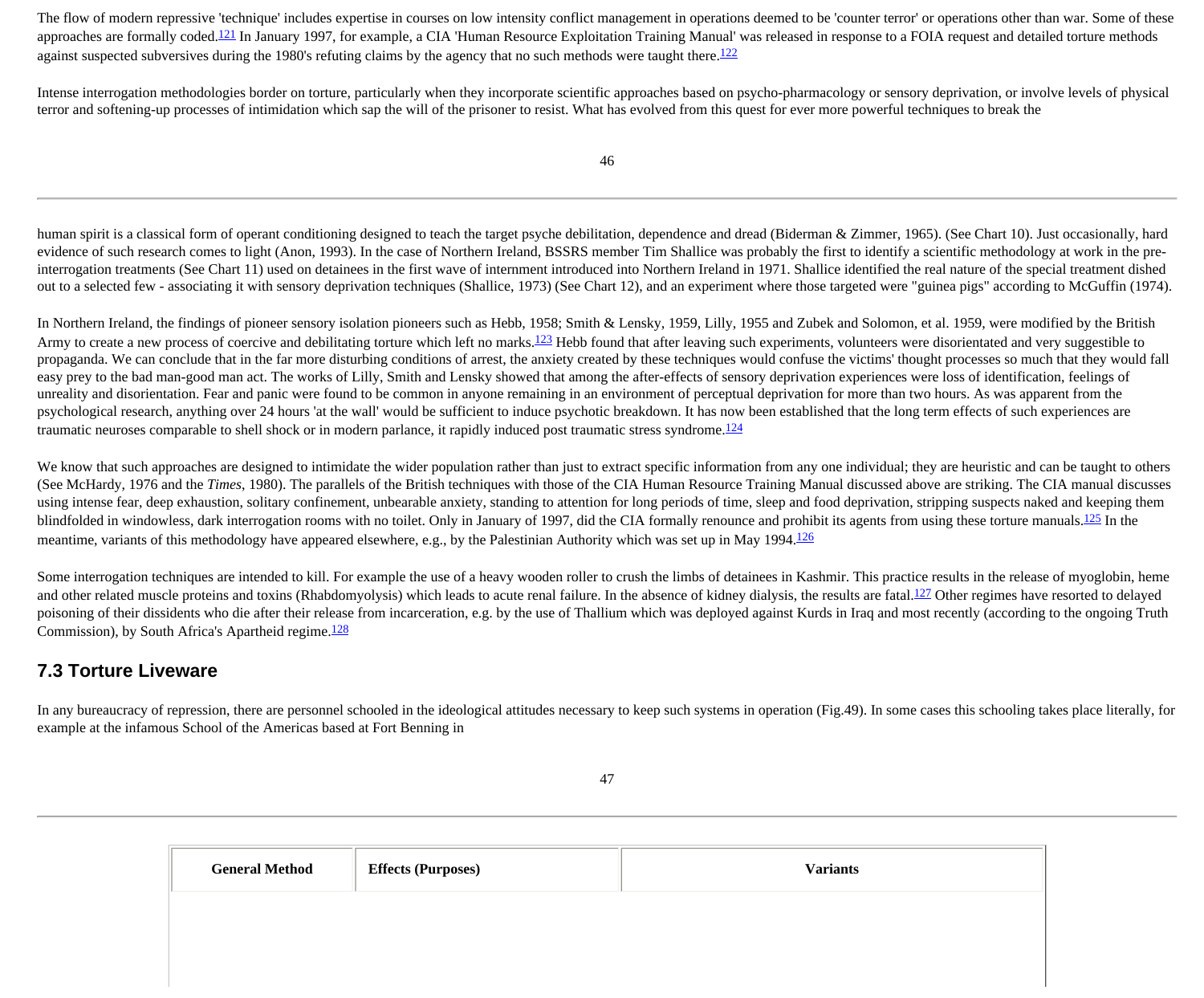| 1. Isolation.                       | Deprives victim of all social support of<br>his ability to resist. Develops and intense<br>concern with self. Makes victim<br>dependent upon interrogator.                                         | Complete solitary confinement. Complete isolations. Semi isolation.<br>Group isolation.                                                                                    |
|-------------------------------------|----------------------------------------------------------------------------------------------------------------------------------------------------------------------------------------------------|----------------------------------------------------------------------------------------------------------------------------------------------------------------------------|
| 2. Monopolisation of<br>Perception. | Fixes attention upon immediate<br>predicament. Fosters introspection.<br>Eliminates stimuli competing with those<br>controlled by captor. Frustrates all<br>action not consistent with compliance. | Physical isolation. Darkness or bright light. Barren environment.<br>Restricted movement. Monotonous food.                                                                 |
| 3. Induced Debility<br>Exhaustion   | Weakens mental and physical ability to<br>resist.                                                                                                                                                  | Semi-starvation. Exposure. Exploitation of wounds. Induced illness.<br>Sleep deprivation. Prolonged constraint. Prolonged interrogation.<br>Forced writing. Over-exertion. |
| 4. Threats.                         | Cultivates anxiety and despair.                                                                                                                                                                    | Threats of death. Threats of non return. Threats of endless<br>interrogation and isolation. Threats against family. Vague threats.<br>mysterious changes of treatment.     |
| 5. Occasional indulgences.          | Provides positive motivation for<br>compliance. Hinders adjustment to<br>deprivation.                                                                                                              | Occasional favors. Fluctuations of interrogators's attitudes.<br>Promises. Rewards for partial compliance. Tantalising.                                                    |
| 6. Demonstrating<br>'Omnipotence'.  | Suggests futility of resistance.                                                                                                                                                                   | Confrontation. Pretending co-operation taken for granted.<br>Demonstrating complete control over victim's fate.                                                            |
| 7. Degradation.                     | Makes cost of resistance more<br>damaging to self esteem than<br>capitulation. Reduces prisoner to<br>'animal level' concerns.                                                                     | Personal hygiene prevented. Filthy infested surrounds.<br>Demeaning punishments. Insults and taunts. Denial of privacy.                                                    |
| 8. Enforcing Trivial<br>Demands.    | Develops habits of compliance.                                                                                                                                                                     | Forced writing. Enforcement of minute rules.                                                                                                                               |

#### **Chart 10. Biderman's Chart of Coercion**

48

#### **CHART 11: PRE-INTERROGATION TREATMENTS USED ON DETAINEES**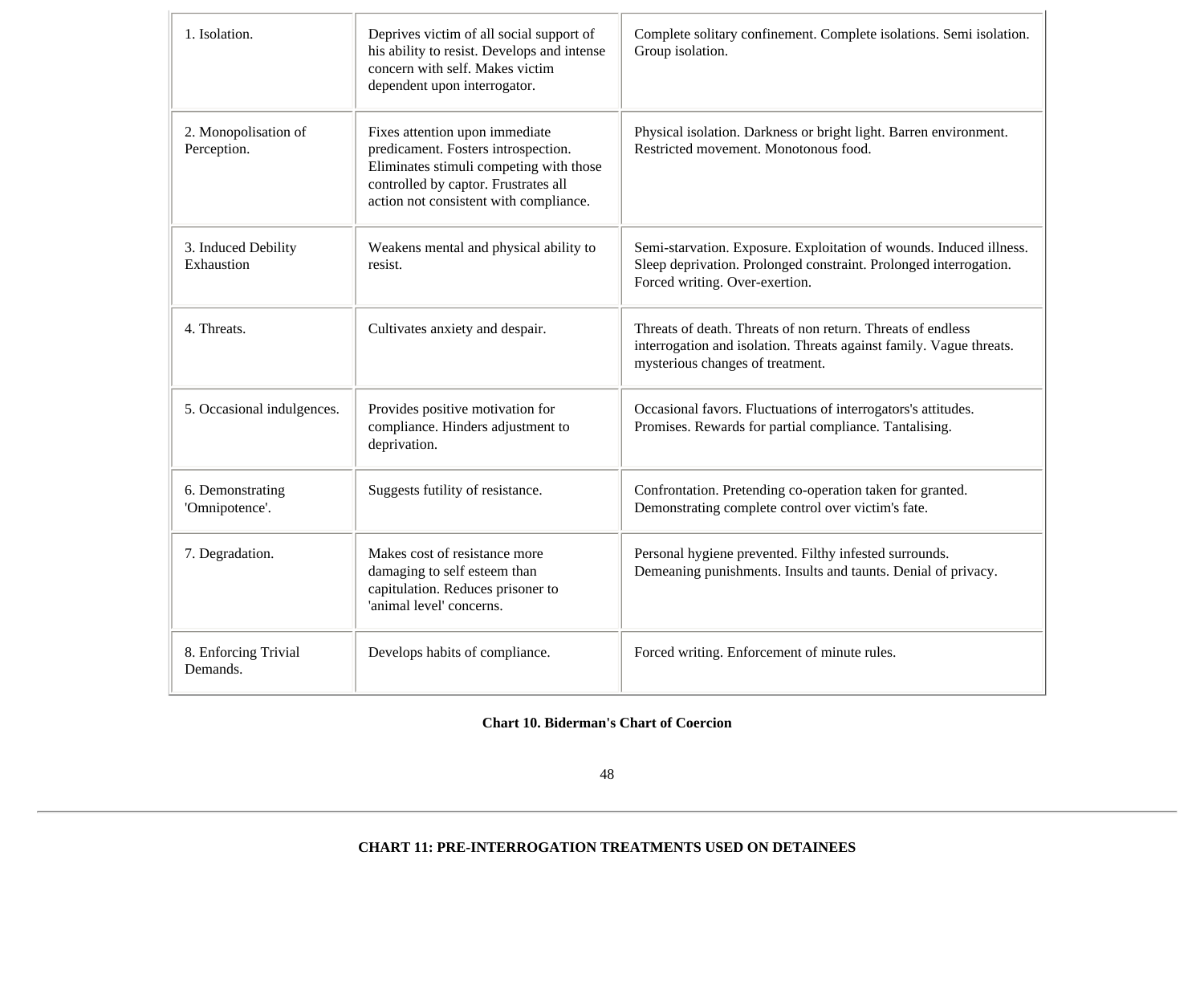1. General assault with truncheons and knuckledusters. Kicks to testicles and stomach. Faces slapped, ears drummed, arms twisted, chest hair pulled. Nose, chest, mouth and throat were held. During these attacks, detainees were alternatively threatened and bribed.

2. Men were forced to run barefoot over broken glass and stones whilst being beaten .

3. Some men were dropped blindfold from helicopters hovering near the ground.

- 4. Alsatian dogs were used to savage some of the men.
- 5. Torturous exercises were imposed up to 48 hours for some men.
- 6. Men were forced to stand against a wall for many hours with their legs akimbo.
- 7. Detainees were repeatedly awakened as soon as they fell asleep.
- 8. Food and drink were withheld.
- 9. Bags were kept over the heads of some of the prisoners for up to six days.
- 10. On certain occasions an electric cattle prod was used.
- 11. Some victims had their testicles manually compressed.
- 12. Others were burned with matches and candles.
- 13. Detainees were urinated upon.
- 14. Injections of amphetamine drugs were given to some of the prisoners

15. Psychological tortures were used such as: Russian roulette; firing blanks, blindfolding; the use of stockings and surgical masks by the assailants; forcing men to stare at a white perforated wall in a small cubicle.

49

**CHART 12: TECHNIQUES USED BY THE BRITISH ARMY IN NORTHERN IRELAND TO MIMIC SENSORY DEPRIVATION**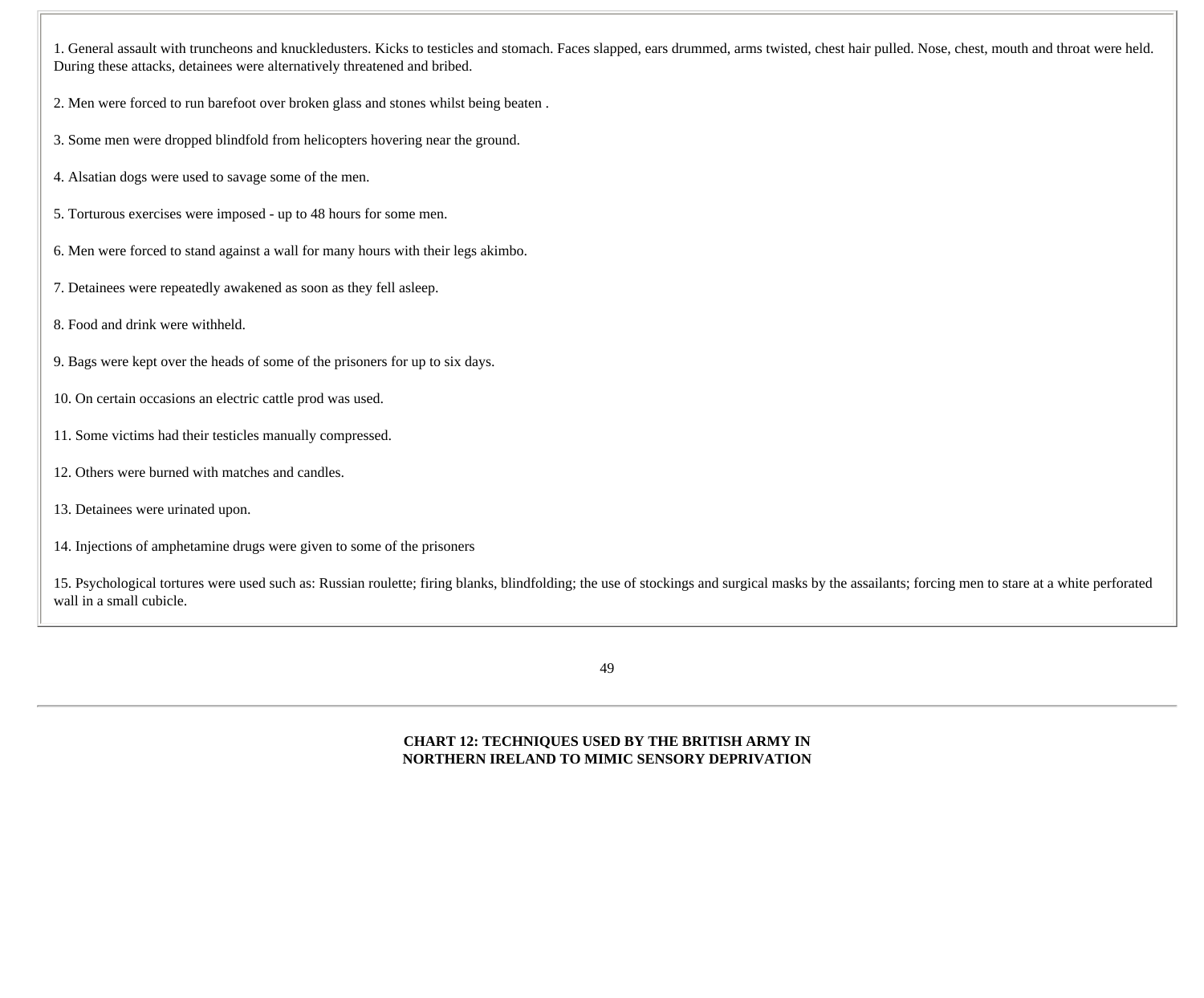1. Prisoners were hooded before interrogation.

2. A sound machine was used to produce a constant hiss of 'white noise'.

3. Long periods of immobilization in the 'stoika' position, i.e., being forced to lean against a wall with legs wide apart standing on the toes, with only the fingertips touching the wall. Detainees who collapsed from exhaustion were beaten back into position.

4. Little or no food or drink.

5. Prisoners were forced to wear loose overalls several sizes too big.

6. In addition these men were deprived of sleep for days on end.

#### **EFFECTS OF THESE PROCEDURES**

Although these processes were not technically the same as sensory deprivation, the purpose guiding their use was the deliberate production of related effects.

Measures 1, 2, 3 and 5 cause visual, auditory, tactile and kinaesthetic deprivation and thus mimic sensory deprivation. Measures 1, 4, and 6, deprive the brain of the sugar and oxygen necessary for normal functioning. Measures 1, 4 and 6, may also disturb normal body metabolism. Applied together in conditions of high physical and psychological stress, they could effect rapid nervous breakdown.

50

Georgia, otherwise known at the 'School of the Assassins' or 'La escuela del golpe' (the coup school). It has been accused of training death squads in Guatemala and Honduras, e.g. Battalion 3-16 (Walker, 1994). In 1995, the *Baltimore Sun* obtained Freedom Of Information Act documents on Battalion 3-16, (which used electroshock and rubber suffocation devices on prisoners in Honduras), that confirmed that the Unit had been trained in interrogation techniques by the CIA (*Baltimore Sun*, 11 June 1995). Last year, further manuals were released under FOIA on Project X, part of the US Foreign Intelligence Assistance Programme which reveal that until the 1980's, the US military ran an intelligence training programme in Latin America and elsewhere, that taught foreign officers to offer bounties for captured or killed insurgents, spy on non-violent political opponents, kidnap rebels' family members, blackmail unwanted informants and the use of drugs to facilitate interrogation. Project X manuals were distributed by the US Army School of Americas but their use was stopped only in 1991 when the Defense Intelligence Agency raised ethical and legal questions.<sup>[129](http://cryptome.org/stoa-atpc.htm#129)</sup>

Thus the creation of a bureaucracy practising systematic human rights violation will often include external 'liveware', e.g., the various foreign technical advisers, counter-insurgency and low intensity conflict strategists, paramilitary, intelligence and internal security police as well as the 'white collar mercenaries' who act as key technical operators in any administrative policy of repression. This 'liveware' category includes all the people who are conditioned by fear or training to actually put into practice the software and hardware components of a particular policy of repression.<sup>130</sup> For the last decade, he export of such 'security' training has become a highly profitable commercial proposition (Gordon, 1987) and it is a characteristic of the trade in torture technology and expertise that it has become so intensely privatised (Klare and Arnson, 1981). Such technologies are now entering Europe from the USA.

### **7.4 International Controls On The Export Of electroshock & Stun Technology**

In theory, a substantial body of international human rights obligations should effectively prevent such transfers, including: the Universal Declaration of Human Rights; Article 7 of the International Covenant on Civil and Political Rights; Article 5 of the African Charter on Human and People's Rights; Article 5 of the American Convention on Human Rights; Article 3 of the European Convention for the Protection of Human Rights and Fundamental freedoms; UN Convention Against Torture; the UN Basic Principles on the Use of Force and Firearms by Law Enforcement Officials and the UN Standard Minimum Rules For the Treatment of Prisoners. Yet in January 1995, it was possible for a UK investigative reporter working for UK Channel 4 Dispatches, to obtain the enthusiastic willingness of several British companies to supply such devices, which are in fact banned under UK law (Gregory 1995).

### **7.5 The European Torture Trail**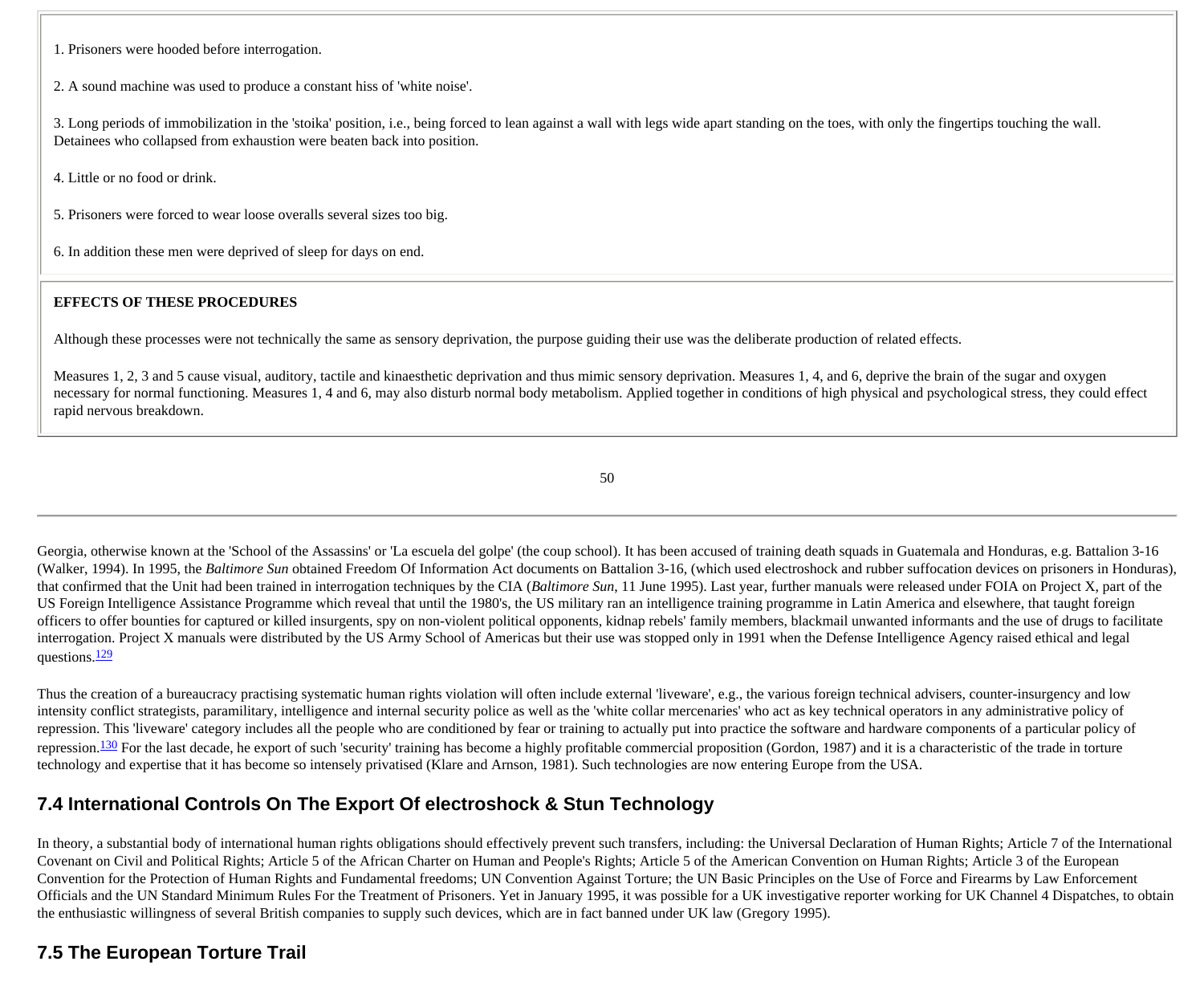Until the Channel 4 Programme, 'The Torture Trail' was shown, it was not widely realized that such an extensive European electroshock manufacturing and supply base existed. Undercover TV actors were given privileged access to a secret network of companies making electroshock weapons and to come away with orders worth over £3 million (consisting of 10,000 electroshock shields and 5000 shock batons from British Aerospace (BAe) and 15,000 electroshock units from ICL Technical Plastics). But perhaps the insights this programme gave into the procurement and proliferation of electro-control technology is even more astonishing. Philip Morris, the Sales Manager for Royal Ordnance, agreed to use the Royal Ordnance's worldwide procurement network to bring the electroshock deal together, irrespective of the equipment's country of origin or its eventual destination; Ordnance would organise the whole package. Royal Ordnance's parent company, invited their clients to meet up at the secretive

Covert Operation & Procurement Exhibition (COPEX), held at Sandown Park racecourse In November 1994. A wide range of internal security was on display. Foreign invitees included delegations from China, Algeria, Bosnia-Herzegovina, Colombia, Iran, Saudi Arabia, Sri Lanka and Turkey.

The Dispatches team followed through that rendezvous with a meeting at the Royal Ordnances own offices in Lancashire, where they were shown a 40,000-volt shock baton made in Eire, together with an electronic riot shield made in Tennessee, USA, by Nova Technologies, which could immobilise 120 people without a battery change. While the deal was struck, Royal Ordnance made an extraordinary confession, that they had sold 8000 german electroshock batons as part of the Al Yamamah deal to Saudi Arabia.<sup>[131](http://cryptome.org/stoa-atpc.htm#133)</sup>

A further insight into the complicity of companies involved in this business was afforded by the programme's interview with the manager of ICL Technical Plastics in Glasgow, Frank Stott.<sup>132</sup> He claimed that he used to sell shock batons to the apartheid regime in South Africa, and to Abu Dhabi for the Gulf States; and a year after the Tiananmen Square massacre, he sold electric-shock weapons to the Chinese authorities via Hong, with the UK government's blessing, and said that the trip was supported by the Department of Trade & Industry. Mr. Stott claimed that the Chinese had an ulterior motive for buying his electroshock weapons: they wanted to copy them. (China has a prodigious electroshock weapon manufacturing industry (for example, the Tianjin Bohai Radio Works manufactures 80,000 shock instruments a year - all quality controlled (Fig. 50). It is instructive to note that one of the products photographed in China for this programme, an extending electroshock probe (See Fig. 51), has been awarded a British patent (no. GB214906A).[133](http://cryptome.org/stoa-atpc.htm#133)

#### **7.6 RECOMMENDATIONS**

(i). New regulations on the nature of in-depth interrogation training should be agreed which prohibit export of such techniques to forces overseas known to be involved in gross human rights violation.

(ii). All training of foreign military, police, security and intelligence forces in interrogation techniques, should be subject to licence, even if it is provided outside European territory .

(iii). Restrictions on visits to European MSP related events by representatives of known torturing states should be effectively implemented.

(iv) The Commission should be requested to achieve agreement between member States to:

(a) immediately prohibit the transfer of all electroshock stun weapons to any country where such weapons are likely to contribute to unlawful killings, or to torture or cruel, inhuman or degrading treatment, for example by refusing any export licence where it is proposed that electroshock weapons will be transferred to a country where persistent torture or instances of instances of electric shock torture and ill treatment have been reported;

b) introduce and implement new regulations on the manufacture, sale and transfer of all electroshock weapons from and into Europe, with a full report to the European Parliament's Civil Liberties committee made each year. [Special consideration should be given to controlling the whole procurement process, covering even the making of contracts of sale, (to prevent a purchase deal made in a European country being met by a supplier or subsidiary outside of the EU, in an effort to obviate extant controls)].

(c). Ensure that the proposed regulations should cover patents and prohibit the patenting of any device whose sole use would be the violation of human rights, via torture or the creation of unnecessary suffering. The onus should be on the patent seeker to show that his patent would not lead to such outcomes.

(v) The European Parliament should look at commissioning new work to investigate how existing legislation within member states of the EU, can be brought to bear to prosecute companies who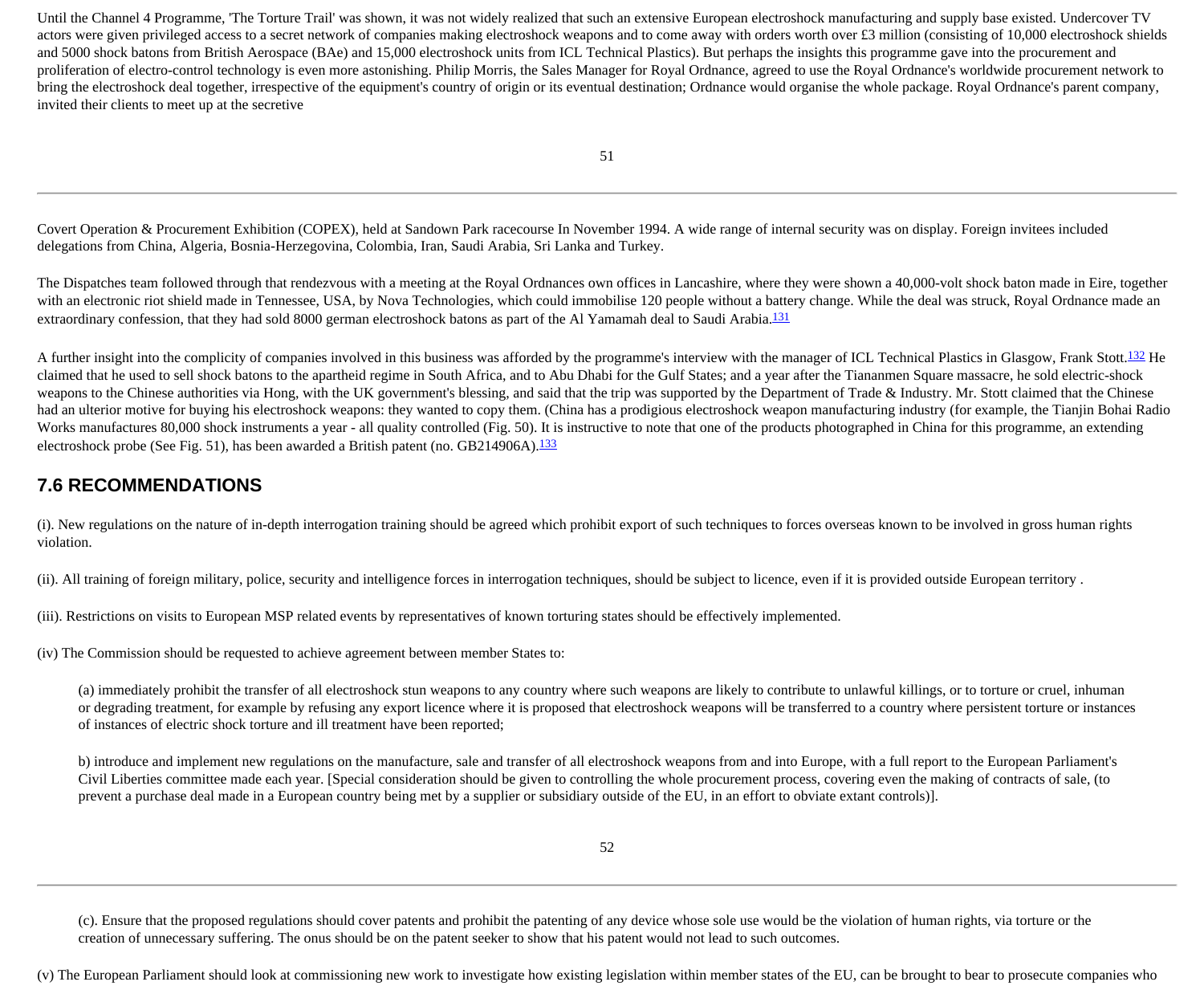have been complicity in the supply of equipment used for torture as defined by the UN convention of torture. This new work should examine, in conjunction with the Directorate of Human Rights:

(a) The extent to which such technology produced by European companies is being transferred to human rights violators and the role played by international military, police and security fairs organised both inside and outside European Borders;

(b) The possible measures that could be set in place to monitor and track any technology transfer within this category and any potential role in this endeavour that might be played by recognised Non-Governmental Organisations.

### **8. REGULATION OF HORIZONTAL PROLIFERATION**

The last Gulf War was in many ways an exception to the changing character of political conflict. With the end of the Cold War, the future lies increasingly in a bewildering array of separatist and counter-insurgency wars; border disputes; ethnic and religious violence; coups d'etat; national security and counter-revolutionary operations - what the military once called "low intensity conflicts" and now call "operations other than war." Civil conflicts in Somalia, Kashmir, Cambodia, Sri Lanka, Rwanda, the former Soviet Union, the former Yugoslavia, South Korea and most recently, Albania, being cases in point.

#### **8.1 The European Trade in Repression**

Many of the major arms companies also have a paramilitary/internal security operation and diversification into these markets, is increasingly taking place. Weapons specifically designed to quell dissent are incredibly cheap compared to their major warfare counterparts like ships, aircraft and tanks, and have the market advantage of being used almost continuously against the enemy within. The move into a post-Cold War world has been accompanied by a change in the nature of warfare. Military scientists are on the threshold of dramatic weapons and technologies destined to transform internal political control. The clients most enthusiastically seeking this technology are the torturing states outlined in Figure 38. In those contexts we can accurately describe the technology of political control, as technology of repression and identify exports of these commodities as a repression trade.<sup>[134](http://cryptome.org/stoa-atpc.htm#134)</sup>

NGO's like Amnesty International, have begun to catalogue the trade in specialised military, security and police technologies, to measure its impact on industrialising repression, globalising conflict, undermining democracy and strengthening the security forces of torturing states to create a new generation of political prisoners, extra-judicial killings and 'disappearances'. (Amnesty International, 1996). The key issue for Members of the European Parliament is how they will deal with the human and political fall out of what is a systemic process of exporting repression: either importing a tidal wave of dispossessed refugees, or keeping them in desperation at the borders of Europe. In the longer term, it is important to

53

examine the role and function of specific technologies in crushing dissent and to analyze the trade in repression and its correlates in terms of human displacement - huge numbers of nonpersons which some country must import. Such refugees will themselves become targets for further political control and exclusion in the newly moulded Fortress Europe, now well on the way to putting whole societies under surveillance, in an effort to deny them permanent residence. The export of the technology of political control and the flow of refugees must be understood as part of the same process. There is an urgent need for greater transparency and democratic control of such exports and a clearer recognition of their frequent linkage with gross human rights violations in their recipient states.

As discussed above, this arsenal of control includes area denial technologies such as razor wire to seal off selected zones, surveillance, telephone and fax tapping networks used to track dissidents; computerised communications, command and control systems linked to data banks and remote terminals(in security vehicles, border checkpoints etc.); automatic vehicle recognition and tracking equipment; riot technology including whips, sawn-off shotguns, incapacitating and less-lethal weapons, such as water cannon, stun grenades, multi-shot riot guns, plastic bullets, chemical irritants, injector weapons, sound, light and electromagnetic zapping technologies; pre-fragmented exploding ammunition, dum-dum bullets, stroboscopic cameras which can photograph every participant in a demonstration in seconds; helicopter mounted crowd monitoring equipment; public order vehicles; identity recognition systems; silenced sub-machine guns and assassination rifles; precision laser and night target acquisition aids; prison and restraining technologies as well as blunt trauma inducing drugs and specially designed implements of torture.

To many of the suppliers attending the specialised paramilitary, police and security fairs, the answer to the question would you sell your equipment to countries on the Redress Trust s map of the torturing states (Fig. 38), would be a resounding yes please' In fact MSP technologies are aggressively marketed at a series of special fairs and exhibitions which take place all over the world (See Appendix 1.) Potential customers get an opportunity to sample the latest wares. (Fig. 52) Weapons are sometimes on display that are banned for use in many European states (Fig. 53) and some clue is afforded to the dynamics behind proliferation and conversion of these technologies as European Fairs organisers target other continents such as Latin America. (Fig. 54). Equipment on display at such fairs one month sometimes finds a ready application on the streets soon after. (Fig. 55) At Turkey's IDEF exhibition, European gas back packs were on display (Fig. 56) as well as a flypast by the UK flying team the Red Arrows, British licensed production internal security vehicles were exhibited alongside Russian helicopter attack gunships. (Fig. 57)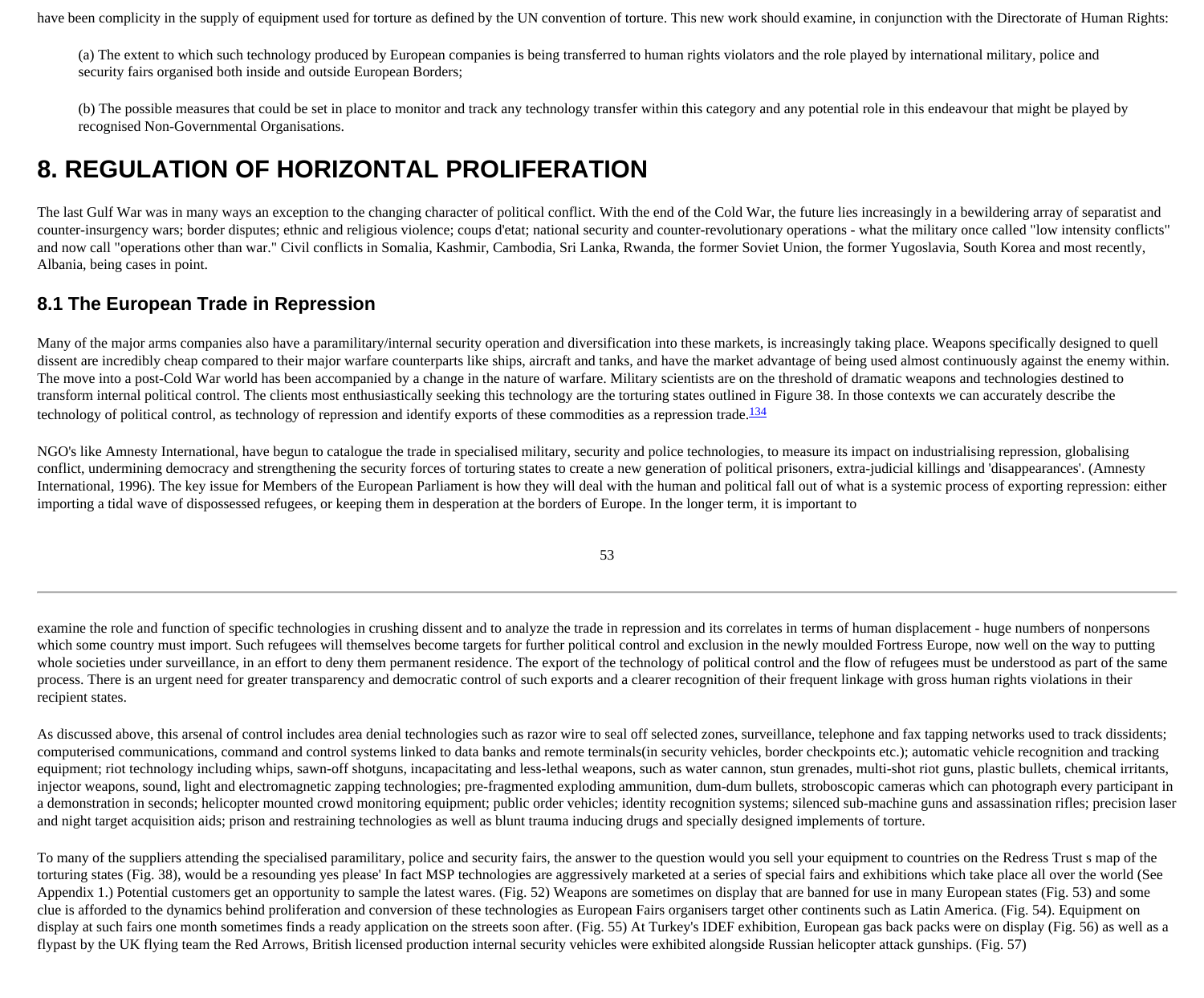In the wake of growing evidence that MSP transfers from the European Union have contributed to the deliberate and indiscriminate killing of civilians, disappearances, torture, and ill treatment on a mass scale, there is widespread public disquiet at the apparent inaction of the governments of the European Union to address this concern.<sup>[135](http://cryptome.org/stoa-atpc.htm#135)</sup> A few examples examining the MSP transfers to just two human rights violating countries are sufficient to illustrate the nature of this trade, i.e., European companies based in:- Austria<sup>136</sup>; Belgium<sup>[137](http://cryptome.org/stoa-atpc.htm#137)</sup>; Denmark<sup>138</sup>; Finlan[d139;](http://cryptome.org/stoa-atpc.htm#139) France<sup>140</sup>; Germany<sup>141</sup>; Greece<sup>142</sup>; Italy<sup>143</sup>; Netherlands<sup>144</sup>; Sweden<sup>[145](http://cryptome.org/stoa-atpc.htm#145)</sup>; & the UK<sup>146</sup>; exporting MSP supplies to Indonesia; or European companies based in Belgium<sup>147</sup>; France<sup>148</sup>; Germany<sup>149</sup>; Italy<sup>150</sup>; Netherlands $151$ ; and the UK $152$ ; exporting MSP goods to Turkey.

Similarly, many companies in the UK; Belgium: Switzerland; Germany; Austria; Sweden and Finland are arranging licensed production through joint ventures with companies in third countries. For example: Land Rover<sup>[153](http://cryptome.org/stoa-atpc.htm#153)</sup>; GKN Defence<sup>154</sup>(UK); FN Nouvelle Hersta<sup>155</sup>(Belgium);

54

Heckler &Koch<sup>156</sup>(Germany); Steyr-Mannliche[r157](http://cryptome.org/stoa-atpc.htm#157)(Austria); FFV Ordnance<sup>158</sup>(Sweden); PT Pindad<sup>159</sup>(Indonesia) and Pilatus<sup>160</sup>(Switzerland). These arrangements have the effect of circumventing European or Member State strategic export controls.

#### **8.2 European Electroshock Weapon Exports**

Pierre Sane, Secretary General of Amnesty International, speaking on 'The Torture Trail' called for all governments to investigate and to put in place new mechanisms, such as public disclosure in advance, to halt the trade in electroshock equipment which use it to torture. In response to the disclosures on the programme the European Parliament made a resolution on the 19 January 1995, which called on the Commission to bring forward proposals to incorporate these technologies within the scope of the arms export controls and ensure greater transparency in the export of all military, security and police technologies to prevent the hypocrisy of governments who themselves breach their own export bans.(Doc EN\RE\264264474)<sup>[161](http://cryptome.org/stoa-atpc.htm#161)</sup>

The ineffectiveness of any action subsequently taken can be judged by the fact that the same team of TV researchers returned to the torture trail in 1996 and found it was very much business as usual. Despite the furor created by the first Dispatches Torture Trail programme, on their second expedition 'Back On The Torture Trail' the undercover team found that of the eight British companies contacted only two were unwilling to quote for a new order of 300 electroshock batons. The most enthusiastic companies featured in this programme were not put off by the fact that the intended destination was Zaire. None of the companies featured bothered to check out the fake company's bona fides. In fact they were faxing their quotations to a public fax bureau machine at a railway station in Switzerland. Some of these companies said they could get around legal restrictions by transhipping them so that they would not enter the UK and seemed well rehearsed in getting around European restrictions. For example, SDMS's chairman said that they and their South African associates had previously sold electroshock products to Libya, Nigeria, Sierra Leone, Angola, Mexico, Peru, Burma & Indonesia. Another company offered to avoid export regulation by selling Dispatches undercover research team, 300 shock batons made by the Macoisa company of Mexico City at a cost of \$25,000. Macoisa's boss, Alfredo Aguilla, told the undercover team he could export the 40,000 volt batons on behalf of his British client anywhere they chose. Aguilla told the programme's producer that bad human rights record were no problem. $162$ 

'Back to the Torture Trail' marked a turning point in human rights organisations understanding of the implications of loopholes in existing strategic exports controls legislation. Speaking in the programme, the Secretary Of Amnesty International, Pierre Sane said: "It is not just good enough to prohibit the manufacture of this equipment in the UK, or the sale or possession of this equipment in the UK. Legislation should also prohibit companies from engaging in offshore sale of this equipment (Gregory, 1996).

#### **8.3 Export Of Implements of Torture From The U.S.A.**

Sadly, it no longer comes as a surprise to discover that other leading Western Liberal Democracies have been colluding with the torture trade. Yet during the 1980's some clues were afforded by reports that US companies such as Technipol were freely advertising thumbcuffs, leg irons and shackles (Klare & Amson, 1981). The Danish Medical Group of Amnesty found that electronic prods manufactured by the US Shok-Baton Company had been used in the violation of human rights,  $\frac{163}{2}$  and a repentant Uruguayan torturer confessed that he had used US-made electroshock batons.(Cooper, 1984).<sup>164</sup> In fact scores of US companies either manufacture or supply electroshock devices, thumbcuffs and leg irons.<sup>[165](http://cryptome.org/stoa-atpc.htm#165)</sup>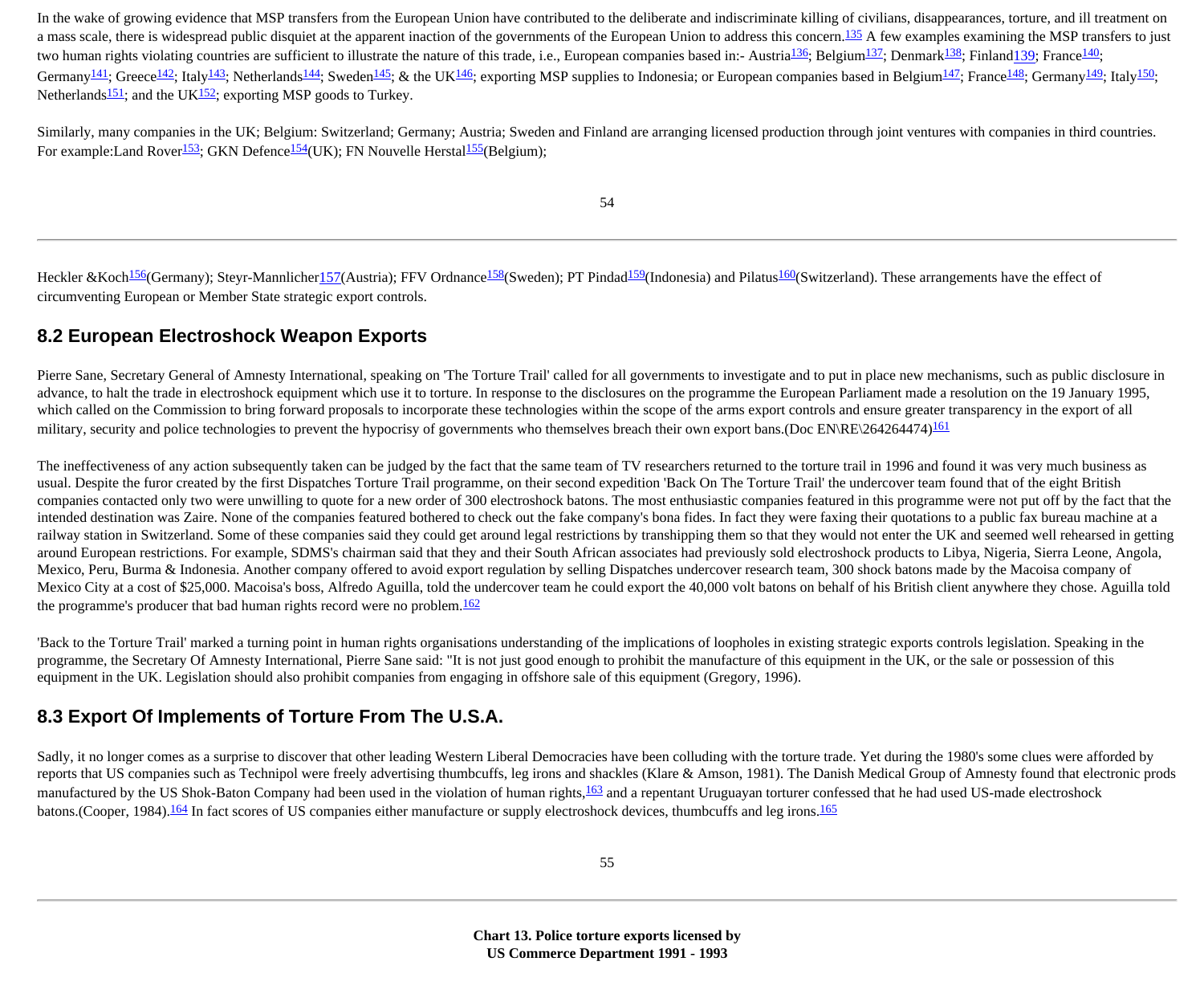|                                  | for $cmdty. 0A82C1$ | for cmdty. OA84C <sup>1</sup> |                  | for cmdty. OA82C1 |
|----------------------------------|---------------------|-------------------------------|------------------|-------------------|
| for cmdty. OA84C1                |                     |                               |                  |                   |
|                                  |                     |                               |                  |                   |
| ALBANIA                          |                     | $2/\$1,240$                   | LIECHTENSTEIN    |                   |
| 1/55,250<br>ALGERIA              | $1/$ \$35           | 2/\$370                       | LITHUANIA        |                   |
| $7/$ \$453,593<br>ANDORRA        | $1/\$37,500$        | 7/\$704,552                   | MACAO            | 3/54,619          |
| 4/53,220<br>ARGENTINA            | 26/\$7,367,559      | 104/\$10,041,640              | MALAYSIA         | 3/\$660,123       |
| 16/\$150,519                     |                     |                               |                  |                   |
| AUSTRALIA<br>1/\$1,778           | (2)                 | $5/$ \$91,408                 | MALTA            |                   |
| AUSTRIA                          | 11/\$448,068        | 78/\$3,996,467                | MEXICO           | 33/\$1,755,366    |
| 34/\$3,157,455<br><b>BAHAMAS</b> |                     | 3/59,978                      | MONTSERRAT       |                   |
| 1/51,710<br>BAHRAIN              | $1/\$1,527$         |                               | MOZAMBIQUE       |                   |
| 1/52,435<br>BANGLADESH           | 3/590               | 6/ \$15,704                   | NEPAL            |                   |
| $2/$ \$579<br><b>BARBADOS</b>    |                     | 8/\$13,224                    | THE NETHERLANDS  | (2)               |
| 1/53,232<br><b>BELGIUM</b>       | (2)                 | 4/\$1,312,394                 | NETH. ANTILLES   | 1/53,969          |
| 8/535,228<br><b>BELIZE</b>       | $1/\$5,037$         | 8/ \$18,824                   | NEW CALEDONIA    |                   |
| 11/\$30,021<br><b>BENIN</b>      | $1/\$1,371$         |                               | NICARACUA        |                   |
| 14/\$591,478                     |                     |                               |                  |                   |
| <b>BERMUDA</b><br>$6/$ \$89,625  |                     | 1/\$3,112                     | NIGERIA          | 3/52,428,710      |
| <b>BOLIVIA</b><br>7/576,967      | $9/$ \$655,845      | 25/\$1,084.933                | NORWAY           | $1/$ \$306        |
| <b>BOTSWANA</b>                  |                     | 3/57,255                      | OMAN             | 3/57,449          |
| 1/\$467<br>BRAZIL                |                     | 48/\$252,334                  | PAKISTAN         | 2/52,759,234      |
| $37/\$7,069,539$<br>BULGARIA     |                     | 10/\$566,428                  | PANAMA           | 11/\$111,794      |
| 58/\$1,566,633<br>CHILE          | 20/\$260,908        | 40/\$1,208,813                | PAPUA NEW GUINEA | $5/$ \$33,313     |
| 10/\$64,417<br>CHINA             |                     | 1/\$32,250                    | PARAGUAY         | 3/566,000         |
| 57/\$2,875,177                   |                     |                               |                  |                   |
| COLOMBIA<br>$27/\$2,300,885$     | $2/$ \$65,500       | 18/\$949,543                  | PERU             | 1/\$12,881        |
| COSTA RICA<br>41/\$3,865,650     | 12/\$114,624        | 27/\$488,122                  | PHILIPPINES      | 1/\$37,500        |
| CYPRUS                           | 2/ \$140            | 4/ \$18,749                   | POLAND           | $2/$ \$659,332    |
| $7/$ \$550,404<br>CZECH REPUBLIC | 2/547,090           | $7/$ \$68,025                 | QATAR            | $1/$ \$49         |
| 4/ \$167,875<br>DOMINICA         |                     | $5/$ \$40,489                 | ROMANIA          |                   |
| 6/ \$130, 128<br>DOM. REPUBLIC   | 6/\$144,740         | 90/\$1,070,584                | RUSSIA           |                   |
| 39/\$7,349,121<br><b>ECUADOR</b> | 11/\$315,016        | 63/\$1,111,575                | RWANDA           |                   |
| $1/$ \$404<br>EGYPT              | 4/51,190            | $4/$ \$8,041                  | SAUDI ARABIA     | $14$ /\$5,060,804 |
| 14/\$5,478,476                   |                     |                               |                  |                   |
| EL SALVADOR                      |                     | 66/\$707,171                  | SEYCHELLES       | 1/\$79            |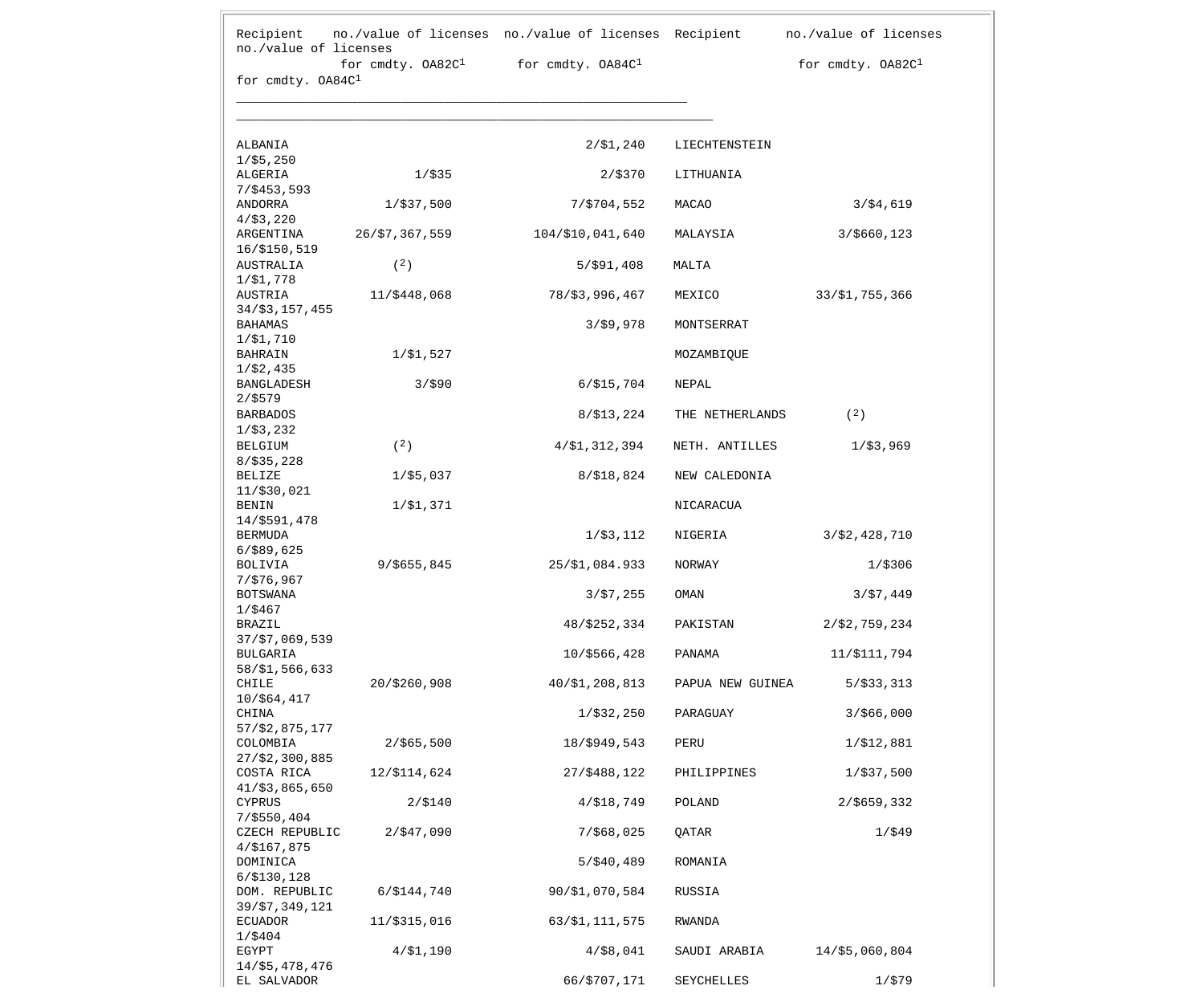| ESTONIA                        |                | 7/\$1,704,997  | SINGAPORE                         | $7/$ \$5,589                            |
|--------------------------------|----------------|----------------|-----------------------------------|-----------------------------------------|
| 25/\$433,443                   |                |                |                                   |                                         |
| FINLAND                        | 5/\$22,714     | 52/\$2,895,730 | SLOVAKIA                          |                                         |
| 1/\$270,000                    |                |                |                                   |                                         |
| FRANCE                         | (2)            | 4/\$88,237     | SLOVENIA                          | $1/$ \$8,934                            |
| 1/\$125,000                    |                |                |                                   |                                         |
| FRENCH GUIANA<br>7/\$837,991   |                | $2/\$120,000$  | SOUTH AFRICA                      |                                         |
| THE GAMBIA                     |                | $2/\$2,100$    | SPAIN                             | (2)                                     |
| 1/\$18,379                     |                |                |                                   |                                         |
| GEORGIA                        |                | 1/\$210,500    | SRI LANKA                         | $1/$ \$9,663                            |
| GERMANY                        | (2)            | $3/$ \$42,925  | SURINAM                           |                                         |
| 7/532,589                      |                |                |                                   |                                         |
| GHANA                          | 2/\$22,200     | 12/\$1,174,602 | SWEDEN                            | $4/$ \$8,911                            |
| 77/\$9,419,883                 |                |                |                                   |                                         |
| <b>GRENADA</b>                 |                | 1/\$726        | SWITZERLAND                       | 13/\$444,243                            |
| 93/\$4,441,647                 |                |                |                                   |                                         |
| GUATEMALA                      | $6/$ \$170,771 | 55/\$2,531,484 | TAIWAN                            |                                         |
| 1/56,990                       |                |                |                                   |                                         |
| GUINEA                         | $1/\$11,500$   | $2/\$195,201$  | TANZANIA                          |                                         |
| 2/52,005                       |                |                |                                   |                                         |
| GUYANA                         |                | $9/$ \$9,750   | THAILAND                          | 3/\$396,714                             |
| 135/\$6,134,985                |                |                |                                   |                                         |
| HONDURAS                       |                | 4/5121,588     | TRINIDAD & TOBAGO                 | 5/517,568                               |
| 21/529,651                     |                |                |                                   |                                         |
| HONG KONG                      | $7/$ \$49,646  | 49/\$1,265,271 | TUNISIA                           | $4/$ \$39,043                           |
| HUNGARY                        | $3/$ \$358,500 | 12/\$1,159,371 | TURKEY                            | (2)                                     |
| $2/$ \$154,000                 |                |                |                                   |                                         |
| <b>ICELAND</b>                 | (2)            | $1/$ \$540     | UAE                               | $2/$ \$21,062                           |
| 14/\$531,261                   |                |                |                                   |                                         |
| INDONESIA                      | 3/57,076       | $4/$ \$36,201  | UGANDA                            |                                         |
| $1/\$1,293$                    |                |                |                                   |                                         |
| IRAN                           |                | 1/\$219        | UKRAINE                           |                                         |
| $5/\$2,253,875$                |                |                |                                   |                                         |
| IRELAND                        |                | 15/\$214,821   | UNITED KINGDOM                    | (2)                                     |
| $5/$ \$50,387                  |                |                |                                   |                                         |
| ISRAEL                         | 21/\$160,189   | 41/53,689,794  | URUGUAY                           | $3/$ \$48,443                           |
| 48/\$1,449,694                 |                |                |                                   |                                         |
| <b>ITALY</b>                   | (2)            | $2/$ \$105,500 | VENEZUELA                         | 51/\$1,609,012                          |
| 220/\$9,691,215                |                |                |                                   |                                         |
| JAMAICA                        |                | 11/\$110,151   | ZAMBIA                            |                                         |
| $1/$ \$3,668                   |                |                |                                   |                                         |
| <b>JORDAN</b>                  | 3/512,400      | 9/\$329,300    | ZIMBABWE                          |                                         |
| 8/520,988                      |                |                |                                   |                                         |
| KENYA                          |                | $1/\$2,988$    |                                   |                                         |
| KOREA (SOUTH)                  | $9/$ \$362,666 | 10/\$592,982   | <b>TOTALS</b>                     | 365/\$27,638,035                        |
| 2083/\$117,270,285             |                |                |                                   |                                         |
| KUWAIT                         | 9/\$785,283    | 13/\$767,114   |                                   |                                         |
| KAZAKHSTAN                     |                | 24/\$3,831,270 | Notes: (1) For explanation of the |                                         |
| commodity categories see p. 1. |                |                |                                   |                                         |
| LATVIA                         |                | 2/\$304,082    |                                   | (2) Australia, Japan, New Zealand and   |
| NATO members do not require    |                |                |                                   |                                         |
| <b>LEBANON</b>                 | 1/\$28,140     | 2/\$11,518     |                                   | validated licences to import commodity  |
| 0A82C items.                   |                |                |                                   |                                         |
|                                |                |                |                                   | Source: Department of Commerce,         |
| personal correspondence,       |                |                |                                   |                                         |
|                                |                |                |                                   | 21 April 1995 (available upon request). |
|                                |                |                |                                   |                                         |
|                                |                |                |                                   |                                         |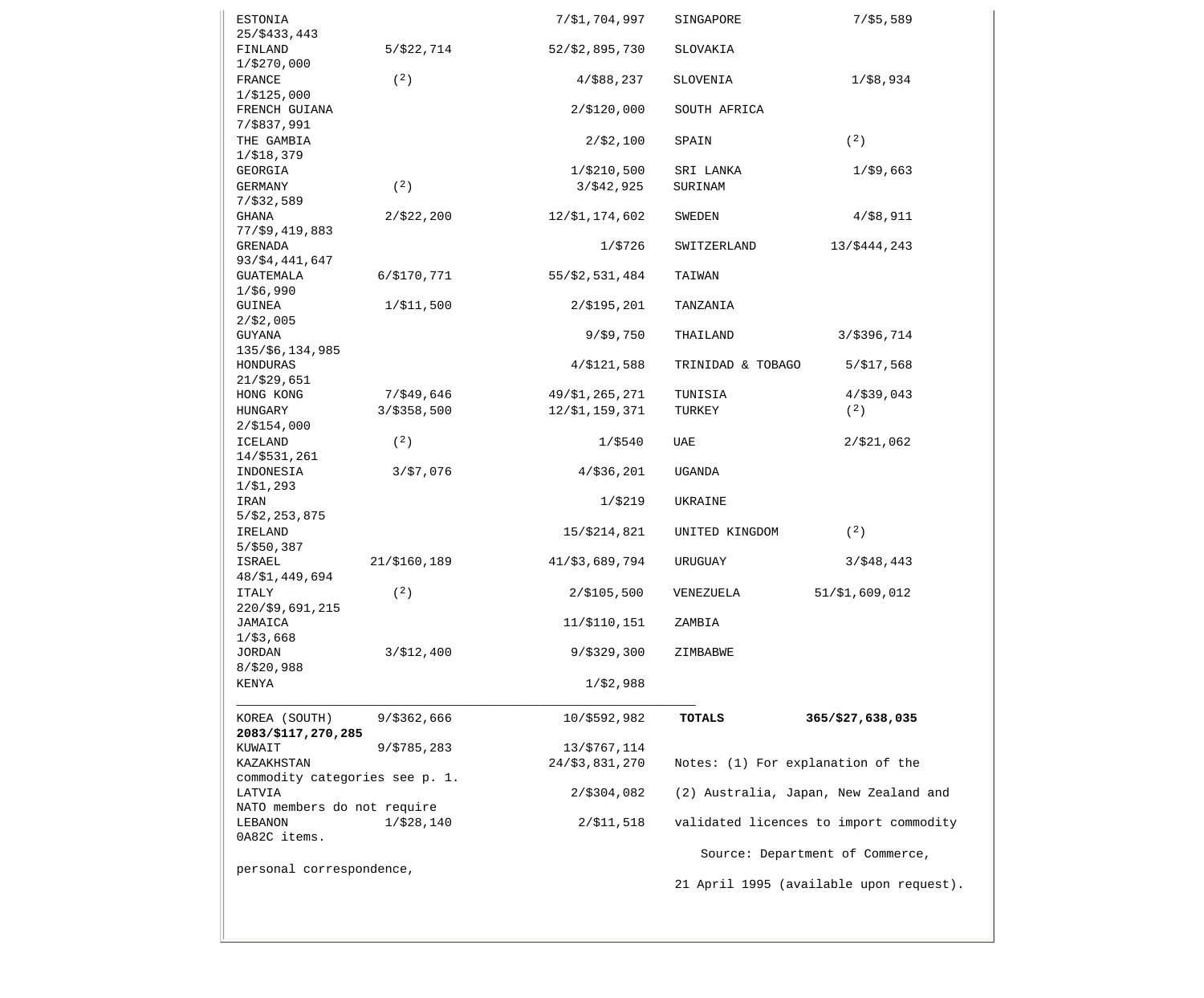Back in 1984, it emerged that US export regulations even had special customs codes form such items as 'specially designed instruments of torture' (US Department of Commerce, 1984) There was even some suggestion (in para 376.14) that the US government could distance itself from human rights violations through 'judicious use of export controls'. (US Department of Commerce, 1983). Concerned by the possible scale of the trade in such technologies and the possibility they could be exported on via Europe which has much laxer arms export controls and transparency than the US, the UK human rights organisation, the Omega Foundation, sought comprehensive US export trade statistics. A Freedom of Information request was put down on Omega's behalf by the Federation of American Scientists (FAS).

What emerged was that the new category codes in the export administration regulations have if anything been extended to include, *inter alia*:

- \* 'saps, thumbcuffs, thumbscrews, leg irons, shackles and handcuffs, specially designed implements of torture, straight jackets etc. (OA82C)' and
- \* 'stun guns, shock batons, electric cattle prods and other immobilization guns (OA84C)' (United States Department of Commerce 1994).

The statistics of the export licences of such repressive equipment show that from September 1991 to December 1993, the US Commerce Department approved over 350 export licences under commodity category OA82C. The further category OA84C aggregates together data on electric shock batons with shotguns and shells. Over 2000 licences were granted from September 1991 to December 1993. (See Chart 13) As feared, the list names many EU Member States including Austria, Belgium, France, Germany; Iceland, Ireland, Italy, The Netherlands, Spain and the United Kingdom. While the licenses represent a snapshot of permissions for the sale to go forward, they do not indicate actual delivery, nor are they comprehensive since countries in NATO, such as Turkey, do not require a licence (Arms Sales Monitor, 1995). FAS has pointed out that aggregating data in this way, by lumping noncontroversial data on equipment such as those on helmets with controversial data on equipment often used for torture such as shock batons, effectively frustrates public oversight. Given the nature of some of the recipients - Saudi Arabia for example, where Amnesty has already recorded instances of Iraqis being tortured with electric shock batons (Amnesty International, 1994), many observers feared the worst.<sup>166</sup> Pressure to desegregate such categories in the US eventually proved successful but there remains a lack of effective checking and some items which should be in the amended category, are still slipping through.<sup>[167](http://cryptome.org/stoa-atpc.htm#167)</sup>

#### **8. 4 Controlling The Spread of Push-Button Torture**

Alarmed by new information emerging on the extent of the worldwide trade in torture technologies, the International Secretariat of Amnesty launched a worldwide campaign against 'Arming the Torturers, Electroshock Torture and the Spread of Stun Technology', as this report was being finalized in March 1997 (Amnesty International 1997). Amnesty's report identified over 100 companies willing to supply modem stun weapons since 1990<sup>168</sup>, in twenty countries, including members of the EU, (Belgium<sup>169</sup>, France<sup>170</sup>, Germany<sup>171</sup>, Luxembourg<sup>172</sup>, Netherlands<sup>173</sup>, Spain<sup>174</sup> and the United Kingdom<sup>175</sup>). The proposals made by Amnesty International to halt this trade in bush-button torture, have been incorporated into the policy recommendations below.

### **8. RECOMMENDATIONS**

The Commission should be requested to achieve agreement between Member States to undertake changes to their respective strategic export controls so that:

(i) All proposed transfers of security or police equipment are publicly disclosed in advance, especially electroshock weapons, (including those arranged on European territory where the equipment concerned remains outside Member States' borders) so that the human rights situation in the intended receiving country can be taken into consideration before any such transfers are allowed.;

(ii) Reports are issued on the human rights situation in receiving countries;

(iii) Member States Parliaments are notified of all information necessary to enable them to exercise proper control over the implementation of the law, including information on human rights from non-governmental organisations;

(iv) Member States monitor and regulate all exhibitions promoting the sale of security equipment and technology to ensure that any proposed transfers such as electroshock weapons, will not contribute to unlawful killings, or to torture or cruel, inhuman or degrading treatment or punishment;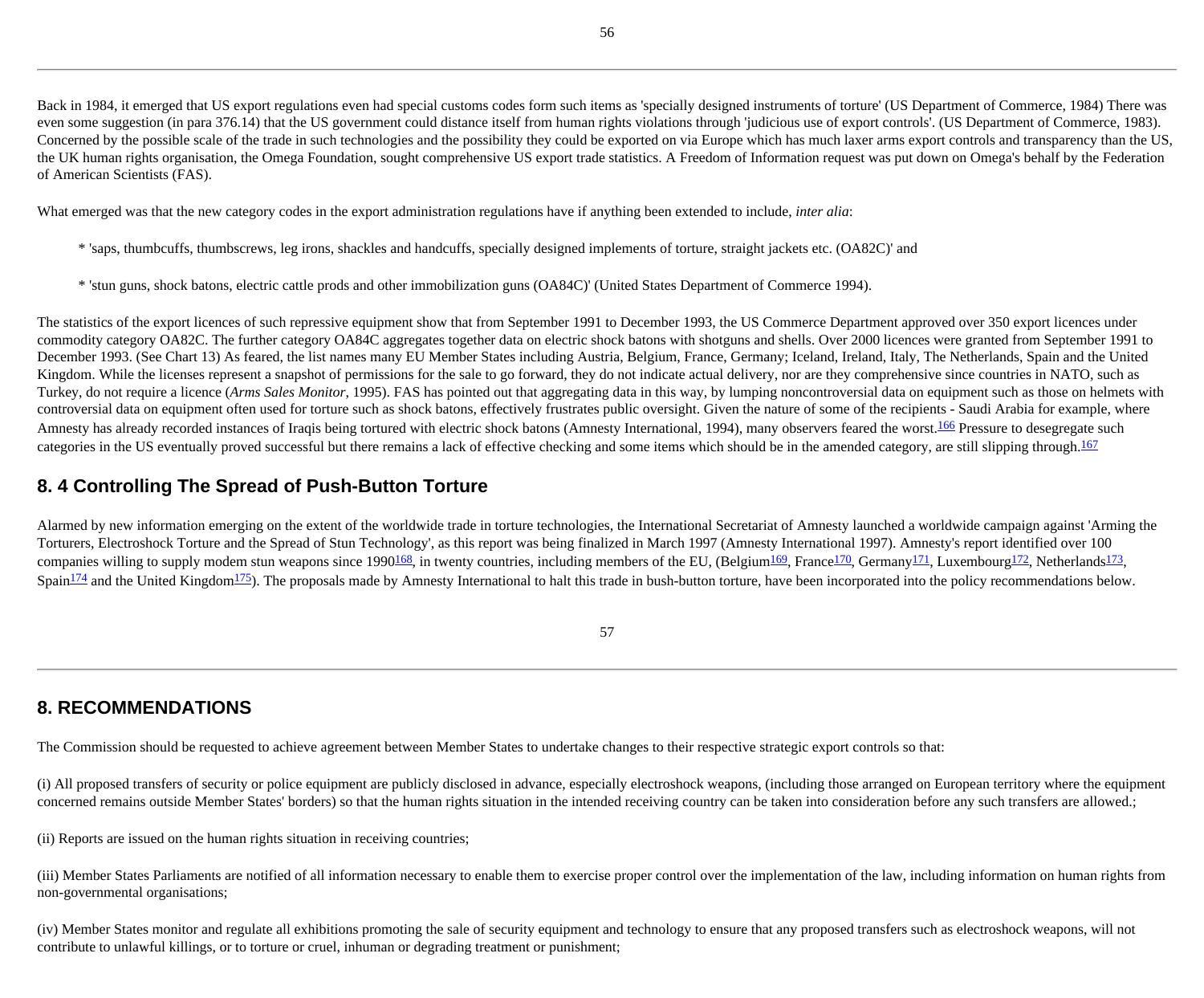(v) All military, police and security exhibitions are required to publish guest lists, names of exhibitors, products and services on display and no visas or invitations should be issued to governments or representatives of security forces, known to carry out human rights violations.

(vi)The sender should take legal responsibility for the stated use of military, security and police transfers in practice, for example making future contracts dependent on adherence to human rights criteria and that such criteria are central to the regulatory process.

(vii) The European Parliament should explore the possibilities of using the Joint Action procedures used to establish the EU regulations on the export of Dual Use equipment to draw up common lists of (a) proscribed military, security, police (MSP)technology and training, the sole or primary use of which is to contribute to human rights violations; (b) sensitive MSP technologies which have been shown in the past to be used to commit human rights violations; and (c) military, security and police units and forces which have been sufficiently responsible for human rights violations and to whom sensitive goods and services should not be supplied.

(viii) The European Parliament should commission new research into the extent to which European companies are complicity in supplying MSP equipment used to commit human rights violations and the prospects of instituting independent measures of monitoring the level and extent of such sales whilst tracking their subsequent human rights impacts and consequences.

58

# **9. CONCLUSIONS**

With proper accountability and regulation, some of the technologies discussed above do have a legitimate law enforcement function; without such democratic controls they provide powerful tools of oppression. The unchecked vertical and horizontal proliferation of the technologies of political control described in this report, present a powerful threat to civil liberties in Europe in the s *[as written]* century, particularly if the political context of freedoms of expression changes in the next century, as many times as it has in the last. Whilst there are sufficient real abuses of power by the police, internal security and intelligence agencies to keep the conspiracy theorists busy for the foreseeable future, technological and decision drift will have an equal if not more powerful role to play if current trends develop unchecked. The real threat to civil liberties and human rights in the future, is as likely to arise from an incremental erosion of civil liberties, than it is from some conscious plan. The rate of such erosion is speeding up and is rapidly being fuelled by the pace of innovation in the technology of political control. An arsenal of new weapons and technologies of political control has already been developed or lies waiting on the horizon for a suitable opportunity to find useful work.

As the globalisation of political control technologies increases, Members of the European Parliament have a right and a responsibility to challenge the costs, as well as the alleged benefits of so called advances in law enforcement. This report has sought to highlight some of the areas which are leading to the most undesirable social and political consequences (such as advances in so called 'non-lethal weapons' or the emergence of a vast international machinery of communications supervision) and where a return to a fuller form of democratic control is seen as desirable. The social and political implications of other innovations mentioned above such as human recognition and tracking technologies, are under explored and further work should be undertaken. In the meantime, urgent action is required by other Directorates, to ensure European technology of political control does not get into the hands of tyrannical and repressive regimes, as it so often does today. Members of the Committee are requested to consider the policy recommendations provided in the report as just a first step to help bring the technology of political control, back under democratic control.

59

### **NOTES & REFERENCES**

*[JYA Note: A few of the citations lack the year; shown as written.]*

1. For a detailed analysis of NARMIC & NACLA's work in this area, see for example. Police on the Home Front (NARMIC, 1971). Also see Iron Fist &Velvet Glove: An Analysis of the US Police, 1976 Published by the Center for Research on Criminal Justice, Berkley.

2. Based on a definition from Winner, 1974.

3. For a discussion of the perspective in terms of the role technology plays in the future of policing, see (Nogala, D. 1995).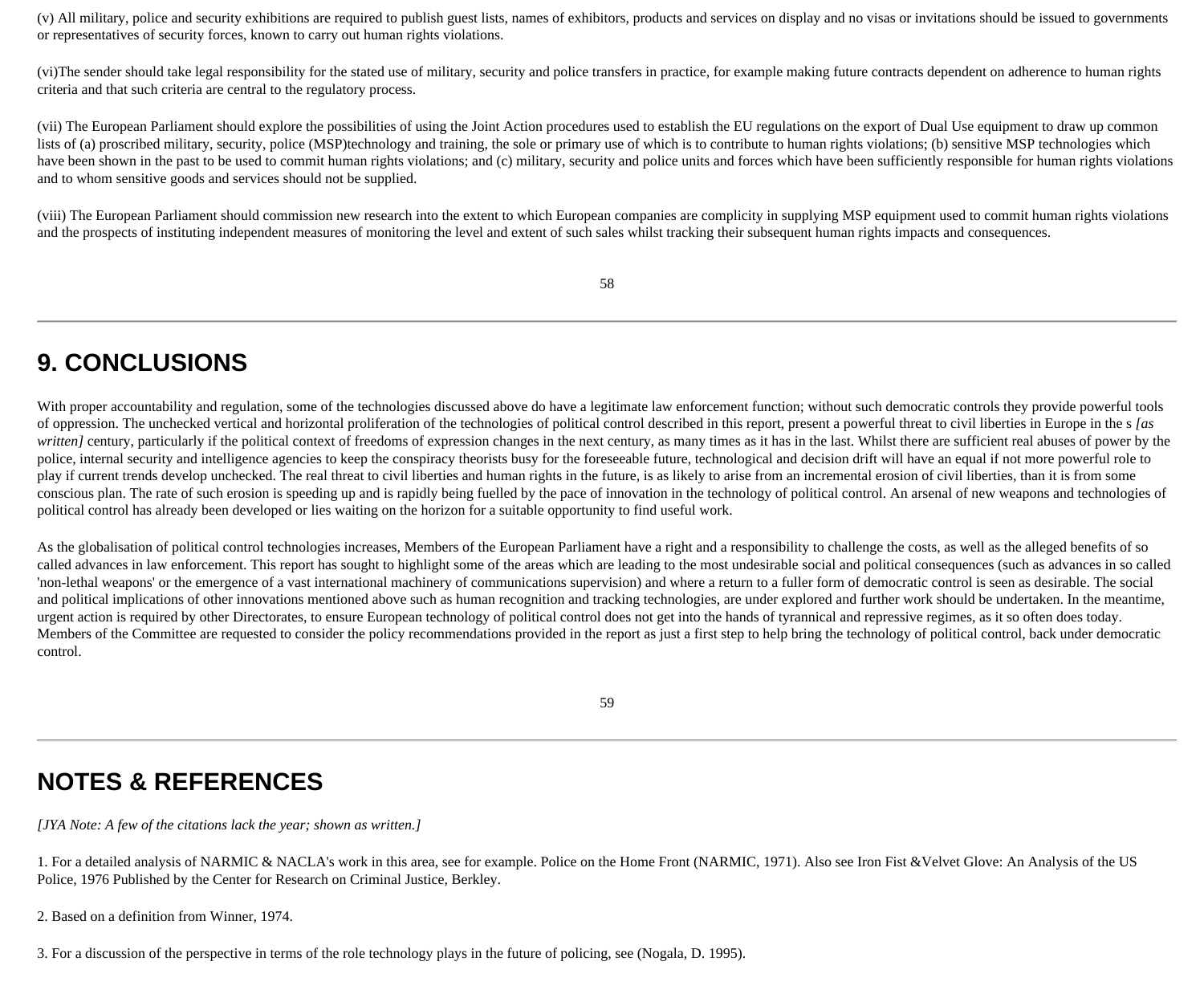4. A general reader interested in the overall state of the art should consult annual publications such as Jane's Security & Co-In (Counter-Insurgency) Catalog [provides a wide range of product information]; British Defence Equipment Catalogue [produced in association with UK MoD]; International Defence Equipment Catalogue [very detailed catalogue leaning towards the military and paramilitary end of the spectrum produced by Monch publications, Germany]; International Defence Directory [very useful index of companies and products, e.g., listing batons-electronic. Also provides some useful detail on companies representatives within other countries]; or periodicals which deal with certain market sectors such as Intersec, Jane's Defence Review, Jane's Defence Weekly; CCTV Today; Police & Government Security Technology; Cross Border Control - International, Military Technology; or for a more radical updating of news, the CILIP report of Berlin, the Statewatch publication from London or the Fortress Europe newsletter from Sweden. The Exhibition catalogues of the fairs listed here as Appendix 1, also provide a revealing insight into what is being traded, by who to whom.

5. For a critical evaluation of the utility of the various commercial and public domain information sources on military, security and police technologies, see Abel, 1997.

6. Whilst it remains impossible to put an exact figure on the global worth of sales of the technology of political control, most commentators agree that it is rapidly growing . This trend accelerated at the end of the Cold War when many military companies diversified their product range into the civilian internal security market. For example, one estimate suggested that the US market for 'low intensity conflict merchandise' would increase from \$1 billion in fiscal 1991 to \$1.5 billion in fiscal 1996. This was contrasted sharply with a projected 25% decrease in US Department of Defense (DoD) expenditure on conventional weaponry during the same period.(Frost & Sullivan International, 1991)

7. A process which reached an apotheosis with the introduction of robot policemen patrols in the United States. (Davie, 1984). This work has continued into the Nineties with the evolution of 'insectoids' for guard duty functions. (see Section 3. on area-denial)

8. An explanation of the role and function of Eurodac is provided in the consultants final report to the Council of The European Union general Secretariat, 'The Eurodac System For Recording Asylum Seekers' Fingerprints', (O/Ref.:(EUD2/JPB/1&C) Paris, October 11, 1995. For a discussion of the implications of Eurodac, see Fortress Europe, circular letter No. 46, Sweden, August 1996. A more detailed explanation of the concept of a technopolitics of exclusion within the context of an evolving Fortress Europe, is presented in (Abel, et. al. 1991).

9. Klare garnered information on a few score companies (Klare & Arnson, 1981); Wright managed a few hundred (Wright, 1987); Whereas the Omega Foundation now has details on over 5,000 companies.

10. Statewatch, October, 1996, pp. 6-7.

11. Einsatz der Stadtpolizei bei den Auseinandersetzungen vom 1 Mai 1996. bericht der Geschaftsprufngskommission an den Gemeinderat der Stadt Zurich, Zurich, February 1997, p. 190.

12. For example the CLASSIC (Covert Local Area Sensor System) system built by Racal UK, which is used detect illegal immigrants attempting to enter Hong Kong.

60

13. The snake of fire was the electrified border fence which guarded South Africa's border with Mozambique and Zimbabwe. According to the South African Bureau for Refugees, it killed more refugees in three years than the Berlin Wall killed in its entire history. (New Scientist. 27 Jan 1990)

14. E.g., Morpho systemes in France; Siemens Automatisierungstechnik in Germany; Security Systems International in Switzerland; ICL DESC, Ferranti and Unysis in the U.K.

15. The Guardian, May 3, 1995 .

16. Sylvester, R, 1996, Labour Plans DNA test for everyone from Birth, Telegraph, July 22.

17. E.g., by Avenire Technologie International and Tour Bull:Worldwide Information Systems.

18. E.g., by helling Kommanditgesellschaft fur Industrieprodukte.

19. E.g., by Aspley LtD, BAeSEMA Ud, Bel Tech Security products, Belgrave Group, Cambridge Neurodynamics, DelTech Security Ltd, Electronics Graphics, GEC Traffic Automation LtD, IO Research Ltd, Keygrove Marketing, Noble Campion Ltd, NPS Photograph Storage and retrieval System, Picdar Ud, SD-Scicon UK, Solarray Identification Systems (SIS), Strategic Imaging Systems(SISYS).

20. E.g., by Axiom Research Co., Compu-Colour, Edicon, Epic solutions, Identikit Co Inc, Kyber Group, Neurometric Visions Systems, Precision Dynamics Corp, Sirchie Fingerprint Labs,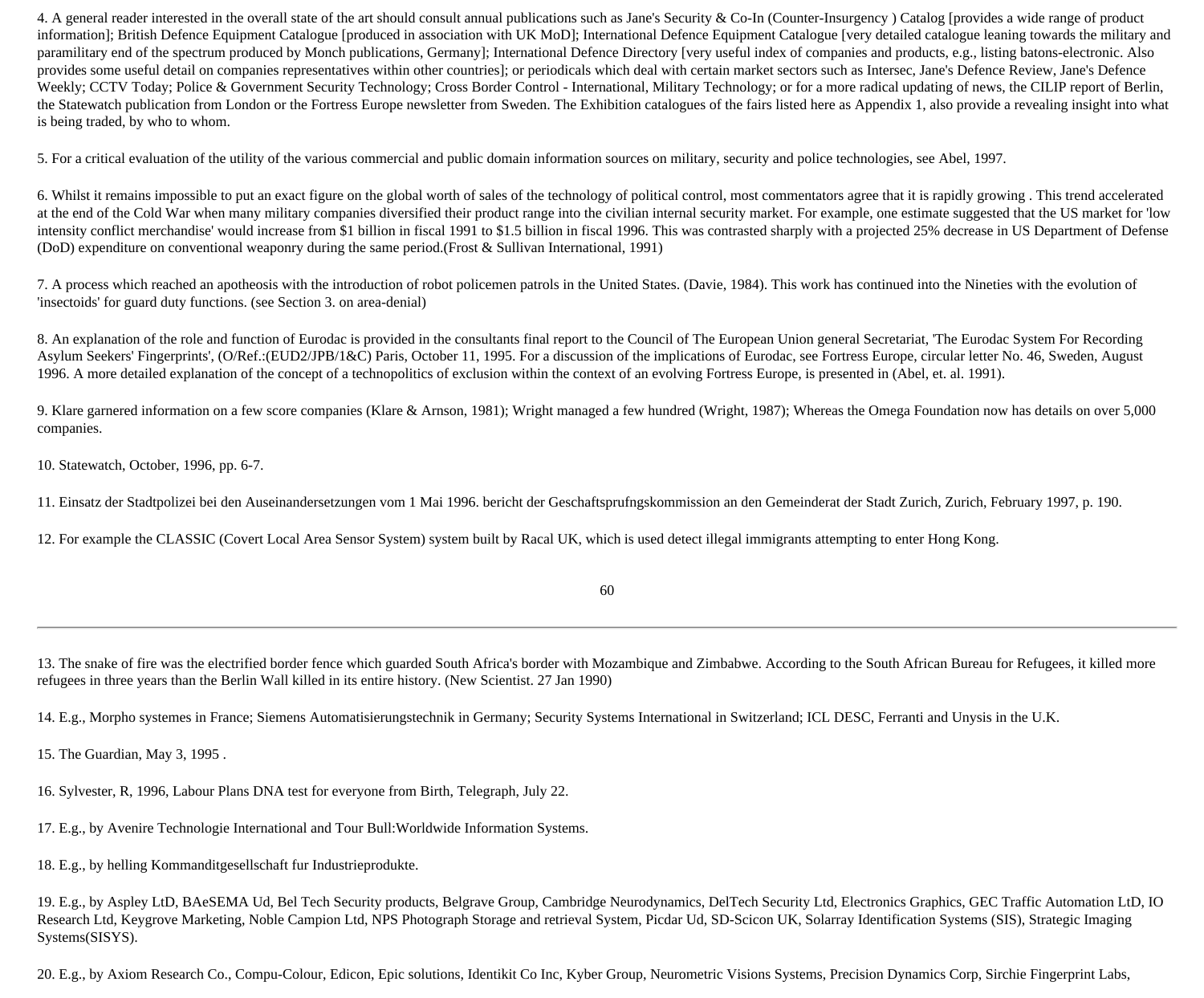Technology Recognition Systems (TRS), Visatex Corporation.

21. Via companies such as PratiElectro in Belgium; Spectronic & SST in Denmark; Compagnie Francause d'Exportation; Crelec Electronique; Data Mast; DLD SA; Elecktron France SA; Export Trading Services SARL, Protex Arms, Societie des Laboratoires Mouillard, Transtel Transmissions; VK Electronic in France; HP Marketing & Consulting Wust; HABRA Electronik; Hussains International; KDM; Micro and Security Electronic; PK Electronic and Rennhak Nachtsichtsysteme in Germany; ATET SRi in Italy; ALphaSafety in Luxembourg; Reinaert Electronics in the Netherlands; Defex in Spain and Spycatcher, Soundex, Lorrraine Electronics PK Electronics, CAZ, Counterspy; and TR Associates in the UK.

22. Davies, S, (1997), Police tap into the secrets of technology, Daily telegraph, January 28, p. 7.

23. Whymant, R (1977), 6-legged superspy scuttles to our aid, Times, 29 January.

24. Quoted from Jane Hunter, Israeli Foreign Policy, South African and Central America, South End Press. 1987.

25. See, The Surveillance Society, Sci-Files, BBC, broadcast, BBC2, 3 March 1997 .

26. This new form of carbon will enable current CRAY type super computers to be carried in the pocket, the implications of having such storage capacity for policing purposes are barely assessed since the trend is towards suppressed demand - i.e., police forces use up whatever capacity they are provided with. (Sci-Files, BBC, UK, 'The Last Nobel', 17,3,97.)

27.Typical examples include those made by Sicherheits Transport in Austria; Beherman Demoen & FN Nouvelle Herstal in Belgium; Timoney Technologies in Eire; Renault, Saviem and Panhard in France; Bonowi Mercedes Benz, Rheinstahl and Thyssen in Germany; Alma in Greece; Fiat and Inveco in Italy; Alphasafety in Luxembourg; DAF Special Products Division in the Netherlands; Nauteknik Defence & Security in Norway; Bravia -- Sodedade Luso-Brasileira & ITB in Portugal; DEFEX and Santa Barbara SA in Spain; Hagglunds Vehicles in Sweden; Bucher Guyer and MOWAG in Switzerland; Aselan Military, FMC & Octobus in Turkey; Alvis, GKN, Glover Webb, Land Rover, Short Brothers, Transac and Trojan vehicles in the UK.

28. E.g., by the end of 1983 70 martial arts instructors were teaching London police officers Japanese martial arts techniques - the old techniques were viewed as two pedestrian. These new techniques go hand in hand with mini-truncheon usage. The techniques were evolved originally for use in Northern Ireland according to Brigadier Michael Harvey, the military trainer responsible for teaching them,

61

because of "the inadequacy of techniques used in Northern Ireland where six soldiers were often needed to make one arrest." (Sunday Telegraph, 7.7.85)

29. Interview with Professor Rosenhead, January 1997.

30. For example the Lawrence Livermore laboratory has developed a pulsed light weapon and a projectile launcher with impact velocity control; Delta Defence has created a pepper Spray Launcher: Foster Miller a Diabling Net and Launcher system; Sandia Laboratories have produced the sticky foam gun. Some of these have already been approved for example, DEFTEC's semilethal shot gun rounds; Alliant's non-lethal launched ordnance and the Volcano fish-hook mine system, Olin's vehicle stopper.

31. "As soon as a new non-lethal weapon has been used, the shock effect will be reduced in future." (Deane-Drummond, 1975).

32. For an excellent discussion, see Sugarman S & Rand, K, Cease Fire, Rolling Stone, March 10, 1994, pp. 31-39.

33. E.g., Hirtberger, Austria; Cartridge Factory Lapua, Sako Ltd, Finland; Laboratoire Arcane, Societe Francaise de Munitions (SFM, France; Dynamit Nobel, Germany; Norma Projectilfabrik, Sweden; SM Swiss Munition Enterprise; Beechwood, Cobra, Conjay Arms Co., Edgar brothers, Parker Hale Ltd. in the UK. The development of these weapons has in fact gone hand in hand with their converse - guns like the Belgium FN Herstal's Five-seven pistol which can penetrate 48 layers of Kelvar. Such developments lead to a ratchet-like arms race between the police and their adversaries on who can out gun whom since it may be the opposition who acquire the hi-tech first.

34. Guardian, 10/2/96 and the Atlantic 2/90.

35. Speech by Hansjourg Geiger, German Federal Commission for the Stasi Files, April 14, 1993.

36. David Banisar, Covert Action Quarterly, No. 56, Spring 1996.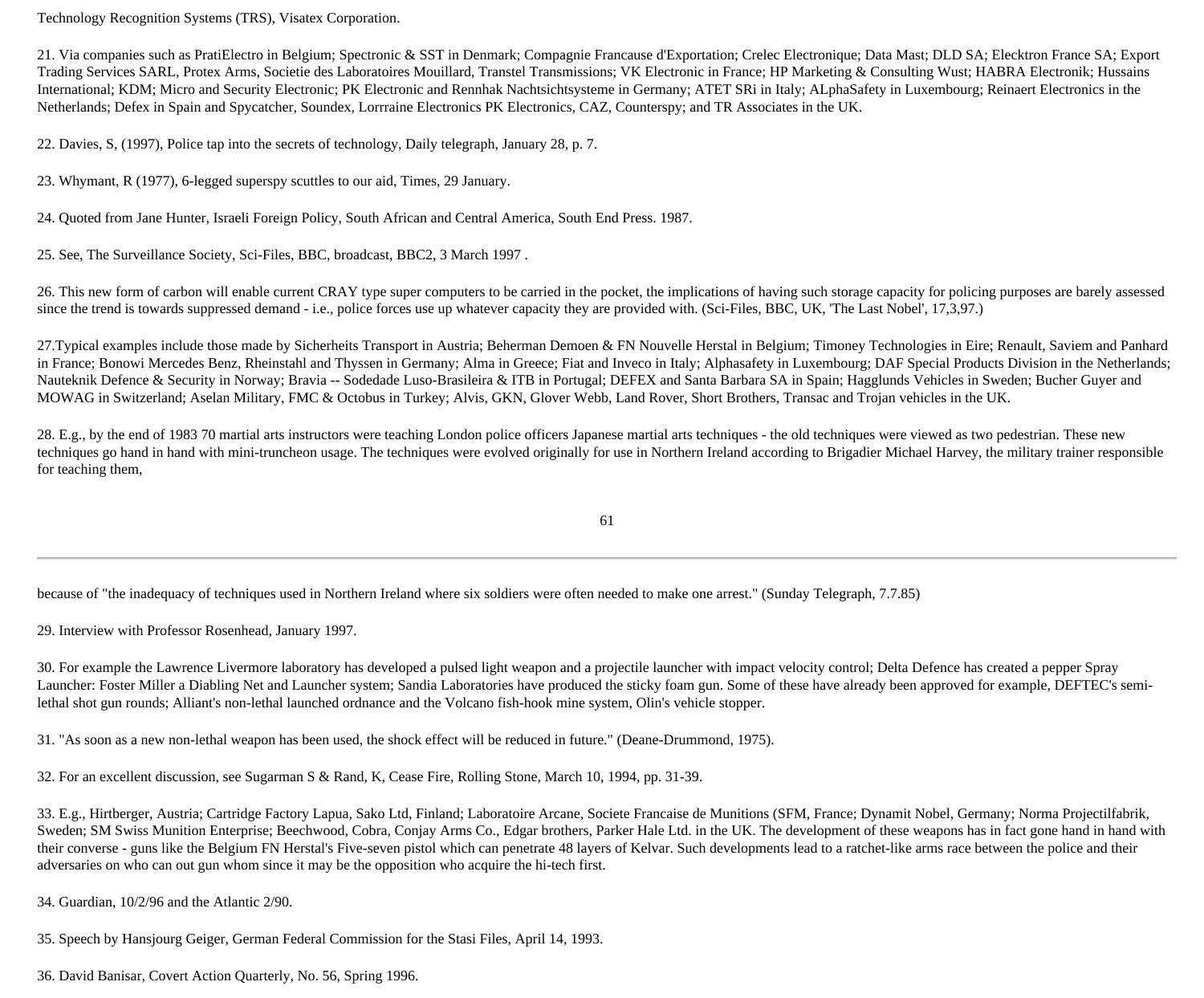37. Ibid.

#### 38. Ibid.

39. 'Your number may be up', Times, May 13, 1994. Company Press release 17,5, 94.

40. For example, Compagnie Francaise d'Exportation, DLD SA, Elektron France SA, IN SNEC, Positive, SAGEM. Thomson CSF Securite.

41. E.g., Bosch & HABRA Elecktronic.

42. E.g., Gatsometer BV.

43. E.g., Action Information management, Arkonia Electronics, CCS UK, MAtra Marconi, McCue, Micromill, Navstar Systems, Pearpoint, Primary Image, Racal, Radmec, Sarasota Automation, Securicor Datatrak, Siemens Plessey Controb, Strategi Imaging Systems, Symonds Travers Morgan, Terrafix, and The Integrated Security Group.

44. Common Position EC No/95, Adopted by the Council on 20 February 1995, Directive 95/EC of the European Parliament and the Council, 'On the Protection of Individuals, With Regard to the Processing of Personal Data and on the Free Movement of Such Data'.

45. E.g., debate re use of bugging and other unconventional methods against motorcycle gangs. (Statewatch, September, October 1996.

46. E.g., the revelations in the De Morgen newspaper on 24 April 1996, that the Belgium Intelligence service "Abemene Dienst Inlichtingen en Veiligheid", had decided to create regional networks based in various Army barracks to spy on the activities of Belgian citizens.

62

47. An intense debate has gone on since 1995 about allowing bugging of personal homes which would need to amend article 13 of the constitution on the inviolability of residence. (Unverletzlichkeit der Wohnung).

48. Where a judicial inquiry into secret surveillance, by the Norwegian surveillance police, was appointed by the Norwegian Parliament on 1 February, 1996 (Statewatch, May-June. 1996, p. 5)

49. Dutch politicians called for an inquiry in January 1996, after reports that one of the country's largest banks was intercepting staff calls. Financial Times, 18.1.96.

50. Where new legislation for both MI5 and for ordinary police has created new powers to bug and burgle. (See Statewatch, February 1996 and the Guardian, 30 Nov 1996)

51. Reuters World Report, 30 September 1996.

52. For further information, see the annual reports of the Commission nationale de controle des interceptions de securite, Paris.

53. Quoted from NARMIC, 1971, p .17, (who refer to Scheurer's own book (undated), To Walk the Streets Safely, p. 81,

54. These tables are taken from the papers of Thein,1974; Egnar, 1976 and Wargovitch, 1975. Whilst immediate political consequences were factored into the equation, little systematic evaluation seems to have been devoted to the longer-term political consequences of deploying these weapons. The official view filtered out any consideration of hidden or dysfunctional impacts of these weapons.

55. These concepts were formally laid out as follows:

(i) The use of less-lethal weapons constitutes an aggressive act. If those who are targeted with these technologies make this interpretation, there is a possibility that further use will lead them to reply with retaliatory aggressive responses.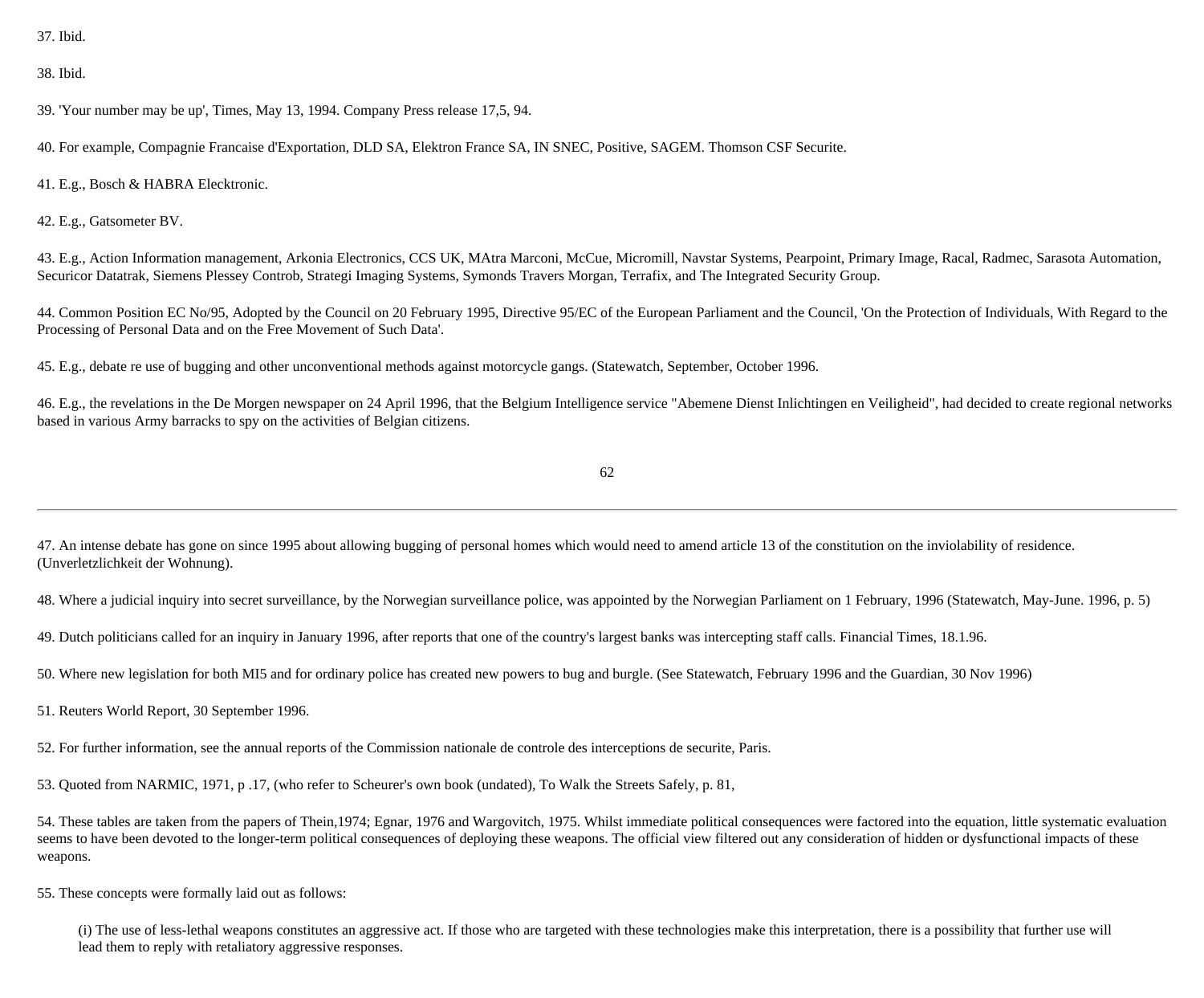(ii) If (i) is so, then in certain circumstances, the use of less-lethal weapons may be considered as an overcorrective response. Overcorrective responses can bring about an opposite effect to the one intended, e.g., uncontrollable conflict and further polarization.

(iii) If powers of control were lost because of these dysfunctional processes, a resurgence of the phenomena under attempted control may develop as the fix loses its potency. If such processes were applicable to the case of less lethal weapons and the nature of the underlying dynamic was not recognised, reliance on ever even more powerful fixes would prove counterproductive. (Wright, 1978, 1987)

56. Hansard, Written Answers, 21 January 1977, col 331.

57. Hansard Written Answer, Friday 28 January, 1977, No. 54 .

58. An account of the circumstances surrounding these deaths is provided in 'A Report On the Misuse of the Baton Round in the North of Ireland, Submission to the Mitchell Commission, United Campaign Against Plastic Bullets, 1995 and Curtis, L, They Shoot Children, Information on Ireland, 1982.

59. Upshall, DG, 'The effects of CN & CS on the developing chicken embryo', quoted by Himmsworth, (HMSO, 1971).

60. CR, nicknamed firegas, was developed in the early seventies as a substitute for CS. It can be dissolved in water and thus fired from watercannon. The UK company Schermuly marketed a hand held CR SPAD spray at the British Army Equipment Exhibition in 1988. Although authorised throughout the UK since 1973, apart from a reported use in the Maze Prison which the authorities have always denied, CR is thought to remain a special forces weapon.

63

61. From the Guardian, 27.7.1986.

62. SIPRI, the problem of Chemical and Biological Warfare, Vol 1, 1971, p. 64.

63. Ballantyne B. 'Riot Control Agents - Biomedical and Health Aspects of the Use of Chemicals in Civil Disturbances, Medical Annual (1977), pp.7-41.

64. Jones,R (1973), 'Return To Riot Control', New Scientist, May 31, pp. 546-547.

65. See Leonard Jason-Lloyd, CS gas - an indiscriminate weapon?, New Law Journal, July 26, 1991. pp. 1043-1045. Earlier inhalation toxicology studies indicate that at high levels of CS exposure to cause chemical pneumonitis and fatal pulmonary edema (whats that *[as written]*). Ref. Ballantyne B, Callaway S., 'Inhalation toxicology and Pathology of animals exposed to o-chlorobenzylidene malononitrile (CS)', Med. Sci. & Law, 1972; 12:43-65. Kacmarek B, Gaszynski W., Ultrastructure of the rabbits lung tissue after administration of CS preparation. Acta Med Pol. 1977; 18:327-328.

66. A Parneix-Spake et Al, Severe Cutaneous Reactions to Self Defence Sprays, Arch Dermatol Vol 1 29, July 1993, p. 913.

67. The development of tolerance to CS has been reported by Porton researchers in studies on human volunteers (Beswick FW, Holland P, Kemp KH, 'Acute effects of exposure to orthochlorobenzylidene malononitrile (CS) and the development of tolerance'. Br. J. Ind. Medicine. 1972; 29: 298-306.

68. Hu H., Fine J., Epstein P., Kelsey K., Reynolds P., Walker B., 'Tear gas - Harassing Agent or Toxic Chemical Weapon', JAMA, August 4, 1989 - Vol 262, No. 5.

69. Gibbons S., Training accident delays street trials of CS spray., Police Review, 16 June 1995.

70. Chief Constable Ted Crew is reported in the Independent as saying, "I am advised that were there to be a civil claim resulting from the use of CS spray, I might find that because we had trained the officers using it, I had some liability.' (29)

71.Foster, RW and Ramage, AG, 'Observations on the Effects of Dibenzoxazepine (CR) & Nonoyl Vanillyaamide (VAN) on Sensory Nerves', The British Journal of Pharmacology, March 1975, pp. 436-7.

72. Los Angeles Times June 18, 1995.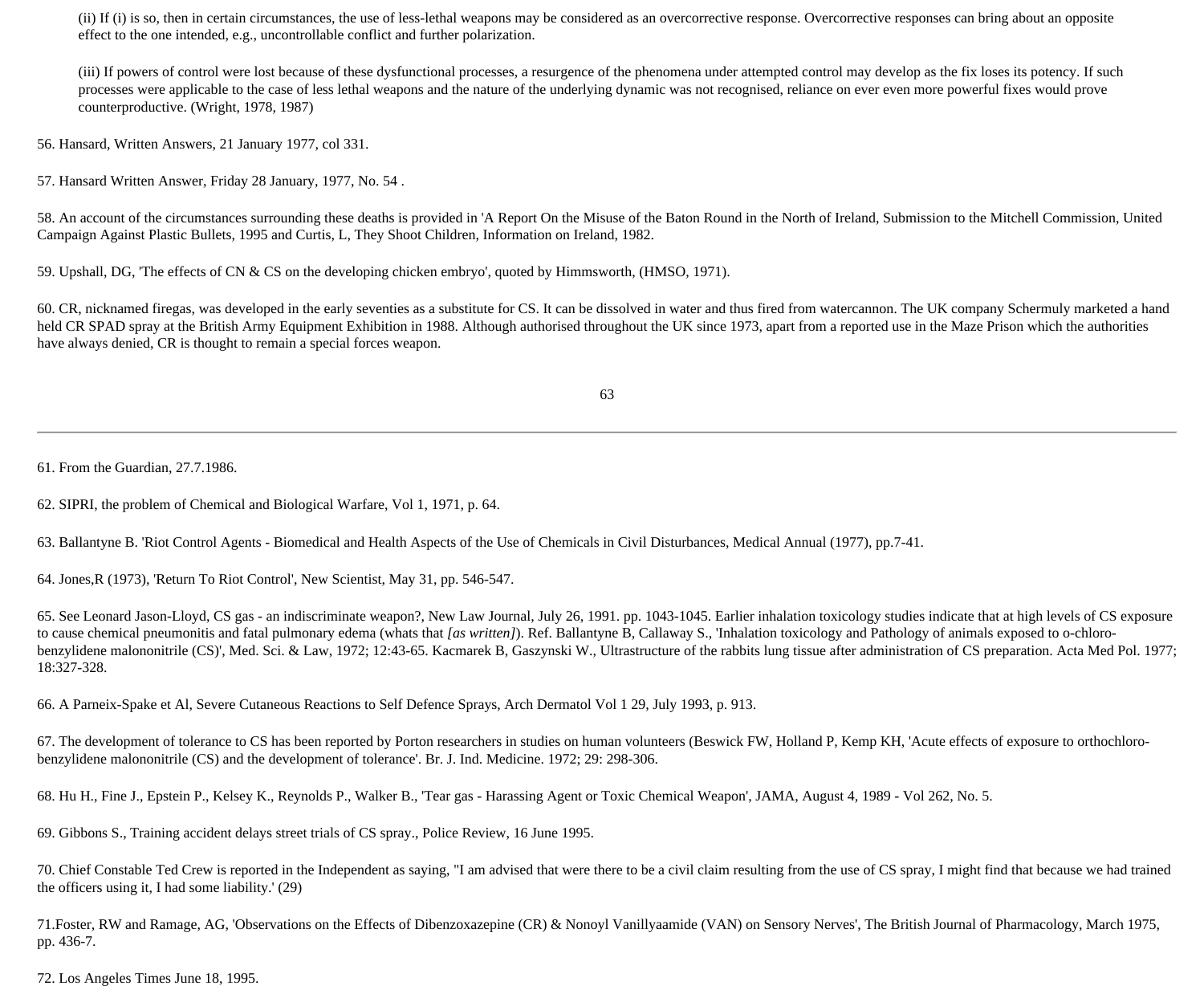73. ACLU, Oleoresin Capsicum, - Pepper Spray Update, More Fatalities, More Questions, June, 1995, p. 2.

74. SAE Alsetex.

75. Defense Technology GmbH (Def-Tec) & IDC Chemie Handels GmbH.

76. Nitspy Defensa Y Contraespionaje.

77. ALM International UD; Civil Defence Supply; Edgar Brothers; & Safeguard Technology. In June 1994, at an ACPO Drugs Conference, Civil Defence Supply admitted they were already importing peppergas sprays and were working on their evaluation with the Home Office and ACPO.

78. Nancy Rhodes, Pepper Spray, Product Liability and Cops, Policing By Consent, No.11, August 1 996.

79. See 'Perfect Sound from Thin Air, New Scientist, 7 September 1996, p. 22.

64

80 See Jane's International Defense Review, 9, September 96, p. 20.

81. See National Institute of Justice Solicitation For Law Enforcement, Courts and Corrections Technology, Development, Implementation and Evaluation, August 1996.

82. Barbara Starr, USA defines policy on non-lethal weapons, Jane's Defence Weekly, March 6, 1996.

83. Comment from Hildi S. Libby, systems manager of the Non-Lethal Program, US ARDEC, to the American Defense Preparedness Association Non-lethal Defence II conference, 6-7 March 1996.

84. Proceedings of the Non Lethal Defence II conference organised by The American Defence Preparedness Association, held at Maclean, Virginia, 6-7 March 1996.

85. For example, by Israeli warders against Palestinian detainees at Ramallah and Jnaid prisons. For accounts, see Schwartz M, (1984) Israel's Gas Chamber, The Middle East, June., and a report by the West Bank Amliate of the International Commission of Jurist, Jnaid - The New Israeli Prison in Nabulus - An Appraisal, October 1984.

86. In South Africa, such a case was reported in 1981, when four condemned men were subdued with 'teargas' before being taken to the gallows, (see the Guardian, 16 July 1981).

87. See Statewatch, March-April, 1996, p. 9.

88. A detailed account of this system is given in Wilson, A, 'How Rebels Are Silenced', Observer, 27 Feb. 1977 and Guardian August 8, 1979.

89. These Units were secretly maintained with full details of their operation only coming to light when a court case was brought by a civil liberties group, (Guardian, April 8,1980).

90. Covert Action Quarterly, Summer 1993.

91. New York Times, 13 January 1995.

92. Jessica Mitford's, The American Prison Business, Penguin 1977, provided a good discussion of early behaviour modification techniques tested in US gaols.

93. Meyer, JAT (1971) Crime Deterrent Transponder System IEEE AES-7, No. 7, January.

94. Used in New Mexico based home punishment schemes. See Guardian Nov 8, 1984 for details and the Adam Smith Institute, 'Justice Policy 1984', for a case arguing the need for such schemes in Europe.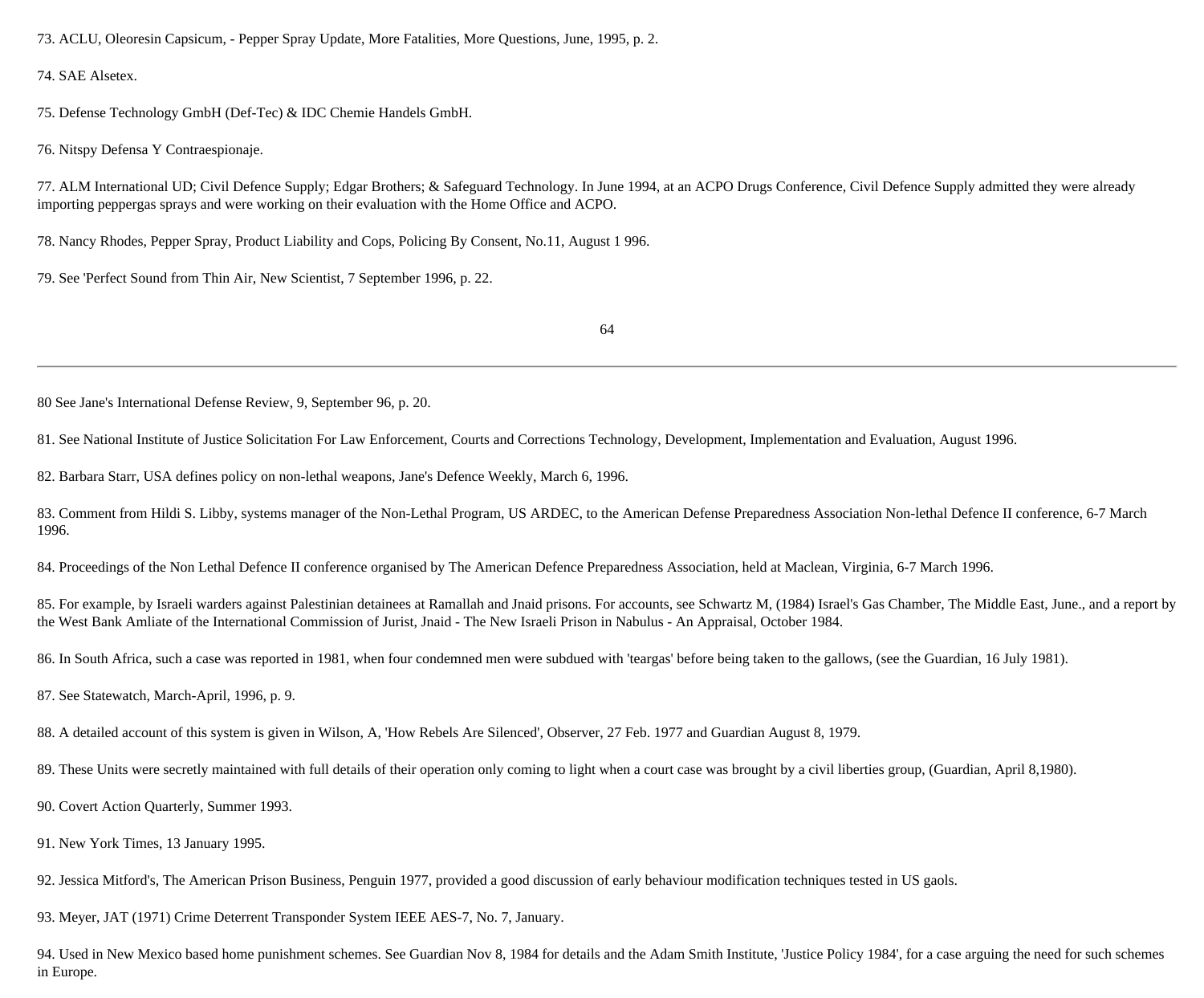95. For example last year the UK treasury announced enforced cutbacks of some 3,000 prison jobs. With the UK prison population expected to grow by 20,000 over the next 10 years due to the sentencing changes introduced by Home Secretary Michael Howard, staffing levels are sliding back to those prevailing at the time of the prison riots in the late 1980's. In these circumstances, the shortsighted prospect is one of expensive wardens being replaced with cheaper and more malleable technology, both passive and punitive.

96. Warren P, 'Prisons go shopping in face of staff cuts', Computing, 25 January 1996.

97. Restricted Contract Procedure (CC3160) for Her Majesty's Prison Service, Supply and Transport Services, Tenders Electronic Daily, Luxembourg.

98. Inmates demand return, Houston Chronicle, Oct. 30, 1995,

99. Department of Justice, Civil Rights Division, 'Investigation of Onondaga Country Jail, Oct 18, 1994. pp. 2-3.

65

100. Law Enforcement Product News. 9.10.95, p. 42.

101. Quoted in Amnesty International, United States of America - Use of electro-shock belts. June 1996.

102. Presentation to the Non-lethal Defence II conference, held by the American Defense Preparedness Association March 1996.

103. Much of the information used in this section is extracted from Wright 1996 and Amnesty International, 1997(a), which is largely based on company documentation held by the Omega Foundation.

104. Fig. 1 is taken from the 1996 Annual Report of the Redress Trust. The mission of the Redress Trust (which is based at 6 Queen Square in London WC1 N 3AR, UK), is 'to promote the rehabilitation and protection of people who are or at any time have been victims of torture anywhere in the world, and to help them, and when appropriate, their families to gain redress for their suffering.'

105. Such were the successes of the coercive interrogations practiced in the former Soviet Union that the US Rand Corporation at that time explored the possibility that the 'Russians have developed and are now using some form of hypnosis possibly in conjunction with drugs and other treatments, as a technique for eliciting confessions from persons who, under ordinary forms of duress, would not be likely to comply with demands for a public recantation'. (See Janis, 1949)

106. See (Gudjonnson, G. 1996) for a discussion of this process. Gudjonnson quotes R.A. Leo's account of the changing nature of police interrogation in the USA from the 1930's onwards. Leo, for example, identified 6 interrogation methods which focussed on pain, discomfort and torture. These consisted of 'brute force'; 'physical torture'; 'deniable physical and psychological coercion'; (e.g. rubber hoses which left no marks); 'incommunicado interrogation', i.e., isolation from lawyers, family and friends); 'physical duress' (e.g. food /sleep deprivation); 'threats of harm'. (Leo 1992) found that these methods declined from the 1930's to be replaced by psychological methods of interrogation relying on trickery, manipulation and deception. (See Inbrau, et al. 1986)

107. See United Nations Standard Minimum Rules for the Treatment of Prisoners (United Nations, 1955) which apply to both leg irons and to stun belts, section 33 says: Instruments of restraint such as handcuffs, chains, irons and straitjackets should never be applied as punishment. Furthermore, chains and irons should not be used as restraints. Other instruments of restraint should not be used except in the following circumstances: (a) as a precaution against escape during a transfer, provided that they shall be removed when the prisoner appears before a judicial or administrative authority.

108. Leg irons, restraints, etc., are supplied in Canada by Shackles; in China by Chengdushi Mensuochang, Jing An Import & Export Co., Shandong Muping General Lockware Plant; in France by Equipol, GK Productions International, Rivolier; in Germany by Bonowi, Clemen & Jung Inh. V& K Pleithner, Dipl. Ing H. Wallfass, Electron - Import & Export Co., Helling Kommanditgesellschaft fur Industrieprodukte, Nowar Security Equipment; in Luxembourg by AlphaSafety; in Spain by Larranaga Y Elorza; in Taiwan by Pan Right; in the U.K. by Group 4 Total Security, Hiatt & Co., M.P. Supplies Co.; and in the USA by A.E Nelson Leather, AEDEC, AETCO, American Handcuff, Arms Tech Inc, Badge Co of New Jersey, Bianchi International, Hiatt Thompson Co., Law Enforcement Associates, Monadock Lifetime Products, Peerless Handcuffs, Smith & Wesson and Techopol International, to name but a few.

109. Project Chatter was begun by the US Navy in 1947 in coordination with the Army, the Air Force, the CIA and FBI and for security reasons, handled outside the usual committee machinery of the Research & Development Board. (Document submitted in evidence to the joint hearings of the Senate Labor and Public Welfare Committee on Health & the Senate Judiciary Sub-Committee on Administrative Practice & procedure, Biomedical and Behavioural Research, Nov. 1975, pp. 988-990.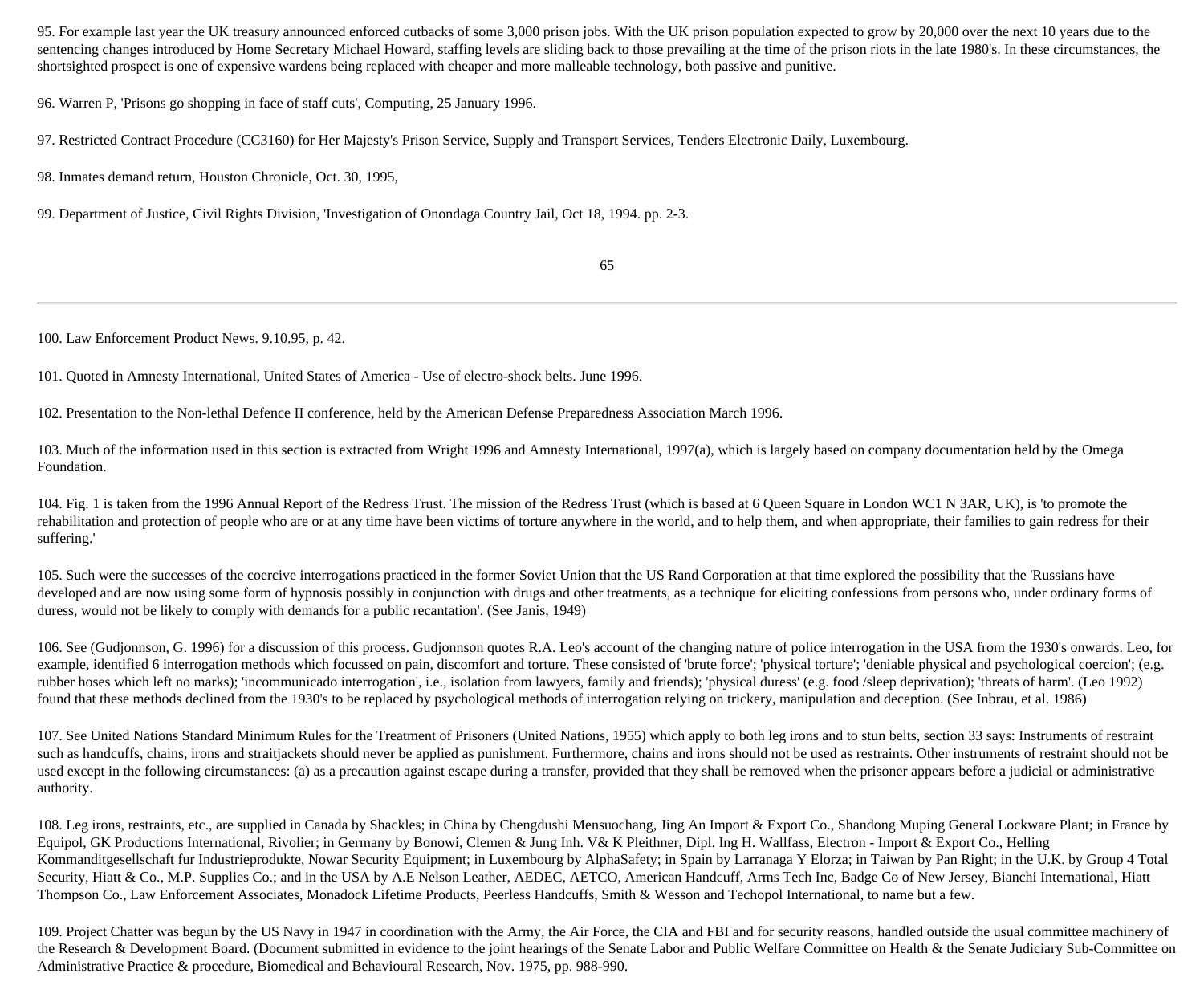110. U.S. Senate Select Committee to Study Governmental Operations with Respect to Intelligence Activities, Final Report: Foreign & Military Intelligence, 26 April 1976, report no. 94-755 book 1, pp. 385-422, 'Testing and use of chemical and biological agents by the intelligence community.'

66

111. There were 149 MKULTRA subprojects concerned with behaviour modification, drug acquisition. and testing and administering drugs surreptiously. (CIA Inspector General, memorandum for Director of Central Intelligence dated 26 July 1963, Report of Inspection of MKULTRA, submitted in evidence to the joint hearings of the Senate Labor and Public Welfare Subcommittee on Health and the Senate Judiciary Subcommittee on Administrative Practice and Procedure, Biomedical and Behavioural Research, 1975, 10,12 September and November 1975, pp. 879-905.

112. According to documentation made available to a Congressional Inquiry, a portion of the Research & Development Programme of the the TSS/Chemical Division was aimed towards the discovery of the following materials and methods: (i) Substances which will promote illogical thinking and impulsiveness to the point where the recipient would be discredited in public; (ii)materials which will render the induction of hypnosis easier; (iii) materials and physical methods which will produce amnesia for events preceding and during their use; (iv) physical methods of producing shock and confusion over extended periods of time and capable of surreptious use; (v) substances which produce physical disablement such as paralysis of the legs, acute anaemia etc.; (vi) substances which alter personality structure in such a way that the recipient becomes dependent on another person; (vii) material which will cause mental confusion making it difficult for an individual to maintain a fabrication under questioning; (viii) substances which lower ambition and working efficacy when administered in undetectable amounts; (ix) substances which promote weakness or distortion of eyesight or hearing; (x) knockout pill which can be surreptiously administered; (xi) a material whose use in very small amounts makes it impossible to perform any physical activity whatsoever. (US Senate Committee on Intelligence and Human Resources Subcommrttee on Health and Scientific Research, joint hearing: Project MKULTRA, the CIA's Program of Research in Behaviour Modification, 3 August 1977, pp. 123-4).

113. The daily El Mundo quoting military intelligence files said the 1988 experiments in which a beggar died, had been dubbed "Operation Mengele" within the service after Nazi death-camp doctor Josef Mengele. (Reuter September 17, 1996) It should be noted that in 1980 Amnesty International reported the use of LSD and sensory deprivation methods against ETA suspects held in La Salve Police Station. (See New Statesman, 11 December 1981, pp. 12-13.)

114. In October 1996, the Austrian government approved the publication of a report from the ECPT which contained allegations that detainees of Austrian as well as foreign nationality were at risk of grave ill treatment particularly while detained at the Bureau of Security in Vienna. ECPT reported:

"From various sources the delegation received allegations according to which people detained by the Bureau of Security in Vienna during February and March 1994 had received electric shocks inflicted with batons equipped to administer an electric discharge. . . . These detainees all described a similar instrument which was a portable device the size of an electric razor one extremity of which had two electrodes, a device which a police official carried in a personal bag." (Amnesty International, 1997)

115. In its report Arming the Torturers (Amnesty International, 1997) named the fifty countries where electroshock torture and ill treatment had been carried out in prisons, police stations and detention centres. They are:

Afghanistan, Algeria, Argentina, Austria, Bangladesh, Bolivia, Brazil, Bulgaria, Chad, Chile, China, Cyprus, Colombia, Congo, Ecuador, Egypt, El Salvador, Ethiopia, Greece, Guatemala, Haiti, India Indonesia/East Timor, Iran, Iraq, Lebanon, Mexico, Morocco/Western Sahara, Nepal, Netherlands Antilles, Nigeria, Paraguay, Peru, Philippines, Russian federation, Saudi Arabia, Senegal, Somalia, South Africa, Sri Lanka, Sudan, Togo, Turkey, USA, Uruguay, Venezuela, Viet Nam, Yemen, Yugoslavia Kosovo province, Zaire.

Amnesty recognises that the real figure is probably higher, "as the use of these weapons in torture can be very difficult to detect."

116. See for example, Ordog. et. al. 1987; Law & Order, 'Reviewing Taser Usage 1992; Allen, T.B., 1991.

117. See Cusac, A.M, 1996, who quotes the engineer who examined the electric shield associated with the death of Harry Landis, a Texan Prison officer in December 1995. He said "The manufacturer puts in its literature that the shields will not hurt anyone, including people with heart conditions. But they have

not done studies on people at all They conducted their tests on animals - anesthetized animals. Do you see the danger here? In one word: adrenalin," That is the waking human response to electroshock which results in an adrenalin rush needs to be taken into account in regard to any assertions of safety in devices of this type.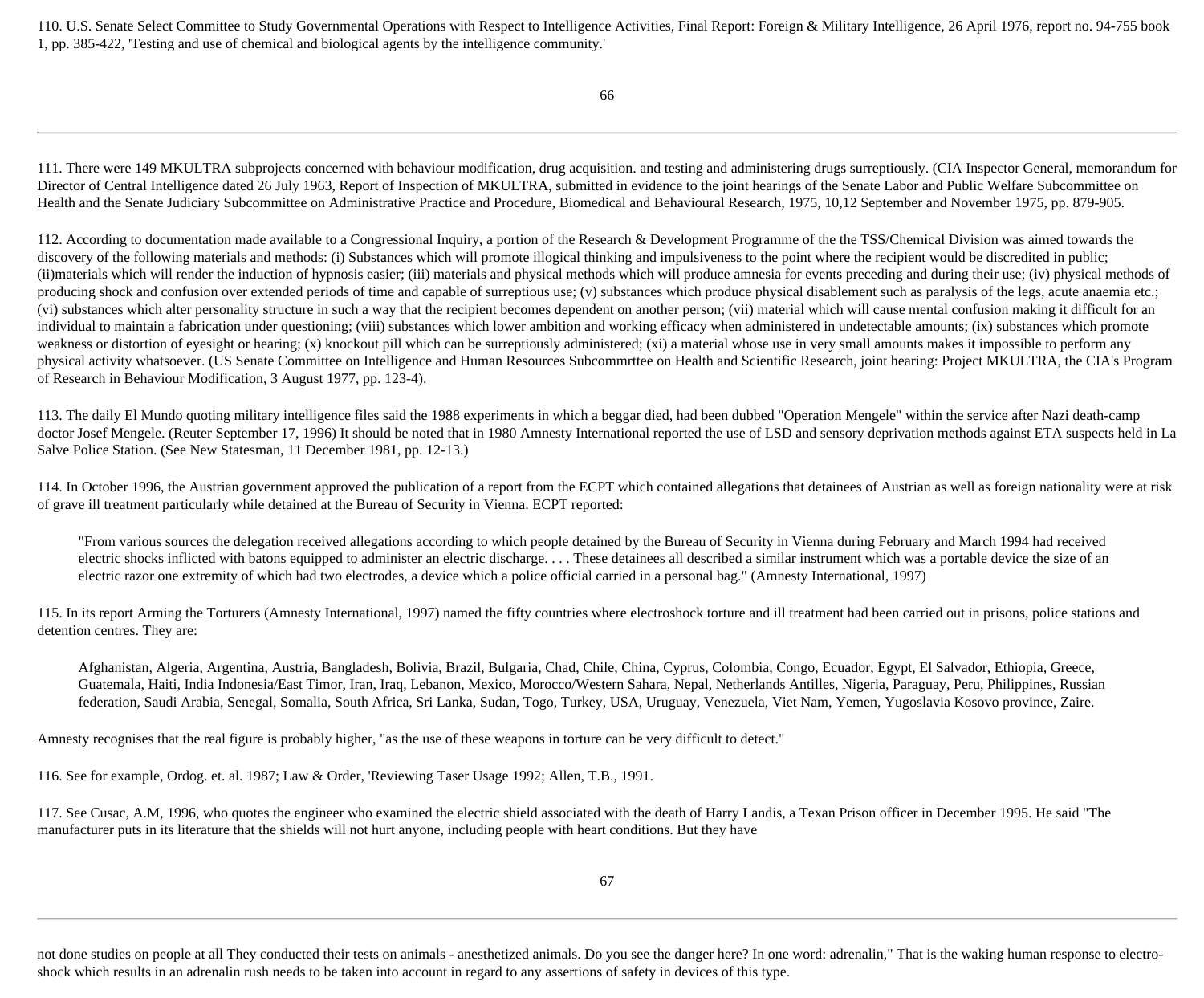118. Prof Kaufman of Heinrich Heine University in Dusseldorf in a letter to a member of Germany Amnesty MSP Group dated 2 November 1995 cautions that an opinion he gave on a particular product ten years ago could not be used by others since his "expert opinion referred explicitly to the model of the apparatus which was presented to us in those days." In the light of "a great number of changing manufacturers and distributors of such apparatus . . . refer more or less directly to the above mentioned opinion." Prof Kaufman's view is that this is "basically inadmissable as from the point of view of the electrophysiology, assertions on risks can only be made on the exact knowledge of the respective operational data." He viewed a US advert which used his work as "completely devious". . . "since the models presented were examined only as far as safety technics were concerned - we never participated in any sort of 'optimization of the weapon' aimed at obtaining certain effects." Prof Kaufman being aware that "as far as it appears from the manufacturers prospectus - the apparatus offered on the market nowadays differ widely in their operational data from the apparatus then tested." In other words manufacturers are misusing scientific data on one specific device to justify the safety of many new electroshock weapons which is simply inadmissable.

119. See Forrest, 1996, Chap 5 & Chap 7 for a more detailed discussion.

120. The Tibetan monk featured in Fig. H, Palden Gyatso spent decades in prison and labour camps and was systematically tortured. At one desperate point he told a member of the Omega Foundation that he ate his boots to survive. On his release he managed to obtain the instruments used in torture by his Chinese captors and smuggle them out of his country. He said of the electroshock devices. "They use this on your body. If they press that button your whole body will be in shock. If they do it for too long you lose consciousness but you do not die. If they press this button, you can die."

121. Excellent discussions on the codification of counter-terror procedures and their proliferation in practice are provided by Chomsky and Herman (1979) and McClintock 1985a; 1985b; 1992).

122. Quoted from the Baltimore Sun, 'Torture was taught by CIA, 27 January 1997. The Human Resources Exploitation manual appears to have been based on a predecessor called KUBARK Counterintelligence Interrogation, (July 1963) used in the Vietnam period which was declassified at the same time.

123. The initial effects of the procedures in Fig. M are as follows:

Measures  $(1)$ ,  $(2)$ ,  $(3)$  and  $(5)$  cause visual, auditory, tactile and kinaesthetic deprivation. Measures  $(1)$ ,  $(4)$ ,  $\&$   $(6)$  deprive the brain of the sugar and oxygen necessary for normal functioning. Measures (1), (4),  $\&$  (6) may disturb normal body metabolism.

124. For a further account of the sensory deprivation techniques used in Northern Ireland see the British Medical Association, 1986. Allegations of continued ill treatment of detainees in Northern Ireland have continued into the nineties, See for example, Committee on The Administration of Justice, 1991 & 1993).

125. International Herald Tribune 29 January 1997.

126. The Palestinian Authority and its many police forces have been accused by Amnesty of torturing detainees using, for example, position abuse and sleep deprivation or interrogation via assaults whilst a sack was placed over the victim's head. (Amnesty International, Palestinian Authority, Prolonged political detention, torture and unfair trials, London, 2 December 1996.

127. Personal communication to the authors from Dr. Siraj Shah of the Kashmir Council for human rights, in London, dated 5 October, 1993.

68

128. Amnesty International reported evidence of thallium, a commercial rat poison, being used by the Iraqi authorities to effect delayed execution of their political detainees.(See Amnesty International, Political Killings 1983.)

129. Quoted from Priest, D., 'Army's Project X Had Wider Audience', Washington Post, March 5, 1997.

130. An excellent analysis of the training of torturers has been achieved by TV producer Rex Bloomstein whose latest programme on this subject, 'The Roots of Evil' is due to be screened by the BBC during the autumn of 1997.

131. The Dispatches programme team concluded that given that the £500,000 cost of the electroshock deal was paid for in oil, and because BAe would have had to invoice the MoD for payment and the UK government would have had to issue an export licence, they must have known what was going on (Lashmar, 1995).

132. Stott sits on the board and is a founding member of the Association of Police and Public Security Suppliers, Britain's foremost commercial promoter of police technology and internal security equipment supplies.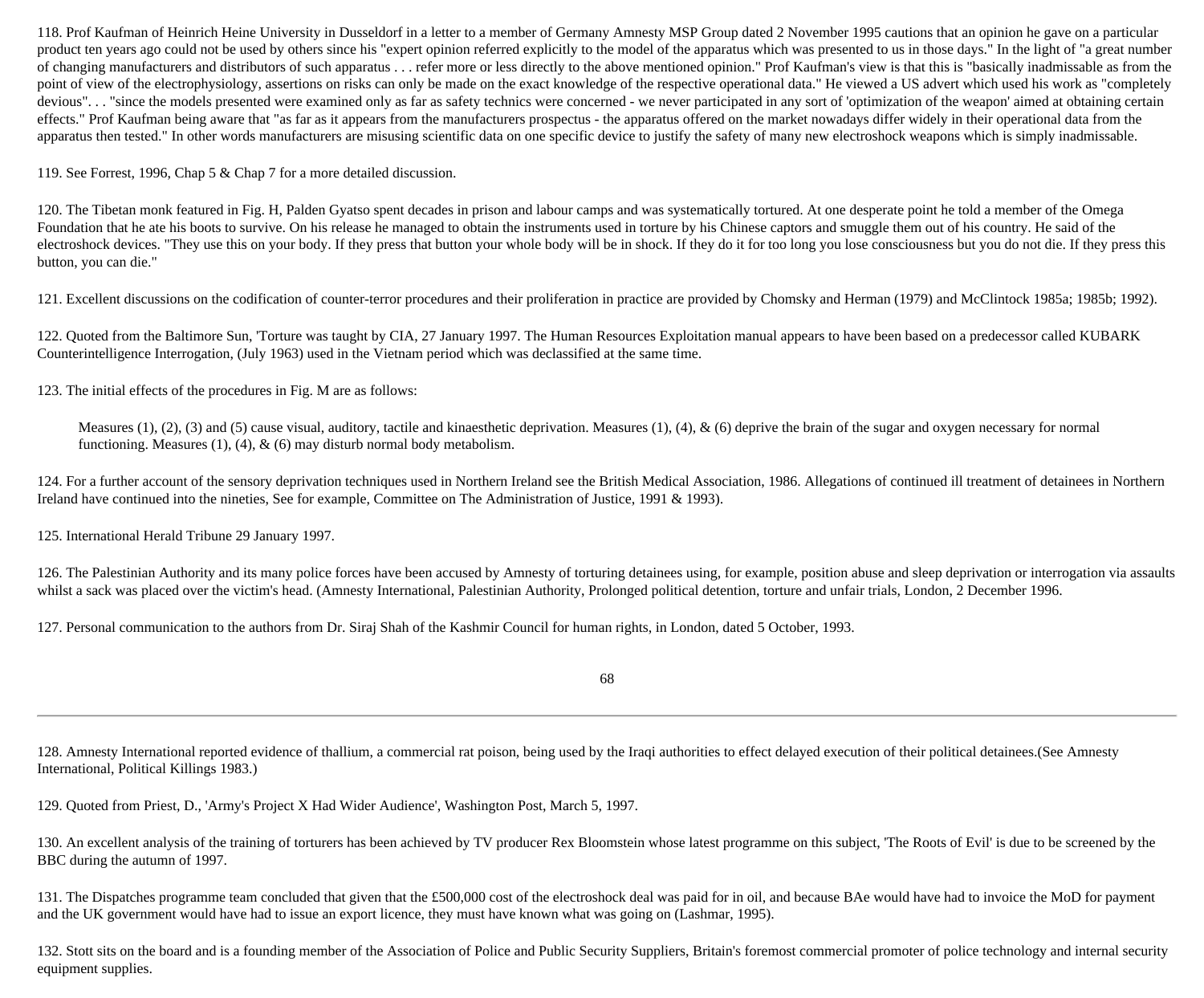133. Electroshock weapons are carried by all prison camp guards in China. According to Pierre Sane, the Secretary General of Amnesty International, the use of shock weapons in China today 'has become so endemic that it is almost impossible to document and follow the cases of the number of victims.'

134. The concept of a trade in the technology of political control was originally described by NARMIC and NACLA and formalised by Wright (1977, 1978) and Klare & Arnson, 1981).

135. European Union: human rights and military, security and police transfers - When will established criteria be implemented?", July 1994, p. 8.

136. Austria: Steyr Mannlicher supplied AUG 5.56mm assault rifles for service with the Indonesian Parachute and Counter-Terrorist police units (Military Powers 10/91).

137. Belgium: FN Herstal supplied M49 sub machine guns, FAL 7.62mm Assault Rifles, Minimi 5.56mm light machine guns for police and security force use (Military 10/91) and have a representative office in Jakarta (Defence Manufacturers Association ASEAN Report [DMA 8/90]).

138. Denmark: Dansk Industri Syndikat the Madsen sub-machine gun (made under licence by IMBEL, Brazil) used by Indonesian Police (DMA 8/90).

139.Finland:Sako supplied Valmet rifles to Security Forces (Jane's Security & Counter-Insurgency Equipment 1990 [COIN 90]).

140. France: Acmat supplied wheeled armoured vehicles to the Indonesian Police (Military Powers 10/91); Creusot Loire supplied 205 AMX-13 tracked armoured vehicles (Military Powers 10/91); GIAT supplied 20 105mm LGI MkII light guns plus a significant quantity of ammunition (Jane's Defence Weekly [JDWI 21/5/94); Manurhin supplied SG540 SIG Assault Rifles (DMA 8/90); Morpho Systems supplied an Automated Fingerprint Recognition System (MiliPol 1993 Catalog); Panhard supplied 18 VBL Light Amphibious Scout Cars (JDW 18/12/96).

141. Germany: Heckler 8 Koch supplied MP5 Sub machine guns used by the Indonesian Special Forces and it was reported that the Indonesian Marines were to take delivery of MSG 90 Military Sniper Rifles (Asian Defence Journal 11/95) and police & security forces were already equipped with G3 Rifles (DMA 8/90).

142. Greece: Pyrkal exported ammunition (Hellenic Defence Industries Catalog 96/7).

143. Italy: Beretta Model 12 Sub machine guns and BM-59 rifles used by police & security forces (Military Powers 10/91).

144. Netherlands: NWM de Kruithoorn 20mm ammunition is largely supplied by NWM (DMA 8/90).

145. Sweden: Bofors Indonesia's 40mm Bofors ammunition is obtained either from Sweden of Chartered Industries of Singapore (DMA 8/90); FFV (Sweden) sub-machine guns [produced under licence in Egypt] supplied to Indonesia (COIN 90).

69

146. UK: GKN Defence 10 AT-10s Saxon GKN Wheeled armoured vehicles supplied to the Indonesian Police (Military Powers 10/91); Glover Webb Tactica Water Cannon. "Britain fuels Suharto repression" (Observer 21/7/96); Interarms Military and sporting armaments (FIS 93); Land Rover Indonesia purchased 1500 Land Rovers in 1979 which are popular and still in wide use, including 10 for anti-riot duties and 2 for the Presidential Guard (DMA 8/90); Amongst the British military and security equipment sold to Indonesia in the last decade. was a prototype of Siemens Plessey Defence Systems GENERICs - the NATO command information system. GENERICs can display complex information about events unfolding across a landscape. It would enable the user to concentrate forces efficiently in response to demonstrations and riots (Independent, 3/8/96, Technology that gives the edge to 'Big Brother').

147. Belgium: Cockerill Mechanical Industries \$100 million subcontract to build armoured infantry fighting vehicles (AIFVs) for Turkish Army (JDW 9/9/89); FN Herstal Minimi 5.56mm light machine gun used in Turkey (JDW 15/7/89).

148. France: Euro Vectuer (GIAT) has set up a subsidiary in Turkey [Savunna Sanayii] to oversee the firms contract for 515 Dragor turrets (JDW 4/2/95); Thomson-CSF the TRS 22XX long range mobile (NATO Class 1 ) radar has been adopted by Turkey. Local company Tefken is co-producing 14 examples (International Defense Review [IDR] 9/96).

149. Germany: Alcatel (Radio & Defense Systems) - Aselsan Electronics (Turkey) manufactures the Alcatel SEL RATAC-S Surveillance radar under licence (IDR 6/96); Heckler & Koch - Turkey manufactures H+K rifles and sub-machine guns under licence (American Academy of Arts & Science 2/94); Thyssen Henschel Fox NBC Reconnaissance vehicles supplied to Turkey (JDW2/11/91).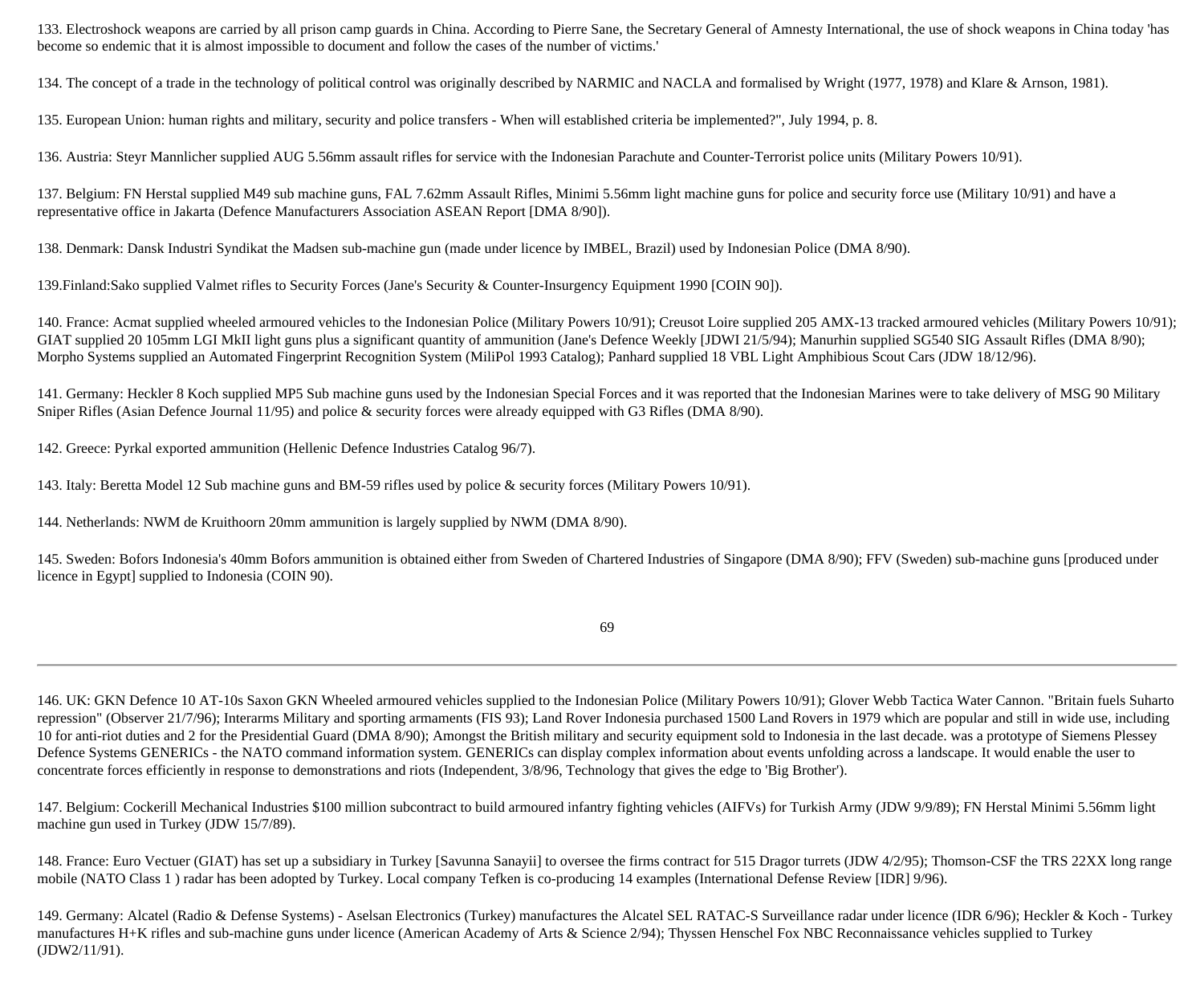150. Italy: Agusta SpA \$19 million contract to supply Turkish Ministry of Defence with 20 AB-206B Jet Ranger Helicopters.

151. Netherlands: DAF has received a S50 million subcontract to provide weapon station and vehicle integration. The first 20 AIFVs will be assembled by DAF after which assembly will begin in Turkey (JDW 9/9/89); Eurometaal - Eurometaal USA listed as exporting several shipments of grenades to Turkey (PIERS 12/95), Turkey will begin production of cluster bombs as part of a joint venture between MCIA (Turkey) & Eurometaal. Under the ten year agreement 206,000 cluster bombs will be produced for Turkey and 103,000 for Holland (Arms Trade News 21/1/94).

152. UK: Burle Ltd listed as exporting CCTV equipment (FIS Turkey 94); Chemring Ltd 32,355 complete round flare bombs and IR Decoy and Chaff-S Ammunition (Turkey Contracts Bulletin  $1/95$ ; GEC Marconi Communication Systems resolved dispute with the Turkish Armed Forces regarding the contract for the Scimitar H (HF-SSB) radios as part of a £96 million contract started in 1990 (JDW4/2/95); GEC Marconi Secure Systems crypto devices and spare parts (Turkey Contracts Bulletin 2/95); Pilatus Britten Norman sold a Multi Sensor Surveillance Aircraft (MSSA) to Turkey for Border Surveillance for an undisclosed amount (Aerospace Daily 16/6/93); Racal Comsec Ud - CLASSIC [Covert Local Area Sensor System for Intruder Classification] was originally developed to detect illegal immigrants attempting to enter Hong Kong. A total of 1700 systems have been ordered by 31 countries, of which 10 are NATO members (including Canada, Portugal, Spain and Turkey) (IDR 6/96); Short Brothers - recent customers for the Shorts Shorland vehicles include 40 APCs (Armoured Personnel Carriers) to the Turkish Ministry of Interior to be used by the Gendarmerie; Transac supplied 'armoured vehicles' (FIS Turkey 94).

153. Land Rover (UK) have a licence production agreement with Otobus Karoseri (Otokar) of Turkey. Since 1987, Otokar has built Land Rover 4x4 vehicles under licence with production running at approx. 2500 vehicles a year. The Scorpion has an all welded steel hull with around 70% of the automobile components drawn from the well known Land Rover Defender 90/100 (4x4). Machine gun, night vision and day vision equipment are standard (JDW 6/8/94). Export licence control is not exercised as the UK Government classifies the Land Rover components as civilian spare parts. This is despite the end product being a highly maneuverable and lethal internal security vehicle. Additional reports have shown how this type of third country licenced production have allowed MSP transfers that would not be permitted direct from the UK. It was reported in 1995 that Otokar had obtained a \$200 million deal to supply 700 Scorpion vehicles to Algeria (Defense News 2616195). The UK currently has a military embargo on Algeria.

70

154. GKN Defence (UK): produce Mowag (Switzerland) armoured and internal security vehicles under licence. Also produced in Chile and Canada (Armada International 4-5/96). Oman has received the first batch of GKN Defence built MOWAG Piranha 8x8 vehicles. (JDW 16/9/95). GKN Defence have also established licenced production of its vehicles in the Philippines. The first 7 Simba 4x4 APCs have been delivered to the Philippines Armed Forces. 150 vehicles have been ordered fitted with a 12.7mm Browning MG armed turret. Eight Simbas will supplied from the UK, several as kits and the rest assembled at the Subic Bay plant operated by the joint venture Asian Armoured Vehicle Technologies Corp. A number of variants will probably be developed.(JDW 30/4/94). It was reported in1989 that the Philippines is therefore set to become the first ASEAN nation with an armoured vehicle manufacturing capability and could act as a base for regional export sales. (JDW 16/12/89).

155. FN Nouvelle Herstal SA (Belgium) is helping to build an ammunition producing factory in Eldoret, Kenya and is providing much of the machinery. It is estimated that the factory has cost between £6-170 million, but the Kenyan Government refuses to discuss the financing arrangements. The factory will be capable of producing 20 million bullets a year. (Guardian 20/6/96).

156. Heckler and Koch (Germany). H+K small arms are produced under licence in many countries throughout the world. MKE MP5 A3 and MP5 K Sub machine guns for 9mm Parabellum ammunition are produced by MKE under licence from Heckler and Koch (Germany). Are very similar in almost all aspects to the original Heckler & Koch version.(Police & Security Equipment 96/7). In 1994, the American Academy of Arts & Science reported that H+K rifles were produced under licence in the following countries: France, Greece, Norway, Portugal, Sweden, Turkey, UK, Mexico, Burma, Iran, Pakistan, Saudi Arabia, Thailand. H+K Sub-machine guns were produced under licence in: Greece, Portugal, Turkey, UK, Iran, Saudi Arabia.(AAAS 2/94). Such licenced production can mean in practice that Heckler & Koch small arms are transferred to countries that the European Union may have export restrictions on. For example it was reported that in "late 1991, 50,000 Heckler & Koch G3 automatic rifles were also supplied to Sudan, probably via Iran." (JDW 9/5/92).

157. Steyr Mannlicher (Austria): First batch of 1000 STEYR 5.56mm AUG Assault rifles for Malaysian Armed forces completed by SME Tools in Malaysia (Total of 65,000 rifles are to be produced over 5 year period) (JDW 5/10/91).

158. FFV Ordnance (Sweden) 9mm Model 45 sub machine gun - generally known as the Carl Gustaf. Made under licence in Port Said, Egypt. A silenced version was used by US special forces in S.E. Asia. The weapon was also copied & produced in Indonesia - currently not in production. (COIN 90).

159. PT Pindad (Persero) (Indonesia): PT Pindad has signed a licence agreement with Chartered Industries of Singapore to produce the CIS 40-AGL 40mm automatic grenade launcher. (JDW 28/5/94). Also reported as producing the following small arms under licence production agreements: version of FNC rifle as SS1-V1 and SS1-V2, version of Browning High Power pistol - made under licence from FN, Belgium; version of Beretta 9mm Model SMG - made under licence from Beretta, USA; 60mm Mortar - made under licence from Tampella, Finland; 81 mm Mortar (Quantity 500) (Tampella, Finland); Model 38/49 SMG and Model 12 SMG - made under licence from Beretta, USA; Model 45 (Carl Gustav) SMG - made under licence from Sweden; FNC, FN FAL, FN MAG FN Mauser 98 carbine (used by police) - made under licence from FN, Belgium; FN Minimi SAW - made under licence from FN, Belgium. (Defence Manufacturers Association 8/90: Indonesia - Police & Security Equipment Holdings).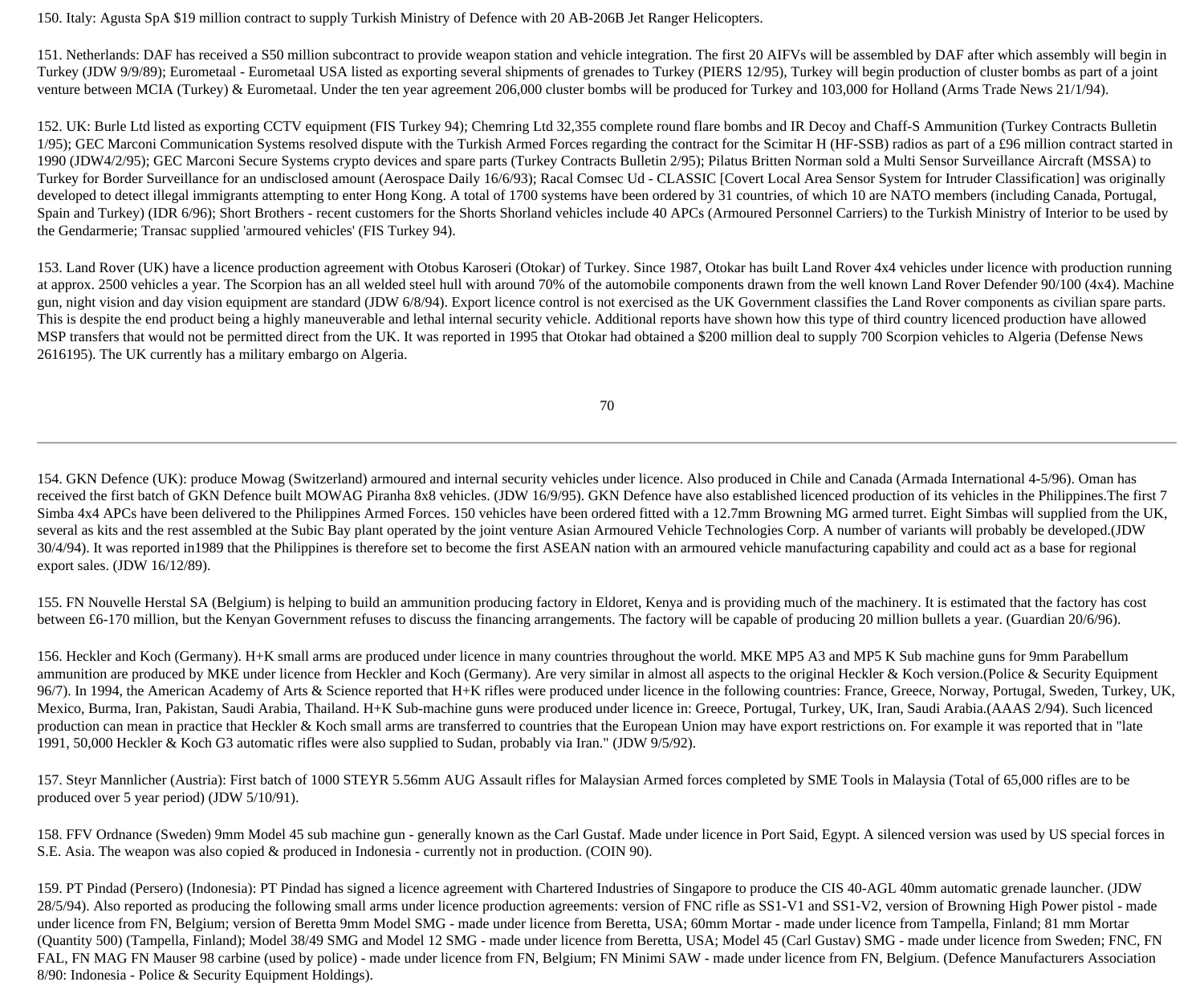160. It was reported in 1994 that the Swiss company, Pilatus Flugzeugwerke opened a military trainer production line at its UK subsidiary on the Isle of Wight, called Pilatus Britten-Norman Ltd (UK), to side step tough new arms-export regulations.(Flight International 6/4/94). One reason suggested for the move was that the Swiss aircraft company wanted to take advantage of laxer British rules on arms exports. Pilatus Aircraft, a subsidiary of Oerlikon-Buhrle, currently manufactures the PC-7 and PC-9 in Stans, near Lucerne. The planes, originally developed for training, have been widely sold to countries such as Guatemala, Burma, Iraq, Iran and El Salvador. Swiss law prohibits military sales to 'areas of conflict'. Pilatus has long claimed that its planes are not military equipment and that, if armies buy them for training, that is not the same as buying them for killing. At least one company in Belgium openly offers gun ready conversion services. (Observer 27/3/94). The UK subsidiary already has a licenced production agreement with the Philippines, the PADC (Philippines Aerospace Development Corporation) was reported to be building the Islander light transport and passenger aircraft. The Islander has A STOL capability and can be used for cargo, passenger, survey, aerial spraying and in its Martime Defender version, maritime surveillance operations. The original agreement called for the transfer of 105 Islanders to the

71

PADC. The first 6 were built by Britten-Norman and sold by PADC. The next 14 were delivered unfinished, and the next 35 were assembled by PADC. After Britten-Norman was acquired by Swiss firm. Pilatus, in 1979. The assembling licence was suspended. But in March 1980 a new agreement was reached for the assembly of 12 more Islanders, including one turboprop BN-2T Turbine Islander. In 1981, PADC were no longer just assembling the Islander but building it from the ground up. PADC hoped to become the exclusive distributor of the Pilatus Products in the ASEAN region.(Arms Production 1984).

161.The full text of resolution Doc EM\RE\264264474 read:

**- aware** of the European Parliament's concerns regarding the export of repressive technologies to repressive regimes that violate human rights,

**- disturbed** at recent revelations that such technologies are being produced in at least three European Union (EU) countries, namely Germany, Ireland and the United Kingdom, companies such as Equipol, France Selection Neral et Cie (France) Tactical Arms International UK and British Aerospace are all known to have supplied electroshock units,

**- horrified at** the information that these technologies have been exported amongst others to Saudi Arabia, China, the Gulf States and South Africa under the Apartheid regime,

**- aware that** these technologies have been used in gross violation of human rights, aware of government complicity in these transactions that have been formally banned by the governments concerned, for example ICL Technical Plastics in Glasgow, which produces electroshock weapons ,

#### **1. Requests a statement from the governments concerned regarding the allegations;**

#### **2. Urges support for Amnesty International's call for a full investigation into the extent of the trade in the EU;**

**3. Calls on** the Commission to bring forward proposals to incorporate those technologies within the scope of arms export controls and ensure greater transparency in the export of all military security and police technologies to prevent the hypocrisy of governments who themselves breach their own export bans;

**4. Instructs** the President to forward this resolution to the Council, the Commission and the EU Member State Governments.

162. For further details, see Ballantyne, 1996.

163. Amnesty International Danish Medical Group, 1987.

164. The image used in Fig.46 was taken by this man and supplied to Amnesty International.

165. For example AB Electronics (electronic restraint devices); AFY Distributors (electroshock batons);Amazing Concepts (Intimidator electric shock weapons),; Armas No Mortales (electroshock weapons); B.West Imports (paralyser Stun Batons); Custom Armouring Corp (Nova Electronic riot equipment); Federal Laboratories Division(Electronic batons); Hiatt Thompson (restraint devices); Nova Technologies (electronic restraint and stun devices); Paralyzer Protection (electric shock stun guns and batons); Ranger Joes (stun guns); Reliapon Police Products (Nova Electronic restraints and shields); S. & J. Products (electronic restraint devices); SAS R&D Services (electronic batons); Sherwood Communications Associates UD( Equaliser and Lightning stun guns); Stun Tech Inc (Electronic immobilisation weapons and the REACT belts); Taser Industries (electronic dart shock weapons); The Edge Company (Thunderbolt stun gun); American Handcuff Co., (leg irons); C&S Security (gang transport chains); Smith & Wesson (belly chains and other restraining equipment); Technipol International (leg irons and thumbcuffs); Tobin Tool and Die (shackles); WS Darley (leg irons and belly chains) - to name but a few companies who have advertised their wares. This information has been collected from company brochures, Police & Security News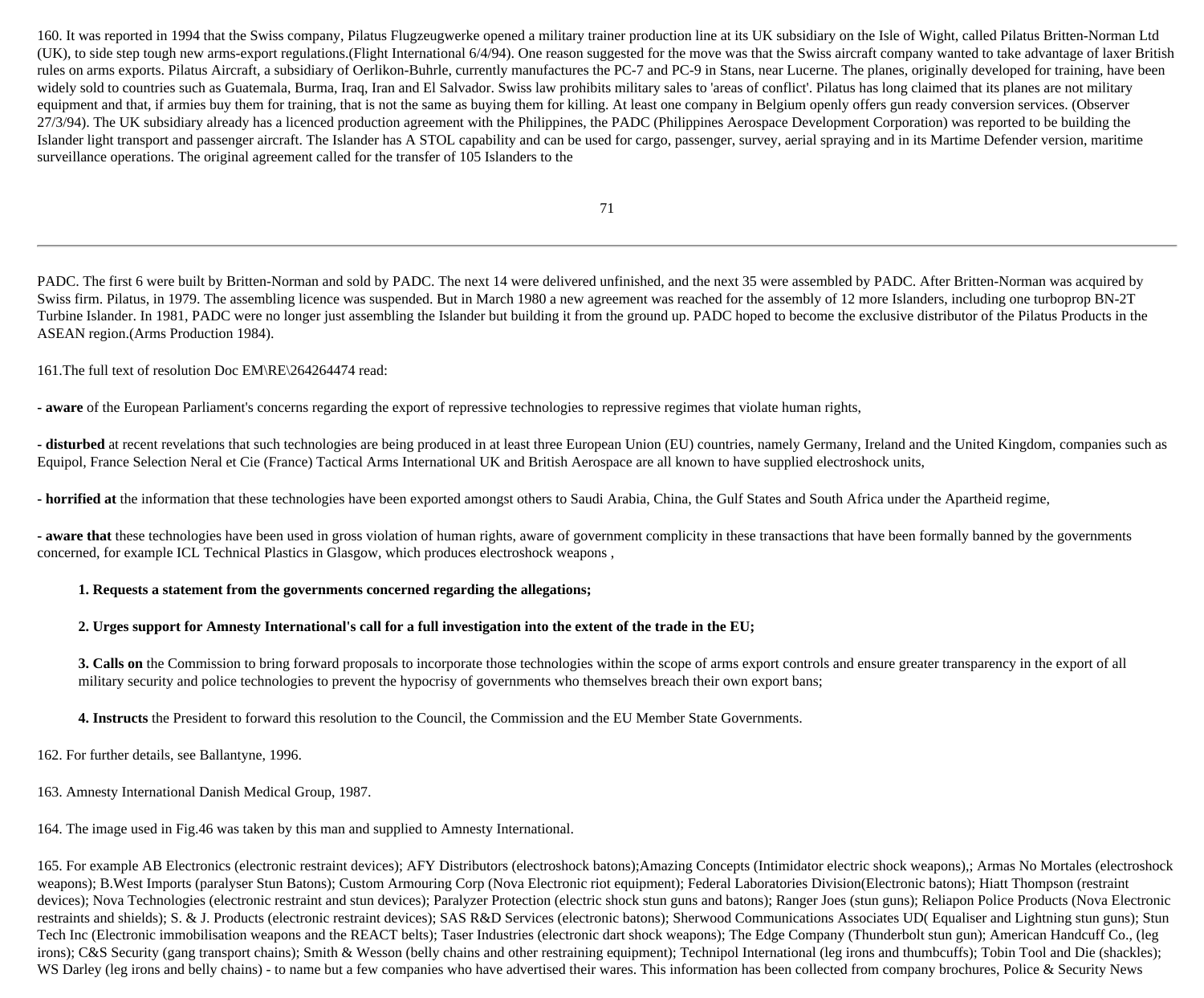(various volumes) and Thomas Register (1992).

166. Confirmation of these fears was provided by a secret list of licenses issued by the Commerce Department over the last decade that was obtained by the US magazine 'Counterpunch', (October 1, 1995), that was not made available to FAS. It cited Air Parts International's export to Yemen of shock batons with high voltage, Creative Security's export of shock batons to Saudi Arabia; Jonas Aircraft and Arms export of saps - (lead bludgeons covered with leather) to Egypt and shock batons to Saudi Arabia in 1992; Nova Technologies export of electronic stun guns to the Philippines; Premier Crown Corporation's export of twenty six inch shock batons with hot centre to Saudi Arabia; Smith & Wesson's export of shock batons and mace batons to both Saudi Arabia & Yemen; Transtechnology Corporation's export of riot shields with Arabic inscription to Yemen; and Tri County Police Supplies export of shock batons to Thailand.

72

167. On November 13, 1995, The US Secretary of Commerce informed the speaker of the House, Newt Gingrich, that he had disaggregated these items to form a new ECCN. OA83D on the Commerce Control List. Commerce also added a new section to the Export Administration Regulations. Section 776.19, "Implements of Torture" to further segregate these items. (Brown, 1995). Yet even after this review took place, it was disclosed that the US government had approved the sale of thumbcuffs to Russia,; blackjacks, stun guns and shock batons to Lithuania, Moldova, Panama and Tanzania; and electronic riot shields and batons to Mexico.(Lelyveld, 1996).

168. Amnesty is careful to point out in its reports that it is not making any accusation against any company of direct complicity in torture but that these companies have offered to supply since 1990. It is not a definitive list because of the difficulty in obtaining data on the subject in many countries and because of the inevitable business and market changes.

169. The Belgium companies are thought to be Belgium Business International (BBI), Browning and Falcon Security & Telecommunications. In June 1996, De Morgen newspaper quoted a BBI salesman, 'We work via other countries like Spain or no . . . the easiest is Paris. But if you have your own transitoire [middleman] we just deliver to them. We have several models. The most useful is no bigger than two packs of cigarettes and gives shocks of 150,000 volts. The problem with this type of weapon is that you have to stretch your arm to come into contact with the enemy. That's why I advise the mattracks [truncheons] with two electrodes at the end - ideal for riot police or presidential guards. Even last year, the central African Presidential Guards were equipped with this. Yes, Belgium is rather strict, but Africa and Latin America permit us to just export it to a middle man and then we have it depart from there.'

170. The French companies are thought to be Auto F; Doursoux -Securitec s.a.r.l; Equipol; France Selection; GK Productions; Glam Securite; Le Protecteur; Nieral & Cie Sarl and SAE Alsetex (See Fig. 53).

171. The German companies are thought to be Bonowi; Electron-Import & Export; Enforcer (Pulz & Charbit) GmbH; M.S.C; M.T.S.; M.V.S.; NOWAR Security Equipment GmbH; Otto Boenicke; PK Electronic; Rennhak Nachtsichtsysteme; Sicherheitstechnik Schmid (STS); Sipe Electronic GmbH; Solid Company Sicherheitstechnik Import & Export; TEWI Textil Wighardt; Tradimex Vertriebs GmbH; Waffenhandel Uwe Ulriche; Wapo Electronic GmbH.

172.The company refered to is thought to be Alpha Safety which advertised such products in 1993 but is thought to be no longer trading.

173. The company referred to is thought to be Reinaert Electronics.

174. The company referred to is thought to be NitSpy Defensa Y Contraespionaje.

175. The companies referred to were largely uncovered by the Channel 4 Dispatches programmes, referred to in the text. (Gregory 1995,1996) They include British Aerospace Defence Ltd (Royal Ordnance Division); CCS Communication, Control Inc; Compass Safety International; ICL Technical Plastics UD; International Procurement Services; J & S Franklin UD; PK Electronic International UD; SDMS Security Products UD.

*JYA Note: A detailed [Bibliography](http://jya.com/stoa-bib.htm) composed of pages 74-100 is a separate file (85K);or a [Zip-compressed version](http://jya.com/stoa-bib.zip) (32K).*